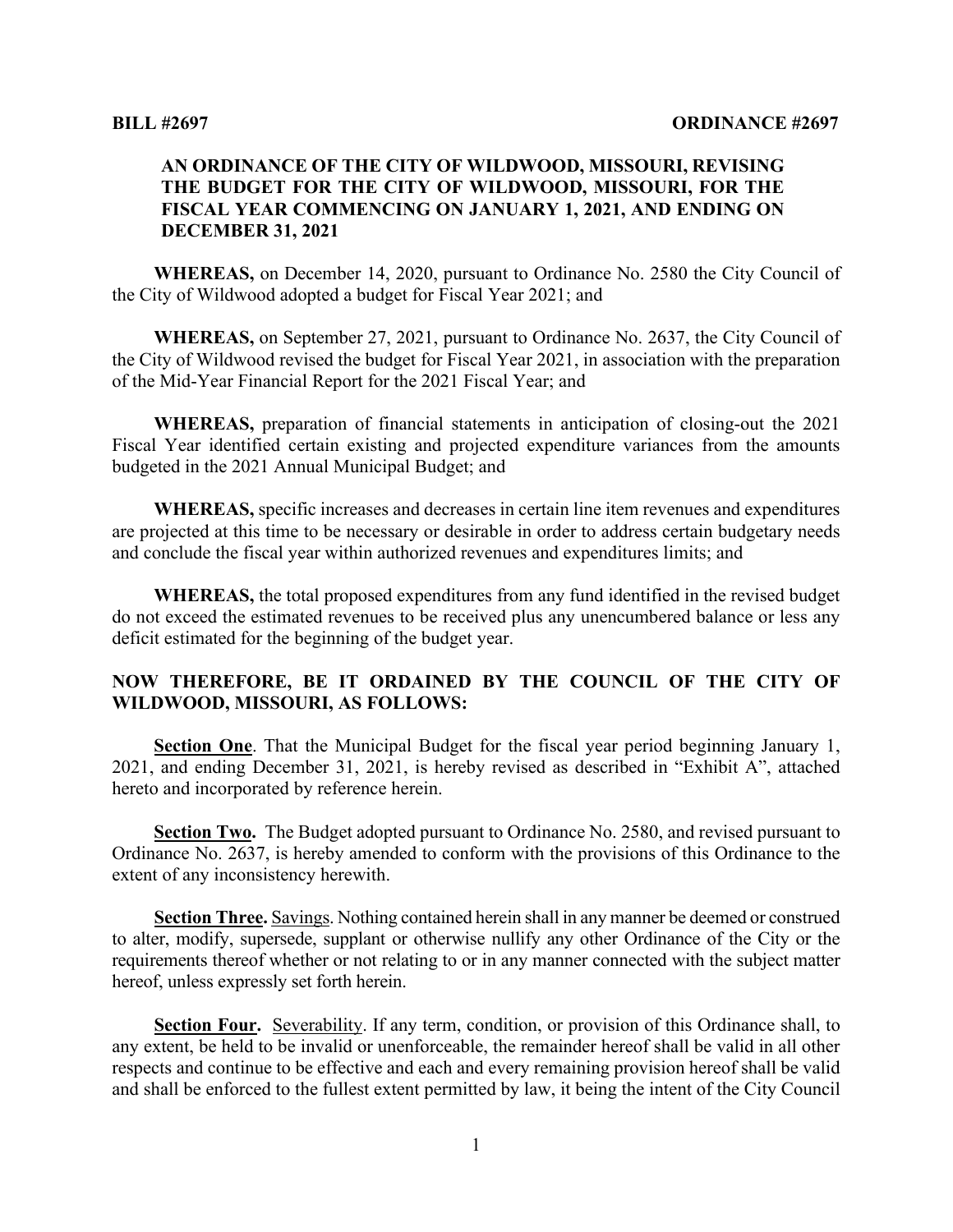that it would have enacted this Ordinance without the invalid or unenforceable provisions. In the event of a subsequent change in applicable law so that the provision which had been held invalid is no longer invalid, said provision shall thereupon return to full force and effect without further action by the City and shall thereafter be binding.

**Section Five.** This Ordinance shall be in full force and effect from and after its passage and approval.

This Bill was passed and approved this \_\_\_\_ day of \_\_\_\_\_\_\_\_\_\_\_\_\_\_\_\_, 2022, by the Council of the City of Wildwood, Missouri, after having been read by title, or in full, two (2) times prior to its passage.

Presiding Officer James R. Bowlin, Mayor

**ATTEST: ATTEST:**

\_\_\_\_\_\_\_\_\_\_\_\_\_\_\_\_\_\_\_\_\_\_\_\_\_\_\_\_\_\_\_\_\_ \_\_\_\_\_\_\_\_\_\_\_\_\_\_\_\_\_\_\_\_\_\_\_\_\_\_\_\_\_\_\_\_\_\_\_\_\_\_\_\_\_ City Clerk City Clerk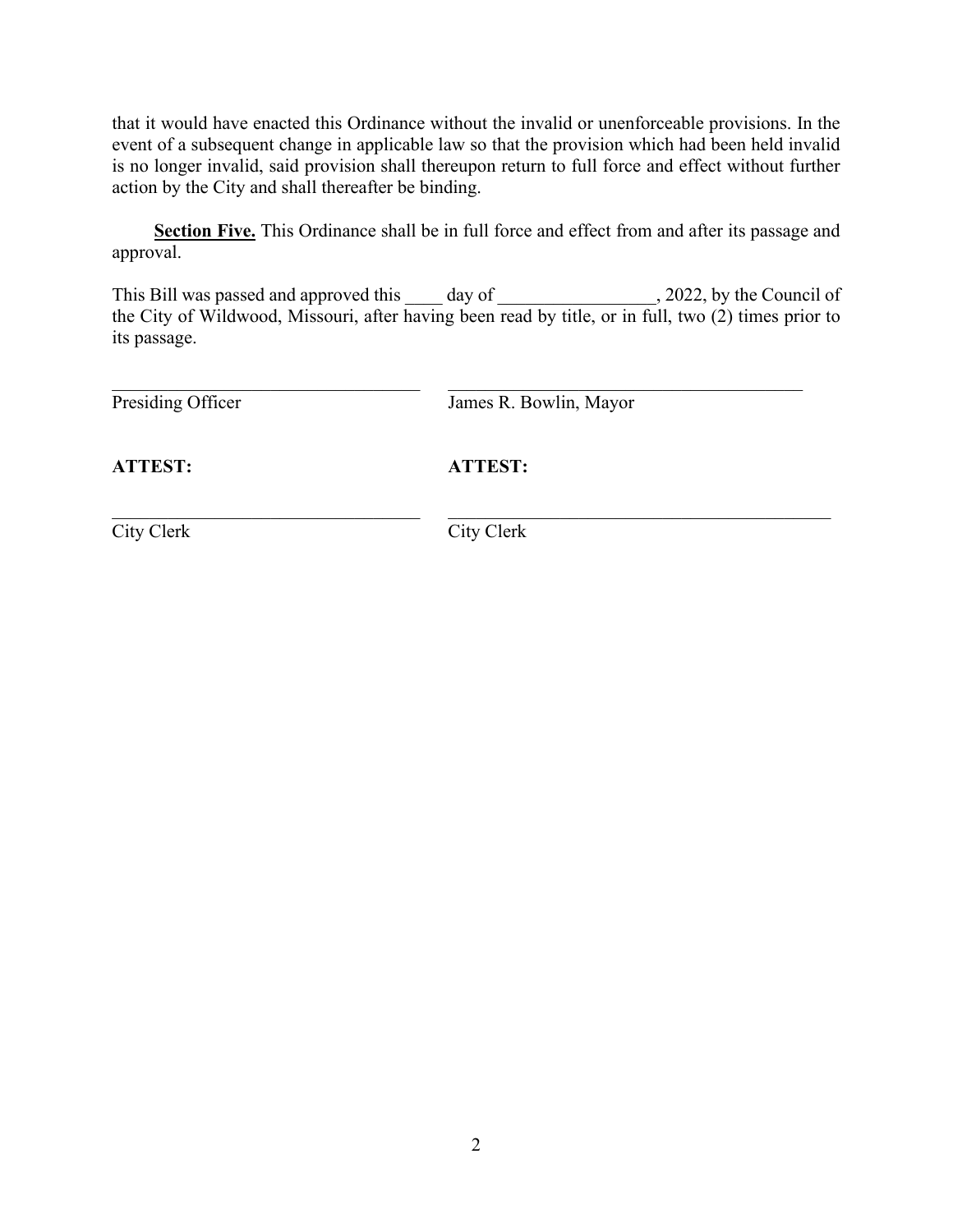| <b>CITY OF WILDWOOD</b><br>2021 YEAR-END BUDGET        |                |                |                | <b>AMENDED - Exhibit A</b><br><b>Budget Amendment</b> |
|--------------------------------------------------------|----------------|----------------|----------------|-------------------------------------------------------|
|                                                        |                | <b>Current</b> | <b>Amended</b> |                                                       |
| <b>Department/Account Title</b>                        | <b>Account</b> | <b>Budget</b>  | <b>Budget</b>  |                                                       |
|                                                        | <b>Number</b>  | <b>Amount</b>  | <b>Amount</b>  | <b>Difference</b>                                     |
| <b>GENERAL FUND REVENUES</b>                           |                |                |                |                                                       |
|                                                        |                |                |                |                                                       |
| 901 State Sales Tax                                    | 10-4-01-901-00 | 4,870,000      | 5,347,071      | \$477,071                                             |
| 902 Local Option Tax                                   | 10-4-01-902-00 | 128,000        | 139,085        | \$11,085                                              |
| 905 Public Safety Tax                                  | 10-4-01-905-00 | 1,820,000      | 2,062,974      | \$242,974                                             |
| 910 Utility Tax - Electric                             | 10-4-01-910-00 | 1,450,000      | 1,439,947      | (\$10,053)                                            |
| 912 Utility Tax - Gas                                  | 10-4-01-912-00 | 530,000        | 486,131        | ( \$43,869)                                           |
| 914 Utility Tax - Telephone                            | 10-4-01-914-00 | 310,000        | 248,594        | ( \$61,406)                                           |
| <b>Utility Tax - Water</b>                             | 10-4-01-916-00 | 320,000        | 358,873        | \$38,873                                              |
| Cigarette Tax                                          | 10-4-01-917-00 | 72,000         | 68,406         | ( \$3,594)                                            |
| <b>Franchise Fees</b>                                  | 10-4-01-918-00 | 380,000        | 358,089        | $($ \$21,911)                                         |
| Interest Income                                        | 10-4-06-970-00 | 20,000         | 9,583          | ( \$10,417)                                           |
| <b>Parks &amp; Recreation Revenue</b>                  | 10-4-07-985-00 | 14,000         | 27,156         | \$13,156                                              |
| Wildwood Celebration Sponsorship Fees                  | 10-4-07-986-00 | 46,500         | 11,446         | ( \$35,054)                                           |
| Insurance Claim Revenue                                | 10-4-07-989-00 |                | 35,213         | \$35,213                                              |
| <b>Recycling Rebate</b>                                | 10-4-07-990-00 | 25,000         | 109,404        | \$84,404                                              |
| <b>Total General Fund Revenues Increase (Decrease)</b> |                |                |                | \$716,472                                             |
| <b>GENERAL FUND EXPENDITURES</b>                       |                |                |                |                                                       |
| <b>Administration (10)</b>                             |                |                |                |                                                       |
| Regular Salaries - Econ Dev                            | 10-5-10-101-14 | \$75,500       | 60,386         | ( \$15, 114)                                          |
| FICA - Econ Dev                                        | 10-5-10-120-14 | \$5,800        | 4,625          | ( \$1,175)                                            |
| Employee Benefits (125)                                | 10-5-10-140-00 | \$79,362       | 74,818         | ( \$4,544)                                            |
| Employee Health Benefits - Econ Dev                    | 10-5-10-140-14 | \$9,900        | 4,470          | ( \$5,430)                                            |
| <b>Community Relations - Econ Dev</b>                  | 10-5-10-201-14 | \$7,000        | 11,782         | \$4,782                                               |
| Dues/Memberships                                       | 10-5-10-204-00 | \$7,825        | 2,445          | ( \$5,380)                                            |
| Insurance                                              | 10-5-10-212-00 | \$98,985       | 91,418         | ( \$7,567)                                            |
| Maintenance-Building                                   | 10-5-10-220-00 | \$74,859       | 62,220         | (\$12,639)                                            |
| Maintenance-Grounds                                    | 10-5-10-221-00 | \$17,000       | 13,107         | ( \$3,893)                                            |
| <b>Public Notices</b>                                  | 10-5-10-244-00 | \$4,100        | 1,160          | ( \$2,940)                                            |
| Service Contracts/Rental                               | 10-5-10-262-00 | \$59,045       | 42,531         | (\$16,514)                                            |
| Training                                               | 10-5-10-270-00 | \$3,505        | 35             | ( \$3,470)                                            |
| <b>Utilities - Gas</b>                                 | 10-5-10-281-00 | \$15,000       | 10,627         | ( \$4,373)                                            |
| <b>Attorney Fees</b>                                   | 10-5-10-310-00 | \$190,000      | 186,156        | ( \$3,844)                                            |
| <b>Audit Costs</b>                                     | 10-5-10-320-00 | \$43,900       | 33,850         | ( \$10,050)                                           |
| <b>Consultant Costs</b>                                | 10-5-10-340-00 | \$10,000       |                | (\$10,000)                                            |
| <b>City Newsletter</b>                                 | 10-5-10-345-00 | \$40,000       | 45,466         | \$5,466                                               |
| <b>Contractual Services</b>                            | 10-5-10-350-00 | \$81,930       | 63,546         | ( \$18,384)                                           |
| <b>Computer System</b>                                 | 10-5-10-440-00 | \$5,000        |                | ( \$5,000)                                            |
| <b>Total Administration Department</b>                 |                |                |                | $($ \$120,069)                                        |
| <b>Municipal Court (30)</b>                            |                |                |                |                                                       |
| Employee Benefits (125)                                | 10-5-30-140-00 | \$40,898       | 37,134         | ( \$3,764)                                            |
| <b>Total Clerk/Council Department</b>                  |                |                |                | $($ \$3,764)                                          |
|                                                        |                |                |                |                                                       |
| <b>Parks (40)</b><br><b>Regular Salaries</b>           | 10-5-40-101-00 | \$129,014      | 115,081        | ( \$13,933)                                           |
| Employee Benefits (125)                                | 10-5-40-140-00 | \$36,876       | 32,152         | ( \$4,724)                                            |
| <b>Workers Compensation</b>                            | 10-5-40-180-00 | \$6,238        | 1,154          | ( \$5,084)                                            |
| Printing                                               | 10-5-40-242-00 | \$4,500        | 784            | ( \$3,716)                                            |
| <b>Service Contracts</b>                               | 10-5-40-262-00 | \$45,000       | 62,207         | \$17,207                                              |
| <b>Meetings &amp; Special Events</b>                   | 10-5-40-264-00 | \$18,000       | 29,356         | \$11,356                                              |
| <b>Supplies General</b>                                | 10-5-10-266-00 | \$12,000       | 16,259         | \$4,259                                               |
|                                                        |                |                |                |                                                       |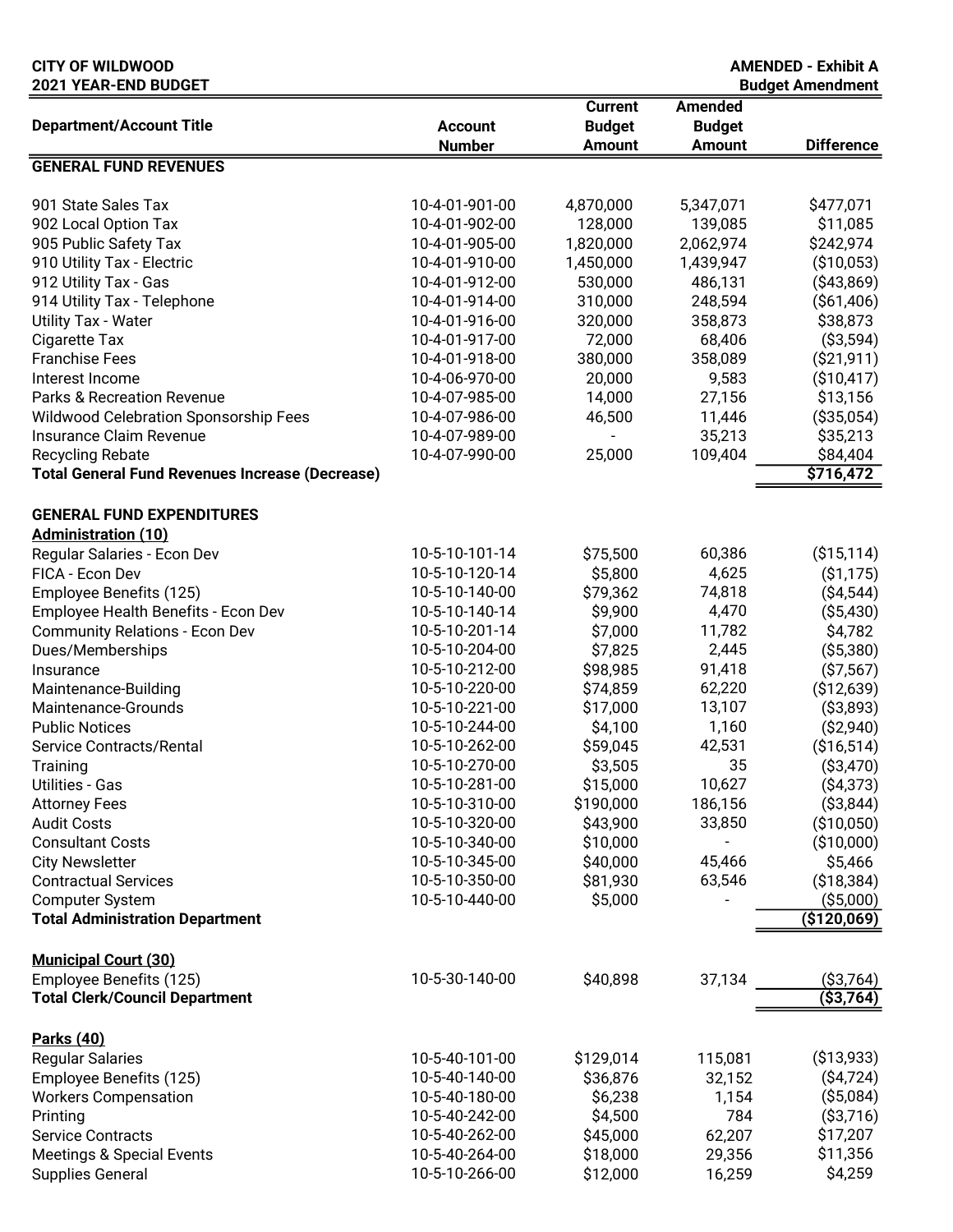#### CITY OF WILDWOOD AMENDED - Exhibit A 2021 YEAR-END BUDGET

| <b>Current</b>                                                                | <b>Amended</b> |                      |
|-------------------------------------------------------------------------------|----------------|----------------------|
| <b>Department/Account Title</b><br><b>Budget</b><br><b>Account</b>            | <b>Budget</b>  |                      |
| <b>Amount</b><br><b>Number</b>                                                | <b>Amount</b>  | <b>Difference</b>    |
| 10-5-40-269-00<br>\$65,000<br><b>Supplies Recreation</b>                      | 28,273         | ( \$36, 727)         |
| \$10,000<br><b>Utilities - Water</b><br>10-5-40-284-00                        | 14,651         | \$4,651              |
| \$3,000<br>Computer System Under \$5K<br>10-5-40-293-00                       |                | ( \$3,000)           |
| \$12,500<br>10-5-40-340-00<br><b>Consultant Costs</b>                         | 16,910         | \$4,410              |
| 10-5-40-350-01<br>\$275,000<br><b>Park Maintenance</b>                        | 329,250        | \$54,250             |
| 10-5-40-714-00<br>\$30,000<br>Senior Program                                  | 17,820         | (\$12,180)           |
| 10-5-40-715-00<br>\$93,000<br>Celebrate Wildwood                              | 81,793         | (\$11,207)           |
| 10-5-40-739-00<br>\$18,000<br><b>Community Garden</b>                         | 13,764         | ( \$4,236)           |
| <b>Total Parks Department</b>                                                 |                | \$1,326              |
|                                                                               |                |                      |
| Planning (50)                                                                 |                |                      |
| 10-5-50-101-00<br><b>Regular Salaries</b><br>\$547,000                        | 522,428        | ( \$24,572)          |
| 10-5-50-120-00<br>\$42,000<br>FICA & Medicare                                 | 37,764         | ( \$4,236)           |
| \$158,000<br>10-5-50-140-00<br>Employee Benefits (125)                        | 129,752        | ( \$28, 248)         |
| \$38,500<br>10-5-50-144-00<br><b>Pension Expense</b>                          | 34,321         | $($ \$4,179)         |
| 10-5-50-208-00<br>\$22,660<br><b>Equipment Leasing</b>                        | 13,630         | ( \$9,030)           |
| \$15,000<br>10-5-50-240-00<br>Postage                                         | 7,574          | ( \$7,426)           |
| 10-5-50-242-00<br>\$10,000<br><b>Printing Expense</b>                         | 822            | ( \$9,178)           |
| 10-5-50-282-00<br>Utilities - Telephone<br>\$10,000                           | 5,587          | ( \$4,413)           |
| <b>Consultant Costs</b><br>10-5-50-340-00<br>\$10,000                         | 15,622         | \$5,622              |
| <b>Contractual Services</b><br>10-5-50-350-00<br>\$40,000                     | 71,522         | \$31,522             |
| <b>Total Planning Department</b>                                              |                | ( \$54, 138)         |
|                                                                               |                |                      |
| <b>Police (60)</b>                                                            |                |                      |
| 10-5-60-102-00<br>\$30,000<br>Elected/Appointed Officials                     | 26,678         | ( \$3,322)           |
| 10-5-60-350-01<br>\$30,000<br><b>City Event Overtime</b>                      | 21,789         | (\$8,211)            |
| 10-5-60-350-02<br>\$9,444<br>Contractual - Other Services Prop P              |                | ( \$9,444)           |
| \$1,727,615<br>10-5-60-351-00<br>Contractual Servies - Police Contract Prop P | 1,719,552      | ( \$8,063)           |
| 10-5-60-351-02<br>City Event Overtime Prop P<br>\$7,500                       |                | ( \$7,500)           |
| <b>Total Police Department</b>                                                |                | ( \$36, 540)         |
|                                                                               |                |                      |
| Public Works (70)                                                             |                |                      |
| 10-5-70-106-00<br>\$28,000<br>Part-Time                                       | 16,209         | ( \$11,791)          |
| 10-5-70-140-00<br>\$185,500<br>Employee Benefits (125)                        | 169,562        | ( \$15,938)          |
| 10-5-70-180-00<br>\$11,000<br><b>Workers Compensation</b>                     | 5,318          | ( \$5,682)           |
| \$0<br><b>Other Payroll Expense</b><br>10-5-70-190-00                         | 3,200          | \$3,200              |
| 10-5-70-202-00<br>\$4,000<br><b>Computer Supplies</b>                         |                | ( \$4,000)           |
| 10-5-70-350-01<br>\$15,000<br><b>ROW Animal Removal</b>                       | 18,816         | \$3,816              |
| \$60,000<br><b>ROW Roadside Mowing</b><br>10-5-70-350-02                      | 114,173        | \$54,173             |
| \$125,000<br><b>ROW Landscaping</b><br>10-5-70-350-05                         | 135,391        | \$10,391             |
| \$160,000<br><b>Row Tree Removal</b><br>10-5-70-350-06                        | 224,527        | \$64,527             |
| 10-5-70-350-08<br>\$45,000<br><b>ROW Tree Trimming</b>                        | 97,360         | \$52,360             |
| 10-5-70-350-09<br>\$15,000<br>Miscellaneous ROW                               | 26,333         | \$11,333             |
| Snow and Salt Removal<br>10-5-70-350-31<br>\$395,000                          | 331,158        | $($ \$63,842)        |
| 10-5-70-350-44<br>\$10,000<br><b>Storm Water Ditching</b>                     | 5,697          | ( \$4,303)           |
| 10-5-70-350-65<br>\$15,000<br><b>Emergency ROW Repairs</b>                    | 4,628          | (\$10,372)           |
| 10-5-70-762-00<br>\$16,000<br>Covid 19 Expenses                               | 10,253         | $($ \$5,747)         |
| <b>Total Public Works Department</b>                                          |                | $\overline{$}78,125$ |

Total General Fund Expenditure Increase (Decrease) and the state of the state of the state (\$135,060)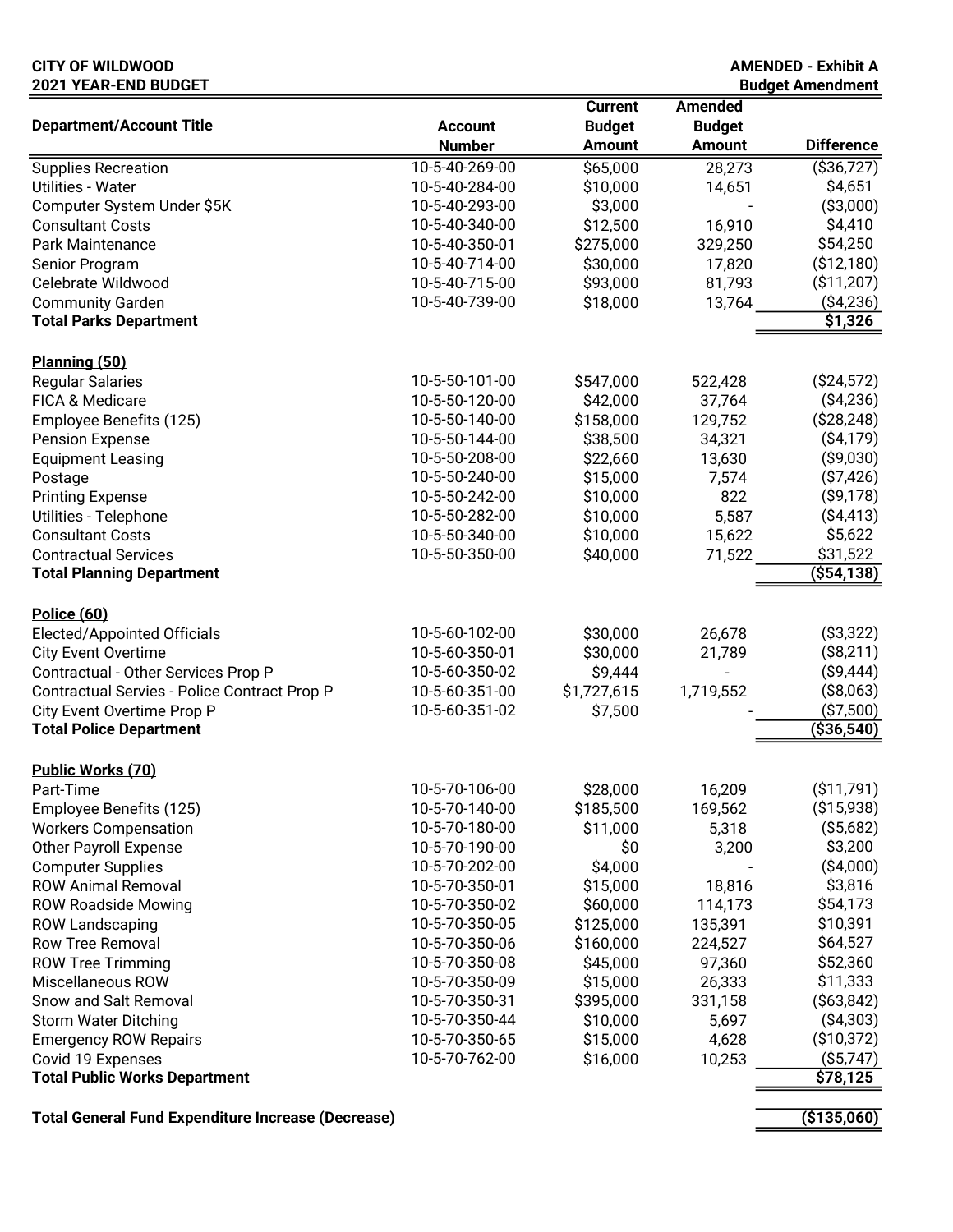| <b>CITY OF WILDWOOD</b><br>2021 YEAR-END BUDGET                             |                                  |                                                  |                                                  | <b>AMENDED - Exhibit A</b>                   |
|-----------------------------------------------------------------------------|----------------------------------|--------------------------------------------------|--------------------------------------------------|----------------------------------------------|
| <b>Department/Account Title</b>                                             | <b>Account</b><br><b>Number</b>  | <b>Current</b><br><b>Budget</b><br><b>Amount</b> | <b>Amended</b><br><b>Budget</b><br><b>Amount</b> | <b>Budget Amendment</b><br><b>Difference</b> |
| <b>TOWN CENTER SEWER FUND REVENUES</b>                                      |                                  |                                                  |                                                  |                                              |
| <b>Special Assessments</b>                                                  | 15-4-07-981-00                   | \$124,755                                        | 226,205                                          | \$101,450                                    |
| <b>Total Town Center Sewer Fund Revenue Increase (Decrease)</b>             |                                  |                                                  |                                                  | \$101,450                                    |
| TOWN CENTER SEWER FUND EXPENDITURES                                         |                                  |                                                  |                                                  |                                              |
| Administrative & Legal                                                      | 15-5-10-311-00                   | \$12,250                                         | 6,912                                            | ( \$5,338)                                   |
| <b>Total Town Center Sewer Fund Expenditures Increase (Decrease)</b>        |                                  |                                                  |                                                  | ( \$5,338)                                   |
| <b>CAPITAL IMPROVEMENT SALES TAX FUND REVENUES</b>                          |                                  |                                                  |                                                  |                                              |
|                                                                             |                                  |                                                  |                                                  |                                              |
| 1/2 Cent Capital Improvemement Sales Tax                                    | 17-4-01-903-00                   | \$2,228,000                                      | 2,565,112                                        | \$337,112                                    |
| <b>Federal &amp; State Grant Revenue</b><br>Interest Income                 | 17-4-04-949-00<br>17-4-06-970-00 | \$1,004,220<br>\$4,200                           | 855,719                                          | ( \$148, 501)                                |
| Other Income                                                                | 17-4-07-980-00                   | \$2,000                                          | 29,060                                           | \$24,860<br>( \$2,000)                       |
| <b>Total Capital Improvement Sales Tax Fund Revenue Increase (Decrease)</b> |                                  |                                                  |                                                  | \$211,471                                    |
| CAPITAL IMPROVEMENT SALES TAX FUND EXPENDITURES                             |                                  |                                                  |                                                  |                                              |
| <b>Parks &amp; Trails Development</b>                                       |                                  |                                                  |                                                  |                                              |
|                                                                             |                                  |                                                  |                                                  |                                              |
| Old Pond School Repairs                                                     | 17-5-40-480-35                   | 32,000.00                                        |                                                  | ( \$32,000)                                  |
| Ward 5 Neighborhood Park                                                    | 17-5-40-480-37                   | 4,000.00                                         | (36, 144.00)                                     | ( \$40,144)                                  |
| Cap Equip/Facilities - Purchase/Rep                                         | 17-5-40-480-38                   | 55,000.00                                        | 19,841.00                                        | ( \$35, 159)                                 |
| Community Park PH3 Design/Eng                                               | 17-5-40-480-42                   | $\blacksquare$                                   | (29,746.00)                                      | ( \$29, 746)                                 |
| <b>Belleview Farms</b>                                                      | 17-5-40-480-46                   | 25,000.00                                        | 28,585.00                                        | \$3,585                                      |
| Manchester Road Trail Between 109 to Pond ROW                               | 17-5-40-480-61                   | 100,000.00                                       | 88,934.00                                        | (\$11,066)<br>( \$26, 325)                   |
| <b>Bluffview Park Improvements</b><br><b>Poertner Park</b>                  | 17-5-40-480-63<br>17-5-40-480-64 | 75,000.00<br>25,000.00                           | 48,675.00<br>500.00                              | ( \$24,500)                                  |
| Pedestrian Brdg @ Manors of Enclaves                                        | 17-5-40-480-65                   | 130,000.00                                       | 156,334.00                                       | \$26,334                                     |
| Village Green - Engineering Svs                                             | 17-5-40-480-66                   | 84,000.00                                        |                                                  | ( \$84,000)                                  |
| <b>Parks &amp; Trails Development Totals</b>                                |                                  |                                                  |                                                  | ( \$253,021)                                 |
|                                                                             |                                  |                                                  |                                                  |                                              |
| <b>Roadway Improvements</b>                                                 |                                  |                                                  |                                                  |                                              |
| Traffic Safety Improvements - Design<br>Rt 100 Ramp Widening Construction   | 17-5-70-460-14<br>17-5-70-460-22 |                                                  | (6,537.00)<br>(57, 170.00)                       | $($ \$6,537)<br>( \$57,170)                  |
| Manch Rd Resurf & Traffic Signal Upgrades - Design                          | 17-5-70-460-28                   | 50,000.00                                        | 42,681.00                                        | ( \$7,319)                                   |
| Strecker Road Sidewalk-Segment C ROW/Construction 17-5-70-460-40            |                                  | 235,000.00                                       |                                                  | ( \$235,000)                                 |
| Woods Road Flood Mitigation - Final Design                                  | 17-5-70-460-41                   | 85,000.00                                        |                                                  | ( \$85,000)                                  |
| <b>Birch Forest Turnaround Construction</b>                                 | 17-5-70-460-42                   | 100,000.00                                       | 83,272.00                                        | (\$16,728)                                   |
| Rt 109 and BA Southbound Roundabout - Design                                | 17-5-70-460-43                   | 185,000.00                                       |                                                  | ( \$185,000)                                 |
| <b>Roadway Improvements Totals</b>                                          |                                  |                                                  |                                                  | $($ \$592,754)                               |
| <b>Bridge Construction</b>                                                  |                                  |                                                  |                                                  |                                              |
| Eatherton Rd Bridge #3-110 Construction                                     | 17-5-70-470-06                   | 14,679.00                                        | 6,722.00                                         | (\$7,957)                                    |
| <b>Bridge Construction Totals</b>                                           |                                  |                                                  |                                                  | (\$7,957)                                    |
| <b>Other Capital Investment</b>                                             |                                  |                                                  |                                                  |                                              |
| <b>City Hall Capital Investment</b>                                         | 17-5-10-500-03                   | 75,000.00                                        | 29,331.00                                        | ( \$45,669)                                  |
| Rural Internet Access Project                                               | 17-5-40-490-02                   | 280,000.00                                       | (76,660.00)                                      | ( \$356, 660)                                |
| Watershed Erosion Task Force Projects                                       | 17-5-40-490-15                   | 170,000.00                                       | 30,336.00                                        | ( \$139,664)                                 |
| Vehicle Replacement                                                         | 17-5-70-490-07                   | 35,000.00                                        | 29,889.00                                        | $($ \$5,111)                                 |
| Highway Signage                                                             | 17-5-70-490-10                   | 15,000.00                                        | 565.00                                           | ( \$14,435)                                  |

FEMA Flood Property Buyouts 17-5-70-490-13 - (63,365.00) (\$63,365)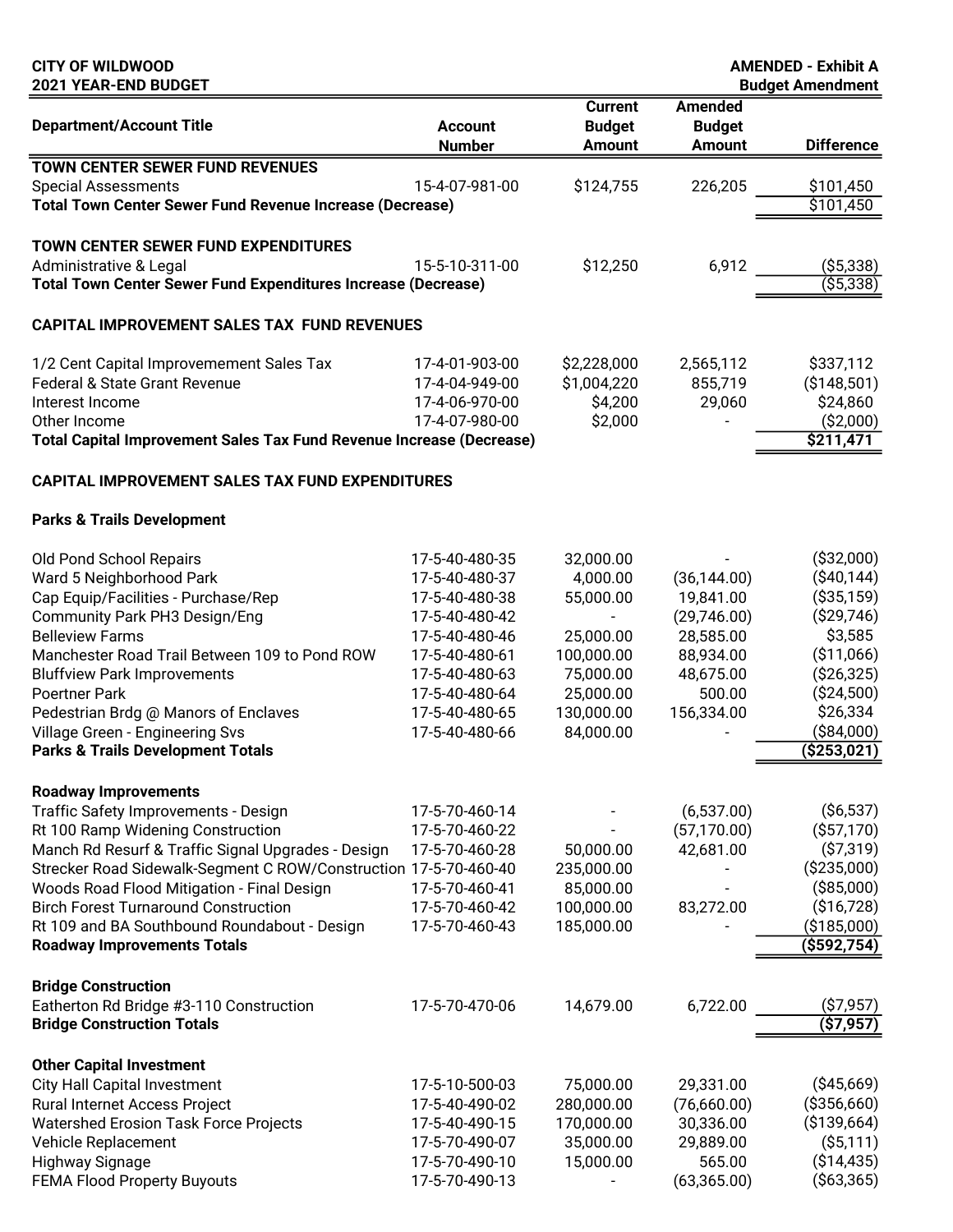| <b>CITY OF WILDWOOD</b><br>2021 YEAR-END BUDGET                                                                                                                                                                                                                                                                                                                                                                                                                                                                                                                                                                                |                                                                                                                                                                                                    |                                                                                                                                   |                                                                                                                         | <b>AMENDED - Exhibit A</b><br><b>Budget Amendment</b>                                                                                                                                    |
|--------------------------------------------------------------------------------------------------------------------------------------------------------------------------------------------------------------------------------------------------------------------------------------------------------------------------------------------------------------------------------------------------------------------------------------------------------------------------------------------------------------------------------------------------------------------------------------------------------------------------------|----------------------------------------------------------------------------------------------------------------------------------------------------------------------------------------------------|-----------------------------------------------------------------------------------------------------------------------------------|-------------------------------------------------------------------------------------------------------------------------|------------------------------------------------------------------------------------------------------------------------------------------------------------------------------------------|
| <b>Department/Account Title</b>                                                                                                                                                                                                                                                                                                                                                                                                                                                                                                                                                                                                | <b>Account</b><br><b>Number</b>                                                                                                                                                                    | <b>Current</b><br><b>Budget</b><br><b>Amount</b>                                                                                  | <b>Amended</b><br><b>Budget</b><br><b>Amount</b>                                                                        | <b>Difference</b>                                                                                                                                                                        |
| Emerald Ash Borer/Ash Tree Program<br><b>Other Capital Investment Totals</b>                                                                                                                                                                                                                                                                                                                                                                                                                                                                                                                                                   | 17-5-70-490-14                                                                                                                                                                                     | 65,000.00                                                                                                                         | 73,678.00                                                                                                               | \$8,678<br>$($ \$616,226)                                                                                                                                                                |
| Total Capital Improvement Sales Tax Fund Expenditure Increase (Decrease)                                                                                                                                                                                                                                                                                                                                                                                                                                                                                                                                                       |                                                                                                                                                                                                    |                                                                                                                                   |                                                                                                                         | (\$1,469,958)                                                                                                                                                                            |
| <b>ROAD &amp; BRIDGE FUND REVENUES</b>                                                                                                                                                                                                                                                                                                                                                                                                                                                                                                                                                                                         |                                                                                                                                                                                                    |                                                                                                                                   |                                                                                                                         |                                                                                                                                                                                          |
| Motor Fuel/Gas Tax<br>Road & Bridge Tax<br>Total Road & Bridge Fund Revenue Increase (Decrease)                                                                                                                                                                                                                                                                                                                                                                                                                                                                                                                                | 18-4-04-941-00<br>18-4-04-942-00                                                                                                                                                                   | \$1,394,000<br>\$900,000                                                                                                          | \$1,552,793<br>\$1,069,876                                                                                              | \$158,793<br>\$169,876<br>\$328,669                                                                                                                                                      |
| <b>ROAD &amp; BRIDGE FUND EXPENDITURES</b>                                                                                                                                                                                                                                                                                                                                                                                                                                                                                                                                                                                     |                                                                                                                                                                                                    |                                                                                                                                   |                                                                                                                         |                                                                                                                                                                                          |
| <b>Roadway Improvements</b><br>Rural Roadway Safety Improvements<br>Roadway Stormwater Drainage<br><b>Roadway Improvements Totals</b>                                                                                                                                                                                                                                                                                                                                                                                                                                                                                          | 18-5-70-460-36<br>18-5-70-460-37                                                                                                                                                                   | 50,000                                                                                                                            | (6, 396)<br>3,325                                                                                                       | $($ \$6,396)<br>( \$46,675)<br>( \$53,071)                                                                                                                                               |
| <b>Capital Maintenance</b><br><b>Asphalt Pavement Resurfacing</b><br><b>Concrete Pavement Replacement</b><br>Sidewalk and Trail Maintenance/Replacement<br><b>Asphalt Patching</b><br><b>Pavement Markings</b><br><b>Traffic Control Signs</b><br><b>Bridge Maintenance and Deck Sealing</b><br>Stormwater BMP Maintenance & Repair<br>Evergreen Forest Curb Replacement<br><b>Capital Maintenance Totals</b><br><b>Other Capital Investment</b><br><b>Other Engineering Services</b><br>Salt Brine Equipment<br><b>Other Capital Investment Totals</b><br><b>Total Road &amp; Bridge Fund Expenditure Increase (Decrease)</b> | 18-5-70-490-01<br>18-5-70-490-02<br>18-5-70-490-06<br>18-5-70-490-07<br>18-5-70-490-09<br>18-5-70-490-11<br>18-5-70-490-12<br>18-5-70-490-13<br>18-5-70-490-14<br>18-5-70-480-21<br>18-5-70-480-56 | \$350,000<br>\$800,000<br>\$100,000<br>\$200,000<br>\$125,000<br>\$70,000<br>\$50,000<br>\$50,000<br>\$91,150<br>85,000<br>30,000 | \$319,044<br>\$817,954<br>\$204,796<br>\$269,917<br>\$161,571<br>\$66,691<br>\$73,313<br>\$25,969<br>\$85,478<br>68,146 | ( \$30,956)<br>\$17,954<br>\$104,796<br>\$69,917<br>\$36,571<br>( \$3,309)<br>\$23,313<br>( \$24,031)<br>( \$5,672)<br>\$188,583<br>( \$16, 854)<br>(\$30,000)<br>(\$46,854)<br>\$88,658 |
| <b>WEST TGA FUND REVENUES</b>                                                                                                                                                                                                                                                                                                                                                                                                                                                                                                                                                                                                  |                                                                                                                                                                                                    |                                                                                                                                   |                                                                                                                         |                                                                                                                                                                                          |
| <b>TGA Revenues</b><br><b>Total West TGA Fund Revenue Increase (Decrease)</b>                                                                                                                                                                                                                                                                                                                                                                                                                                                                                                                                                  | 23-4-02-939-00                                                                                                                                                                                     | \$5,000                                                                                                                           |                                                                                                                         | ( \$5,000)<br>$($ \$5,000)                                                                                                                                                               |
| <b>ARPA FUND REVENUES</b>                                                                                                                                                                                                                                                                                                                                                                                                                                                                                                                                                                                                      |                                                                                                                                                                                                    |                                                                                                                                   |                                                                                                                         |                                                                                                                                                                                          |
| <b>ARPA Funding</b><br><b>Total ARPA Fund Revenue Increase (Decrease)</b>                                                                                                                                                                                                                                                                                                                                                                                                                                                                                                                                                      | 24-4-04-957-00                                                                                                                                                                                     | \$3,574,833                                                                                                                       |                                                                                                                         | $($ \$3,574,833)<br>( \$3,574,833)                                                                                                                                                       |
| <b>ARPA FUND EXPENDITURES</b>                                                                                                                                                                                                                                                                                                                                                                                                                                                                                                                                                                                                  |                                                                                                                                                                                                    |                                                                                                                                   |                                                                                                                         |                                                                                                                                                                                          |
| Internet Service Expansion/Improvement<br><b>Total ARPA Fund Expenditure Increase (Decrease)</b>                                                                                                                                                                                                                                                                                                                                                                                                                                                                                                                               | 24-5-40-490-02                                                                                                                                                                                     | \$675,000                                                                                                                         |                                                                                                                         | $($ \$675,000)<br>(5675,000)                                                                                                                                                             |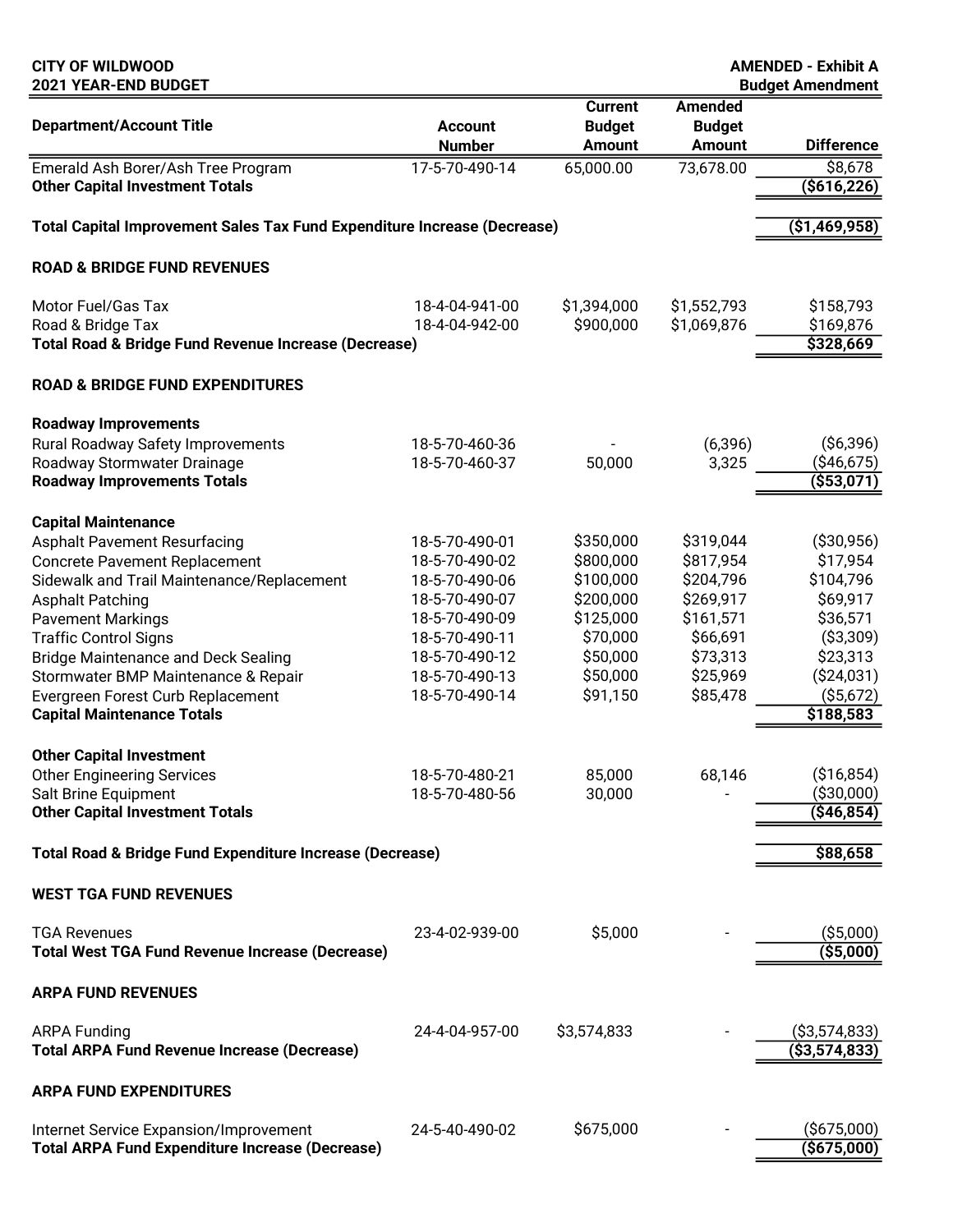| Actual receipts for Sales Tax revenue are higher than estimated. This is potentially due to the<br>lessoning of COVID-19 restrictions.<br>Budget Increase/(Decrease) Requested: \$477,071<br>10-4-01-902-00<br>$\overline{2}$<br>Object #:<br>Account #:<br>Title:<br>Local Option Tax<br>Actual receipts are higher than estimated.<br>Budget Increase/(Decrease) Requested: \$11,085<br>10-4-01-905-00<br>3<br>Object #:<br>Title: Public Safety Sales Tax<br>Account #:<br>Actual receipts are higher than estimated. The increase in sales is potentially the result of the<br>lessoning of COVID-19 restrictions.<br>Budget Increase/(Decrease) Requested: \$242,974<br>10-4-01-910-00<br>$\overline{4}$<br>Title:<br>Utility Tax - Electric<br>Object #:<br>Account #:<br>Revenue from this source fluctuates depending on rates and consumer usage.<br>Budget Increase/(Decrease) Requested: (\$10,053)<br>5<br>10-4-01-912-00<br><b>Utility Tax - Gas</b><br>Title:<br>Object #:<br>Account #:<br>Revenue from this source fluctuates depending on rates and consumer usage. | Object #: | $\mathbf{1}$ |  | Account #: $  10-4-01-901-00$ |  | Title: Sales Tax |  |  |
|--------------------------------------------------------------------------------------------------------------------------------------------------------------------------------------------------------------------------------------------------------------------------------------------------------------------------------------------------------------------------------------------------------------------------------------------------------------------------------------------------------------------------------------------------------------------------------------------------------------------------------------------------------------------------------------------------------------------------------------------------------------------------------------------------------------------------------------------------------------------------------------------------------------------------------------------------------------------------------------------------------------------------------------------------------------------------------------|-----------|--------------|--|-------------------------------|--|------------------|--|--|
|                                                                                                                                                                                                                                                                                                                                                                                                                                                                                                                                                                                                                                                                                                                                                                                                                                                                                                                                                                                                                                                                                      |           |              |  |                               |  |                  |  |  |
|                                                                                                                                                                                                                                                                                                                                                                                                                                                                                                                                                                                                                                                                                                                                                                                                                                                                                                                                                                                                                                                                                      |           |              |  |                               |  |                  |  |  |
|                                                                                                                                                                                                                                                                                                                                                                                                                                                                                                                                                                                                                                                                                                                                                                                                                                                                                                                                                                                                                                                                                      |           |              |  |                               |  |                  |  |  |
|                                                                                                                                                                                                                                                                                                                                                                                                                                                                                                                                                                                                                                                                                                                                                                                                                                                                                                                                                                                                                                                                                      |           |              |  |                               |  |                  |  |  |
|                                                                                                                                                                                                                                                                                                                                                                                                                                                                                                                                                                                                                                                                                                                                                                                                                                                                                                                                                                                                                                                                                      |           |              |  |                               |  |                  |  |  |
|                                                                                                                                                                                                                                                                                                                                                                                                                                                                                                                                                                                                                                                                                                                                                                                                                                                                                                                                                                                                                                                                                      |           |              |  |                               |  |                  |  |  |
|                                                                                                                                                                                                                                                                                                                                                                                                                                                                                                                                                                                                                                                                                                                                                                                                                                                                                                                                                                                                                                                                                      |           |              |  |                               |  |                  |  |  |
|                                                                                                                                                                                                                                                                                                                                                                                                                                                                                                                                                                                                                                                                                                                                                                                                                                                                                                                                                                                                                                                                                      |           |              |  |                               |  |                  |  |  |
|                                                                                                                                                                                                                                                                                                                                                                                                                                                                                                                                                                                                                                                                                                                                                                                                                                                                                                                                                                                                                                                                                      |           |              |  |                               |  |                  |  |  |
|                                                                                                                                                                                                                                                                                                                                                                                                                                                                                                                                                                                                                                                                                                                                                                                                                                                                                                                                                                                                                                                                                      |           |              |  |                               |  |                  |  |  |
|                                                                                                                                                                                                                                                                                                                                                                                                                                                                                                                                                                                                                                                                                                                                                                                                                                                                                                                                                                                                                                                                                      |           |              |  |                               |  |                  |  |  |
|                                                                                                                                                                                                                                                                                                                                                                                                                                                                                                                                                                                                                                                                                                                                                                                                                                                                                                                                                                                                                                                                                      |           |              |  |                               |  |                  |  |  |
|                                                                                                                                                                                                                                                                                                                                                                                                                                                                                                                                                                                                                                                                                                                                                                                                                                                                                                                                                                                                                                                                                      |           |              |  |                               |  |                  |  |  |
|                                                                                                                                                                                                                                                                                                                                                                                                                                                                                                                                                                                                                                                                                                                                                                                                                                                                                                                                                                                                                                                                                      |           |              |  |                               |  |                  |  |  |
|                                                                                                                                                                                                                                                                                                                                                                                                                                                                                                                                                                                                                                                                                                                                                                                                                                                                                                                                                                                                                                                                                      |           |              |  |                               |  |                  |  |  |
|                                                                                                                                                                                                                                                                                                                                                                                                                                                                                                                                                                                                                                                                                                                                                                                                                                                                                                                                                                                                                                                                                      |           |              |  |                               |  |                  |  |  |
|                                                                                                                                                                                                                                                                                                                                                                                                                                                                                                                                                                                                                                                                                                                                                                                                                                                                                                                                                                                                                                                                                      |           |              |  |                               |  |                  |  |  |
|                                                                                                                                                                                                                                                                                                                                                                                                                                                                                                                                                                                                                                                                                                                                                                                                                                                                                                                                                                                                                                                                                      |           |              |  |                               |  |                  |  |  |
|                                                                                                                                                                                                                                                                                                                                                                                                                                                                                                                                                                                                                                                                                                                                                                                                                                                                                                                                                                                                                                                                                      |           |              |  |                               |  |                  |  |  |
|                                                                                                                                                                                                                                                                                                                                                                                                                                                                                                                                                                                                                                                                                                                                                                                                                                                                                                                                                                                                                                                                                      |           |              |  |                               |  |                  |  |  |
|                                                                                                                                                                                                                                                                                                                                                                                                                                                                                                                                                                                                                                                                                                                                                                                                                                                                                                                                                                                                                                                                                      |           |              |  |                               |  |                  |  |  |
|                                                                                                                                                                                                                                                                                                                                                                                                                                                                                                                                                                                                                                                                                                                                                                                                                                                                                                                                                                                                                                                                                      |           |              |  |                               |  |                  |  |  |
|                                                                                                                                                                                                                                                                                                                                                                                                                                                                                                                                                                                                                                                                                                                                                                                                                                                                                                                                                                                                                                                                                      |           |              |  |                               |  |                  |  |  |
|                                                                                                                                                                                                                                                                                                                                                                                                                                                                                                                                                                                                                                                                                                                                                                                                                                                                                                                                                                                                                                                                                      |           |              |  |                               |  |                  |  |  |
|                                                                                                                                                                                                                                                                                                                                                                                                                                                                                                                                                                                                                                                                                                                                                                                                                                                                                                                                                                                                                                                                                      |           |              |  |                               |  |                  |  |  |
|                                                                                                                                                                                                                                                                                                                                                                                                                                                                                                                                                                                                                                                                                                                                                                                                                                                                                                                                                                                                                                                                                      |           |              |  |                               |  |                  |  |  |
|                                                                                                                                                                                                                                                                                                                                                                                                                                                                                                                                                                                                                                                                                                                                                                                                                                                                                                                                                                                                                                                                                      |           |              |  |                               |  |                  |  |  |
| Budget Increase/(Decrease) Requested: (\$43,869)                                                                                                                                                                                                                                                                                                                                                                                                                                                                                                                                                                                                                                                                                                                                                                                                                                                                                                                                                                                                                                     |           |              |  |                               |  |                  |  |  |

Object #:  $\begin{array}{|l|l|} \hline 6 & \text{Account #:} & 10-4-01-914-00 & \text{Title:} & \text{Utility Tax - Telephone} \hline \end{array}$ Telephone utility tax revenues have declined due to two factors. The first is the continued drop in landline phones. The second is due to phone companies not charging utility tax on the data plan portion of cell phones. The data plan portion of cell phone bills is increasing while the "call" portion is decreasing.

Budget Increase/(Decrease) Requested: (\$61,406)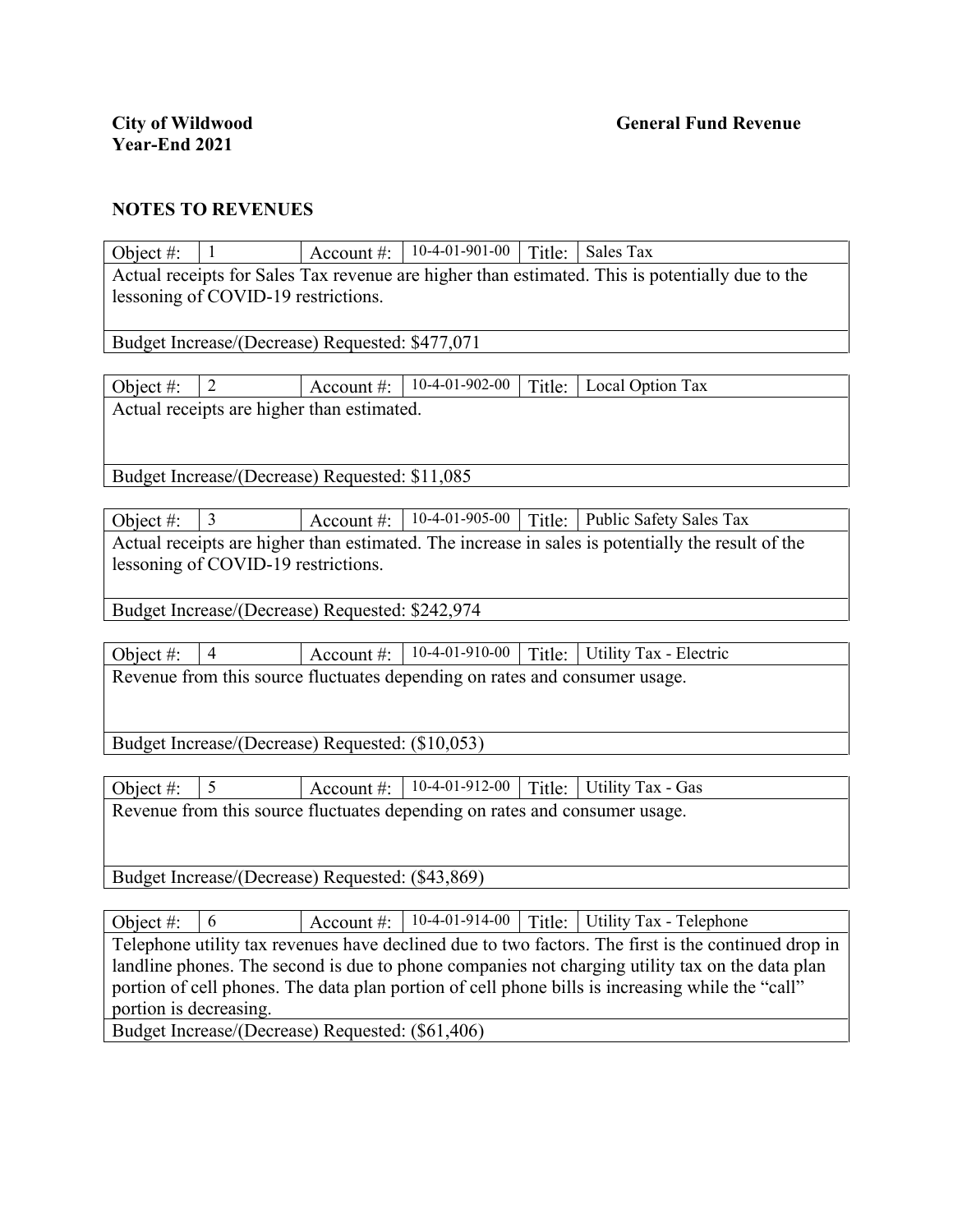| Object #:                                                                             | $\overline{7}$                                                             |            |                                                                                |        | Account #:   10-4-01-916-00   Title:   Utility Tax - Water                                      |  |  |
|---------------------------------------------------------------------------------------|----------------------------------------------------------------------------|------------|--------------------------------------------------------------------------------|--------|-------------------------------------------------------------------------------------------------|--|--|
|                                                                                       | Revenue from this source fluctuates depending on rates and consumer usage. |            |                                                                                |        |                                                                                                 |  |  |
|                                                                                       |                                                                            |            |                                                                                |        |                                                                                                 |  |  |
|                                                                                       |                                                                            |            |                                                                                |        |                                                                                                 |  |  |
|                                                                                       | Budget Increase/(Decrease) Requested: \$38,873                             |            |                                                                                |        |                                                                                                 |  |  |
| Object #:                                                                             | 8                                                                          | Account #: | 10-4-01-917-00                                                                 | Title: | Cigarette Tax                                                                                   |  |  |
|                                                                                       |                                                                            |            |                                                                                |        | The continued reduction in tobacco sales results in less revenue from this source.              |  |  |
|                                                                                       |                                                                            |            |                                                                                |        |                                                                                                 |  |  |
|                                                                                       |                                                                            |            |                                                                                |        |                                                                                                 |  |  |
|                                                                                       | Budget Increase/(Decrease) Requested: (\$3,594)                            |            |                                                                                |        |                                                                                                 |  |  |
|                                                                                       | 9                                                                          |            | Account #: $  10-4-01-918-00$                                                  |        | Cable Franchise Fee                                                                             |  |  |
| Object #:                                                                             |                                                                            |            |                                                                                | Title: | Trends indicate a decline from this revenue source which is most likely the result of consumers |  |  |
|                                                                                       | using internet type services versus cable.                                 |            |                                                                                |        |                                                                                                 |  |  |
|                                                                                       |                                                                            |            |                                                                                |        |                                                                                                 |  |  |
|                                                                                       | Budget Increase/(Decrease) Requested: (\$21,911)                           |            |                                                                                |        |                                                                                                 |  |  |
|                                                                                       |                                                                            |            |                                                                                |        |                                                                                                 |  |  |
| Object #:                                                                             | 10                                                                         | Account #: | 10-4-06-970-00                                                                 | Title: | Interest Income                                                                                 |  |  |
|                                                                                       |                                                                            |            | Low interest rates are the reason for the decline in revenue from this source. |        |                                                                                                 |  |  |
|                                                                                       |                                                                            |            |                                                                                |        |                                                                                                 |  |  |
| Budget Increase/(Decrease) Requested: (\$10,417)                                      |                                                                            |            |                                                                                |        |                                                                                                 |  |  |
|                                                                                       |                                                                            |            |                                                                                |        |                                                                                                 |  |  |
| Object $#$ :                                                                          | 11                                                                         |            | Account #: $  10-4-07-985-00$                                                  | Title: | Parks & Recreation Revenue                                                                      |  |  |
| Due to the lessoning of COVID-19 restrictions, the City was able to hold more events. |                                                                            |            |                                                                                |        |                                                                                                 |  |  |
|                                                                                       |                                                                            |            |                                                                                |        |                                                                                                 |  |  |
|                                                                                       |                                                                            |            |                                                                                |        |                                                                                                 |  |  |
|                                                                                       | Budget Increase/(Decrease) Requested: \$13,156                             |            |                                                                                |        |                                                                                                 |  |  |
| Object #:                                                                             | 12                                                                         | Account #: | 10-4-07-986-00                                                                 | Title: | Wildwood Celebration Sponsorship                                                                |  |  |
|                                                                                       |                                                                            |            |                                                                                |        | Fees                                                                                            |  |  |
| Revenue from this source was lower than estimated                                     |                                                                            |            |                                                                                |        |                                                                                                 |  |  |
|                                                                                       |                                                                            |            |                                                                                |        |                                                                                                 |  |  |
|                                                                                       |                                                                            |            |                                                                                |        |                                                                                                 |  |  |
| Budget Increase/(Decrease) Requested: (\$35,054)                                      |                                                                            |            |                                                                                |        |                                                                                                 |  |  |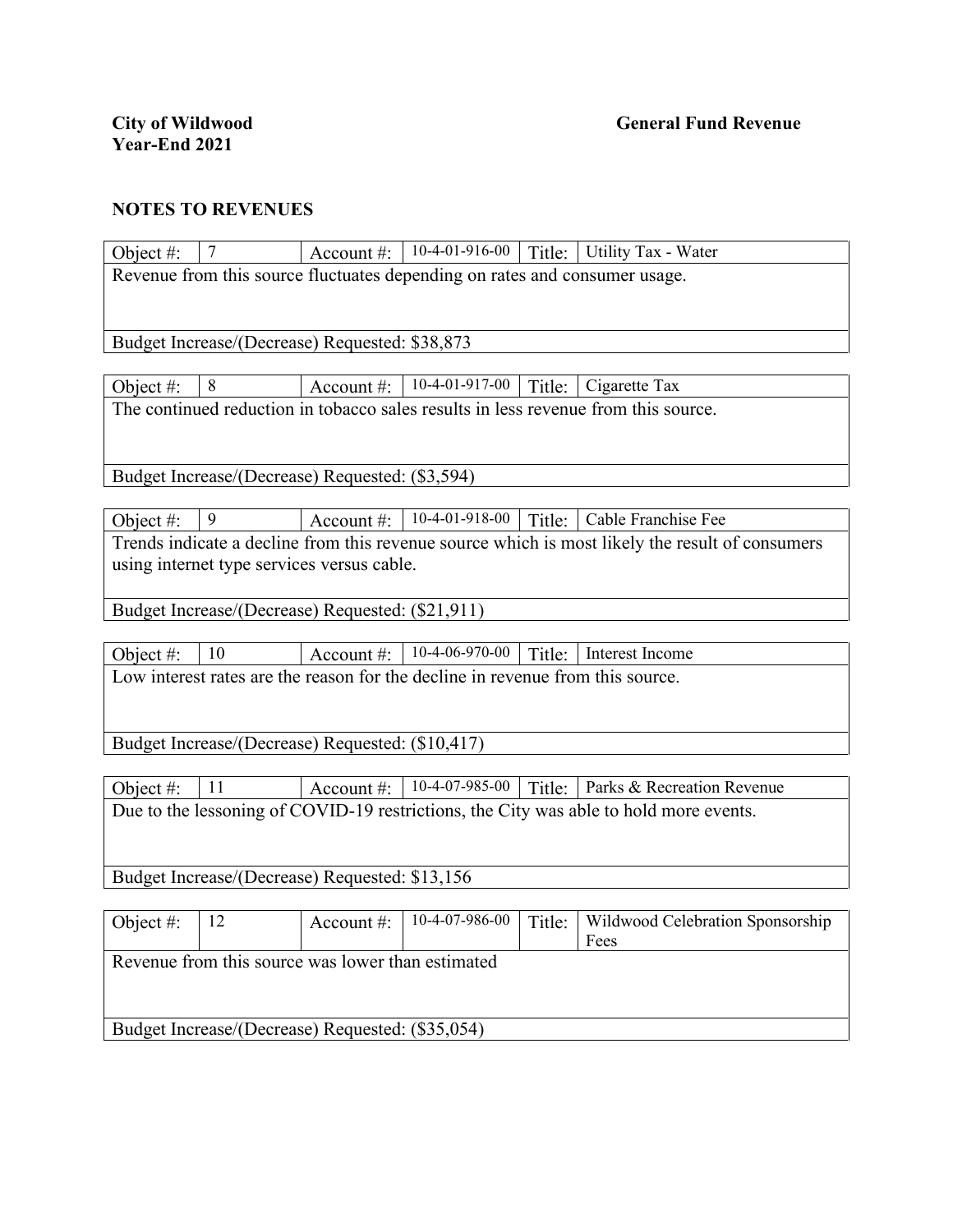| Object #:                                                                                      | 13                                             | Account $\#$ : | 10-4-07-989-00 | Title: | Insurance Claim Revenue                                                             |  |  |
|------------------------------------------------------------------------------------------------|------------------------------------------------|----------------|----------------|--------|-------------------------------------------------------------------------------------|--|--|
|                                                                                                |                                                |                |                |        | There were a number of accidents in 2021 that the City received reimbursements for. |  |  |
|                                                                                                |                                                |                |                |        |                                                                                     |  |  |
|                                                                                                |                                                |                |                |        |                                                                                     |  |  |
|                                                                                                | Budget Increase/(Decrease) Requested: \$35,213 |                |                |        |                                                                                     |  |  |
|                                                                                                |                                                |                |                |        |                                                                                     |  |  |
| Object #:                                                                                      | 14                                             | Account $\#$ : | 10-4-07-990-00 | Title: | Recycling Rebate                                                                    |  |  |
| Due to the increase in cardboard shipping boxes recycled as a result of items shipped to homes |                                                |                |                |        |                                                                                     |  |  |
|                                                                                                | during COVID-19.                               |                |                |        |                                                                                     |  |  |
|                                                                                                |                                                |                |                |        |                                                                                     |  |  |
|                                                                                                |                                                |                |                |        |                                                                                     |  |  |

Budget Increase/(Decrease) Requested: \$84,404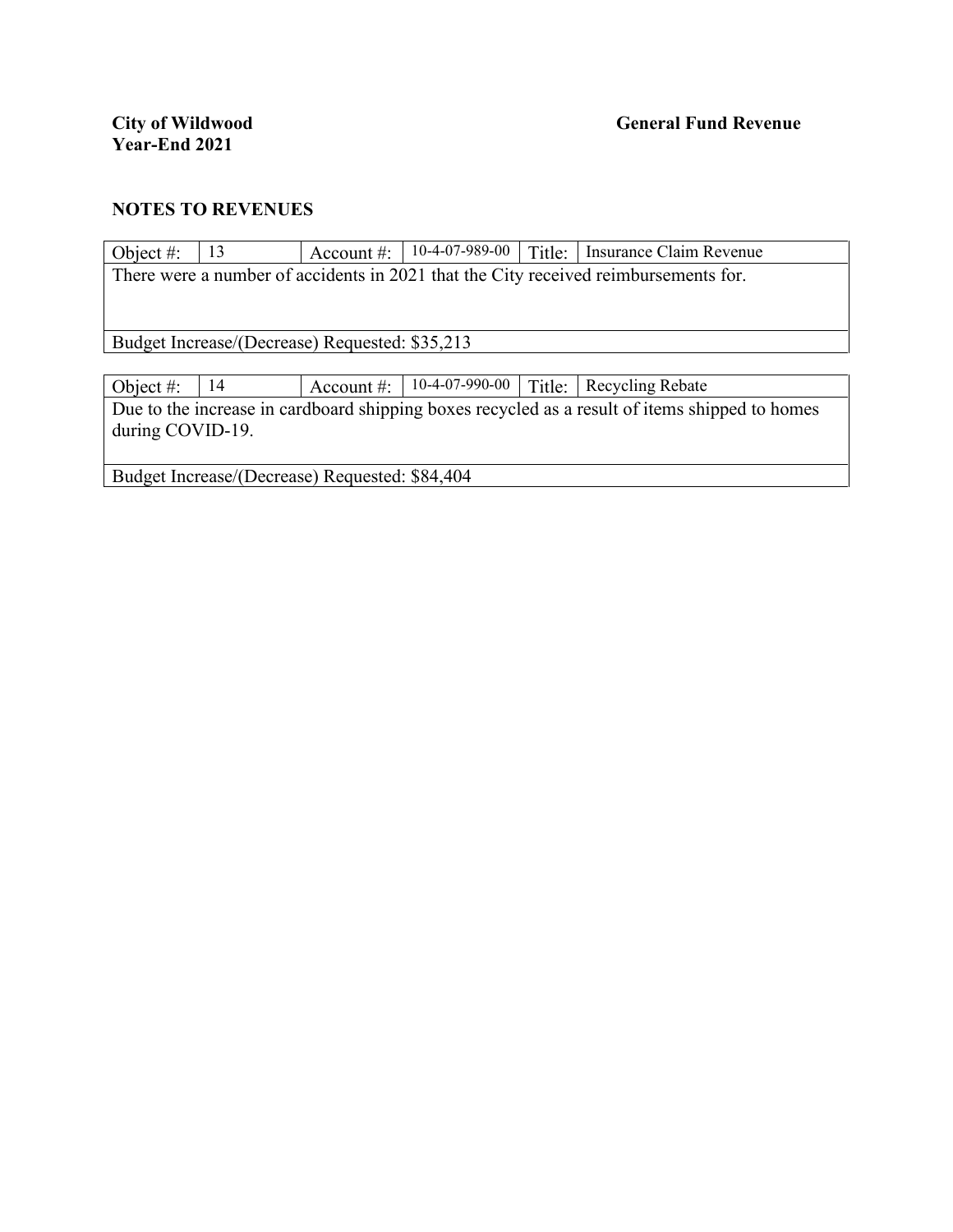| Object #:               |  |  | Account #: $\vert$ 10-5-10-101-14   Title: Regular Salaries - Econ Dev |
|-------------------------|--|--|------------------------------------------------------------------------|
| Open position unfilled. |  |  |                                                                        |
|                         |  |  |                                                                        |

Budget Increase/(Decrease) Requested: (\$15,114)

| Object #:               |  |  |  |  | Account #:   10-5-10-120-14   Title:   FICA - Econ Dev |  |
|-------------------------|--|--|--|--|--------------------------------------------------------|--|
| Open position unfilled. |  |  |  |  |                                                        |  |
|                         |  |  |  |  |                                                        |  |

Budget Increase/(Decrease) Requested: (\$1,175)

| Object #: |                         | Account #: $\parallel$ |  | 10-5-10-140-00   Title: Employee Benefits $(125)$ |
|-----------|-------------------------|------------------------|--|---------------------------------------------------|
|           | Lower healthcare costs. |                        |  |                                                   |
|           |                         |                        |  |                                                   |
|           |                         |                        |  |                                                   |

Budget Increase/(Decrease) Requested: (\$4,544)

| Object #:                                       | 4 | Account $\#$ : | $10-5-10-140-14$ |  | Title: Employee Health Benefits - Econ<br>Dev |  |
|-------------------------------------------------|---|----------------|------------------|--|-----------------------------------------------|--|
| Open position unfilled.                         |   |                |                  |  |                                               |  |
| Budget Increase/(Decrease) Requested: (\$5,430) |   |                |                  |  |                                               |  |

| Object #:                                     |  | Account $\#$ : |  |  | 10-5-10-201-14   Title:   Community Relations - Econ Dev |  |  |
|-----------------------------------------------|--|----------------|--|--|----------------------------------------------------------|--|--|
| Holiday tree lighting event                   |  |                |  |  |                                                          |  |  |
|                                               |  |                |  |  |                                                          |  |  |
|                                               |  |                |  |  |                                                          |  |  |
| Budget Increase/(Decrease) Requested: \$4,782 |  |                |  |  |                                                          |  |  |
|                                               |  |                |  |  |                                                          |  |  |

| Object #:                                                         |                                                 |  |  |  | Account #: $  10-5-10-204-00  $ Title: Dues/Memberships |  |  |  |
|-------------------------------------------------------------------|-------------------------------------------------|--|--|--|---------------------------------------------------------|--|--|--|
| Wellness membership reimbursement requests less than anticipated. |                                                 |  |  |  |                                                         |  |  |  |
|                                                                   |                                                 |  |  |  |                                                         |  |  |  |
|                                                                   |                                                 |  |  |  |                                                         |  |  |  |
|                                                                   | Budget Increase/(Decrease) Requested: (\$5,380) |  |  |  |                                                         |  |  |  |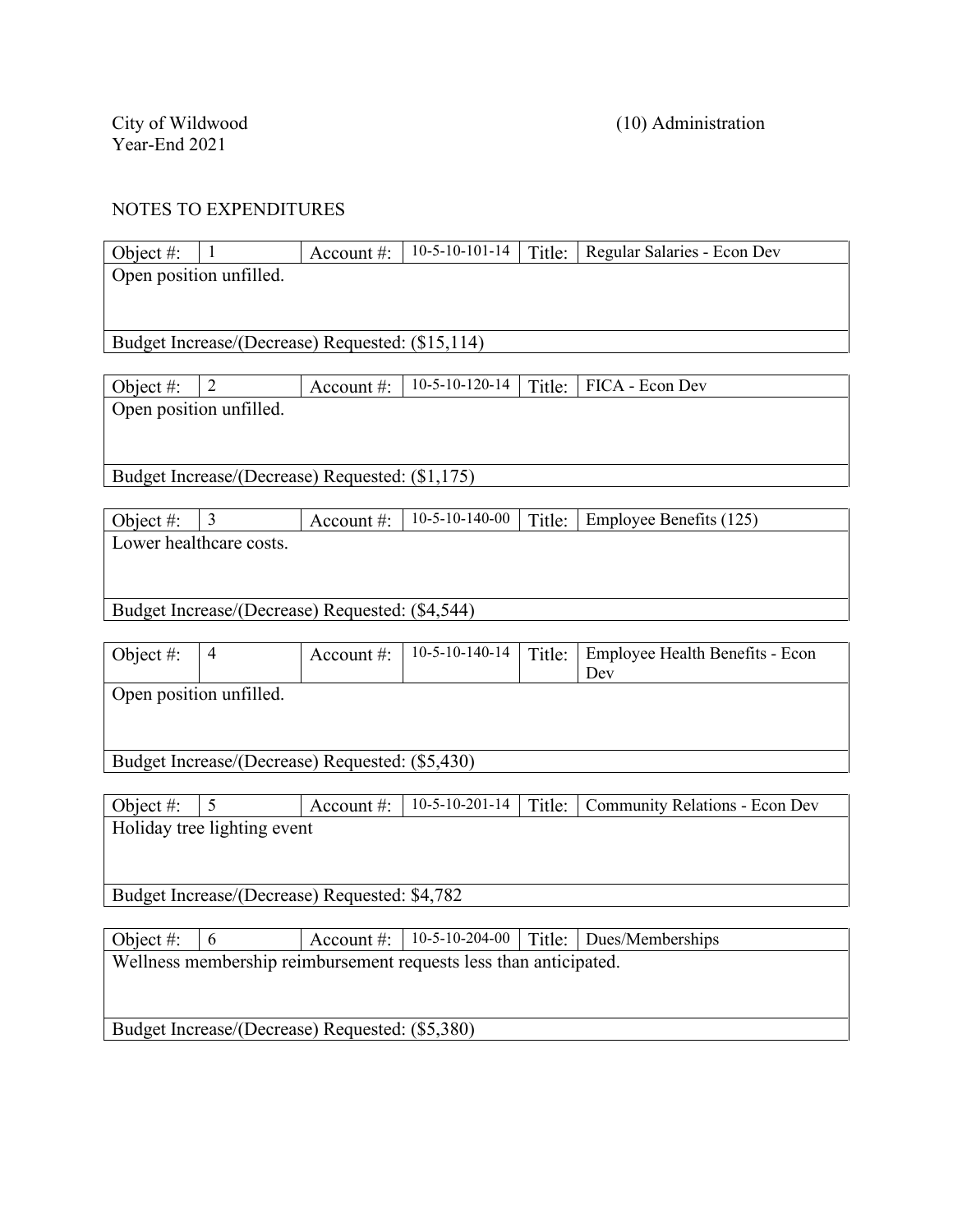| Object #:    | $\overline{7}$                                       | Account $#$ : | $10-5-10-212-00$                                                         | Title: | Insurance                                                                              |  |  |
|--------------|------------------------------------------------------|---------------|--------------------------------------------------------------------------|--------|----------------------------------------------------------------------------------------|--|--|
|              | Evaluation of insurance needs resulted in reduction. |               |                                                                          |        |                                                                                        |  |  |
|              |                                                      |               |                                                                          |        |                                                                                        |  |  |
|              |                                                      |               |                                                                          |        |                                                                                        |  |  |
|              | Budget Increase/(Decrease) Requested: (\$7,567)      |               |                                                                          |        |                                                                                        |  |  |
|              |                                                      |               |                                                                          |        |                                                                                        |  |  |
| Object $#$ : | 8                                                    |               | Account #: $  10-5-10-220-00$                                            | Title: | Maintenance-Building                                                                   |  |  |
|              |                                                      |               | Miscellaneous maintenance costs less than anticipated.                   |        |                                                                                        |  |  |
|              |                                                      |               |                                                                          |        |                                                                                        |  |  |
|              |                                                      |               |                                                                          |        |                                                                                        |  |  |
|              | Budget Increase/(Decrease) Requested: (\$12,639)     |               |                                                                          |        |                                                                                        |  |  |
|              |                                                      |               |                                                                          |        |                                                                                        |  |  |
| Object #:    | 9                                                    |               | Account #: $  10-5-10-221-00$                                            |        | Title:   Maintenance - Grounds                                                         |  |  |
|              |                                                      |               | Maintenance costs for areas around City Hall were less than anticipated. |        |                                                                                        |  |  |
|              |                                                      |               |                                                                          |        |                                                                                        |  |  |
|              |                                                      |               |                                                                          |        |                                                                                        |  |  |
|              | Budget Increase/(Decrease) Requested: (\$3,893)      |               |                                                                          |        |                                                                                        |  |  |
|              |                                                      |               |                                                                          |        |                                                                                        |  |  |
| Object #:    | 10                                                   | Account $#$ : | $10-5-10-244-00$                                                         | Title: | <b>Public Notices</b>                                                                  |  |  |
|              | Public Notices were less than anticipated.           |               |                                                                          |        |                                                                                        |  |  |
|              |                                                      |               |                                                                          |        |                                                                                        |  |  |
|              |                                                      |               |                                                                          |        |                                                                                        |  |  |
|              | Budget Increase/(Decrease) Requested: (\$2,940)      |               |                                                                          |        |                                                                                        |  |  |
|              |                                                      |               |                                                                          |        |                                                                                        |  |  |
| Object #:    | 11                                                   | Account #:    | $10-5-10-262-00$                                                         | Title: | Service Contracts/Rental                                                               |  |  |
|              |                                                      |               |                                                                          |        | Changes for additional senior images were down about $$5,000$ due to employees weaking |  |  |

Charges for additional copier images were down about \$5,000 due to employees working remotely more frequently. Also, the need for Livestream services has been eliminated since switching to YouTube, which is free.

Budget Increase/(Decrease) Requested: (\$16,514)

Object #: 12 Account #: 10-5-10-270-00 Title: Training Due to COVID-19 staff did not attend live training events. Budget Increase/(Decrease) Requested: (\$3,470)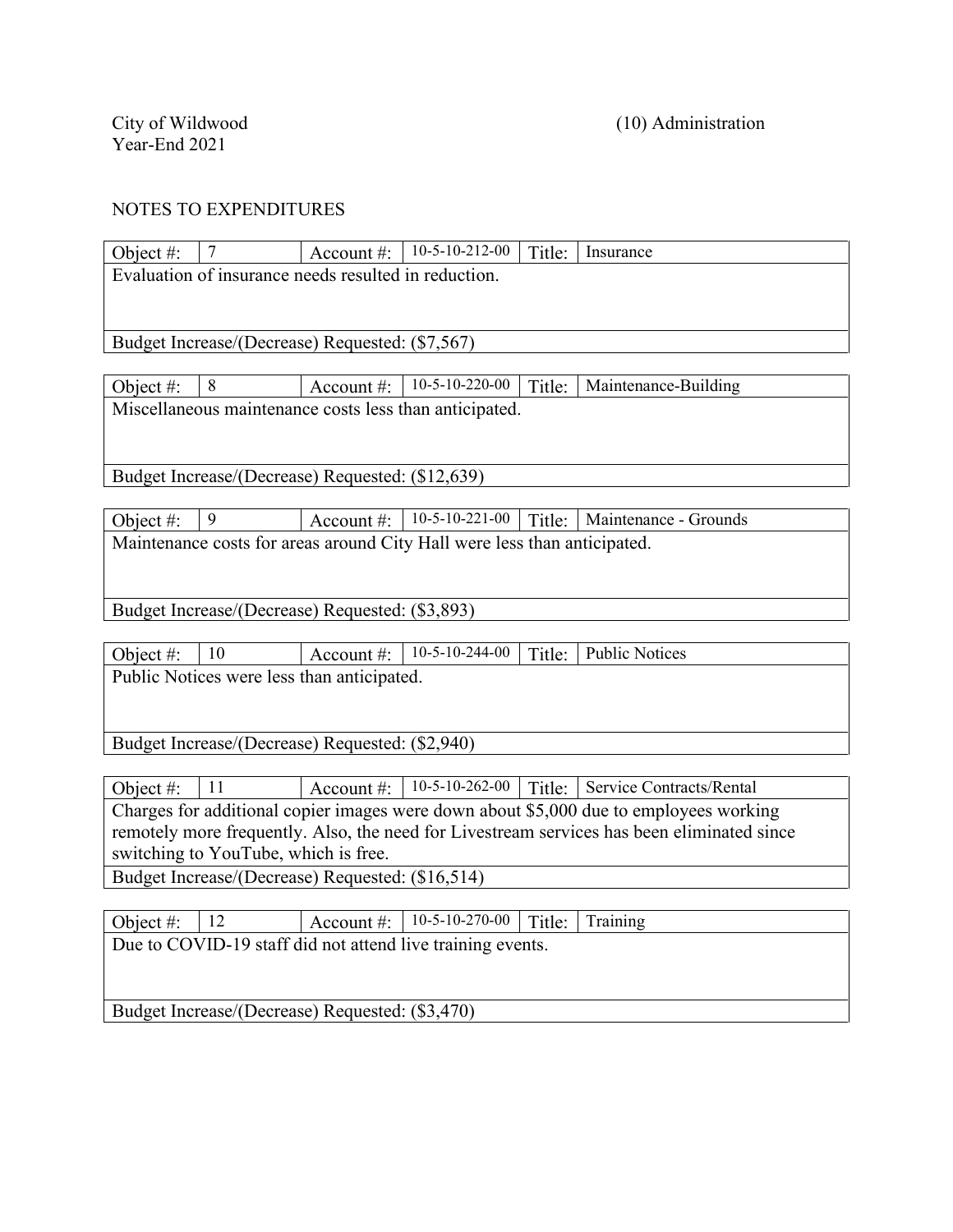| Object #:                                                                                    | 13                                                                                              | Account $\#$ : | $10-5-10-281-00$ | Title: | Utilities - Gas                                                                                 |  |  |
|----------------------------------------------------------------------------------------------|-------------------------------------------------------------------------------------------------|----------------|------------------|--------|-------------------------------------------------------------------------------------------------|--|--|
|                                                                                              | Utility costs fluctuate depending on price and usage.                                           |                |                  |        |                                                                                                 |  |  |
|                                                                                              |                                                                                                 |                |                  |        |                                                                                                 |  |  |
|                                                                                              |                                                                                                 |                |                  |        |                                                                                                 |  |  |
|                                                                                              | Budget Increase/(Decrease) Requested: (\$4,373)                                                 |                |                  |        |                                                                                                 |  |  |
|                                                                                              |                                                                                                 |                |                  |        |                                                                                                 |  |  |
| Object #:                                                                                    | 14                                                                                              | Account $#$ :  | $10-5-10-310-00$ | Title: | <b>Attorney Fees</b>                                                                            |  |  |
|                                                                                              | Attorney fees were slightly less than anticipated.                                              |                |                  |        |                                                                                                 |  |  |
|                                                                                              |                                                                                                 |                |                  |        |                                                                                                 |  |  |
|                                                                                              |                                                                                                 |                |                  |        |                                                                                                 |  |  |
|                                                                                              | Budget Increase/(Decrease) Requested: (\$3,844)                                                 |                |                  |        |                                                                                                 |  |  |
|                                                                                              |                                                                                                 |                |                  |        |                                                                                                 |  |  |
| Object #:                                                                                    | 15                                                                                              | Account $#$ :  | $10-5-10-320-00$ | Title: | <b>Audit Costs</b>                                                                              |  |  |
|                                                                                              |                                                                                                 |                |                  |        | The examination of the City's monthly financials is a duty assigned to the City Treasurer. That |  |  |
|                                                                                              | position was vacant at the time the budget was formulated, so an amount estimated to be paid to |                |                  |        |                                                                                                 |  |  |
| an outside audit firm was budgeted. The City Treasurer position was filled by Larry McGowan, |                                                                                                 |                |                  |        |                                                                                                 |  |  |
| eliminating the need for extra audit expense.                                                |                                                                                                 |                |                  |        |                                                                                                 |  |  |
|                                                                                              | Budget Increase/(Decrease) Requested: (\$10,050)                                                |                |                  |        |                                                                                                 |  |  |
|                                                                                              |                                                                                                 |                |                  |        |                                                                                                 |  |  |

| Object #: $  16$                                                 |  |  |  |  | $\vert$ Account #: $\vert$ 10-5-10-340-00 $\vert$ Title: $\vert$ Consultant Costs |  |  |
|------------------------------------------------------------------|--|--|--|--|-----------------------------------------------------------------------------------|--|--|
| The need for outside consultant costs was less than anticipated. |  |  |  |  |                                                                                   |  |  |
|                                                                  |  |  |  |  |                                                                                   |  |  |

Budget Increase/(Decrease) Requested: (\$10,000)

Object #: 17 Account #: 10-5-10-345-00 Title: City Newsletter The cost of the production of the City Newsletter was slightly higher than anticipated due to problems encountered with a new vendor.

Budget Increase/(Decrease) Requested: \$5,466

Object #: 18 Account #: 10-5-10-350-00 Title: Contractual Services Since switching to YouTube the City no longer needs to pay a separate vendor for ADA services as they are free. In addition, other IT and contingency services were less than anticipated. Budget Increase/(Decrease) Requested: (\$18,384)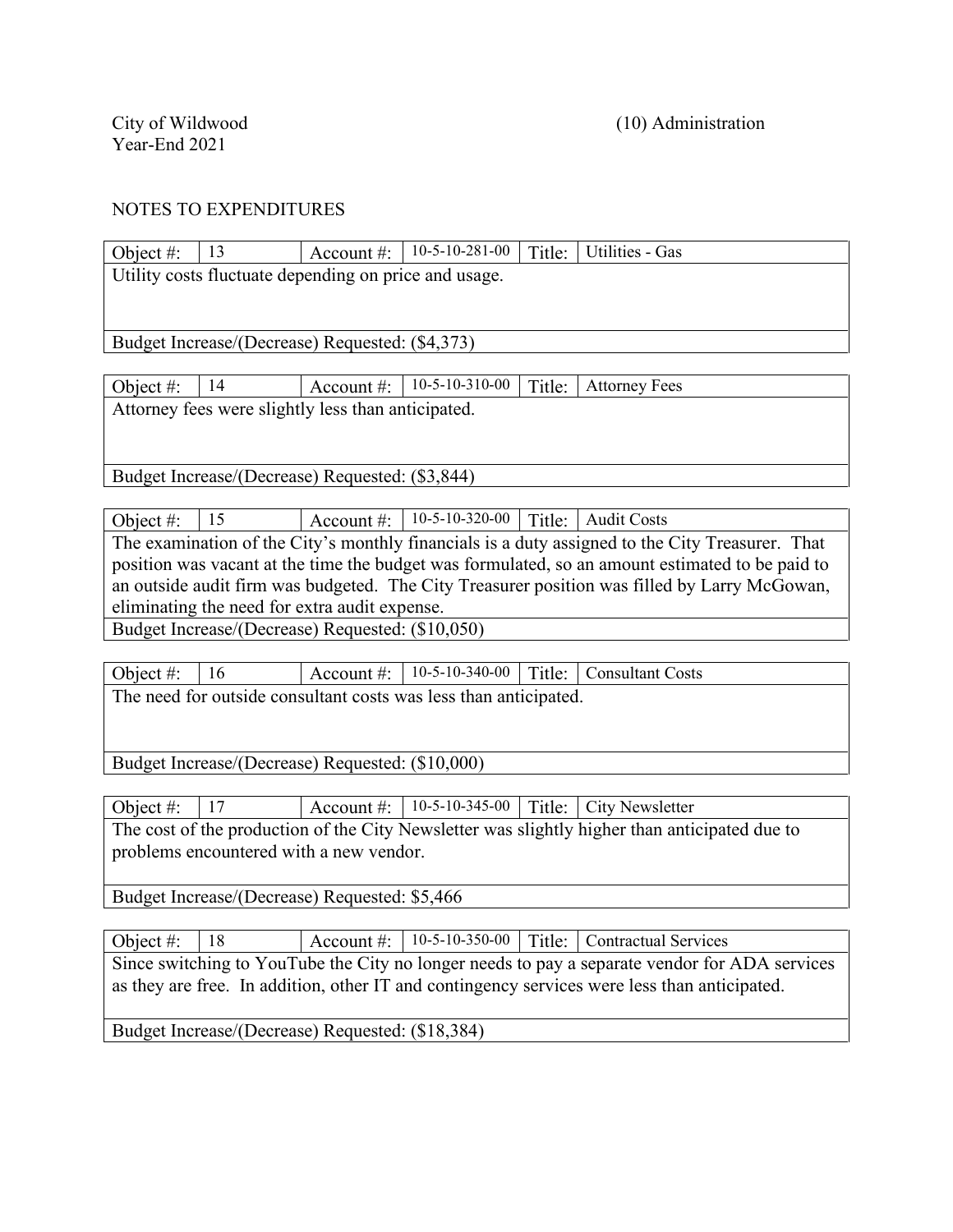City of Wildwood<br>Year-End 2021

(10) Administration

| Object #: | - 19                                            |                                                                            | Account #: $\vert$ 10-5-10-440-00 $\vert$ Title: $\vert$ Computer System |
|-----------|-------------------------------------------------|----------------------------------------------------------------------------|--------------------------------------------------------------------------|
|           |                                                 | The contingency amount budgeted for this line-item was not needed in 2021. |                                                                          |
|           |                                                 |                                                                            |                                                                          |
|           |                                                 |                                                                            |                                                                          |
|           | Budget Increase/(Decrease) Requested: (\$5,000) |                                                                            |                                                                          |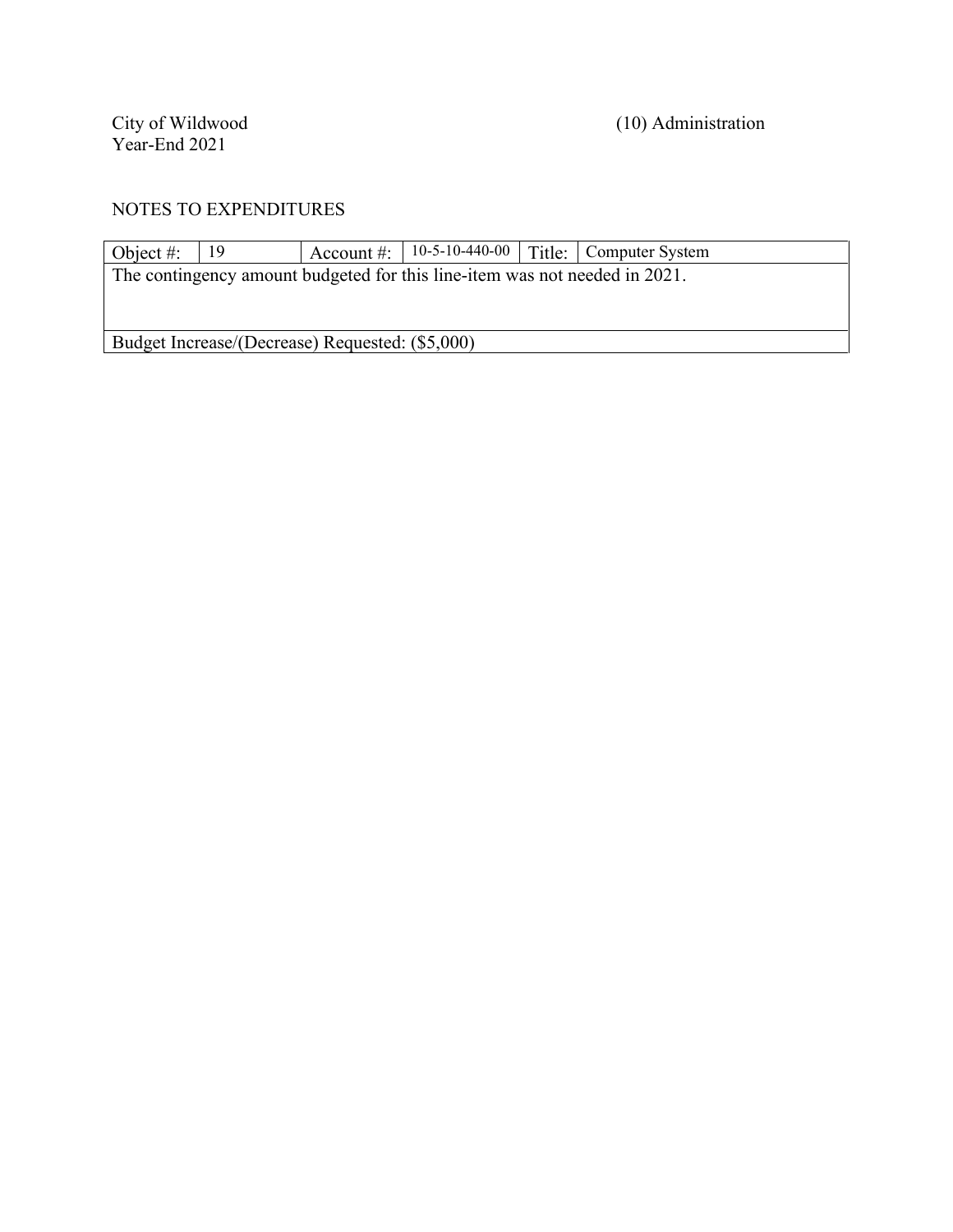City of Wildwood (30) Court Year-End 2021

| Object #:                                       |  | Account $\#$ : |  |  | 10-5-30-140-00   Title:   Employee Benefits $(125)$ |  |  |  |
|-------------------------------------------------|--|----------------|--|--|-----------------------------------------------------|--|--|--|
| Lower healthcare costs                          |  |                |  |  |                                                     |  |  |  |
|                                                 |  |                |  |  |                                                     |  |  |  |
|                                                 |  |                |  |  |                                                     |  |  |  |
| Budget Increase/(Decrease) Requested: (\$3,764) |  |                |  |  |                                                     |  |  |  |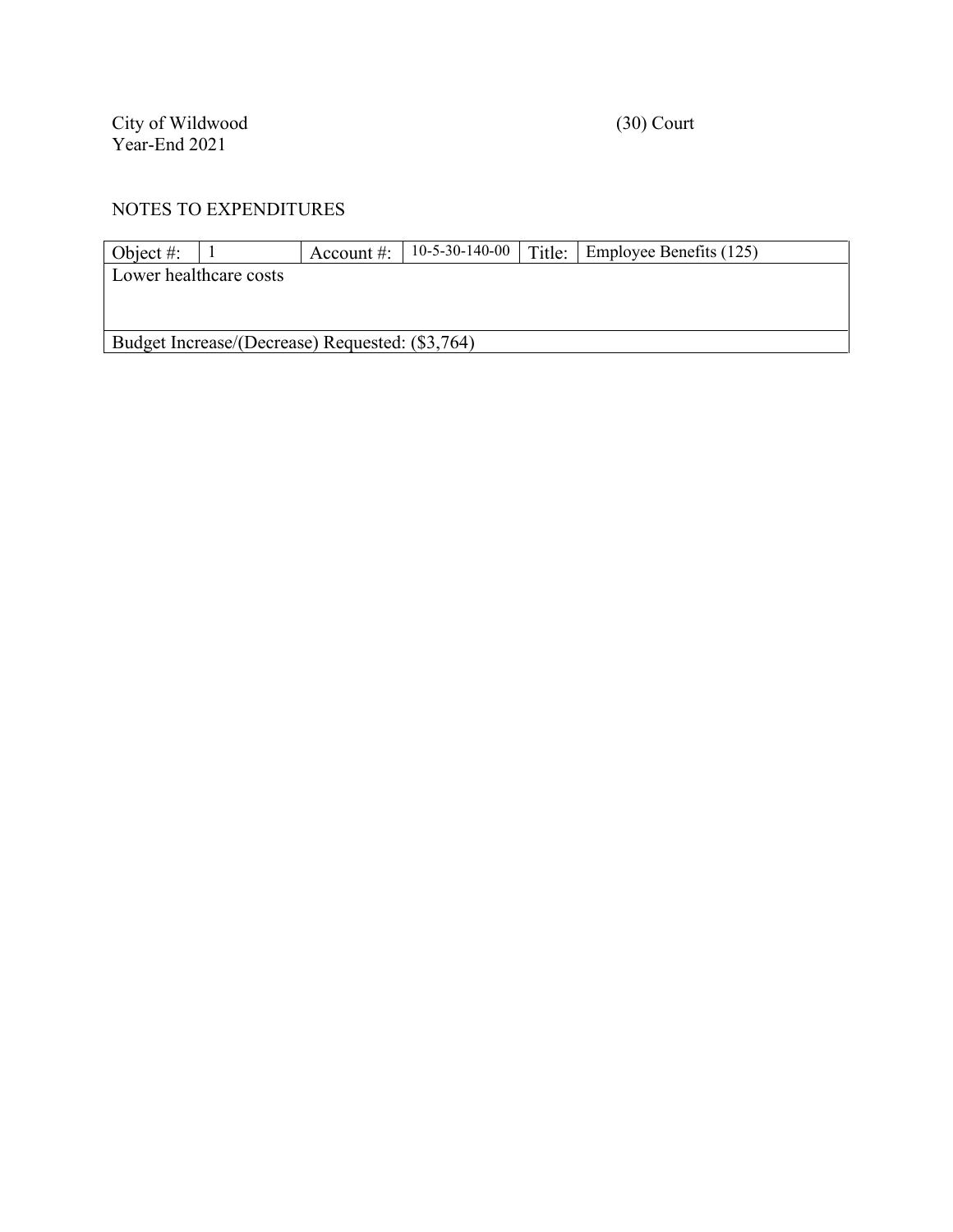| Object #:    | $\mathbf{1}$                                     | Account#:      | $10-5-40-101-00$                                                            |        | Title:   Regular Salaries                                                                              |
|--------------|--------------------------------------------------|----------------|-----------------------------------------------------------------------------|--------|--------------------------------------------------------------------------------------------------------|
|              |                                                  |                | Recreation Specialist position was vacant for part of the year (2021).      |        |                                                                                                        |
|              |                                                  |                |                                                                             |        |                                                                                                        |
|              | Budget Increase/(Decrease) Requested: (\$13,933) |                |                                                                             |        |                                                                                                        |
|              |                                                  |                |                                                                             |        |                                                                                                        |
| Object #:    | $\overline{2}$                                   | Account #:     | 10-5-40-140-00                                                              | Title: | Employee Benefits (125)                                                                                |
|              | Lower healthcare costs.                          |                |                                                                             |        |                                                                                                        |
|              |                                                  |                |                                                                             |        |                                                                                                        |
|              | Budget Increase/(Decrease) Requested: (\$4,724)  |                |                                                                             |        |                                                                                                        |
|              |                                                  |                |                                                                             |        |                                                                                                        |
| Object $#$ : | $\overline{3}$                                   | Account #:     | 10-5-40-180-00                                                              | Title: | <b>Workers Compensation</b>                                                                            |
|              |                                                  |                | Recreation Specialist position vacancy and reclassification of position.    |        |                                                                                                        |
|              |                                                  |                |                                                                             |        |                                                                                                        |
|              | Budget Increase/(Decrease) Requested: (\$5,084)  |                |                                                                             |        |                                                                                                        |
|              |                                                  |                |                                                                             |        |                                                                                                        |
| Object#:     | $\overline{4}$                                   | Account #:     | 10-5-40-242-00                                                              | Title: | Printing                                                                                               |
|              |                                                  |                |                                                                             |        | The Department did not start the printing of the Parks Action Plan Update document, rather             |
|              |                                                  |                | placing it for review and use on the City's website (digital presentation). |        |                                                                                                        |
|              | Budget Increase/(Decrease) Requested: (\$3,716)  |                |                                                                             |        |                                                                                                        |
|              |                                                  |                |                                                                             |        |                                                                                                        |
| Object #:    | 5                                                | Account #:     | $10-5-40-262-00$                                                            |        | Title: Service Contracts                                                                               |
|              |                                                  |                |                                                                             |        | The growth in utilization of facilities, particularly trail corridors, and the addition of Green Pines |
|              |                                                  |                |                                                                             |        | Park, requires the City's contractor to clean more often, while providing more restroom facilities.    |
|              | Budget Increase/(Decrease) Requested: \$17,207   |                |                                                                             |        |                                                                                                        |
|              |                                                  |                |                                                                             |        |                                                                                                        |
| Object #:    | 6                                                | Account $\#$ : | 10-5-40-264-00                                                              | Title: | Meetings & Special Events                                                                              |
|              |                                                  |                |                                                                             |        | This line item included the Boards and Commission Appreciation Event and the New Resident              |
|              |                                                  |                | Picnic, both of which had larger turnouts than expected.                    |        |                                                                                                        |
|              |                                                  |                |                                                                             |        |                                                                                                        |
|              | Budget Increase/(Decrease) Requested: \$11,356   |                |                                                                             |        |                                                                                                        |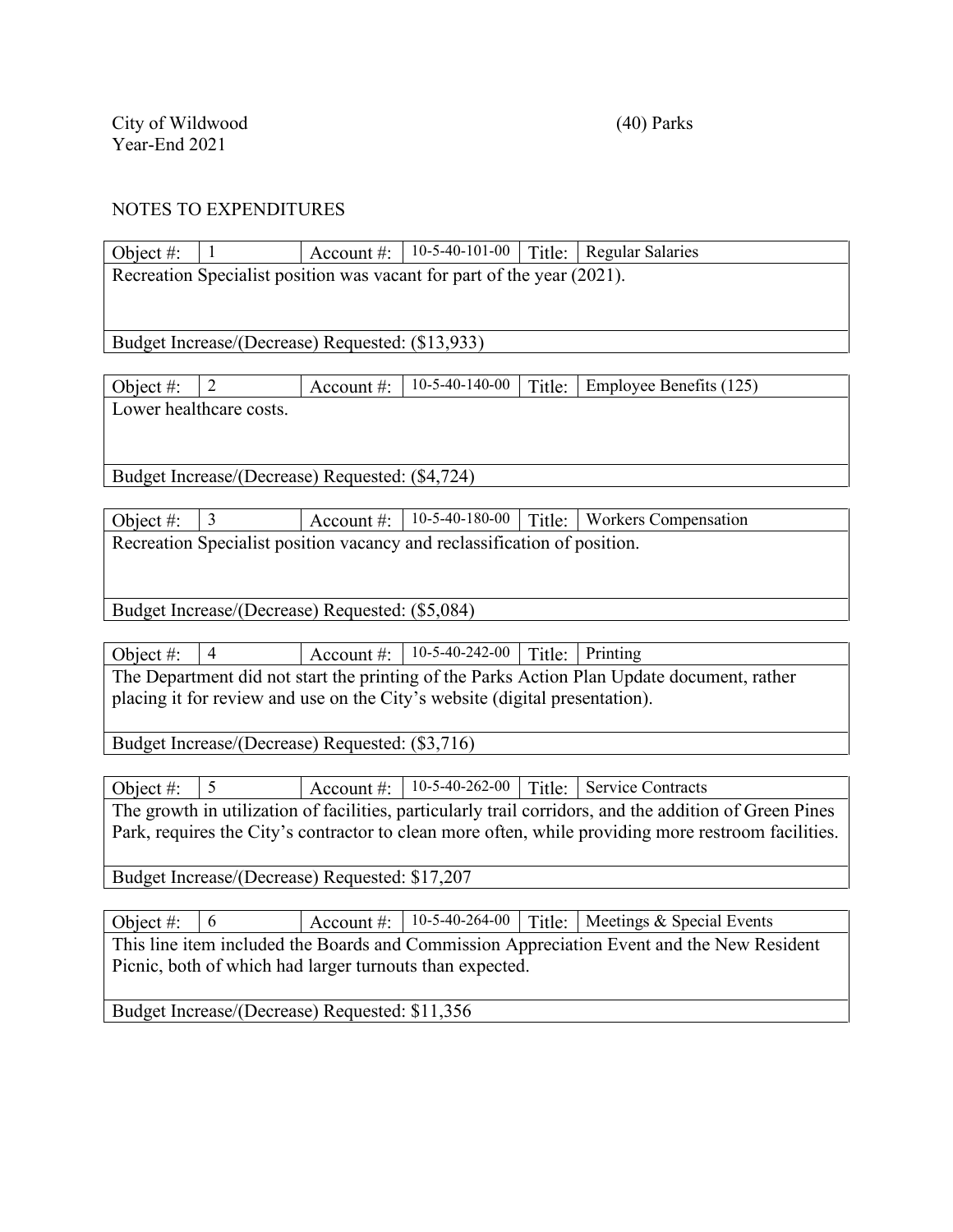Object #:  $\begin{array}{|c|c|c|c|c|c|} \hline 7 & & \text{Account #:} & 10-5-40-266-00 & \text{Title:} & \text{Supplies-General} \hline \end{array}$ The park and trail corridors had substantial use in 2021, at least from the perspective of the Department personnel, which places stresses on equipment and facilities, which then dictates the need for on-going upkeep and replacements. Budget Increase/(Decrease) Requested: \$4,259

Object #:  $\begin{array}{|l|l|} 8 \end{array}$  Account #:  $\begin{array}{|l|l|} 10-5-40-269-00 & \text{Title:} \end{array}$  Supplies - Recreation The City hosted fewer events in 2021 due to COVID-19.

Budget Increase/(Decrease) Requested: (\$36,727)

Object #:  $\begin{array}{|c|c|c|c|c|c|}\n\hline\n9 & & \text{Account #:} & 10-5-40-284-00 & Title:} & \text{Utilities-Water}\n\hline\n\end{array}$ The major user in this regard is Community Park.

Budget Increase/(Decrease) Requested: \$4,651

Object #: 10 Account #: 10-5-40-293-00 Title: Computer System Under \$5K Equipment needed less replacements in 2021.

Budget Increase/(Decrease) Requested: (\$3,000)

Object #: 11 Account #: 10-5-40-340-00 Title: Consultant Costs The City undertook several smaller projects in 2021, including the installation of pickleball courts that were covered by this line item.

Budget Increase/(Decrease) Requested: \$4,410

Object #:  $\begin{array}{|l|l|}\n\end{array}$  12  $\begin{array}{|l|l|}\n\end{array}$  Account #:  $\begin{array}{|l|l|}\n\end{array}$  10-5-40-350-01 Title: Park Maintenance The City maintains its parks and trails at very high level for safety and security purposes and, as noted in other explanations herein, 2021 had high levels of on-going usage by residents and others of these facilities, all leading to the need for more maintenance efforts. Budget Increase/(Decrease) Requested: \$54,250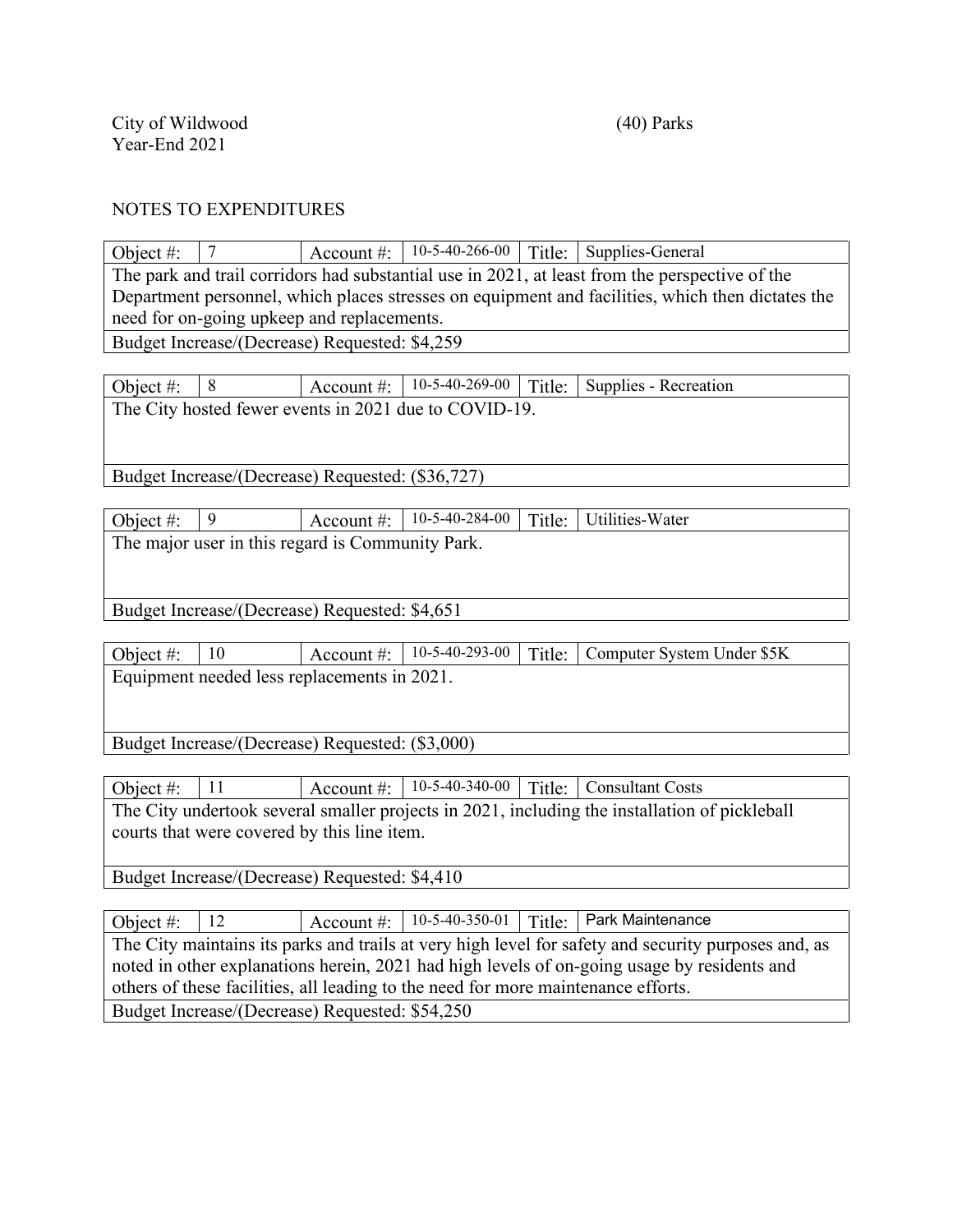| Object #:                                       | 13                                                         | Account $\#$ :                                   | $10-5-40-714-00$ | Title: | Senior Program                                                                                   |  |  |  |
|-------------------------------------------------|------------------------------------------------------------|--------------------------------------------------|------------------|--------|--------------------------------------------------------------------------------------------------|--|--|--|
|                                                 | The cost of this programming is offset by federal dollars. |                                                  |                  |        |                                                                                                  |  |  |  |
|                                                 |                                                            |                                                  |                  |        |                                                                                                  |  |  |  |
|                                                 |                                                            |                                                  |                  |        |                                                                                                  |  |  |  |
|                                                 | Budget Increase/(Decrease) Requested: (\$12,180)           |                                                  |                  |        |                                                                                                  |  |  |  |
|                                                 |                                                            |                                                  |                  |        |                                                                                                  |  |  |  |
| Object #:                                       | 14                                                         | Account $\#$ :                                   | $10-5-40-715-00$ | Title: | Celebrate Wildwood                                                                               |  |  |  |
|                                                 |                                                            |                                                  |                  |        | With the decision to combine Art Festival and Celebrate Wildwood into one (1) event, this single |  |  |  |
|                                                 | day event realized a savings.                              |                                                  |                  |        |                                                                                                  |  |  |  |
|                                                 |                                                            |                                                  |                  |        |                                                                                                  |  |  |  |
|                                                 |                                                            | Budget Increase/(Decrease) Requested: (\$11,207) |                  |        |                                                                                                  |  |  |  |
|                                                 |                                                            |                                                  |                  |        |                                                                                                  |  |  |  |
| Object #:                                       | 15                                                         | Account $\#$ :                                   | $10-5-40-739-00$ | Title: | <b>Community Garden</b>                                                                          |  |  |  |
| Some projects were not started, given COVID-19  |                                                            |                                                  |                  |        |                                                                                                  |  |  |  |
|                                                 |                                                            |                                                  |                  |        |                                                                                                  |  |  |  |
|                                                 |                                                            |                                                  |                  |        |                                                                                                  |  |  |  |
| Budget Increase/(Decrease) Requested: (\$4,236) |                                                            |                                                  |                  |        |                                                                                                  |  |  |  |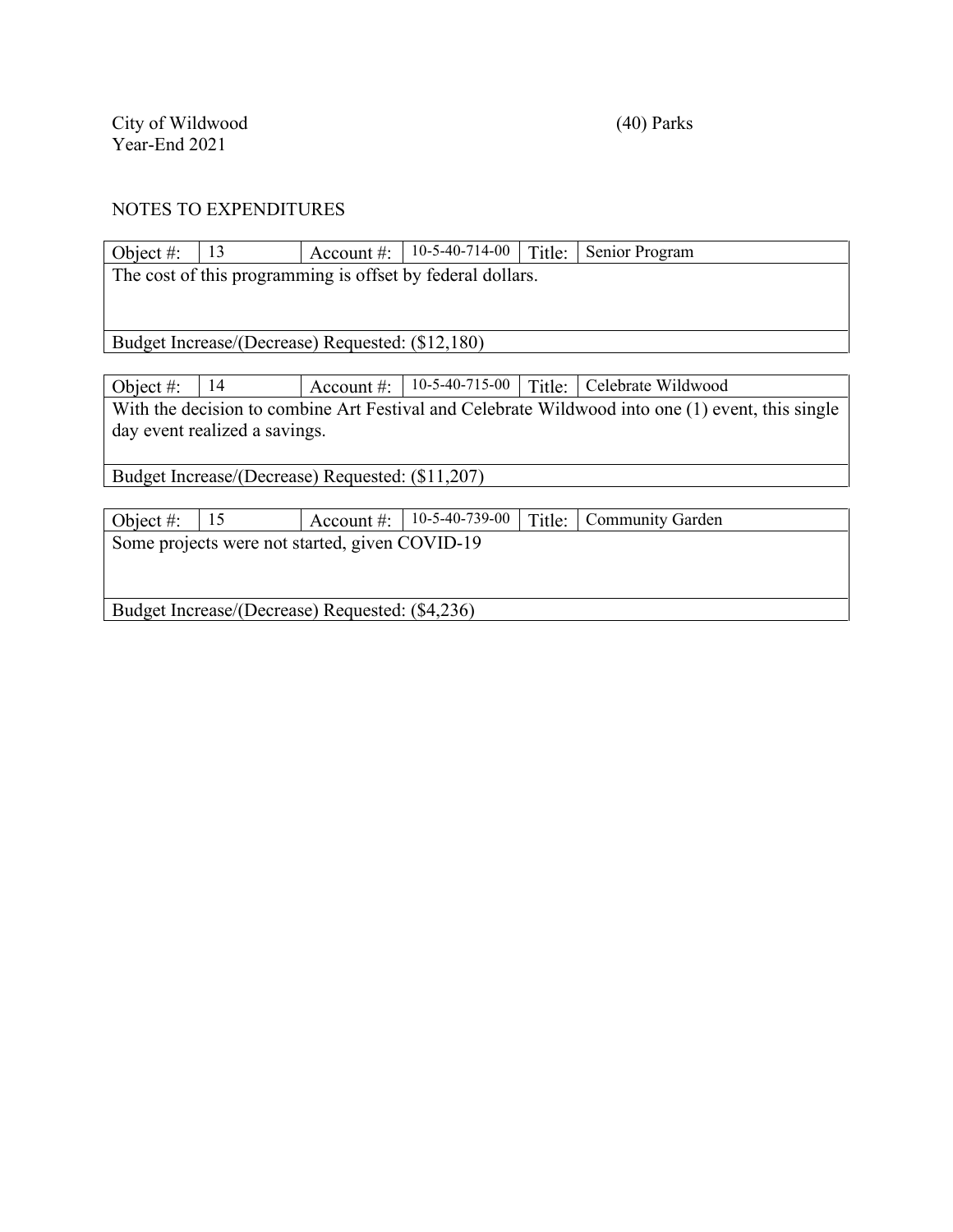Object  $\#$ :  $\begin{array}{|l|l|} 1 \end{array}$  Account  $\#$ :  $\begin{array}{|l|l|} 10-5-50-101-00 & \text{Title}$ : Regular Salaries Open Assistant Director of Planning and Parks position for a portion of the year.

Budget Increase/(Decrease) Requested:(\$24,572)

Object #:  $\begin{array}{|l|l|} 2 \end{array}$  Account #:  $\begin{array}{|l|l|} 10-5-50-120-00 \end{array}$  Title: FICA & Medicare Open Assistant Director of Planning and Parks position for a portion of the year.

Budget Increase/(Decrease) Requested:(\$4,236)

Object #:  $\begin{array}{|l|l|} \hline 3 & 4 \end{array}$  Account #:  $\begin{array}{|l|l|} \hline 10-5-50-140-00 & \hline \end{array}$  Title: Employee Benefits (125) Open Assistant Director of Planning and Parks position for a portion of the year.

Budget Increase/(Decrease) Requested:(\$28,248)

Object #: 4 Account #: 10-5-50-144-00 Title: Pension Expense Open Assistant Director of Planning and Parks position for a portion of the year.

Budget Increase/(Decrease) Requested:(\$4,179)

Object #:  $\begin{array}{|l|l|} 5 \end{array}$  Account #:  $\begin{array}{|l|l|} 10-5-50-208-00 & \text{Title:} & \text{Equipment Leasing} \end{array}$ The planning components of this line item of the Department were offset by those needs in the parks area.

Budget Increase/(Decrease) Requested:(\$9,030)

Object #:  $\begin{array}{|c|c|c|c|c|c|c|c|}\n\hline\n0 & Account & 10-5-50-240-00 & Title: Postage\n\end{array}$ 

The number of petitions reviewed by the Planning and Zoning Commission remained at typical levels, but many were City-initiated, requiring less mailings due to their general nature.

Budget Increase/(Decrease) Requested:(\$7,426)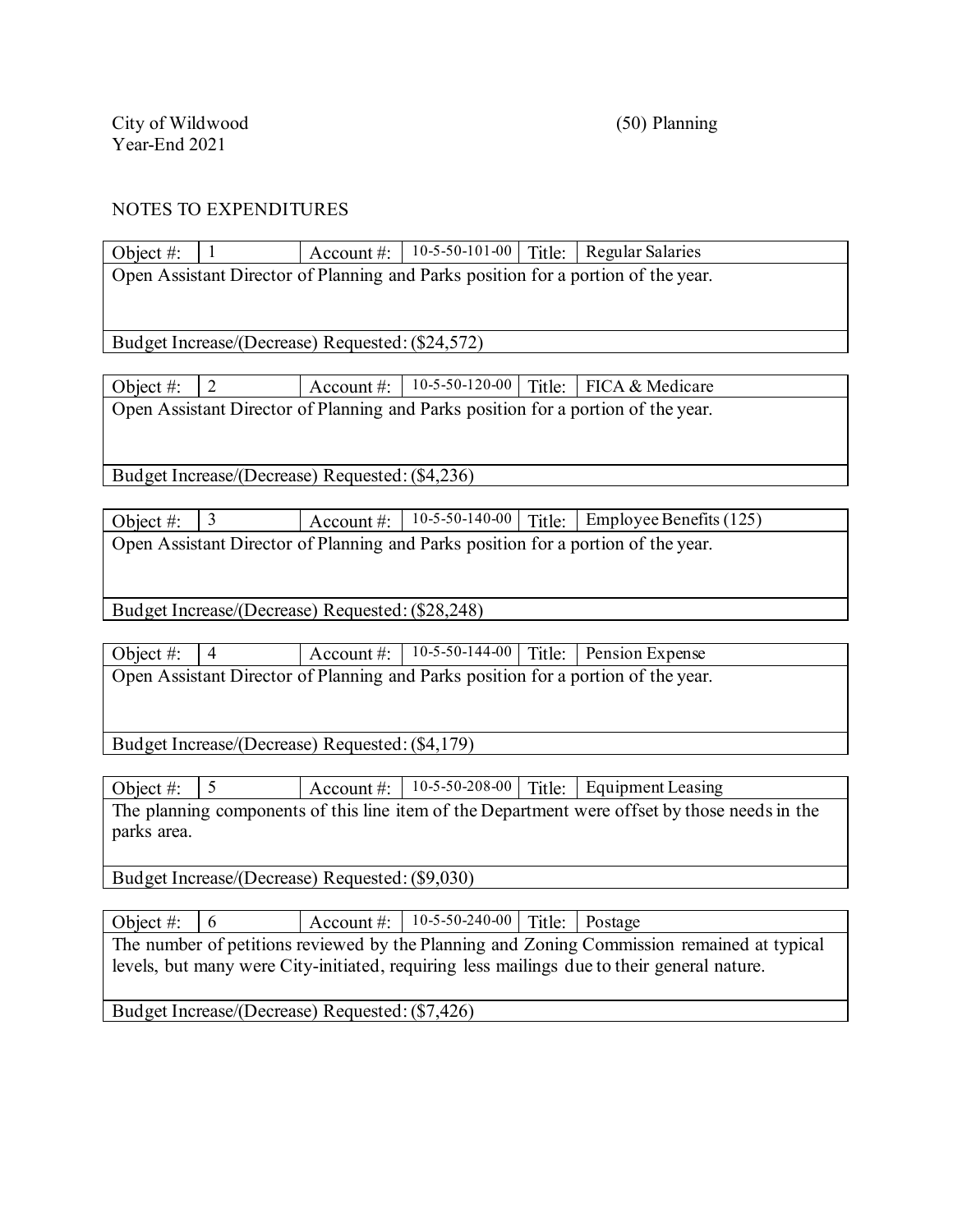| Object #:                                                                                |                                                                                          | Account $\#$ :                                  | $10-5-50-242-00$         | Title: | Printing Expense    |  |  |
|------------------------------------------------------------------------------------------|------------------------------------------------------------------------------------------|-------------------------------------------------|--------------------------|--------|---------------------|--|--|
|                                                                                          | Many of the planning publications have been moved to the website, reducing this expense. |                                                 |                          |        |                     |  |  |
|                                                                                          |                                                                                          |                                                 |                          |        |                     |  |  |
|                                                                                          |                                                                                          |                                                 |                          |        |                     |  |  |
|                                                                                          |                                                                                          | Budget Increase/(Decrease) Requested: (\$9,178) |                          |        |                     |  |  |
|                                                                                          |                                                                                          |                                                 |                          |        |                     |  |  |
| Object #:                                                                                | 8                                                                                        | Account $\#$ :                                  | $10 - 5 - 50 - 282 - 00$ | Title: | Utilities-Telephone |  |  |
| The savings is shared among all departments, which collectively cover the expense of the |                                                                                          |                                                 |                          |        |                     |  |  |
| telephone system.                                                                        |                                                                                          |                                                 |                          |        |                     |  |  |
|                                                                                          |                                                                                          |                                                 |                          |        |                     |  |  |

Budget Increase/(Decrease) Requested:(\$4,413)

Object #: 9 Account #: 10-5-50-340-00 Title: Consultant Costs Certain projects, like Prime Place and the Monarch Fire Protection District, required extensive use of landscape architect and lighting consultant services in 2021.

Budget Increase/(Decrease) Requested: \$5,622

Object #: 10 Account #: 10-5-50-350-00 Title: Contractual Services Several projects required the extensive work of Davey Resource Group, along with the work of many consultants on the erosion task force matters.

Budget Increase/(Decrease) Requested: \$31,522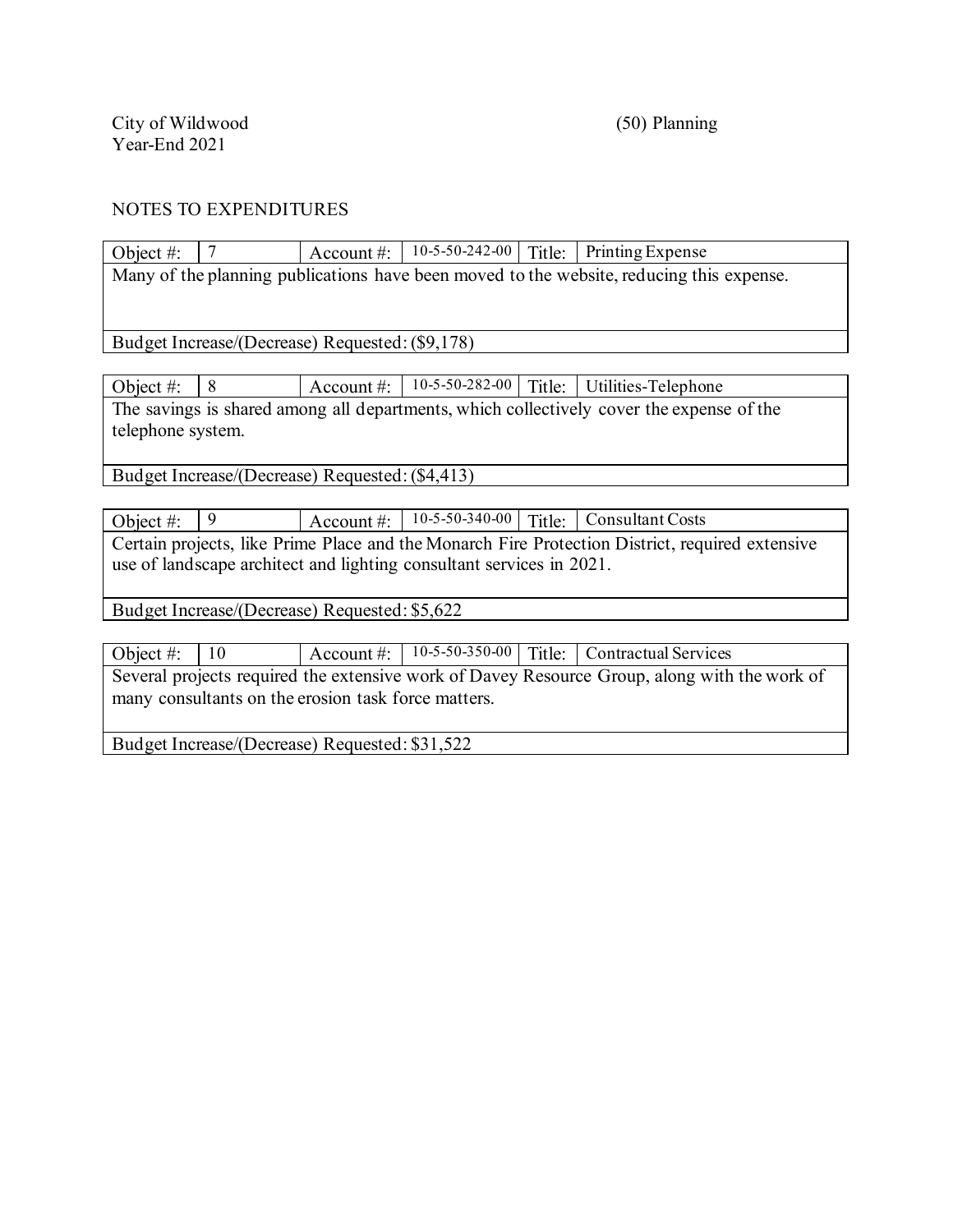| Object #:                                       |                                                 | Account $\#$ : | $10-5-60-102-00$                                                     | Title: | Elected/Appointed Officials        |  |
|-------------------------------------------------|-------------------------------------------------|----------------|----------------------------------------------------------------------|--------|------------------------------------|--|
|                                                 |                                                 |                | Fewer certified cases due to Court closures as a result of COVID-19. |        |                                    |  |
|                                                 |                                                 |                |                                                                      |        |                                    |  |
|                                                 |                                                 |                |                                                                      |        |                                    |  |
|                                                 | Budget Increase/(Decrease) Requested: (\$3,322) |                |                                                                      |        |                                    |  |
|                                                 |                                                 |                |                                                                      |        |                                    |  |
| Object #:                                       | 2                                               | Account $\#$ : | $10-5-60-350-01$                                                     | Title: | City Event Overtime                |  |
|                                                 | Many events were cancelled due to COVID-19.     |                |                                                                      |        |                                    |  |
|                                                 |                                                 |                |                                                                      |        |                                    |  |
|                                                 |                                                 |                |                                                                      |        |                                    |  |
| Budget Increase/(Decrease) Requested: (\$8,211) |                                                 |                |                                                                      |        |                                    |  |
|                                                 |                                                 |                |                                                                      |        |                                    |  |
| Object $#$ :                                    | 3                                               | Account #:     | $10-5-60-350-02$                                                     | Title: | Contractual - Other Services (Prop |  |
|                                                 |                                                 |                |                                                                      |        | P)                                 |  |

|  | A \$2,200 annual maintenance fee payable to REJIS was prepaid in 2020 and the amount         |
|--|----------------------------------------------------------------------------------------------|
|  | budgeted to be paid for the IDEMIA Live Scan software maintenance (\$7,244) was paid through |
|  | the police contract and therefore did not need to be budgeted here separately.               |
|  |                                                                                              |

Budget Increase/(Decrease) Requested: (\$9,444)

| Object #: | 4                                                                        | Account $\#$ : | $10-5-60-351-00$ | Title: | Contractual Svs - Police Contract |  |  |  |
|-----------|--------------------------------------------------------------------------|----------------|------------------|--------|-----------------------------------|--|--|--|
|           |                                                                          |                |                  |        | (Prop P)                          |  |  |  |
|           | Reduction due to the cancelation of Court dates as a result of COVID-19. |                |                  |        |                                   |  |  |  |
|           |                                                                          |                |                  |        |                                   |  |  |  |
|           |                                                                          |                |                  |        |                                   |  |  |  |
|           |                                                                          |                |                  |        |                                   |  |  |  |
|           | Budget Increase/(Decrease) Requested: (\$8,063)                          |                |                  |        |                                   |  |  |  |
|           |                                                                          |                |                  |        |                                   |  |  |  |
| Object #: |                                                                          | Account $\#$ : | $10-5-60-351-02$ | Title: | City Event OT (Prop P)            |  |  |  |
|           | Many events were cancelled due to COVID-19.                              |                |                  |        |                                   |  |  |  |
|           |                                                                          |                |                  |        |                                   |  |  |  |

Budget Increase/(Decrease) Requested: (\$7,500)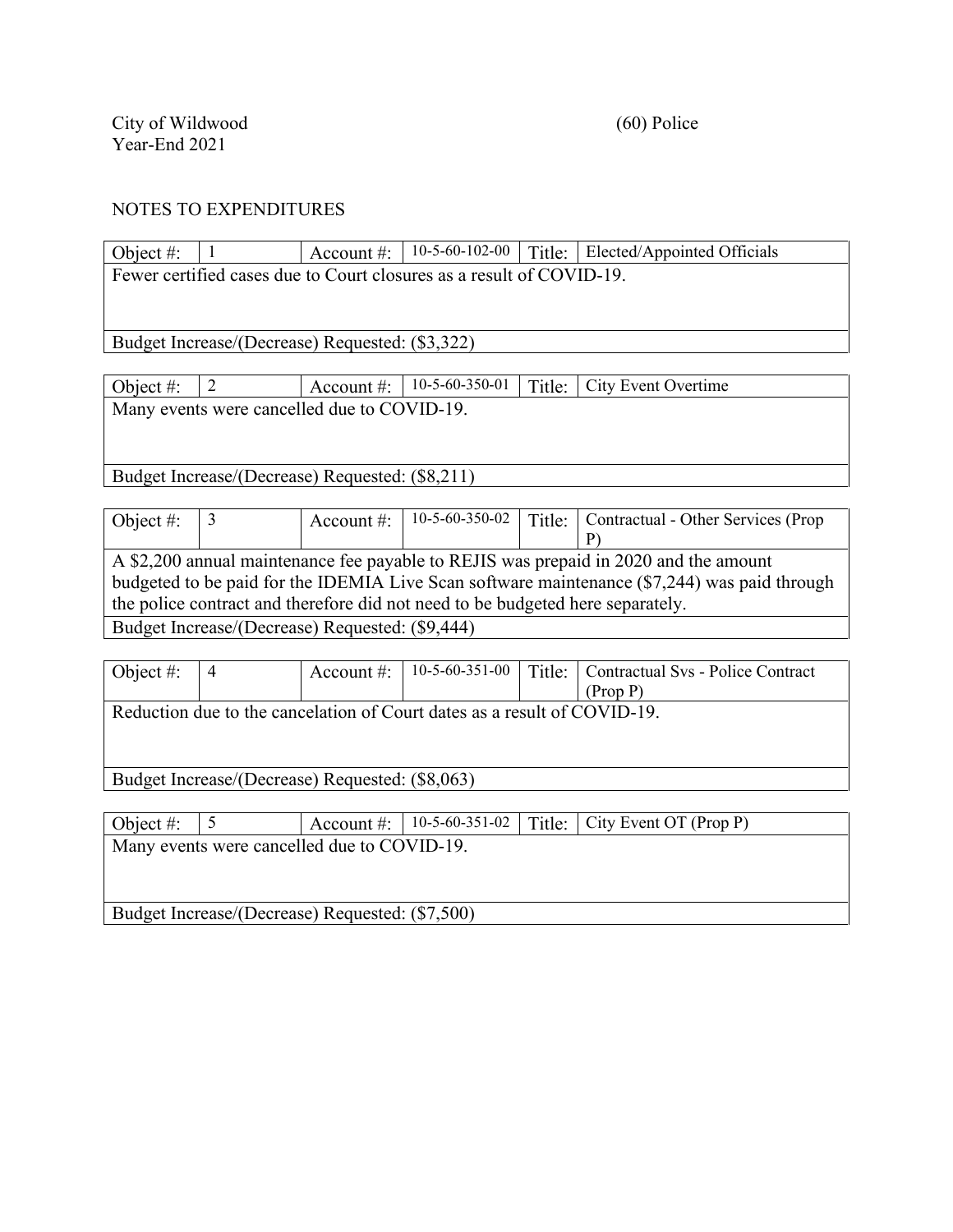| Object#:                                         | $\mathbf{1}$                   | Account #:                                       | 10-5-70-106-00   Title:   Part-Time                |        |                                                                                                 |  |  |  |
|--------------------------------------------------|--------------------------------|--------------------------------------------------|----------------------------------------------------|--------|-------------------------------------------------------------------------------------------------|--|--|--|
|                                                  |                                |                                                  |                                                    |        | The part-time Project Manager position was only temporary. The position ended in September      |  |  |  |
| 2021.                                            |                                |                                                  |                                                    |        |                                                                                                 |  |  |  |
| Budget Increase/(Decrease) Requested: (\$11,791) |                                |                                                  |                                                    |        |                                                                                                 |  |  |  |
|                                                  |                                |                                                  |                                                    |        |                                                                                                 |  |  |  |
| Object #:                                        | $\overline{2}$                 | Account#:                                        | 10-5-70-140-00                                     | Title: | Employee Benefits (125)                                                                         |  |  |  |
| Lower healthcare costs                           |                                |                                                  |                                                    |        |                                                                                                 |  |  |  |
|                                                  |                                |                                                  |                                                    |        |                                                                                                 |  |  |  |
|                                                  |                                | Budget Increase/(Decrease) Requested: (\$15,938) |                                                    |        |                                                                                                 |  |  |  |
|                                                  |                                |                                                  |                                                    |        |                                                                                                 |  |  |  |
| Object #:                                        | $\mathfrak{Z}$                 | Account#:                                        | $10-5-70-180-00$                                   | Title: | <b>Workers Compensation</b>                                                                     |  |  |  |
|                                                  | Reclassification of a position |                                                  |                                                    |        |                                                                                                 |  |  |  |
|                                                  |                                |                                                  |                                                    |        |                                                                                                 |  |  |  |
|                                                  |                                | Budget Increase/(Decrease) Requested: (\$5,682)  |                                                    |        |                                                                                                 |  |  |  |
|                                                  |                                |                                                  |                                                    |        |                                                                                                 |  |  |  |
| Object #:                                        | $\overline{4}$                 | Account#:                                        | $10-5-70-190-00$                                   | Title: | Other Payroll Expense                                                                           |  |  |  |
|                                                  |                                |                                                  |                                                    |        | Unexpected unemployment expense for release of part-time Project Manager position.              |  |  |  |
|                                                  |                                |                                                  |                                                    |        |                                                                                                 |  |  |  |
|                                                  |                                | Budget Increase/(Decrease) Requested: \$3,200    |                                                    |        |                                                                                                 |  |  |  |
|                                                  |                                |                                                  |                                                    |        |                                                                                                 |  |  |  |
| Object #:                                        | 5                              | Account $#$ :                                    | 10-5-70-202-00                                     | Title: | <b>Computer Supplies</b>                                                                        |  |  |  |
|                                                  |                                |                                                  | New equipment purchases were deemed not necessary. |        |                                                                                                 |  |  |  |
|                                                  |                                |                                                  |                                                    |        |                                                                                                 |  |  |  |
| Budget Increase/(Decrease) Requested: (\$4,000)  |                                |                                                  |                                                    |        |                                                                                                 |  |  |  |
|                                                  |                                |                                                  |                                                    |        |                                                                                                 |  |  |  |
| Object #:                                        | 6                              | Account #:                                       | 10-5-70-350-01                                     | Title: | <b>ROW Animal Removal</b>                                                                       |  |  |  |
|                                                  |                                |                                                  |                                                    |        | The increase reflects the additional effort necessary to remove animals in response to resident |  |  |  |
| requests                                         |                                |                                                  |                                                    |        |                                                                                                 |  |  |  |

Budget Increase/(Decrease) Requested: \$3,816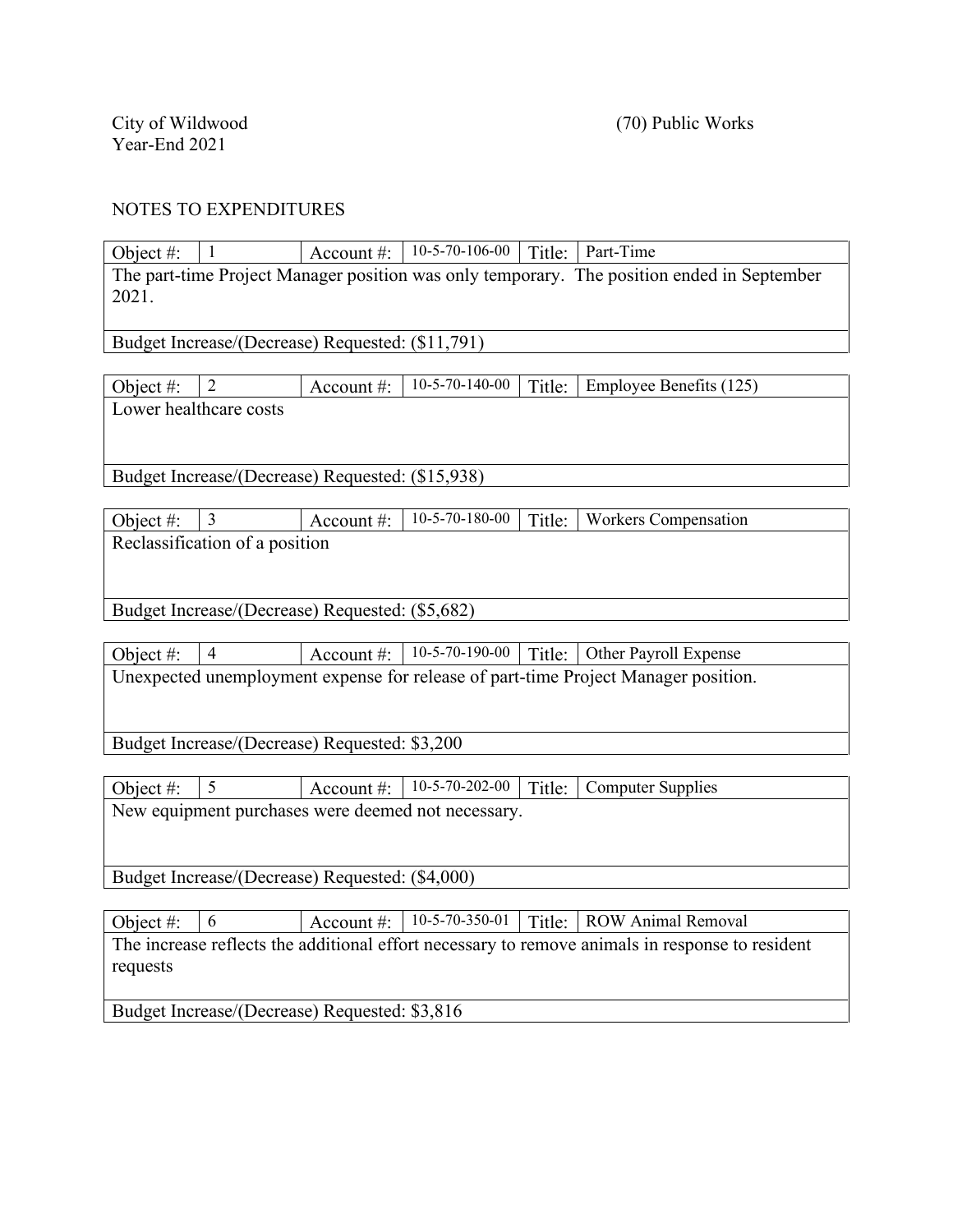Object #:  $\begin{array}{|l|l|} \hline \end{array}$  7  $\begin{array}{|l|}$  Account #:  $\begin{array}{|l|l|} \hline \end{array}$  10-5-70-350-02 Title: ROW Roadside Mowing The increase reflects the effort necessary to mow the roadside that is responsive to resident and council member requests.

(Note - this item was reduced by \$25,000 due to COVID impacts for 2021 when compared to 2020.)

Budget Increase/(Decrease) Requested: \$54,173

Object #:  $\begin{array}{|l|l|} 8 \end{array}$  Account #:  $\begin{array}{|l|l|} 10-5-70-350-05 & \text{Title:} & \text{Row Landscaping} \end{array}$ 

The increase reflects the minimum effort necessary to maintain landscaping along roadways to a level that meets resident expectations.

(Note - this item was reduced by \$15,000 due to COVID impacts for 2021 when compared to 2020.)

Budget Increase/(Decrease) Requested: \$10,391

| Object #: $ 9$                                                                  |  |  |  |  | $\vert$ Account #: $\vert$ 10-5-70-350-06 $\vert$ Title: ROW Tree Removal |  |  |  |  |
|---------------------------------------------------------------------------------|--|--|--|--|---------------------------------------------------------------------------|--|--|--|--|
| Actual demand was greater than budgeted based on Emerald Ash Borer infestation. |  |  |  |  |                                                                           |  |  |  |  |

Budget Increase/(Decrease) Requested: \$64,527

| Object #:                                                                                     | $\perp 10$ |  |  |  | Account #:   10-5-70-350-08   Title:   ROW Tree Trimming |  |  |  |
|-----------------------------------------------------------------------------------------------|------------|--|--|--|----------------------------------------------------------|--|--|--|
| Resident requests for tree trimming were greater than anticipated due to the wet and mild     |            |  |  |  |                                                          |  |  |  |
| weather.                                                                                      |            |  |  |  |                                                          |  |  |  |
| (Note - this item was reduced by \$20,000 due to COVID impacts for 2021 as compared to 2020.) |            |  |  |  |                                                          |  |  |  |
| Budget Increase/(Decrease) Requested: \$52,360                                                |            |  |  |  |                                                          |  |  |  |

Object #: 11 Account #: 10-5-70-350-09 Title: Miscellaneous ROW The increase reflects the effort necessary to respond to miscellaneous right of way complaints at a level that is responsive to resident requests. (Note - this item was reduced by \$10,000 due to COVID impacts for 2021 as compared to 2020.) Budget Increase/(Decrease) Requested: \$11,333

| Object #:                                                        | <sup>12</sup> |  |  |  | Account #: $  10-5-70-350-31  $ Title: Snow and Salt Removal |  |  |  |  |
|------------------------------------------------------------------|---------------|--|--|--|--------------------------------------------------------------|--|--|--|--|
| There were no winter weather events during November or December. |               |  |  |  |                                                              |  |  |  |  |
|                                                                  |               |  |  |  |                                                              |  |  |  |  |
|                                                                  |               |  |  |  |                                                              |  |  |  |  |
| Budget Increase/(Decrease) Requested: (\$63,842)                 |               |  |  |  |                                                              |  |  |  |  |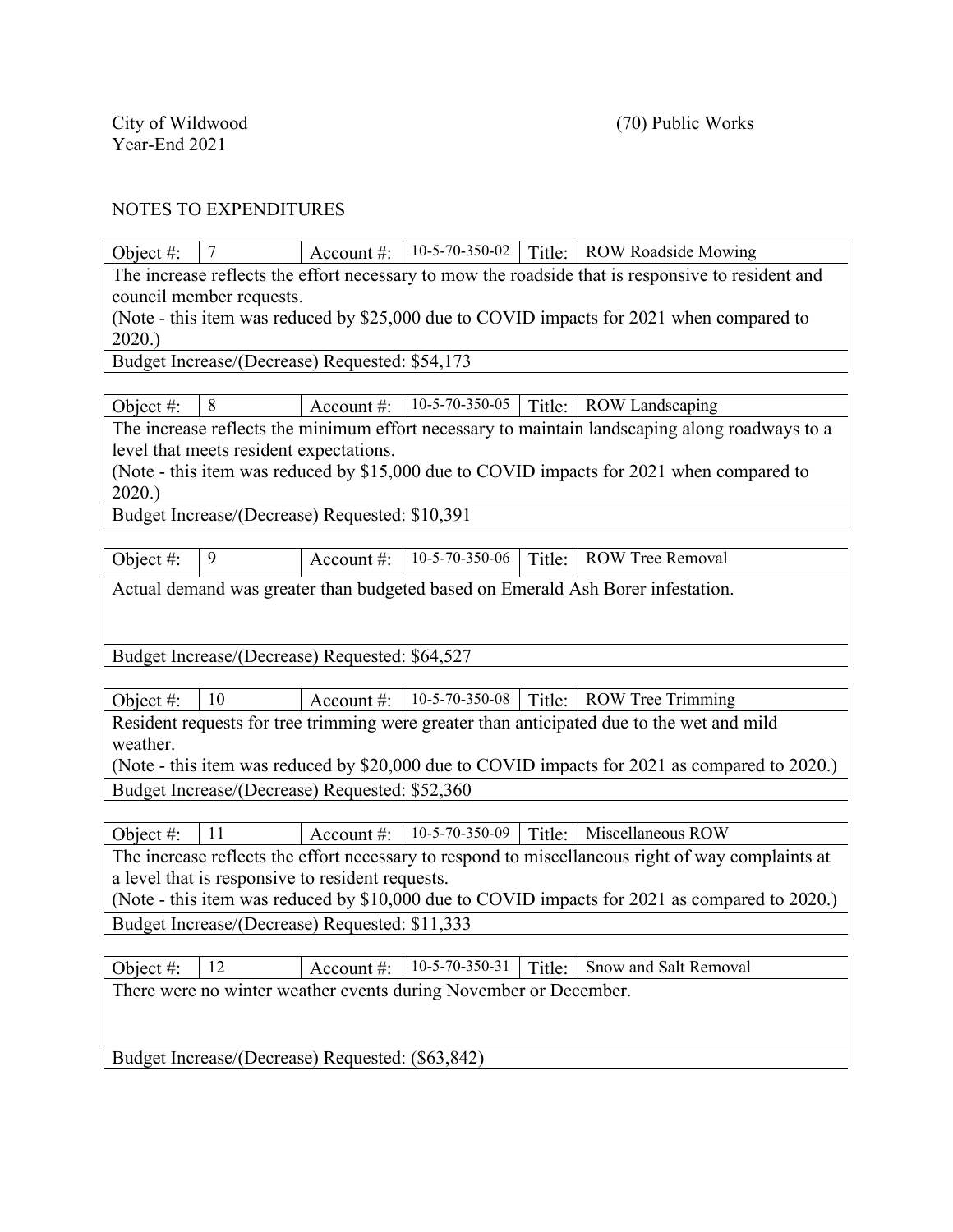Budget Increase/(Decrease) Requested: (\$5,747)

| Object $#$ : | 13                                               | Account $\#$ : | 10-5-70-350-44   | Title: | Storm Water-Ditching                                                                        |
|--------------|--------------------------------------------------|----------------|------------------|--------|---------------------------------------------------------------------------------------------|
|              |                                                  |                |                  |        |                                                                                             |
|              |                                                  |                |                  |        |                                                                                             |
|              |                                                  |                |                  |        |                                                                                             |
|              | Budget Increase/(Decrease) Requested: (\$4,303)  |                |                  |        |                                                                                             |
|              |                                                  |                |                  |        |                                                                                             |
| Object #:    | 14                                               | Account $\#$ : | 10-5-70-350-65   | Title: | <b>Emergency Road/ROW Repairs</b>                                                           |
|              |                                                  |                |                  |        |                                                                                             |
|              |                                                  |                |                  |        |                                                                                             |
|              |                                                  |                |                  |        |                                                                                             |
|              | Budget Increase/(Decrease) Requested: (\$10,372) |                |                  |        |                                                                                             |
|              |                                                  |                |                  |        |                                                                                             |
| Object $#$ : | 15                                               | Account $\#$ : | $10-5-70-762-00$ | Title: | COVID 19 Expenses                                                                           |
|              |                                                  |                |                  |        | The account was created to track COVID-19 expenses. The account was discontinued during the |
| year.        |                                                  |                |                  |        |                                                                                             |
|              |                                                  |                |                  |        |                                                                                             |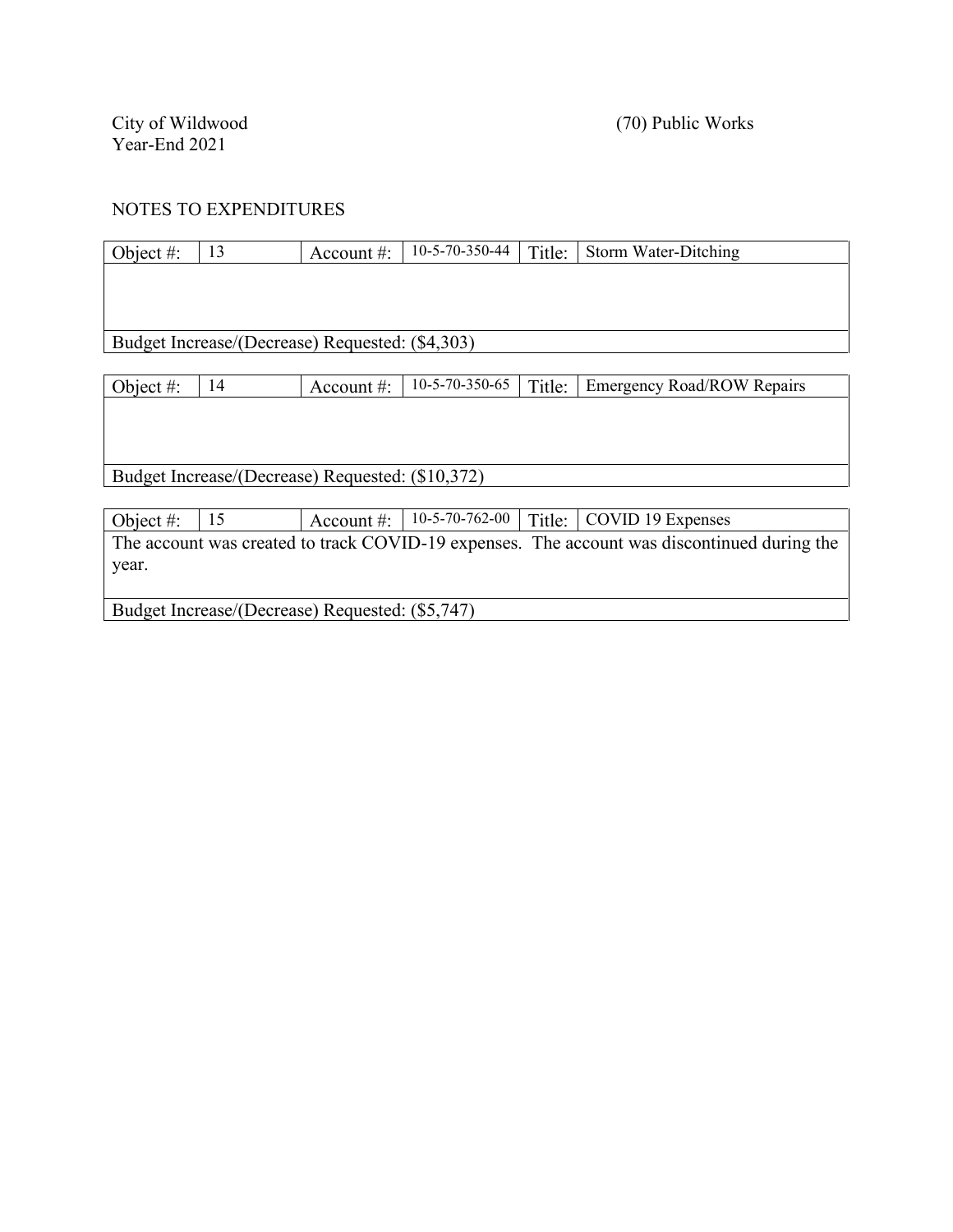| Object #:                                                                   | $\mathbf{1}$   | Account $#$ :                                     | 17-4-01-903-00                                                   | Title: | $\frac{1}{2}$ Cent Capital Improvement<br>Sales Tax                                               |  |  |  |
|-----------------------------------------------------------------------------|----------------|---------------------------------------------------|------------------------------------------------------------------|--------|---------------------------------------------------------------------------------------------------|--|--|--|
|                                                                             |                |                                                   |                                                                  |        | Actual receipts are higher than estimated. The increase in sales is potentially the result of the |  |  |  |
| lessoning of COVID-19 restrictions.                                         |                |                                                   |                                                                  |        |                                                                                                   |  |  |  |
|                                                                             |                | Budget Increase/(Decrease) Requested: \$337,112   |                                                                  |        |                                                                                                   |  |  |  |
|                                                                             |                |                                                   |                                                                  |        |                                                                                                   |  |  |  |
| Object $#$ :                                                                | $\overline{2}$ | Account $\#$ :                                    | 17-4-04-949-00                                                   | Title: | Federal & State Grant Revenue                                                                     |  |  |  |
|                                                                             |                | Canceled Manchester Road Trail Project.           |                                                                  |        |                                                                                                   |  |  |  |
|                                                                             |                |                                                   |                                                                  |        |                                                                                                   |  |  |  |
|                                                                             |                | Budget Increase/(Decrease) Requested: (\$148,501) |                                                                  |        |                                                                                                   |  |  |  |
|                                                                             |                |                                                   |                                                                  |        |                                                                                                   |  |  |  |
| Object #:                                                                   | $\overline{3}$ | Account #:                                        | 17-4-06-970-00                                                   | Title: | Interest Income                                                                                   |  |  |  |
|                                                                             |                |                                                   | Interest Earned on amounts prepaid to MODOT for the 109 Project. |        |                                                                                                   |  |  |  |
|                                                                             |                |                                                   |                                                                  |        |                                                                                                   |  |  |  |
|                                                                             |                |                                                   |                                                                  |        |                                                                                                   |  |  |  |
| Budget Increase/(Decrease) Requested: \$24,860                              |                |                                                   |                                                                  |        |                                                                                                   |  |  |  |
|                                                                             |                |                                                   |                                                                  |        |                                                                                                   |  |  |  |
| 17-4-07-980-00<br>Title:<br>Object #:<br>Account $#$ :<br>Other Income<br>4 |                |                                                   |                                                                  |        |                                                                                                   |  |  |  |
| This fund did not receive any miscellaneous income during the year.         |                |                                                   |                                                                  |        |                                                                                                   |  |  |  |
|                                                                             |                |                                                   |                                                                  |        |                                                                                                   |  |  |  |
|                                                                             |                |                                                   |                                                                  |        |                                                                                                   |  |  |  |

Budget Increase/(Decrease) Requested: \$2,000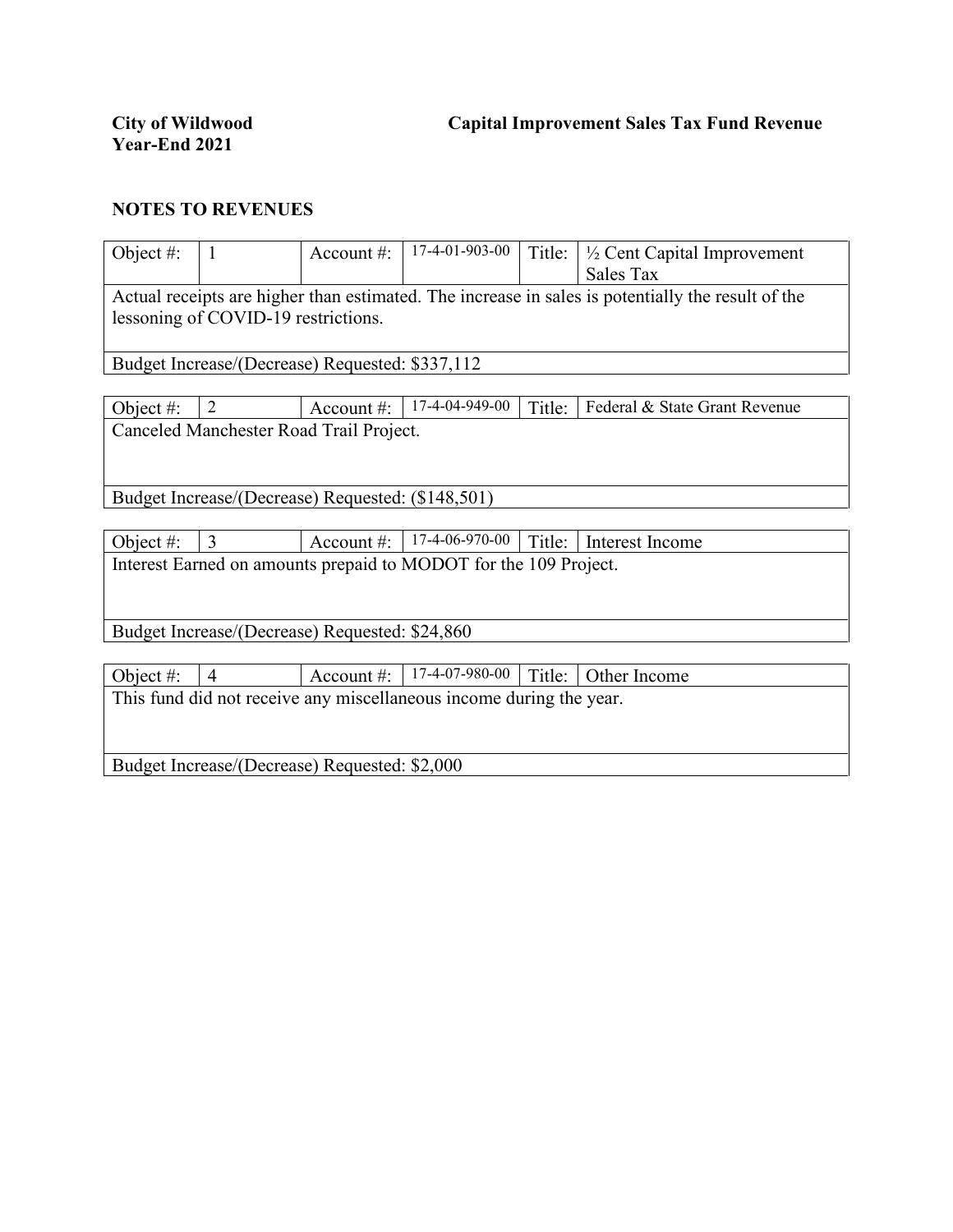Object  $\#$ :  $\begin{array}{|l|l|} 1 \end{array}$  Account  $\#$ :  $\begin{array}{|l|l|} 17-5-40-480-35 & \text{Title:} \end{array}$  Old Pond School Repairs Project was postponed due to limited bid options, with work planned in 2022.

Budget Increase/(Decrease) Requested: (\$32,000.00)

Object #:  $\begin{array}{|l|l|} 2 \end{array}$  Account #:  $\begin{array}{|l|l|} 17-5-40-480-37 & \text{Title:} \end{array}$  Ward 5 Neighborhood Park Project completed and excess remains from amended budget amount.

Budget Increase/(Decrease) Requested: (\$40,144.00)

Object #: 3 Account #: 17-5-40-480-38 Title: Cap Equip/Facilities - Purchase/Rep Higher cost purchases were limited in 2021, with most of them coming from Operating Budget, General Supplies, given their scale.

Budget Increase/(Decrease) Requested: (\$35,159.00)

Object #:  $\boxed{4}$  Account #:  $\boxed{17-5-40-480-42}$  Title: Community Park PH3 Design/Eng. Project completed and excess remains from budgeted amount.

Budget Increase/(Decrease) Requested: (\$29,746.00)

Object #:  $\begin{array}{|l|l|} 5 \end{array}$  Account #:  $\begin{array}{|l|l|} 17-5-40-480-46 & \text{Title:} & \text{Belleview Farms} \end{array}$ Partnership with Belleview Farms led to several grant opportunities that were awarded to the organization and City and this increase reflects the matching dollar requirements.

Budget Increase/(Decrease) Requested: \$3,585.00

| Object #:                                                         | l 6 |  | Account #:   17-5-40-480-61 |  | Title:   Manchester Road Trail Between 109 |  |  |  |  |
|-------------------------------------------------------------------|-----|--|-----------------------------|--|--------------------------------------------|--|--|--|--|
|                                                                   |     |  |                             |  | to Pond ROW                                |  |  |  |  |
| Project was cancelled by City Council and work was not completed. |     |  |                             |  |                                            |  |  |  |  |
|                                                                   |     |  |                             |  |                                            |  |  |  |  |
|                                                                   |     |  |                             |  |                                            |  |  |  |  |
| Budget Increase/(Decrease) Requested: (\$11,066.00)               |     |  |                             |  |                                            |  |  |  |  |
|                                                                   |     |  |                             |  |                                            |  |  |  |  |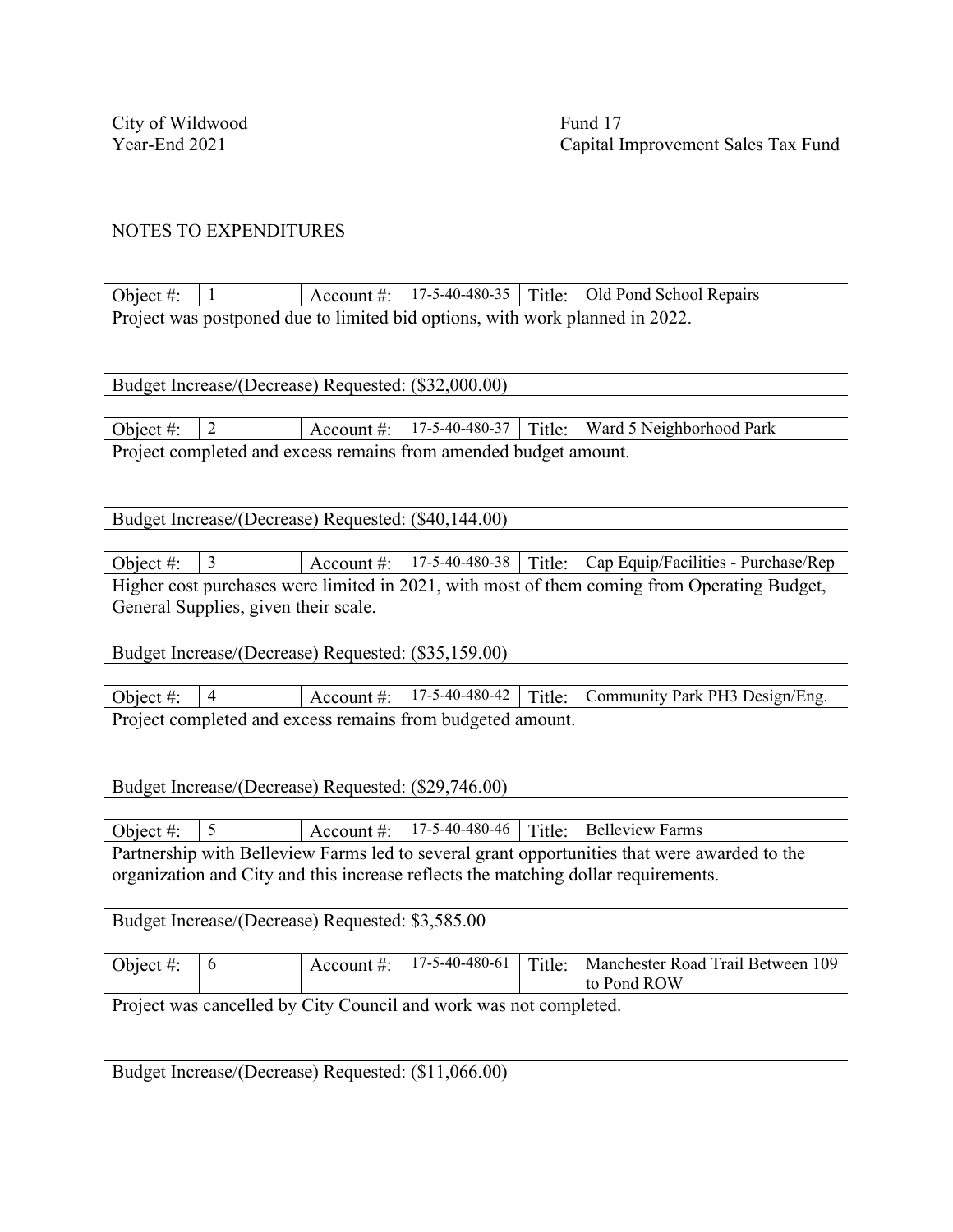Object #: 7 Account #: 17-5-40-480-63 Title: Bluffview Park Improvements Planning, design, engineering, and bidding requirements moved the project to construction in 2022.

Budget Increase/(Decrease) Requested: (\$26,325.00)

| Object #: $\mid 8$ |  | Account #:   17-5-40-480-64   Title:   Poërtner Park |                                                                                            |
|--------------------|--|------------------------------------------------------|--------------------------------------------------------------------------------------------|
|                    |  |                                                      | Stabilized the property and dwelling, but no planning and design efforts underway in 2021. |
|                    |  |                                                      |                                                                                            |

Budget Increase/(Decrease) Requested: (\$24,500.00)

| Object #: | Account $\#$ : |  | 17-5-40-480-65   Title:   Pedestrian Brdg @ Manors of |
|-----------|----------------|--|-------------------------------------------------------|
|           |                |  | Enclaves                                              |
| --        |                |  | $\sim$ $\sim$                                         |

Project underway and increase reflects change in design to save "grand tree."

Budget Increase/(Decrease) Requested: \$26,334.00

Object #: 10 Account #: 17-5-40-480-66 Title: Village Green - Engineering Svs Project not started, but design and engineering contract planned to be completed and approved by City Council in 2022.

Budget Increase/(Decrease) Requested: (\$84,000.00)

| Object #: $ 11 $                                                                                                                                                                          |  |  |  |  | Account #: $\vert$ 17-5-70-460-14 $\vert$ Title: Traffic Safety Improvements - |  |  |  |
|-------------------------------------------------------------------------------------------------------------------------------------------------------------------------------------------|--|--|--|--|--------------------------------------------------------------------------------|--|--|--|
|                                                                                                                                                                                           |  |  |  |  | Design                                                                         |  |  |  |
| This was a remaining prior year encumbrance that was closed. The final completed work for this<br>item was less than budgeted. Most of the work was substandard traffic sign replacement. |  |  |  |  |                                                                                |  |  |  |
| Budget Increase/(Decrease) Requested: (\$6,537.00)                                                                                                                                        |  |  |  |  |                                                                                |  |  |  |

Object #: 12 Account #: 17-5-70-460-22 Title: Rt 100 Ramp Widening -Construction This was a remaining prior year encumbrance that was closed. Final construction costs for this project were underbudget. Budget Increase/(Decrease) Requested: (\$57,170.00) City of Wildwood Fund 17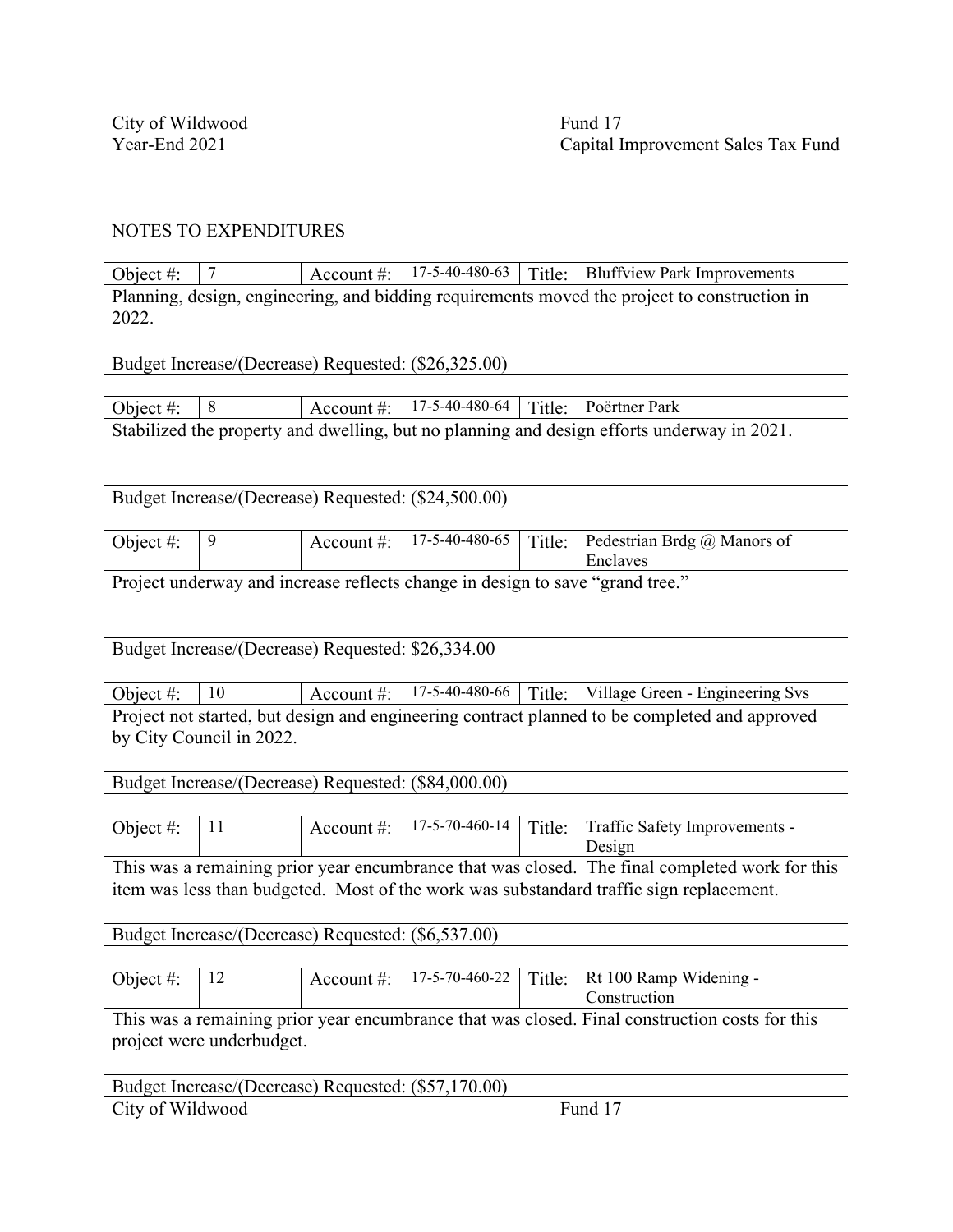| Object $#$ : | 13                                                  | Account $#$ :                                        | $17 - 5 - 70 - 460 - 28$ | Title: | Manch Rd Resurf & Traffic Signal                                                               |  |  |  |
|--------------|-----------------------------------------------------|------------------------------------------------------|--------------------------|--------|------------------------------------------------------------------------------------------------|--|--|--|
|              |                                                     |                                                      |                          |        | Upgrades - Design                                                                              |  |  |  |
|              |                                                     |                                                      |                          |        | Consultant fees to complete this work were less than anticipated. Design work is underway now. |  |  |  |
|              |                                                     |                                                      |                          |        |                                                                                                |  |  |  |
|              |                                                     |                                                      |                          |        |                                                                                                |  |  |  |
|              | Budget Increase/(Decrease) Requested: (\$7,319.00)  |                                                      |                          |        |                                                                                                |  |  |  |
|              |                                                     |                                                      |                          |        |                                                                                                |  |  |  |
| Object $#$ : | 14                                                  | Account $\#$ :                                       | $17 - 5 - 70 - 460 - 40$ | Title: | Strecker Road Sidewalk-Segment C                                                               |  |  |  |
|              |                                                     |                                                      |                          |        | ROW/Construction                                                                               |  |  |  |
|              | This project was postponed and re-budgeted to 2022. |                                                      |                          |        |                                                                                                |  |  |  |
|              |                                                     |                                                      |                          |        |                                                                                                |  |  |  |
|              |                                                     |                                                      |                          |        |                                                                                                |  |  |  |
|              |                                                     |                                                      |                          |        |                                                                                                |  |  |  |
|              |                                                     | Budget Increase/(Decrease) Requested: (\$235,000.00) |                          |        |                                                                                                |  |  |  |

| Object #:                                                    | 15 | Account #: $\vert$ | 17-5-70-460-41 |  | Title:   Woods Road Flood Mitigation |  |  |  |
|--------------------------------------------------------------|----|--------------------|----------------|--|--------------------------------------|--|--|--|
|                                                              |    |                    |                |  | Final Design                         |  |  |  |
| This project was re-budgeted in 2022. Engineering has begun. |    |                    |                |  |                                      |  |  |  |
|                                                              |    |                    |                |  |                                      |  |  |  |
|                                                              |    |                    |                |  |                                      |  |  |  |
| Budget Increase/(Decrease) Requested: (\$85,000.00)          |    |                    |                |  |                                      |  |  |  |
|                                                              |    |                    |                |  |                                      |  |  |  |

| Object #: $  16$                                 |  |  |                                                          |  | Account #: $\vert$ 17-5-70-460-42   Title:   Birch Forest Turnaround                            |  |  |  |
|--------------------------------------------------|--|--|----------------------------------------------------------|--|-------------------------------------------------------------------------------------------------|--|--|--|
|                                                  |  |  |                                                          |  | Construction                                                                                    |  |  |  |
|                                                  |  |  | Additional funds will be used for landscaping component. |  | The project was in design, engineering, and bidding in 2021, with construction planned in 2022. |  |  |  |
| Budget Increase/(Decrease) Requested: (\$16,728) |  |  |                                                          |  |                                                                                                 |  |  |  |

| Object #:                                            | $\mid$ 17 |  | Account #: $  17-5-70-460-43  $ |  | Title:   Rt 109 and BA Southbound                                                      |  |
|------------------------------------------------------|-----------|--|---------------------------------|--|----------------------------------------------------------------------------------------|--|
|                                                      |           |  |                                 |  | Roundabout - Design                                                                    |  |
|                                                      |           |  |                                 |  | This project was re-budgeted in 2022. Consultant selection is planned for spring 2022. |  |
| Budget Increase/(Decrease) Requested: (\$185,000.00) |           |  |                                 |  |                                                                                        |  |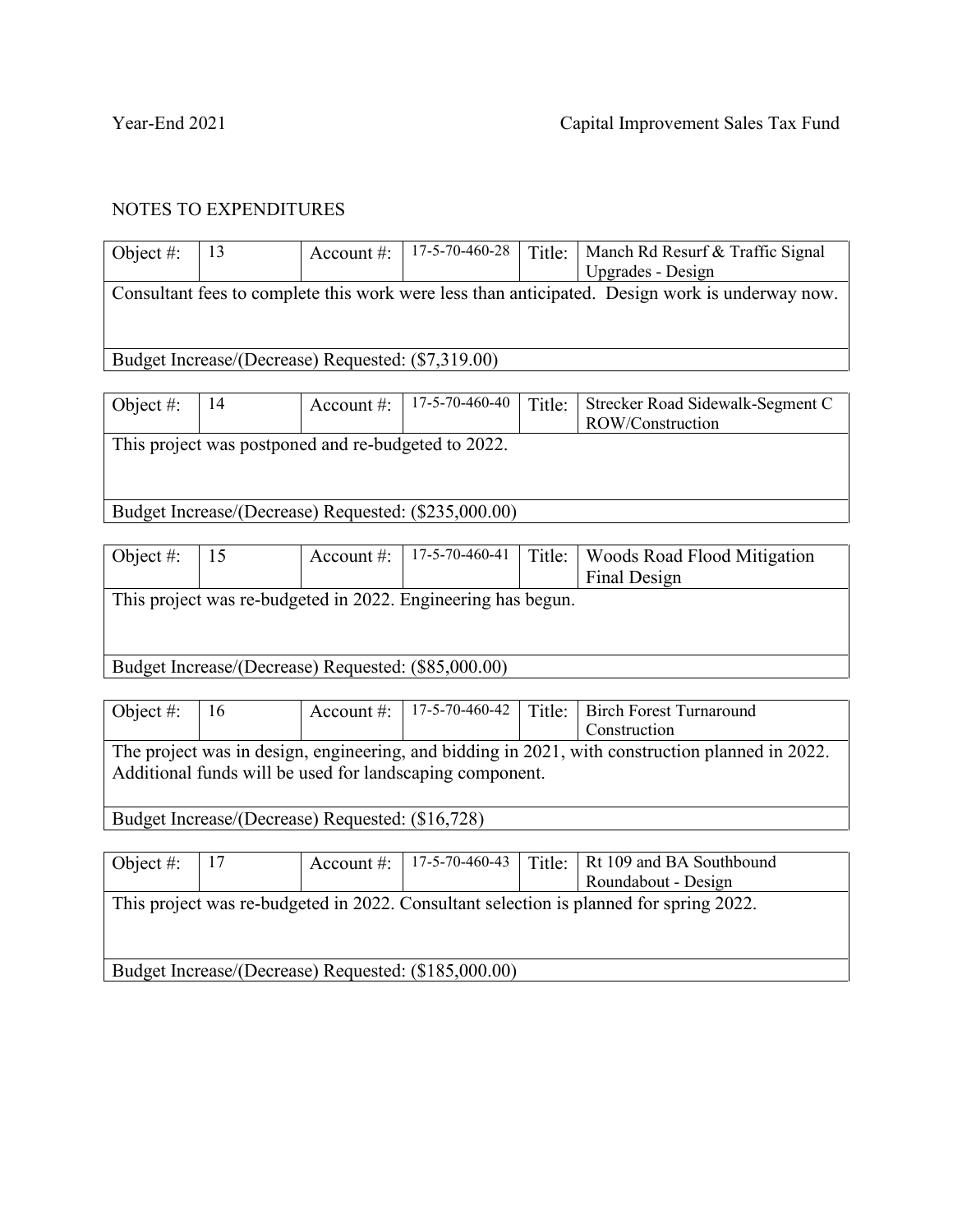City of Wildwood<br>
Year-End 2021<br>
Capital I

Capital Improvement Sales Tax Fund

#### NOTES TO EXPENDITURES

| Object #:                                                                               | 18                                                 | Account#:      | $17-5-70-470-06$                                                         | Title: | Eatherton Rd Bridge #3-110<br>Construction |  |  |  |  |
|-----------------------------------------------------------------------------------------|----------------------------------------------------|----------------|--------------------------------------------------------------------------|--------|--------------------------------------------|--|--|--|--|
|                                                                                         | Project was constructed under budget.              |                |                                                                          |        |                                            |  |  |  |  |
|                                                                                         |                                                    |                |                                                                          |        |                                            |  |  |  |  |
|                                                                                         | Budget Increase/(Decrease) Requested: (\$7,957.00) |                |                                                                          |        |                                            |  |  |  |  |
|                                                                                         |                                                    |                |                                                                          |        |                                            |  |  |  |  |
| Object #:                                                                               | 19                                                 | Account#:      | 17-5-10-500-03                                                           | Title: | City Hall Capital Investment               |  |  |  |  |
|                                                                                         | Actual work was less than anticipated.             |                |                                                                          |        |                                            |  |  |  |  |
|                                                                                         |                                                    |                |                                                                          |        |                                            |  |  |  |  |
|                                                                                         |                                                    |                |                                                                          |        |                                            |  |  |  |  |
|                                                                                         |                                                    |                | Budget Increase/(Decrease) Requested: (\$45,669.00)                      |        |                                            |  |  |  |  |
|                                                                                         |                                                    |                | 17-5-40-490-02                                                           |        |                                            |  |  |  |  |
| Object#:                                                                                | 20                                                 | Account #:     |                                                                          |        | Title:   Rural Internet Access Project     |  |  |  |  |
|                                                                                         |                                                    |                | Project moved from City-centric to the use of federal relief funds.      |        |                                            |  |  |  |  |
|                                                                                         |                                                    |                | Budget Increase/(Decrease) Requested: (\$356,660.00)                     |        |                                            |  |  |  |  |
|                                                                                         |                                                    |                |                                                                          |        |                                            |  |  |  |  |
| Object #:                                                                               | 21                                                 | Account #:     | 17-5-40-490-15                                                           | Title: | Watershed Erosion Task Force<br>Projects   |  |  |  |  |
|                                                                                         |                                                    |                | Many contracts let in 2021, but no major construction projects underway. |        |                                            |  |  |  |  |
|                                                                                         |                                                    |                |                                                                          |        |                                            |  |  |  |  |
|                                                                                         |                                                    |                | Budget Increase/(Decrease) Requested: (\$139,664.00)                     |        |                                            |  |  |  |  |
|                                                                                         |                                                    |                |                                                                          |        |                                            |  |  |  |  |
| Object #:                                                                               | 22                                                 | Account $\#$ : | 17-5-70-490-07                                                           | Title: | Vehicle Replacement                        |  |  |  |  |
| Vehicle purchase was less expensive than budgeted.                                      |                                                    |                |                                                                          |        |                                            |  |  |  |  |
| Budget Increase/(Decrease) Requested: (\$5,111.00)                                      |                                                    |                |                                                                          |        |                                            |  |  |  |  |
|                                                                                         |                                                    |                |                                                                          |        |                                            |  |  |  |  |
| Object #:                                                                               | 23                                                 |                | Account #: $  17-5-70-490-10$                                            |        | Title: Highway Signage                     |  |  |  |  |
| Sign replacement budget was not spent as the planned needs for the year were addressed. |                                                    |                |                                                                          |        |                                            |  |  |  |  |

Budget Increase/(Decrease) Requested: (\$14,435.00)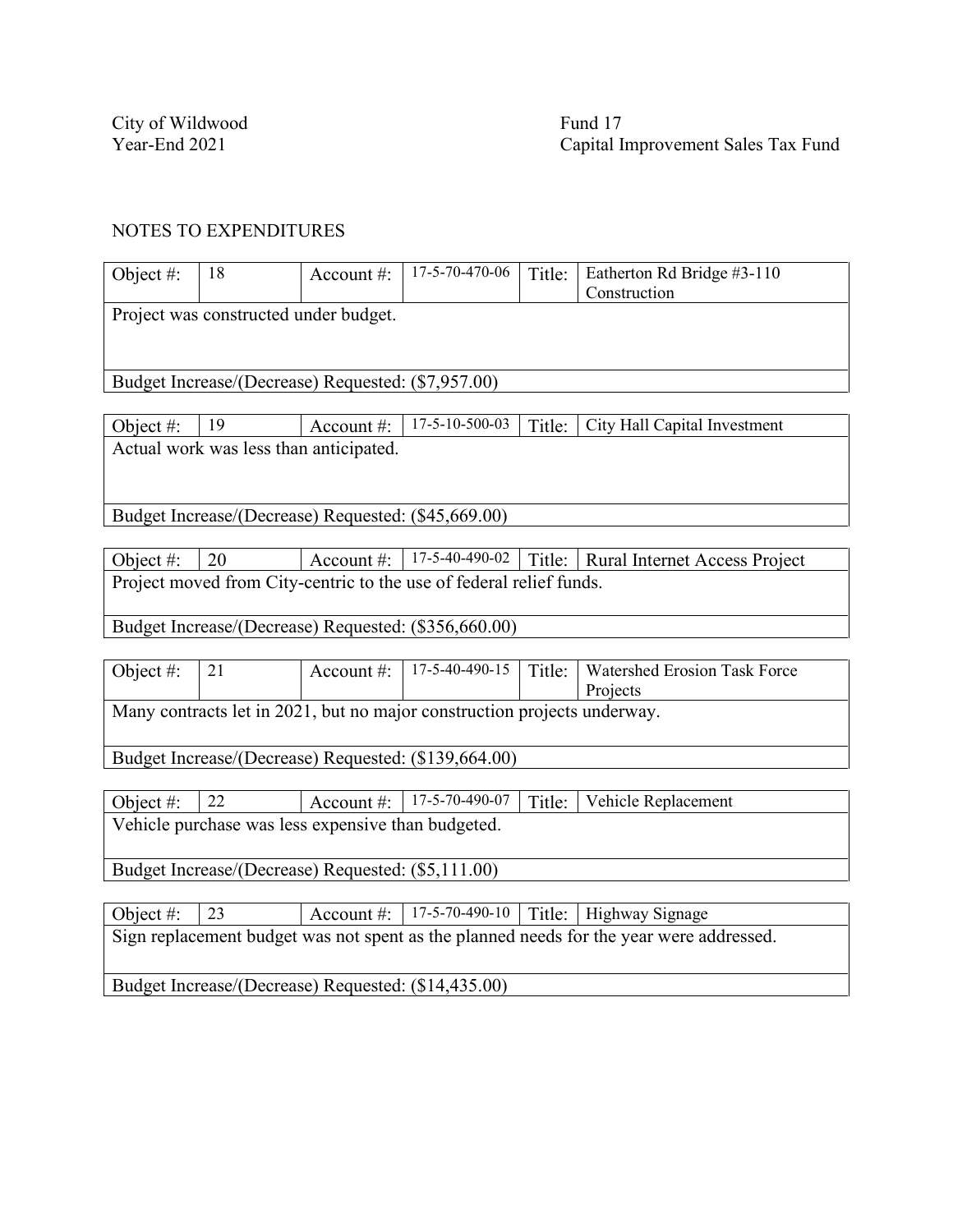City of Wildwood Fund 17

Year-End 2021 Capital Improvement Sales Tax Fund

#### NOTES TO EXPENDITURES

Object #: 24 Account #: 17-5-70-490-13 Title: FEMA Flood Property Buyouts Prior year encumbrance that was closed. Projects costs were less than budgeted as one property was not acquired when the home burned to the ground. Budget Increase/(Decrease) Requested: (\$63,365.00) Object #: 24 Account #: 17-5-70-490-14 Title: Emerald Ash Borer/Ash Tree Program The emerald ash borer infestation was higher than anticipated. As a result, a resurvey of ash trees was completed in late spring. Budget Increase/(Decrease) Requested: \$8,678.00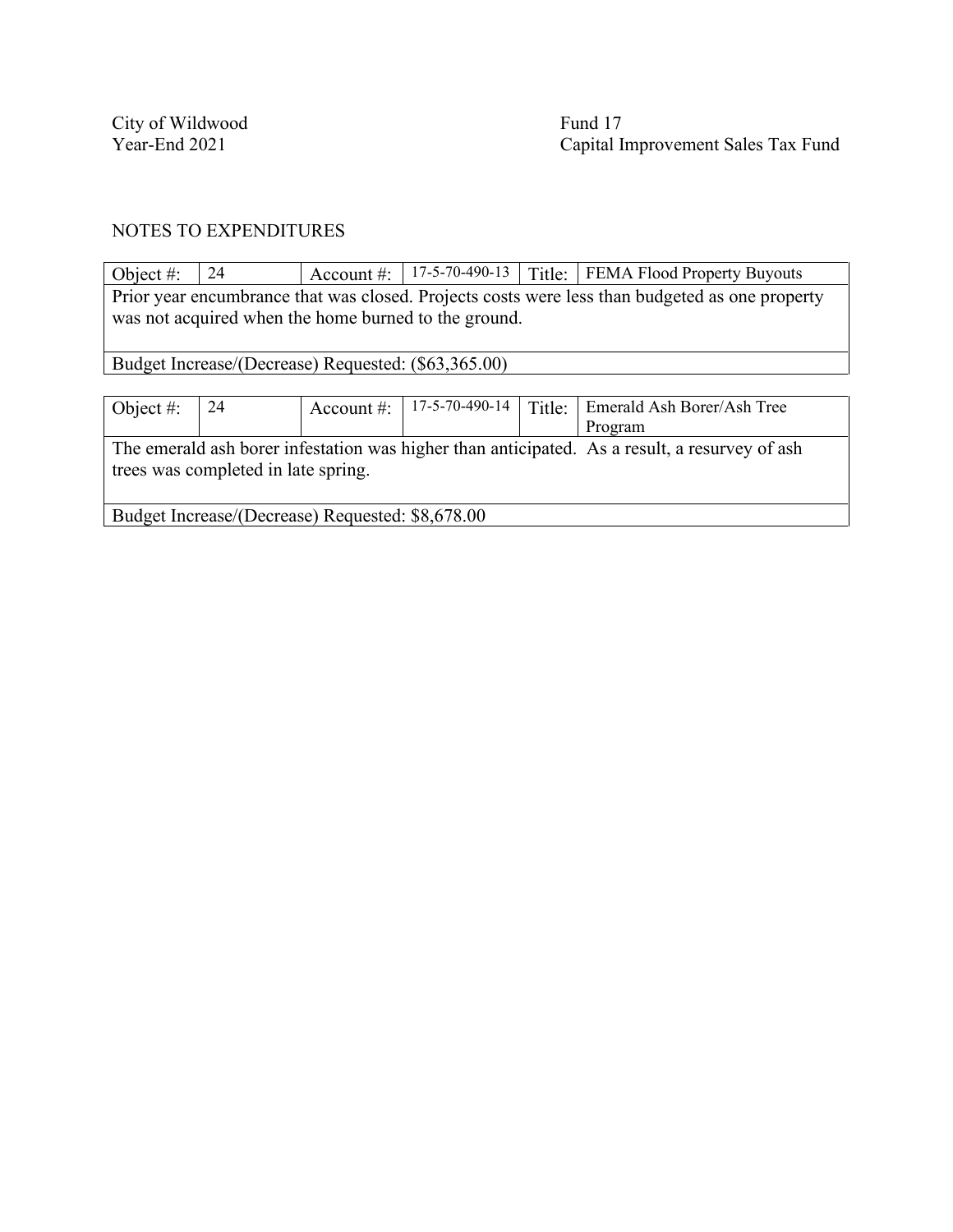| Object #: |                                                                                                   | Account $\#$ :                                  | $18-4-04-941-00$ | Title: | Motor Fuel/Gas Tax                                                                               |  |  |  |  |
|-----------|---------------------------------------------------------------------------------------------------|-------------------------------------------------|------------------|--------|--------------------------------------------------------------------------------------------------|--|--|--|--|
|           | The State collects this tax which is paid by the consumer purchasing fuel at retail. A percentage |                                                 |                  |        |                                                                                                  |  |  |  |  |
|           |                                                                                                   |                                                 |                  |        | of fuel tax collections is distributed to cities based on population. The amount received during |  |  |  |  |
|           |                                                                                                   | the year was greater than the amount estimated. |                  |        |                                                                                                  |  |  |  |  |
|           |                                                                                                   | Budget Increase/(Decrease) Requested: \$158,793 |                  |        |                                                                                                  |  |  |  |  |
|           |                                                                                                   |                                                 |                  |        |                                                                                                  |  |  |  |  |
| Object #: |                                                                                                   | Account $\#$ :                                  | 18-4-04-942-00   | Title: | Road & Bridge Tax                                                                                |  |  |  |  |
|           | The amount received during the year was greater than the amount estimated.                        |                                                 |                  |        |                                                                                                  |  |  |  |  |
|           |                                                                                                   |                                                 |                  |        |                                                                                                  |  |  |  |  |
|           |                                                                                                   |                                                 |                  |        |                                                                                                  |  |  |  |  |
|           | Budget Increase/(Decrease) Requested: \$169,876                                                   |                                                 |                  |        |                                                                                                  |  |  |  |  |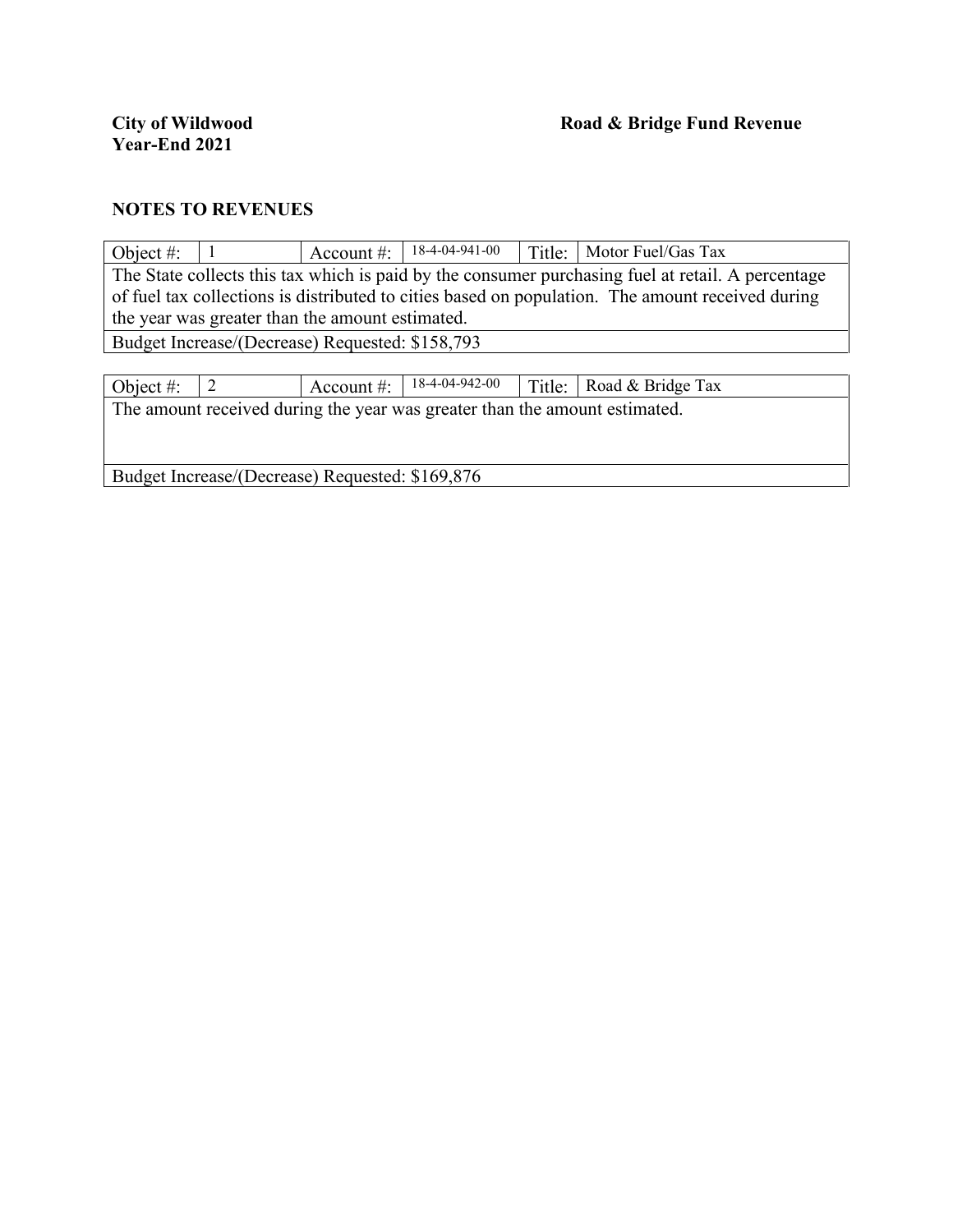City of Wildwood<br>
Year-End 2021<br>
Road & J

Road & Bridge Fund

#### NOTES TO EXPENDITURES

| Object $#$ :                                        | $\mathbf{1}$                                       | Account $#$ : | 18-5-70-460-36                                                             | Title: | Rural Roadway Safety                                                                          |  |  |
|-----------------------------------------------------|----------------------------------------------------|---------------|----------------------------------------------------------------------------|--------|-----------------------------------------------------------------------------------------------|--|--|
|                                                     |                                                    |               |                                                                            |        | Improvements                                                                                  |  |  |
|                                                     |                                                    |               |                                                                            |        | This was a prior year encumbrance that was closed out. The final completed work for this item |  |  |
|                                                     |                                                    |               | was less than budgeted. This item was used to improve rural roadway signs. |        |                                                                                               |  |  |
|                                                     |                                                    |               |                                                                            |        |                                                                                               |  |  |
|                                                     | Budget Increase/(Decrease) Requested: \$(6,396.00) |               |                                                                            |        |                                                                                               |  |  |
|                                                     |                                                    |               |                                                                            |        |                                                                                               |  |  |
| Object #:                                           | $\overline{2}$                                     | Account #:    | 18-5-70-460-37                                                             | Title: | Roadway Stormwater Drainage                                                                   |  |  |
|                                                     |                                                    |               | Specific work requests for this item did not materialize.                  |        |                                                                                               |  |  |
|                                                     |                                                    |               |                                                                            |        |                                                                                               |  |  |
|                                                     |                                                    |               |                                                                            |        |                                                                                               |  |  |
|                                                     |                                                    |               | Budget Increase/(Decrease) Requested: (\$46,675.00)                        |        |                                                                                               |  |  |
|                                                     |                                                    |               |                                                                            |        |                                                                                               |  |  |
| Object $#$ :                                        | $\overline{3}$                                     | Account $#$ : | 18-5-70-480-21                                                             | Title: | Other Engineering Services                                                                    |  |  |
|                                                     | Demand for this item was less than budgeted.       |               |                                                                            |        |                                                                                               |  |  |
|                                                     |                                                    |               |                                                                            |        |                                                                                               |  |  |
|                                                     |                                                    |               |                                                                            |        |                                                                                               |  |  |
|                                                     |                                                    |               | Budget Increase/(Decrease) Requested: (\$16,854.00)                        |        |                                                                                               |  |  |
|                                                     |                                                    |               |                                                                            |        |                                                                                               |  |  |
| Object #:                                           | $\overline{4}$                                     | Account #:    | 18-5-70-480-56                                                             | Title: | Salt Brine Equipment                                                                          |  |  |
|                                                     | Did not move forward with project.                 |               |                                                                            |        |                                                                                               |  |  |
|                                                     |                                                    |               |                                                                            |        |                                                                                               |  |  |
|                                                     |                                                    |               |                                                                            |        |                                                                                               |  |  |
|                                                     |                                                    |               |                                                                            |        |                                                                                               |  |  |
| Budget Increase/(Decrease) Requested: (\$30,000.00) |                                                    |               |                                                                            |        |                                                                                               |  |  |
|                                                     |                                                    |               |                                                                            |        |                                                                                               |  |  |
| Object #:                                           | 5                                                  | Account $#$ : | 18-5-70-490-01                                                             |        | Title:   Asphalt Pavement Resurfacing                                                         |  |  |
|                                                     |                                                    |               |                                                                            |        | The 2021 roads were resurfaced under budget due to a lower bid than anticipated.              |  |  |
|                                                     |                                                    |               |                                                                            |        |                                                                                               |  |  |

Budget Increase/(Decrease) Requested: (\$30,956.00)

Object #:  $\begin{array}{|l|l|}\n\hline\n6 & \text{Account #:} \end{array}$  18-5-70-490-02 Title: Concrete Pavement Replacement Additional work was completed to improve pavement conditions in response to resident request. Budget Increase/(Decrease) Requested: \$17,954.00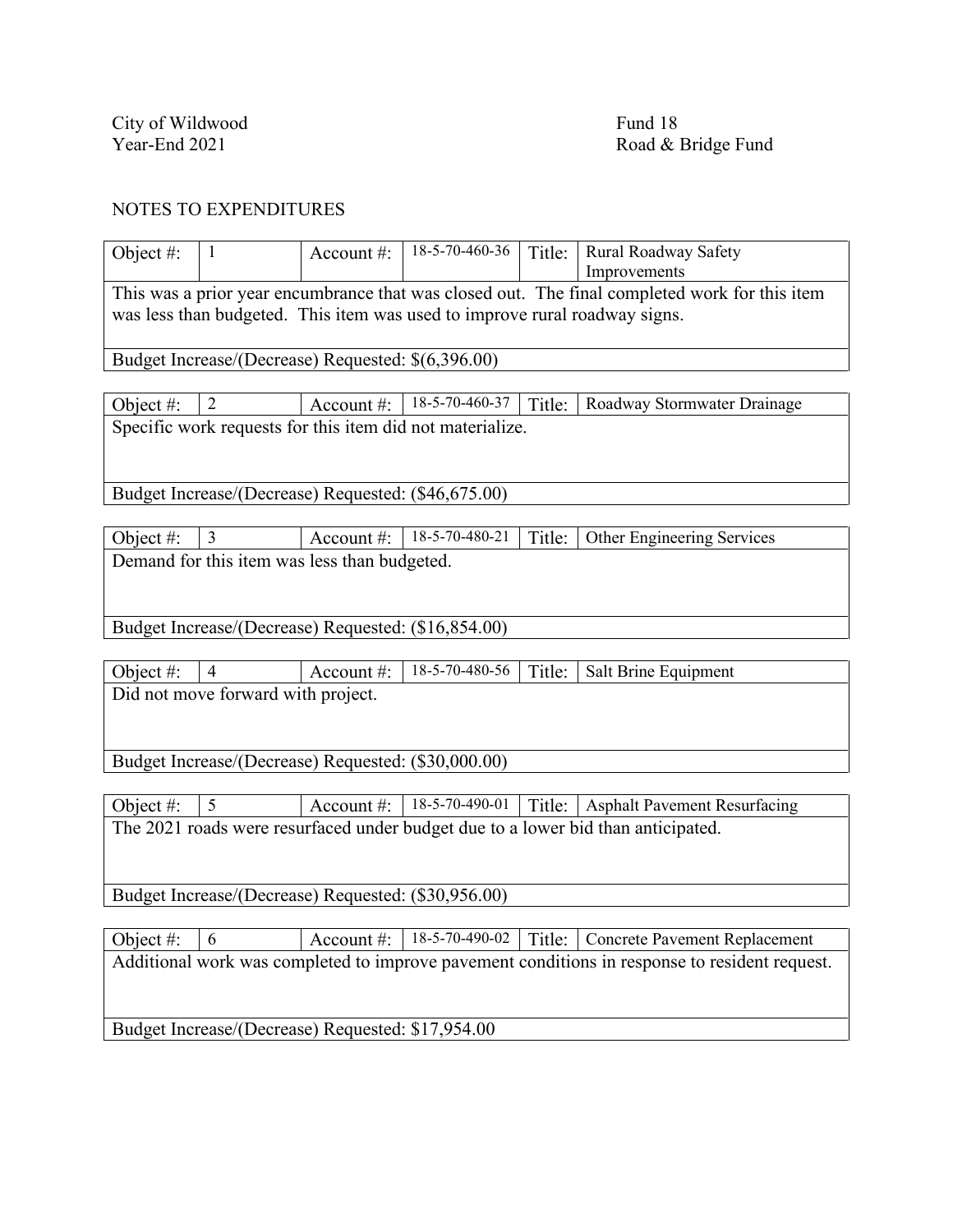City of Wildwood<br>
Year-End 2021<br>
Road & 1

Road & Bridge Fund

#### NOTES TO EXPENDITURES

| Object #:                                                                                                   |                                                   | Account $#$ :                | 18-5-70-490-06                                     | Title: | Sidewalk and Trail                                                                      |  |  |  |
|-------------------------------------------------------------------------------------------------------------|---------------------------------------------------|------------------------------|----------------------------------------------------|--------|-----------------------------------------------------------------------------------------|--|--|--|
|                                                                                                             |                                                   |                              |                                                    |        | Maintenance/Replacement                                                                 |  |  |  |
| Additional work was completed in subdivisions to eliminate trip hazards in response to resident<br>request. |                                                   |                              |                                                    |        |                                                                                         |  |  |  |
|                                                                                                             |                                                   |                              | Budget Increase/(Decrease) Requested: \$104,796.00 |        |                                                                                         |  |  |  |
|                                                                                                             |                                                   |                              |                                                    |        |                                                                                         |  |  |  |
| Object #:                                                                                                   | 8                                                 | Account $\#$ :               | 18-5-70-490-07                                     | Title: | <b>Asphalt Patching</b>                                                                 |  |  |  |
|                                                                                                             |                                                   |                              |                                                    |        | Additional work was completed to address potholes due winter weather and in response to |  |  |  |
| resident request.                                                                                           |                                                   |                              |                                                    |        |                                                                                         |  |  |  |
|                                                                                                             | Budget Increase/(Decrease) Requested: \$69,917.00 |                              |                                                    |        |                                                                                         |  |  |  |
|                                                                                                             |                                                   |                              |                                                    |        |                                                                                         |  |  |  |
| Object #:                                                                                                   | 9                                                 | Account #:                   | 18-5-70-490-09                                     | Title: | <b>Pavement Markings</b>                                                                |  |  |  |
| Additional work was completed to re-stipe all existing roads.                                               |                                                   |                              |                                                    |        |                                                                                         |  |  |  |
|                                                                                                             |                                                   |                              |                                                    |        |                                                                                         |  |  |  |
|                                                                                                             |                                                   |                              |                                                    |        |                                                                                         |  |  |  |
| $T = 1$                                                                                                     | $\sqrt{D}$                                        | $\sqrt{D}$ $1$ $0.02$ $7.71$ |                                                    |        |                                                                                         |  |  |  |

Budget Increase/(Decrease) Requested: \$36,571

| Object #: $  10$ |                                              |  |  |  | $\vert$ Account #: $\vert$ 18-5-70-490-11 $\vert$ Title: Traffic Control Signs |  |  |  |
|------------------|----------------------------------------------|--|--|--|--------------------------------------------------------------------------------|--|--|--|
|                  | Demand for this item was less than budgeted. |  |  |  |                                                                                |  |  |  |
|                  |                                              |  |  |  |                                                                                |  |  |  |

Budget Increase/(Decrease) Requested: (\$3,309.00)

| Object #:                                         | $\vert$ 11 | Account #: |  |  | 18-5-70-490-12   Title:   Bridge Maintenance and Deck                                  |  |  |
|---------------------------------------------------|------------|------------|--|--|----------------------------------------------------------------------------------------|--|--|
|                                                   |            |            |  |  | Sealing                                                                                |  |  |
| inspection                                        |            |            |  |  | Repairs were necessary to box culvert under Wild Horse Creek Road in response to prior |  |  |
| Budget Increase/(Decrease) Requested: \$23,313.00 |            |            |  |  |                                                                                        |  |  |

| Object #:                                           | 12                                            | Account $#$ : | $18-5-70-490-13$ | Title: | Stormwater BMP Maintenance & |  |  |  |  |
|-----------------------------------------------------|-----------------------------------------------|---------------|------------------|--------|------------------------------|--|--|--|--|
|                                                     |                                               |               |                  |        | Repair                       |  |  |  |  |
|                                                     | Work requirements were less than anticipated. |               |                  |        |                              |  |  |  |  |
|                                                     |                                               |               |                  |        |                              |  |  |  |  |
|                                                     |                                               |               |                  |        |                              |  |  |  |  |
| Budget Increase/(Decrease) Requested: (\$24,031.00) |                                               |               |                  |        |                              |  |  |  |  |
|                                                     |                                               |               |                  |        |                              |  |  |  |  |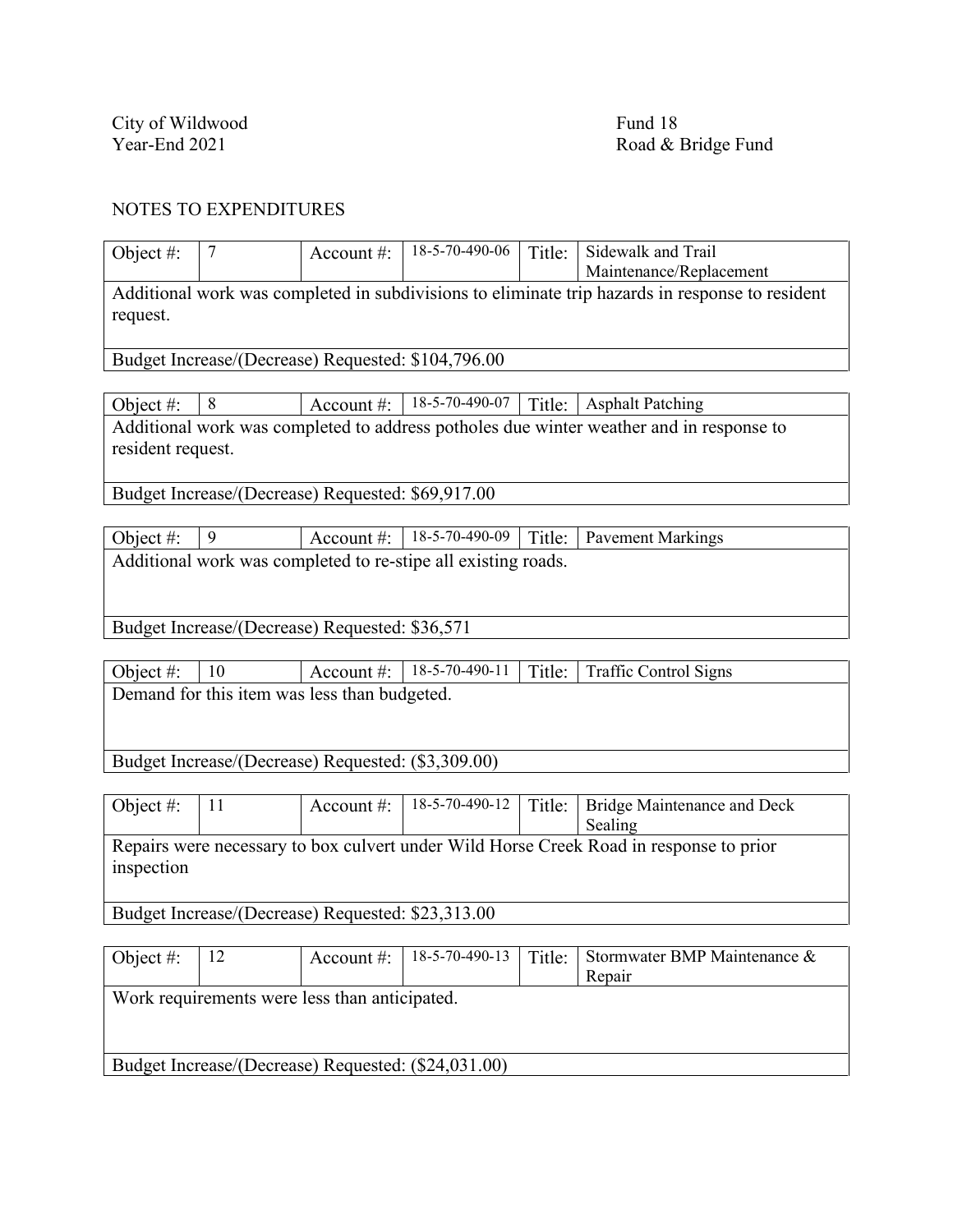City of Wildwood<br>
Year-End 2021<br>
Road & 1

Road & Bridge Fund

| Object #:                           |                                                    | Account $\#$ : |  |  | 18-5-70-490-14   Title:   Evergreen Forest Curb Replacement |  |  |  |  |
|-------------------------------------|----------------------------------------------------|----------------|--|--|-------------------------------------------------------------|--|--|--|--|
| Project was completed under budget. |                                                    |                |  |  |                                                             |  |  |  |  |
|                                     |                                                    |                |  |  |                                                             |  |  |  |  |
|                                     |                                                    |                |  |  |                                                             |  |  |  |  |
|                                     | Budget Increase/(Decrease) Requested: (\$5,672.00) |                |  |  |                                                             |  |  |  |  |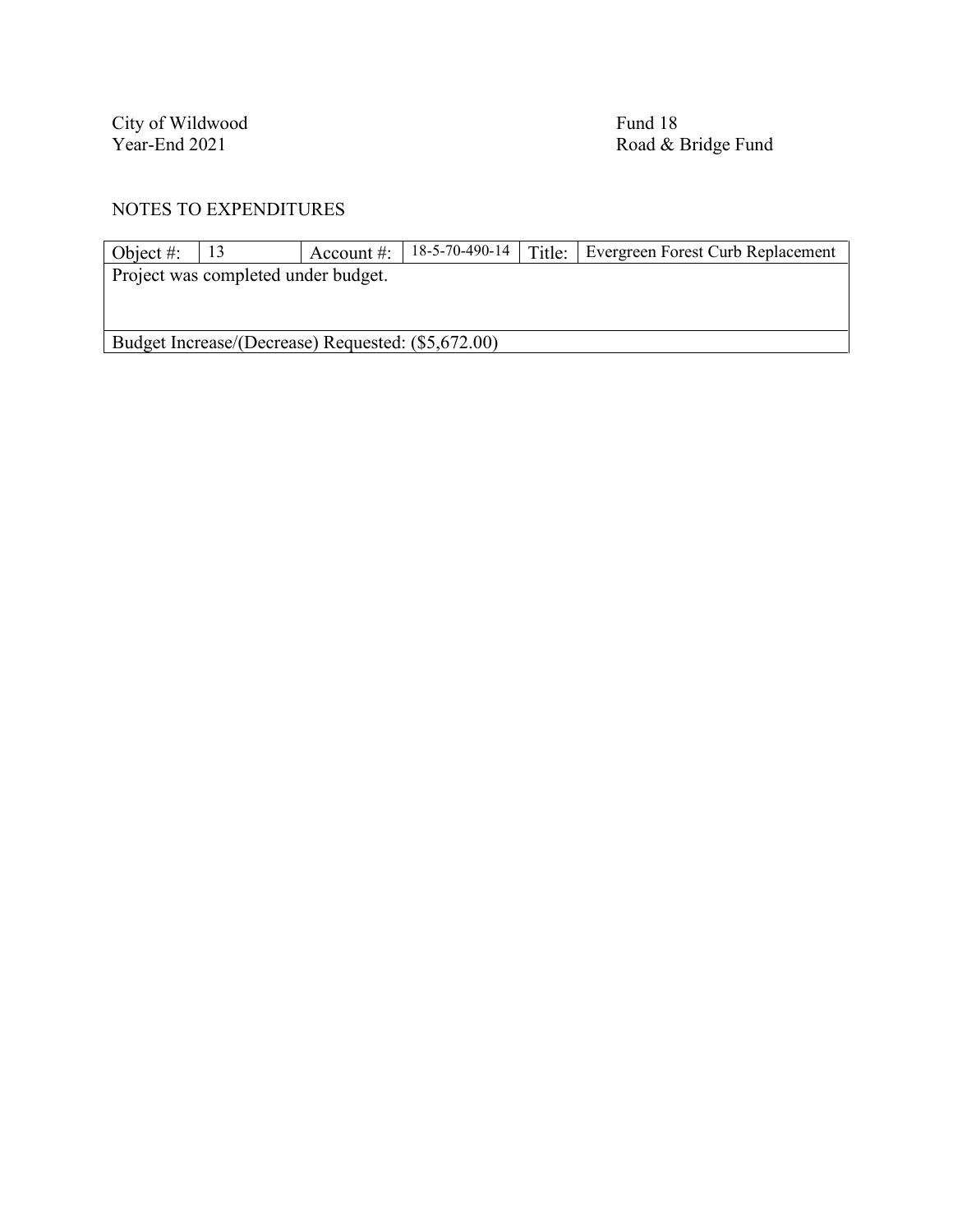| Object #:                                                         |  |  |  |  | Account #: $\vert$ 15-4-07-981-00 $\vert$ Title: Special Assessments |  |  |  |  |
|-------------------------------------------------------------------|--|--|--|--|----------------------------------------------------------------------|--|--|--|--|
| Receipt of prior year's delinquent assessments on property sales. |  |  |  |  |                                                                      |  |  |  |  |
|                                                                   |  |  |  |  |                                                                      |  |  |  |  |
|                                                                   |  |  |  |  |                                                                      |  |  |  |  |
| Budget Increase/(Decrease) Requested: \$101,450                   |  |  |  |  |                                                                      |  |  |  |  |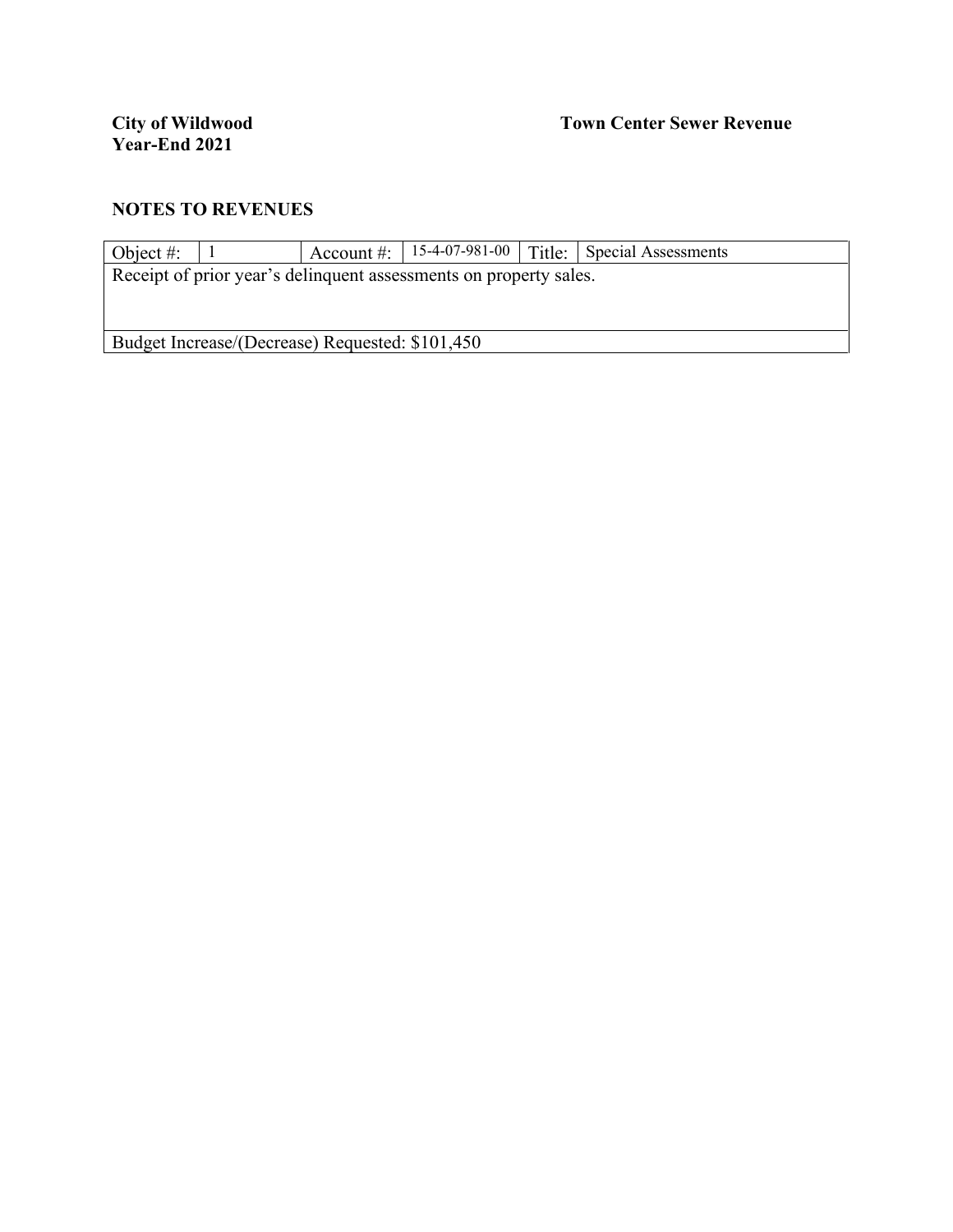| Object #: $\parallel$                                             |  |  |  |  | Account #: 23-4-02-939-00   Title:   TGA Revenues |  |  |  |
|-------------------------------------------------------------------|--|--|--|--|---------------------------------------------------|--|--|--|
| No new developments to collect TGA Fees from west of Highway 109. |  |  |  |  |                                                   |  |  |  |
|                                                                   |  |  |  |  |                                                   |  |  |  |
|                                                                   |  |  |  |  |                                                   |  |  |  |
| Budget Increase/(Decrease) Requested: (\$5,000)                   |  |  |  |  |                                                   |  |  |  |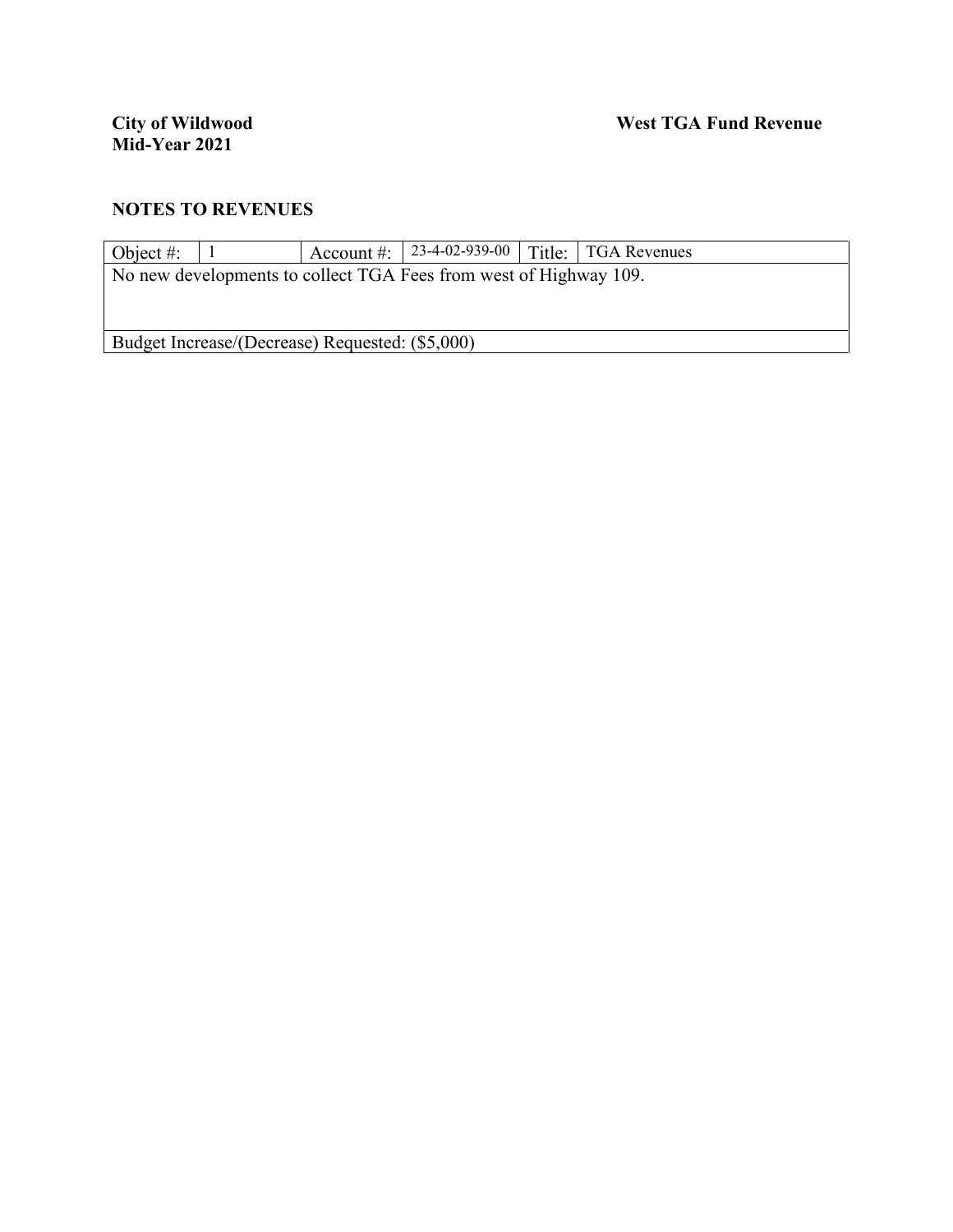| Object #:                                                                                           |                                                                                            |  |                                                     |  | Account #: $\vert$ 24-4-04-957-00 $\vert$ Title: ARPA Funding |  |
|-----------------------------------------------------------------------------------------------------|--------------------------------------------------------------------------------------------|--|-----------------------------------------------------|--|---------------------------------------------------------------|--|
| Although the City received $\frac{1}{2}$ of the ARPA Funds in 2021, the funds cannot be recorded as |                                                                                            |  |                                                     |  |                                                               |  |
|                                                                                                     | revenue until qualifying expenses are paid. Once the internet expansion project starts, an |  |                                                     |  |                                                               |  |
|                                                                                                     | equivalent amount of revenue shall be recorded to match the project expense.               |  |                                                     |  |                                                               |  |
|                                                                                                     |                                                                                            |  | Budget Increase/(Decrease) Requested: (\$3,574,833) |  |                                                               |  |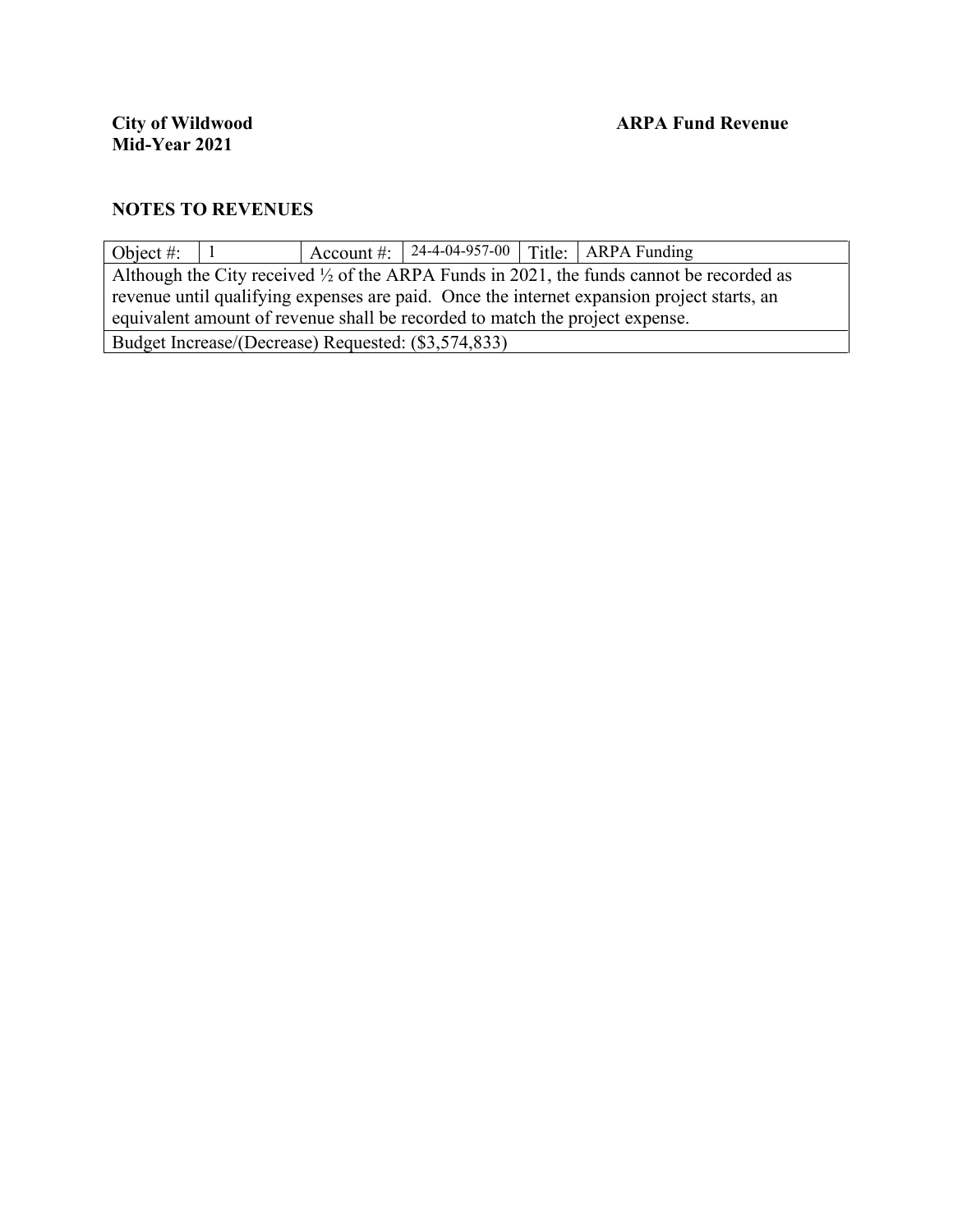City of Wildwood Fund 24 Year-End 2021 **ARPA** Fund

| Object #:                                         |  | Account #:                             | 24-5-40-490-02 | Title: | Internet Service                                                                             |
|---------------------------------------------------|--|----------------------------------------|----------------|--------|----------------------------------------------------------------------------------------------|
|                                                   |  |                                        |                |        | Expansion/Improvement                                                                        |
|                                                   |  | Service Expansion/Improvement project. |                |        | Although many planning meetings have taken place, no expenses were incurred for the Internet |
| Budget Increase/(Decrease) Requested: (\$675,000) |  |                                        |                |        |                                                                                              |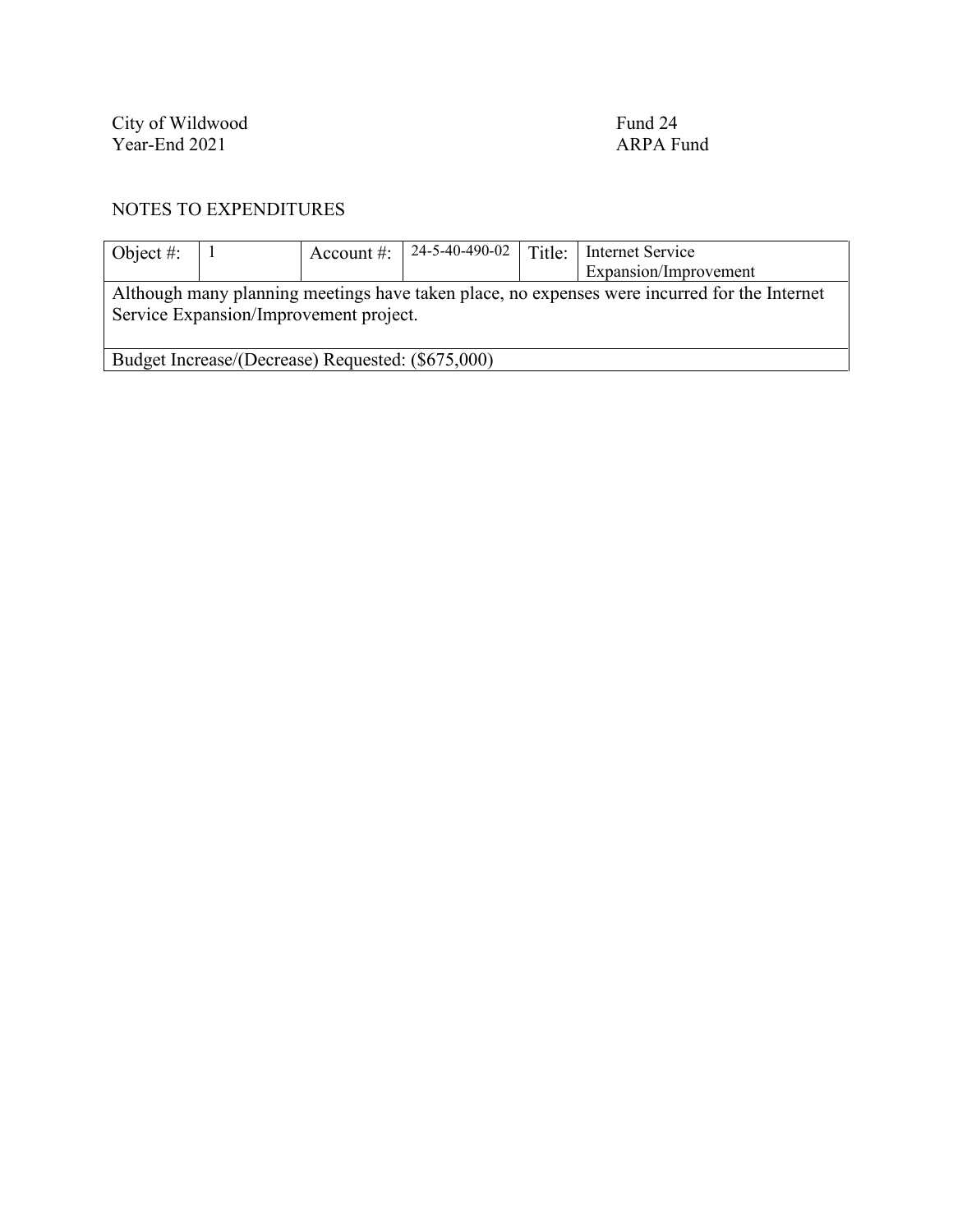#### **City of Wildwood Fiscal Year 2021 Budget Year-End Report Consolidated Summary of Revenues and Expenditures All Funds**

|                                  | Original<br><b>Budget</b><br>2021 | Mid-Year<br><b>Actual</b> | Proposed<br><b>Amend</b><br><b>Budget</b> |
|----------------------------------|-----------------------------------|---------------------------|-------------------------------------------|
| <b>Beginning Fund Balance</b>    | <b>Estimated</b>                  | <b>Audited</b>            | <b>Audited</b>                            |
|                                  | 28,173,108                        | 28,173,108                | 28,173,108                                |
| <b>Revenues</b>                  |                                   |                           |                                           |
| <b>Sales Taxes</b>               | 7,226,000                         | 8,051,269                 | 8,051,268                                 |
| Public Safety Tax                | 1,820,000                         | 2,062,975                 | 2,062,974                                 |
| <b>Utility Taxes</b>             | 2,610,000                         | 2,533,547                 | 2,533,545                                 |
| Motor Fuel/Gas Tax               | 1,394,000                         | 1,553,793                 | 1,552,793                                 |
| Road & Bridge Tax                | 900,000                           | 1,069,876                 | 1,069,876                                 |
| <b>Other Taxes</b>               | 452,000                           | 426,497                   | 426,495                                   |
| Licenses and Permits             | 93,475                            | 96,023                    | 93,475                                    |
| <b>Charges for Services</b>      | 1,500                             | 325                       | 1,500                                     |
| Other Intergovernmental Income   | 3,592,333                         | 25,365                    | 17,500                                    |
| <b>Fines and Forfeitures</b>     | 261,515                           | 258,701                   | 261,515                                   |
| Interest Income                  | 27,800                            | 41,545                    | 42,243                                    |
| Other Income                     | 129,500                           | 229,269                   | 225,219                                   |
| <b>Capital Project Grants</b>    | 1,004,220                         | 855,720                   | 855,719                                   |
| <b>TGA Revenues</b>              | 83,000                            | 77,540                    | 78,000                                    |
| <b>Special Assessements</b>      | 124,755                           | 226,206                   | 226,205                                   |
| <b>Interest Payments</b>         | 73,905                            | 73,905                    | 73,905                                    |
| <b>Other Financing Sources</b>   | 3,000                             | 1,234                     | 3,000                                     |
| <b>Total Revenue</b>             | 19,797,003                        | 17,583,790                | 17,575,232                                |
|                                  |                                   |                           |                                           |
| <b>Expenditures</b>              |                                   |                           |                                           |
| Administration                   | 1,509,666                         | 1,371,488                 | 1,389,597                                 |
| <b>Clerk and Council</b>         | 307,249                           | 294,031                   | 307,249                                   |
| <b>Municipal Court</b>           | 272,150                           | 254,034                   | 268,386                                   |
| Parks and Recreation             | 916,262                           | 903,642                   | 917,588                                   |
| Planning                         | 961,944                           | 892,271                   | 907,806                                   |
| <b>Police Services</b>           | 5,034,920                         | 4,991,859                 | 4,998,380                                 |
| <b>Public Works</b>              | 1,970,474                         | 2,022,737                 | 2,048,599                                 |
| <b>Subtotal</b>                  | 10,972,665                        | 10,730,062                | 10,837,605                                |
|                                  |                                   |                           |                                           |
| <b>TGA Expenditures</b>          |                                   |                           |                                           |
| Capital Improvements             | 5,227,468                         | 3,150,362                 | 3,165,830                                 |
| <b>Total Expenditures</b>        | 16,200,133                        | 13,880,424                | 14,003,435                                |
| <b>Current Year Encumbrances</b> |                                   | 783,795                   | 783,795                                   |
| <b>Prior Year Encumbrances</b>   | (1,053,922)                       | (1,053,922)               | (1,053,922)                               |
|                                  |                                   |                           |                                           |
|                                  |                                   |                           |                                           |
| <b>Ending Fund Balance</b>       | 30,716,057                        | 31,606,347                | 31,474,778                                |
| <b>Dedicated Reserves</b>        |                                   |                           |                                           |
| <b>Operating Contingency*</b>    | 2,743,166                         | 2,682,516                 | 2,709,401                                 |
| <b>Bond Payment Reserve</b>      | 164,113                           | 164,113                   | 164,113                                   |
| <b>Public Safety Tax Reserve</b> | 1,174,036                         | 1,583,100                 | 1,401,725                                 |
| <b>Unreserved Fund Balance</b>   | 26,634,741                        | 27,176,618                | 27,199,539                                |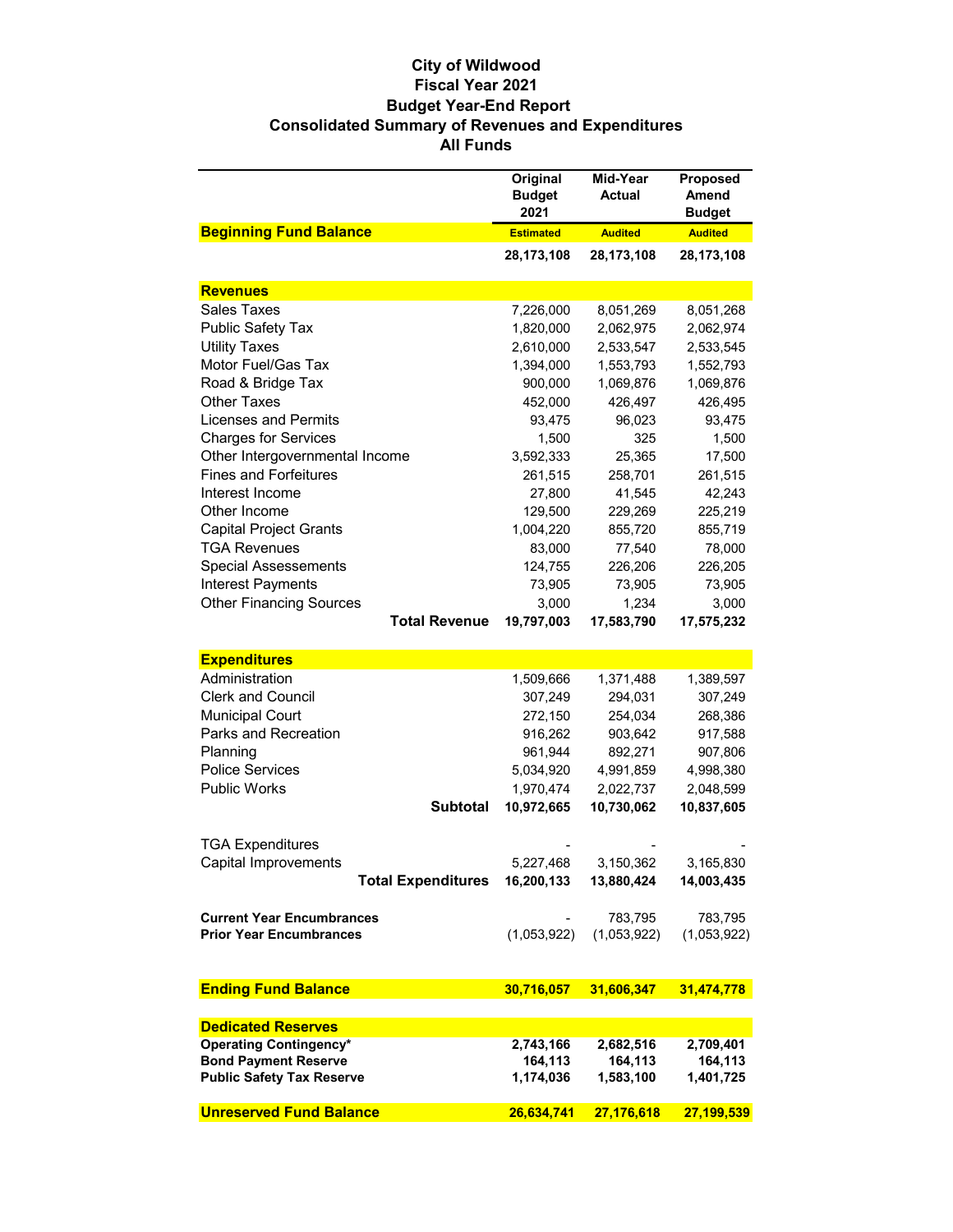#### **City of Wildwood Fiscal 2021 Year-End Report General Fund**

| <b>Beginning Fund Balance</b><br><b>Estimated</b><br>Beginning Fund Balance Less Prop P Public Saftey Funds<br>16,317,182<br>16,317,182<br>16,317,182<br>Beginning Fund Balance Prop P Public Saftey Funds<br>1,508,354<br>1,508,354<br>1,508,354<br><b>Revenues</b><br><b>Sales Taxes</b><br>4,998,000<br>5,486,157<br>5,486,156<br>Prop P Public Safety Tax<br>1,820,000<br>2,062,975<br>2,062,974<br><b>Utility Taxes</b><br>2,610,000<br>2,533,547<br>2,533,545<br><b>Other Taxes</b><br>452,000<br>426,497<br>426,495<br>Licenses and Permits<br>93,475<br>96,023<br>93,475<br>1,500<br>325<br>1,500<br>Other Intergovernmental Income<br>17,500<br>25,365<br>17,500<br><b>Fines and Forfeitures</b><br>261,515<br>258,701<br>261,515<br>Interest Income<br>20,000<br>9,583<br>9,583<br>Other Income<br>127,500<br>229,159<br>225,219<br>3,000<br>1,234<br>3,000<br><b>Total Revenues</b><br>10,404,490<br>11,129,566<br>11,120,962<br><b>Operating Expenditures</b><br>Administration<br>1,509,666<br>1,389,597<br>1,371,488<br><b>Clerk and Council</b><br>307,249<br>294,031<br>307,249<br><b>Municipal Court</b><br>272,150<br>254,034<br>268,386<br>Parks and Recreation<br>916,262<br>903,642<br>917,588<br>Planning<br>961,944<br>892,271<br>907,806<br><b>Police Services</b><br>5,034,920<br>4,991,859<br>4,998,380<br><b>Public Works</b><br>1,970,474<br>2,022,737<br>2,048,599<br><b>Total Operating</b><br>10,972,665<br>10,730,062<br>10,837,605<br><b>Revenue Over (Under) Expenditures</b><br>(568, 175)<br>399,504<br>283,357<br><b>Transfers In/(Out)</b><br><b>Encumbrance</b><br><b>Current Year Encumbrance</b><br>73,373<br>73,373<br><b>Prior Year Encumbrance</b><br>(325, 033)<br>(325, 033)<br>(325,033)<br><b>Ending Fund Balance</b><br>16,932,328<br>17,973,380<br>17,857,233<br><b>Dedicated Reserves</b><br>Operating Contingency*<br>2,743,166<br>2,682,516<br>2,709,401<br><b>Public Safety Tax Reserve</b><br>1,174,036<br>1,583,100<br>1,401,725<br><b>Unreserved Fund Balance</b><br>13,015,126<br>13,707,764<br>13,746,107<br><b>Public Safety Reserve Detail</b><br>Beginning Public Safety Reserve Balance<br>1,508,354<br>1,508,354<br>1,508,354<br>Current Year Public Safety Tax Revenue<br>2,062,975<br>1,820,000<br>2,062,974<br>Current Year Public Safety Tax Expenditures<br>(1,796,214)<br>(1,811,499)<br>(1,811,499)<br>Application of Prop P Public Safety Funds<br>(358, 104)<br>(358, 104)<br>(358, 104)<br>1,174,036<br>Ending Public Safety Reserve Balance<br>1,401,725<br>1,401,725 |                                | <b>Current</b><br><b>Budget</b><br>2021 | Year-End<br>Actual | Proposed<br>Amended<br><b>Budget</b><br>2021 |
|--------------------------------------------------------------------------------------------------------------------------------------------------------------------------------------------------------------------------------------------------------------------------------------------------------------------------------------------------------------------------------------------------------------------------------------------------------------------------------------------------------------------------------------------------------------------------------------------------------------------------------------------------------------------------------------------------------------------------------------------------------------------------------------------------------------------------------------------------------------------------------------------------------------------------------------------------------------------------------------------------------------------------------------------------------------------------------------------------------------------------------------------------------------------------------------------------------------------------------------------------------------------------------------------------------------------------------------------------------------------------------------------------------------------------------------------------------------------------------------------------------------------------------------------------------------------------------------------------------------------------------------------------------------------------------------------------------------------------------------------------------------------------------------------------------------------------------------------------------------------------------------------------------------------------------------------------------------------------------------------------------------------------------------------------------------------------------------------------------------------------------------------------------------------------------------------------------------------------------------------------------------------------------------------------------------------------------------------------------------------------------------------------------------------------------------------------------------------------------------------------------------------------------------------------|--------------------------------|-----------------------------------------|--------------------|----------------------------------------------|
|                                                                                                                                                                                                                                                                                                                                                                                                                                                                                                                                                                                                                                                                                                                                                                                                                                                                                                                                                                                                                                                                                                                                                                                                                                                                                                                                                                                                                                                                                                                                                                                                                                                                                                                                                                                                                                                                                                                                                                                                                                                                                                                                                                                                                                                                                                                                                                                                                                                                                                                                                  |                                |                                         |                    |                                              |
|                                                                                                                                                                                                                                                                                                                                                                                                                                                                                                                                                                                                                                                                                                                                                                                                                                                                                                                                                                                                                                                                                                                                                                                                                                                                                                                                                                                                                                                                                                                                                                                                                                                                                                                                                                                                                                                                                                                                                                                                                                                                                                                                                                                                                                                                                                                                                                                                                                                                                                                                                  |                                |                                         |                    |                                              |
|                                                                                                                                                                                                                                                                                                                                                                                                                                                                                                                                                                                                                                                                                                                                                                                                                                                                                                                                                                                                                                                                                                                                                                                                                                                                                                                                                                                                                                                                                                                                                                                                                                                                                                                                                                                                                                                                                                                                                                                                                                                                                                                                                                                                                                                                                                                                                                                                                                                                                                                                                  |                                |                                         |                    |                                              |
|                                                                                                                                                                                                                                                                                                                                                                                                                                                                                                                                                                                                                                                                                                                                                                                                                                                                                                                                                                                                                                                                                                                                                                                                                                                                                                                                                                                                                                                                                                                                                                                                                                                                                                                                                                                                                                                                                                                                                                                                                                                                                                                                                                                                                                                                                                                                                                                                                                                                                                                                                  |                                |                                         |                    |                                              |
|                                                                                                                                                                                                                                                                                                                                                                                                                                                                                                                                                                                                                                                                                                                                                                                                                                                                                                                                                                                                                                                                                                                                                                                                                                                                                                                                                                                                                                                                                                                                                                                                                                                                                                                                                                                                                                                                                                                                                                                                                                                                                                                                                                                                                                                                                                                                                                                                                                                                                                                                                  |                                |                                         |                    |                                              |
|                                                                                                                                                                                                                                                                                                                                                                                                                                                                                                                                                                                                                                                                                                                                                                                                                                                                                                                                                                                                                                                                                                                                                                                                                                                                                                                                                                                                                                                                                                                                                                                                                                                                                                                                                                                                                                                                                                                                                                                                                                                                                                                                                                                                                                                                                                                                                                                                                                                                                                                                                  |                                |                                         |                    |                                              |
|                                                                                                                                                                                                                                                                                                                                                                                                                                                                                                                                                                                                                                                                                                                                                                                                                                                                                                                                                                                                                                                                                                                                                                                                                                                                                                                                                                                                                                                                                                                                                                                                                                                                                                                                                                                                                                                                                                                                                                                                                                                                                                                                                                                                                                                                                                                                                                                                                                                                                                                                                  |                                |                                         |                    |                                              |
|                                                                                                                                                                                                                                                                                                                                                                                                                                                                                                                                                                                                                                                                                                                                                                                                                                                                                                                                                                                                                                                                                                                                                                                                                                                                                                                                                                                                                                                                                                                                                                                                                                                                                                                                                                                                                                                                                                                                                                                                                                                                                                                                                                                                                                                                                                                                                                                                                                                                                                                                                  |                                |                                         |                    |                                              |
|                                                                                                                                                                                                                                                                                                                                                                                                                                                                                                                                                                                                                                                                                                                                                                                                                                                                                                                                                                                                                                                                                                                                                                                                                                                                                                                                                                                                                                                                                                                                                                                                                                                                                                                                                                                                                                                                                                                                                                                                                                                                                                                                                                                                                                                                                                                                                                                                                                                                                                                                                  |                                |                                         |                    |                                              |
|                                                                                                                                                                                                                                                                                                                                                                                                                                                                                                                                                                                                                                                                                                                                                                                                                                                                                                                                                                                                                                                                                                                                                                                                                                                                                                                                                                                                                                                                                                                                                                                                                                                                                                                                                                                                                                                                                                                                                                                                                                                                                                                                                                                                                                                                                                                                                                                                                                                                                                                                                  |                                |                                         |                    |                                              |
|                                                                                                                                                                                                                                                                                                                                                                                                                                                                                                                                                                                                                                                                                                                                                                                                                                                                                                                                                                                                                                                                                                                                                                                                                                                                                                                                                                                                                                                                                                                                                                                                                                                                                                                                                                                                                                                                                                                                                                                                                                                                                                                                                                                                                                                                                                                                                                                                                                                                                                                                                  | <b>Charges for Service</b>     |                                         |                    |                                              |
|                                                                                                                                                                                                                                                                                                                                                                                                                                                                                                                                                                                                                                                                                                                                                                                                                                                                                                                                                                                                                                                                                                                                                                                                                                                                                                                                                                                                                                                                                                                                                                                                                                                                                                                                                                                                                                                                                                                                                                                                                                                                                                                                                                                                                                                                                                                                                                                                                                                                                                                                                  |                                |                                         |                    |                                              |
|                                                                                                                                                                                                                                                                                                                                                                                                                                                                                                                                                                                                                                                                                                                                                                                                                                                                                                                                                                                                                                                                                                                                                                                                                                                                                                                                                                                                                                                                                                                                                                                                                                                                                                                                                                                                                                                                                                                                                                                                                                                                                                                                                                                                                                                                                                                                                                                                                                                                                                                                                  |                                |                                         |                    |                                              |
|                                                                                                                                                                                                                                                                                                                                                                                                                                                                                                                                                                                                                                                                                                                                                                                                                                                                                                                                                                                                                                                                                                                                                                                                                                                                                                                                                                                                                                                                                                                                                                                                                                                                                                                                                                                                                                                                                                                                                                                                                                                                                                                                                                                                                                                                                                                                                                                                                                                                                                                                                  |                                |                                         |                    |                                              |
|                                                                                                                                                                                                                                                                                                                                                                                                                                                                                                                                                                                                                                                                                                                                                                                                                                                                                                                                                                                                                                                                                                                                                                                                                                                                                                                                                                                                                                                                                                                                                                                                                                                                                                                                                                                                                                                                                                                                                                                                                                                                                                                                                                                                                                                                                                                                                                                                                                                                                                                                                  |                                |                                         |                    |                                              |
|                                                                                                                                                                                                                                                                                                                                                                                                                                                                                                                                                                                                                                                                                                                                                                                                                                                                                                                                                                                                                                                                                                                                                                                                                                                                                                                                                                                                                                                                                                                                                                                                                                                                                                                                                                                                                                                                                                                                                                                                                                                                                                                                                                                                                                                                                                                                                                                                                                                                                                                                                  | <b>Other Financing Sources</b> |                                         |                    |                                              |
|                                                                                                                                                                                                                                                                                                                                                                                                                                                                                                                                                                                                                                                                                                                                                                                                                                                                                                                                                                                                                                                                                                                                                                                                                                                                                                                                                                                                                                                                                                                                                                                                                                                                                                                                                                                                                                                                                                                                                                                                                                                                                                                                                                                                                                                                                                                                                                                                                                                                                                                                                  |                                |                                         |                    |                                              |
|                                                                                                                                                                                                                                                                                                                                                                                                                                                                                                                                                                                                                                                                                                                                                                                                                                                                                                                                                                                                                                                                                                                                                                                                                                                                                                                                                                                                                                                                                                                                                                                                                                                                                                                                                                                                                                                                                                                                                                                                                                                                                                                                                                                                                                                                                                                                                                                                                                                                                                                                                  |                                |                                         |                    |                                              |
|                                                                                                                                                                                                                                                                                                                                                                                                                                                                                                                                                                                                                                                                                                                                                                                                                                                                                                                                                                                                                                                                                                                                                                                                                                                                                                                                                                                                                                                                                                                                                                                                                                                                                                                                                                                                                                                                                                                                                                                                                                                                                                                                                                                                                                                                                                                                                                                                                                                                                                                                                  |                                |                                         |                    |                                              |
|                                                                                                                                                                                                                                                                                                                                                                                                                                                                                                                                                                                                                                                                                                                                                                                                                                                                                                                                                                                                                                                                                                                                                                                                                                                                                                                                                                                                                                                                                                                                                                                                                                                                                                                                                                                                                                                                                                                                                                                                                                                                                                                                                                                                                                                                                                                                                                                                                                                                                                                                                  |                                |                                         |                    |                                              |
|                                                                                                                                                                                                                                                                                                                                                                                                                                                                                                                                                                                                                                                                                                                                                                                                                                                                                                                                                                                                                                                                                                                                                                                                                                                                                                                                                                                                                                                                                                                                                                                                                                                                                                                                                                                                                                                                                                                                                                                                                                                                                                                                                                                                                                                                                                                                                                                                                                                                                                                                                  |                                |                                         |                    |                                              |
|                                                                                                                                                                                                                                                                                                                                                                                                                                                                                                                                                                                                                                                                                                                                                                                                                                                                                                                                                                                                                                                                                                                                                                                                                                                                                                                                                                                                                                                                                                                                                                                                                                                                                                                                                                                                                                                                                                                                                                                                                                                                                                                                                                                                                                                                                                                                                                                                                                                                                                                                                  |                                |                                         |                    |                                              |
|                                                                                                                                                                                                                                                                                                                                                                                                                                                                                                                                                                                                                                                                                                                                                                                                                                                                                                                                                                                                                                                                                                                                                                                                                                                                                                                                                                                                                                                                                                                                                                                                                                                                                                                                                                                                                                                                                                                                                                                                                                                                                                                                                                                                                                                                                                                                                                                                                                                                                                                                                  |                                |                                         |                    |                                              |
|                                                                                                                                                                                                                                                                                                                                                                                                                                                                                                                                                                                                                                                                                                                                                                                                                                                                                                                                                                                                                                                                                                                                                                                                                                                                                                                                                                                                                                                                                                                                                                                                                                                                                                                                                                                                                                                                                                                                                                                                                                                                                                                                                                                                                                                                                                                                                                                                                                                                                                                                                  |                                |                                         |                    |                                              |
|                                                                                                                                                                                                                                                                                                                                                                                                                                                                                                                                                                                                                                                                                                                                                                                                                                                                                                                                                                                                                                                                                                                                                                                                                                                                                                                                                                                                                                                                                                                                                                                                                                                                                                                                                                                                                                                                                                                                                                                                                                                                                                                                                                                                                                                                                                                                                                                                                                                                                                                                                  |                                |                                         |                    |                                              |
|                                                                                                                                                                                                                                                                                                                                                                                                                                                                                                                                                                                                                                                                                                                                                                                                                                                                                                                                                                                                                                                                                                                                                                                                                                                                                                                                                                                                                                                                                                                                                                                                                                                                                                                                                                                                                                                                                                                                                                                                                                                                                                                                                                                                                                                                                                                                                                                                                                                                                                                                                  |                                |                                         |                    |                                              |
|                                                                                                                                                                                                                                                                                                                                                                                                                                                                                                                                                                                                                                                                                                                                                                                                                                                                                                                                                                                                                                                                                                                                                                                                                                                                                                                                                                                                                                                                                                                                                                                                                                                                                                                                                                                                                                                                                                                                                                                                                                                                                                                                                                                                                                                                                                                                                                                                                                                                                                                                                  |                                |                                         |                    |                                              |
|                                                                                                                                                                                                                                                                                                                                                                                                                                                                                                                                                                                                                                                                                                                                                                                                                                                                                                                                                                                                                                                                                                                                                                                                                                                                                                                                                                                                                                                                                                                                                                                                                                                                                                                                                                                                                                                                                                                                                                                                                                                                                                                                                                                                                                                                                                                                                                                                                                                                                                                                                  |                                |                                         |                    |                                              |
|                                                                                                                                                                                                                                                                                                                                                                                                                                                                                                                                                                                                                                                                                                                                                                                                                                                                                                                                                                                                                                                                                                                                                                                                                                                                                                                                                                                                                                                                                                                                                                                                                                                                                                                                                                                                                                                                                                                                                                                                                                                                                                                                                                                                                                                                                                                                                                                                                                                                                                                                                  |                                |                                         |                    |                                              |
|                                                                                                                                                                                                                                                                                                                                                                                                                                                                                                                                                                                                                                                                                                                                                                                                                                                                                                                                                                                                                                                                                                                                                                                                                                                                                                                                                                                                                                                                                                                                                                                                                                                                                                                                                                                                                                                                                                                                                                                                                                                                                                                                                                                                                                                                                                                                                                                                                                                                                                                                                  |                                |                                         |                    |                                              |
|                                                                                                                                                                                                                                                                                                                                                                                                                                                                                                                                                                                                                                                                                                                                                                                                                                                                                                                                                                                                                                                                                                                                                                                                                                                                                                                                                                                                                                                                                                                                                                                                                                                                                                                                                                                                                                                                                                                                                                                                                                                                                                                                                                                                                                                                                                                                                                                                                                                                                                                                                  |                                |                                         |                    |                                              |
|                                                                                                                                                                                                                                                                                                                                                                                                                                                                                                                                                                                                                                                                                                                                                                                                                                                                                                                                                                                                                                                                                                                                                                                                                                                                                                                                                                                                                                                                                                                                                                                                                                                                                                                                                                                                                                                                                                                                                                                                                                                                                                                                                                                                                                                                                                                                                                                                                                                                                                                                                  |                                |                                         |                    |                                              |
|                                                                                                                                                                                                                                                                                                                                                                                                                                                                                                                                                                                                                                                                                                                                                                                                                                                                                                                                                                                                                                                                                                                                                                                                                                                                                                                                                                                                                                                                                                                                                                                                                                                                                                                                                                                                                                                                                                                                                                                                                                                                                                                                                                                                                                                                                                                                                                                                                                                                                                                                                  |                                |                                         |                    |                                              |
|                                                                                                                                                                                                                                                                                                                                                                                                                                                                                                                                                                                                                                                                                                                                                                                                                                                                                                                                                                                                                                                                                                                                                                                                                                                                                                                                                                                                                                                                                                                                                                                                                                                                                                                                                                                                                                                                                                                                                                                                                                                                                                                                                                                                                                                                                                                                                                                                                                                                                                                                                  |                                |                                         |                    |                                              |
|                                                                                                                                                                                                                                                                                                                                                                                                                                                                                                                                                                                                                                                                                                                                                                                                                                                                                                                                                                                                                                                                                                                                                                                                                                                                                                                                                                                                                                                                                                                                                                                                                                                                                                                                                                                                                                                                                                                                                                                                                                                                                                                                                                                                                                                                                                                                                                                                                                                                                                                                                  |                                |                                         |                    |                                              |
|                                                                                                                                                                                                                                                                                                                                                                                                                                                                                                                                                                                                                                                                                                                                                                                                                                                                                                                                                                                                                                                                                                                                                                                                                                                                                                                                                                                                                                                                                                                                                                                                                                                                                                                                                                                                                                                                                                                                                                                                                                                                                                                                                                                                                                                                                                                                                                                                                                                                                                                                                  |                                |                                         |                    |                                              |
|                                                                                                                                                                                                                                                                                                                                                                                                                                                                                                                                                                                                                                                                                                                                                                                                                                                                                                                                                                                                                                                                                                                                                                                                                                                                                                                                                                                                                                                                                                                                                                                                                                                                                                                                                                                                                                                                                                                                                                                                                                                                                                                                                                                                                                                                                                                                                                                                                                                                                                                                                  |                                |                                         |                    |                                              |
|                                                                                                                                                                                                                                                                                                                                                                                                                                                                                                                                                                                                                                                                                                                                                                                                                                                                                                                                                                                                                                                                                                                                                                                                                                                                                                                                                                                                                                                                                                                                                                                                                                                                                                                                                                                                                                                                                                                                                                                                                                                                                                                                                                                                                                                                                                                                                                                                                                                                                                                                                  |                                |                                         |                    |                                              |
|                                                                                                                                                                                                                                                                                                                                                                                                                                                                                                                                                                                                                                                                                                                                                                                                                                                                                                                                                                                                                                                                                                                                                                                                                                                                                                                                                                                                                                                                                                                                                                                                                                                                                                                                                                                                                                                                                                                                                                                                                                                                                                                                                                                                                                                                                                                                                                                                                                                                                                                                                  |                                |                                         |                    |                                              |
|                                                                                                                                                                                                                                                                                                                                                                                                                                                                                                                                                                                                                                                                                                                                                                                                                                                                                                                                                                                                                                                                                                                                                                                                                                                                                                                                                                                                                                                                                                                                                                                                                                                                                                                                                                                                                                                                                                                                                                                                                                                                                                                                                                                                                                                                                                                                                                                                                                                                                                                                                  |                                |                                         |                    |                                              |
|                                                                                                                                                                                                                                                                                                                                                                                                                                                                                                                                                                                                                                                                                                                                                                                                                                                                                                                                                                                                                                                                                                                                                                                                                                                                                                                                                                                                                                                                                                                                                                                                                                                                                                                                                                                                                                                                                                                                                                                                                                                                                                                                                                                                                                                                                                                                                                                                                                                                                                                                                  |                                |                                         |                    |                                              |
|                                                                                                                                                                                                                                                                                                                                                                                                                                                                                                                                                                                                                                                                                                                                                                                                                                                                                                                                                                                                                                                                                                                                                                                                                                                                                                                                                                                                                                                                                                                                                                                                                                                                                                                                                                                                                                                                                                                                                                                                                                                                                                                                                                                                                                                                                                                                                                                                                                                                                                                                                  |                                |                                         |                    |                                              |
|                                                                                                                                                                                                                                                                                                                                                                                                                                                                                                                                                                                                                                                                                                                                                                                                                                                                                                                                                                                                                                                                                                                                                                                                                                                                                                                                                                                                                                                                                                                                                                                                                                                                                                                                                                                                                                                                                                                                                                                                                                                                                                                                                                                                                                                                                                                                                                                                                                                                                                                                                  |                                |                                         |                    |                                              |
|                                                                                                                                                                                                                                                                                                                                                                                                                                                                                                                                                                                                                                                                                                                                                                                                                                                                                                                                                                                                                                                                                                                                                                                                                                                                                                                                                                                                                                                                                                                                                                                                                                                                                                                                                                                                                                                                                                                                                                                                                                                                                                                                                                                                                                                                                                                                                                                                                                                                                                                                                  |                                |                                         |                    |                                              |
|                                                                                                                                                                                                                                                                                                                                                                                                                                                                                                                                                                                                                                                                                                                                                                                                                                                                                                                                                                                                                                                                                                                                                                                                                                                                                                                                                                                                                                                                                                                                                                                                                                                                                                                                                                                                                                                                                                                                                                                                                                                                                                                                                                                                                                                                                                                                                                                                                                                                                                                                                  |                                |                                         |                    |                                              |
|                                                                                                                                                                                                                                                                                                                                                                                                                                                                                                                                                                                                                                                                                                                                                                                                                                                                                                                                                                                                                                                                                                                                                                                                                                                                                                                                                                                                                                                                                                                                                                                                                                                                                                                                                                                                                                                                                                                                                                                                                                                                                                                                                                                                                                                                                                                                                                                                                                                                                                                                                  |                                |                                         |                    |                                              |
|                                                                                                                                                                                                                                                                                                                                                                                                                                                                                                                                                                                                                                                                                                                                                                                                                                                                                                                                                                                                                                                                                                                                                                                                                                                                                                                                                                                                                                                                                                                                                                                                                                                                                                                                                                                                                                                                                                                                                                                                                                                                                                                                                                                                                                                                                                                                                                                                                                                                                                                                                  |                                |                                         |                    |                                              |
|                                                                                                                                                                                                                                                                                                                                                                                                                                                                                                                                                                                                                                                                                                                                                                                                                                                                                                                                                                                                                                                                                                                                                                                                                                                                                                                                                                                                                                                                                                                                                                                                                                                                                                                                                                                                                                                                                                                                                                                                                                                                                                                                                                                                                                                                                                                                                                                                                                                                                                                                                  |                                |                                         |                    |                                              |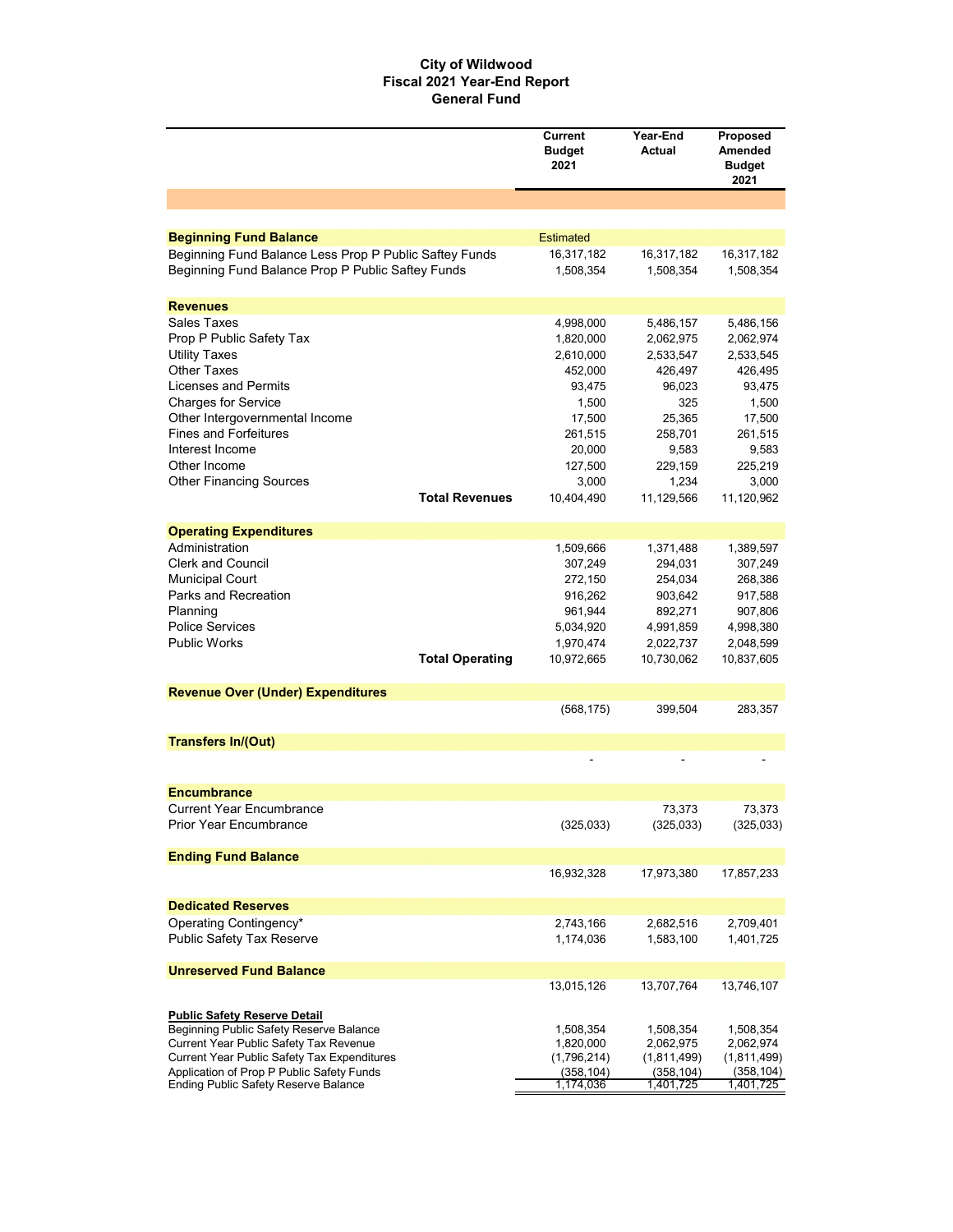# **City of Wildwood**

| <b>Year-End 2021</b>                  |                                  |                    |                                            |                   | <b>Revenue Summary</b>                |
|---------------------------------------|----------------------------------|--------------------|--------------------------------------------|-------------------|---------------------------------------|
| <b>General Fund (10)</b>              | Current<br><b>Budget</b><br>2021 | Year-End<br>Actual | Projected<br>Over (Under)<br><b>Budget</b> | Recomm.<br>Amend. | 2021<br><b>Budget After</b><br>Amend. |
| (01) Tax Income                       |                                  |                    |                                            |                   |                                       |
| 901 State Sales Tax                   | 4,870,000                        | 5,347,072          | 477,072                                    | 477,071           | 5,347,071                             |
| 902 Local option Tax                  | 128,000                          | 139,085            | 11,085                                     | 11,085            | 139,085                               |
| <b>Subtotal Sales Tax</b>             | 4,998,000                        | 5,486,157          | 488,157                                    | 488,156           | 5,486,156                             |
| 905 Public Safety Tax                 | 1,820,000                        | 2,062,975          | 242,975                                    | 242,974           | 2,062,974                             |
| <b>Subtotal Public Safety Tax</b>     | 1,820,000                        | 2,062,975          | 242,975                                    | 242,974           | 2,062,974                             |
| 910 Utility Tax - Electric            | 1,450,000                        | 1,439,947          | (10,053)                                   | (10,053)          | 1,439,947                             |
| 912 Utility Tax - Gas                 | 530,000                          | 486,132            | (43,868)                                   | (43, 869)         | 486,131                               |
| 914 Utility Tax - Telephone           | 310,000                          | 248,594            | (61, 406)                                  | (61, 406)         | 248,594                               |
| 914-01 Utility (Phone) Tax Settlement |                                  |                    |                                            |                   |                                       |
| 916 Utility Tax - Water               | 320,000                          | 358,874            | 38,874                                     | 38,873            | 358,873                               |
| <b>Subtotal Utility Tax</b>           | 2,610,000                        | 2,533,547          | (76, 453)                                  | (76, 455)         | 2,533,545                             |
| 917 Cigarette Tax                     | 72,000                           | 68,407             | (3,593)                                    | (3,594)           | 68,406                                |
| 918 Cable Franchise                   | 380,000                          | 358,090            | (21, 910)                                  | (21, 911)         | 358,089                               |
| <b>Subtotal Other Taxes</b>           | 452,000                          | 426,497            | (25,503)                                   | (25, 505)         | 426,495                               |
|                                       |                                  |                    |                                            |                   |                                       |
| <b>Total Taxes</b>                    | 9,880,000                        | 10,509,176         | 629,176                                    | 629,170           | 10,509,170                            |
| $(02)$ Licenses & Permits             |                                  |                    |                                            |                   |                                       |
| 930 Merchant Licenses                 | 51,000                           | 52,808             | 1,808                                      |                   | 51,000                                |
| 931 Liquor Licenses                   | 4,275                            | 3,638              | (638)                                      |                   | 4,275                                 |
| 932 Vending Machine Licenses          | 1,200                            | 925                | (275)                                      |                   | 1,200                                 |
| 935 Permit Fees                       | 18,000                           | 20,820             | 2,820                                      |                   | 18,000                                |
| 936 P&Z Permits/Fees                  | 12,000                           | 12,735             | 735                                        |                   | 12,000                                |
| 937 Internet Pole License Fee         | 7,000                            | 5,097              | (1,903)                                    |                   | 7,000                                 |
| <b>Total</b>                          | 93,475                           | 96,023             | 2,548                                      |                   | 93,475                                |
|                                       |                                  |                    |                                            |                   |                                       |
| (03) Charges for Services             |                                  |                    |                                            |                   |                                       |
| 954 False Alarm Fees                  | 1,500                            | 325                | (1,175)                                    |                   | 1,500                                 |
| 956 Subdivision Inspections           |                                  |                    |                                            |                   |                                       |
| <b>Total</b>                          | 1,500                            | 325                | (1, 175)                                   |                   | 1,500                                 |
| (04) Intergovernmental Income         |                                  |                    |                                            |                   |                                       |
| 945 St. Louis County Grants           | 9,500                            | 15,480             | 5,980                                      |                   | 9,500                                 |
| 949 Federal/St Grant Reimb.           | 8,000                            | 9,885              | 1,885                                      |                   | 8,000                                 |
| 950 CARES - Coronavirus Aid Relief    |                                  |                    |                                            |                   |                                       |
| <b>Total</b>                          | 17,500                           | 25,365             | 7,865                                      | Ξ.                | 17,500                                |
| (05) Fine & Forfeiture Income         |                                  |                    |                                            |                   |                                       |
| 961 Court Fines                       | 226,715                          | 227,190            | 475                                        |                   | 226,715                               |
| 962 Court Costs                       | 20,000                           | 20,405             | 405                                        |                   | 20,000                                |
| 963 Officer Training                  | 5,000                            | 3,401              | (1, 599)                                   |                   | 5,000                                 |
| 964 Crime Victims Fund                | 1,800                            | 629                | (1,171)                                    |                   | 1,800                                 |
| 965 Bond Forfeitures                  | 5,000                            | 3,675              | (1,325)                                    |                   | 5,000                                 |
| 966 POST Commission Fund              |                                  |                    |                                            |                   |                                       |
| 967 Alt. Cmty. Service                |                                  |                    |                                            |                   |                                       |
| 968 Inmate Security Surcharge         | 3,000                            | 3,400              | 400                                        |                   | 3,000                                 |

**Total** 261,515 258,701 (2,814) - 261,515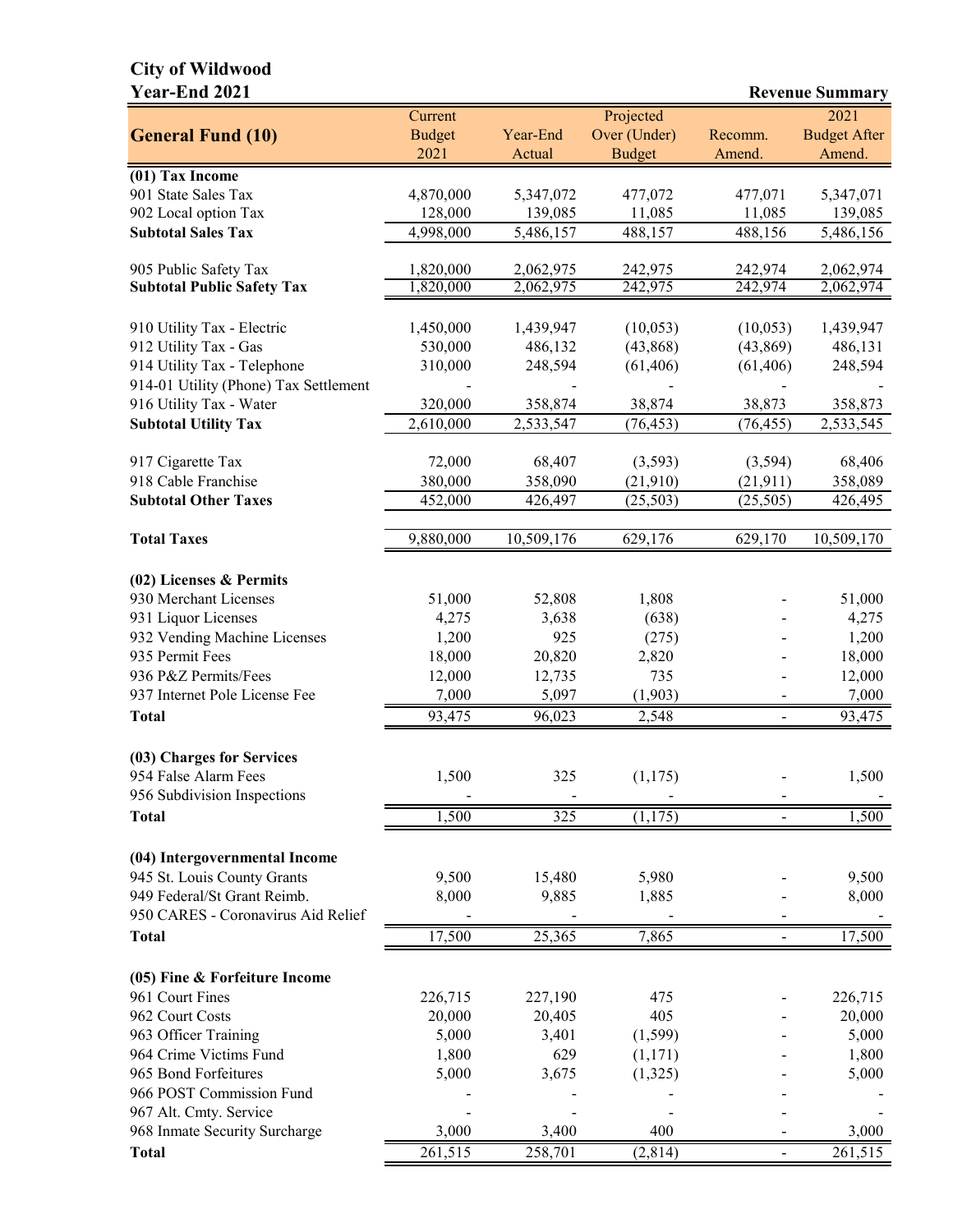# **City of Wildwood**

| <b>Year-End 2021</b>             |                                  |                    |                                            |                   | <b>Revenue Summary</b>                |
|----------------------------------|----------------------------------|--------------------|--------------------------------------------|-------------------|---------------------------------------|
| <b>General Fund (10)</b>         | Current<br><b>Budget</b><br>2021 | Year-End<br>Actual | Projected<br>Over (Under)<br><b>Budget</b> | Recomm.<br>Amend. | 2021<br><b>Budget After</b><br>Amend. |
| (06) Interest Income             |                                  |                    |                                            |                   |                                       |
| 970 Interest Income              | 20,000                           | 9,583              | (10, 417)                                  | (10, 417)         | 9,583                                 |
|                                  |                                  |                    |                                            |                   |                                       |
| <b>Total</b>                     | 20,000                           | 9,583              | $(\overline{10,417})$                      | (10, 417)         | 9,583                                 |
| (07) Other Income                |                                  |                    |                                            |                   |                                       |
| 980 Other Income                 | 10,000                           | 15,254             | 5,254                                      |                   | 10,000                                |
| 982 NID Administration Fee       | 6,500                            | 6,500              |                                            |                   | 6,500                                 |
| 984 Community Garden Revenue     | 7,000                            | 7,006              | 6                                          |                   | 7,000                                 |
| 985 Parks & Recreation Revenue   | 14,000                           | 27,157             | 13,157                                     | 13,156            | 27,156                                |
| 986 Wildwood Celebration Revenue | 46,500                           | 11,447             | (35,053)                                   | (35,054)          | 11,446                                |
| 987 CID Administration Fee       | 11,500                           | 11,500             |                                            |                   | 11,500                                |
| 988 Dog Park Fees                | 8,000                            | 7,288              | (713)                                      |                   | 8,000                                 |
| 989 Insurance Claim Revenue      |                                  | 35,214             | 35,214                                     | 35,213            | 35,213                                |
| 990 Recycling Rebate             | 25,000                           | 109,404            | 84,404                                     | 84,404            | 109,404                               |
| 999 Credit Card Processing Fees  | (1,000)                          | (1,610)            | (610)                                      |                   | (1,000)                               |
| <b>Total</b>                     | 127,500                          | 229,159            | 101,659                                    | 97,719            | 225,219                               |
| (08) Other Financing Sources     |                                  |                    |                                            |                   |                                       |
| 990 Operating Transfer           | 3,000                            | 1,234              | (1,766)                                    |                   | 3,000                                 |
| <b>Total</b>                     | 3,000                            | 1,234              | (1,766)                                    |                   | 3,000                                 |
|                                  |                                  |                    |                                            |                   |                                       |
| <b>Total General Fund</b>        | 10,404,490                       | 11, 129, 566       | 725,076                                    | 716,472           | 11,120,962                            |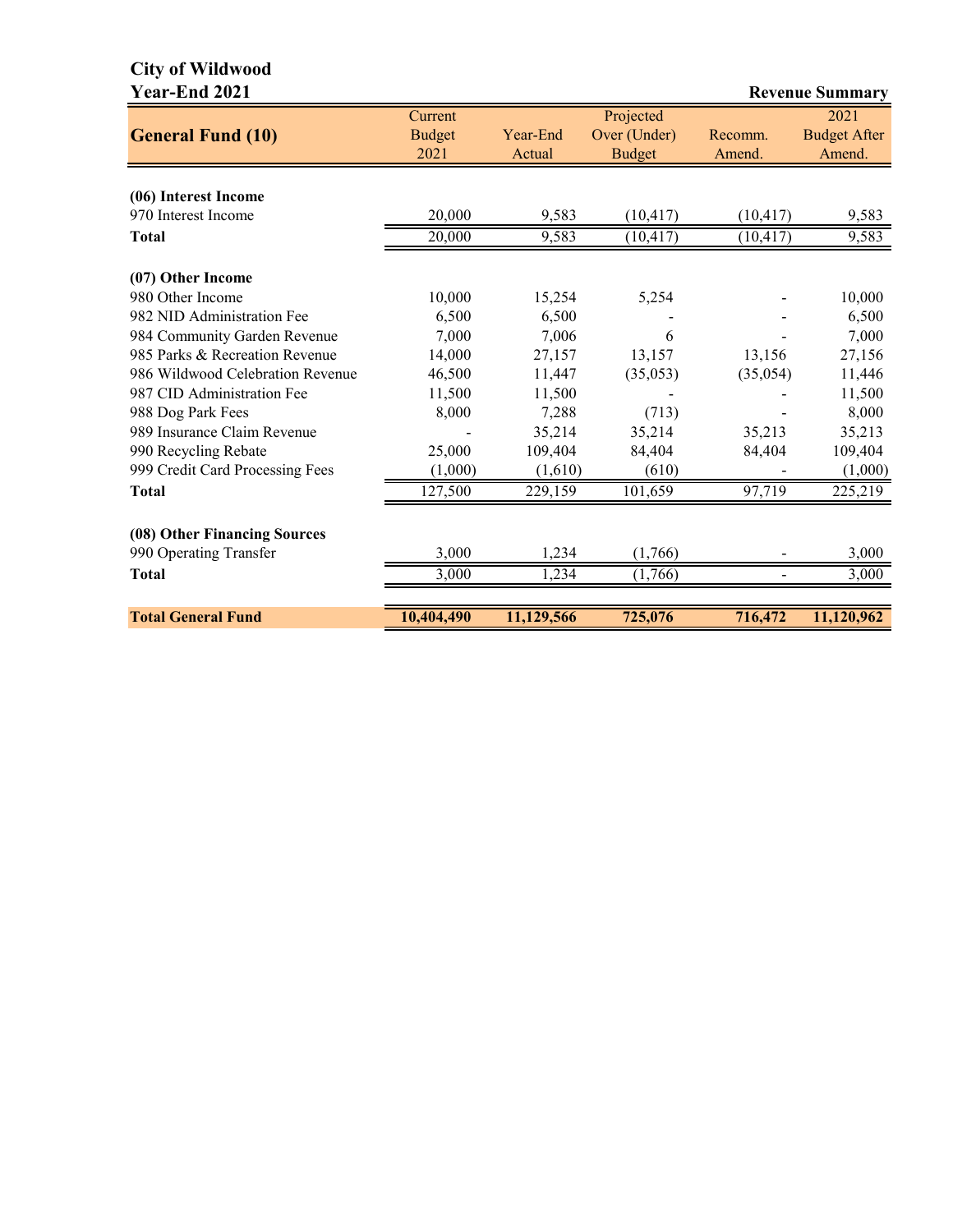| <b>City of Wildwood</b>           |               |                            |           |
|-----------------------------------|---------------|----------------------------|-----------|
| Year-End 2021                     |               | <b>Expenditure Summary</b> |           |
|                                   | Current       |                            | Proposed  |
| <b>General Fund (10)</b>          | <b>Budget</b> | Year-End                   | Amend     |
|                                   | 2021          | Actual                     | Budget    |
| (10) Administration               |               |                            |           |
| Personnel                         | 697,070       | 669,830                    | 670,807   |
| Operating                         | 426,766       | 358,984                    | 374,772   |
| Contractual                       | 380,830       | 342,673                    | 344,018   |
| Capital                           | 5,000         |                            |           |
| <b>Total</b>                      | 1,509,666     | 1,371,488                  | 1,389,597 |
| (20) City Clerk/Council           |               |                            |           |
| Personnel                         | 241,907       | 239,306                    | 241,907   |
| Operating                         | 61,342        | 51,911                     | 61,342    |
| Contractual                       | 4,000         | 2,815                      | 4,000     |
| <b>Total</b>                      | 307,249       | 294,031                    | 307,249   |
|                                   |               |                            |           |
| (30) Municipal Court<br>Personnel | 239,327       | 232,002                    | 235,563   |
| Operating                         | 29,685        | 20,226                     | 29,685    |
| Contractual                       | 3,138         | 1,805                      | 3,138     |
| <b>Total</b>                      | 272,150       | 254,034                    | 268,386   |
|                                   |               |                            |           |
| $(40)$ Parks                      |               |                            |           |
| Personnel                         | 198,962       | 170,793                    | 175,221   |
| Operating                         | 183,800       | 168,953                    | 177,830   |
| Contractual                       | 367,500       | 426,793                    | 426,160   |
| <b>Special Projects</b>           | 166,000       | 137,104                    | 138,377   |
| <b>Total</b>                      | 916,262       | 903,642                    | 917,588   |
| (50) Planning                     |               |                            |           |
| Personnel                         | 797,334       | 734,800                    | 736,099   |
| Operating                         | 110,110       | 68,379                     | 80,063    |
| Contractual                       | 50,000        | 87,143                     | 87,144    |
| <b>Special Projects</b>           | 4,500         | 1,949                      | 4,500     |
| <b>Total</b>                      | 961,944       | 892,271                    | 907,806   |
| (60) Police Services              |               |                            |           |
| Personnel                         | 45,300        | 39,326                     | 41,978    |
| Operating                         | 5,225         | 1,180                      | 5,225     |
| Contractual                       | 4,953,740     | 4,920,521                  | 4,920,522 |
| Capital                           | 30,655        | 30,832                     | 30,655    |
| <b>Total</b>                      | 5,034,920     | 4,991,859                  | 4,998,380 |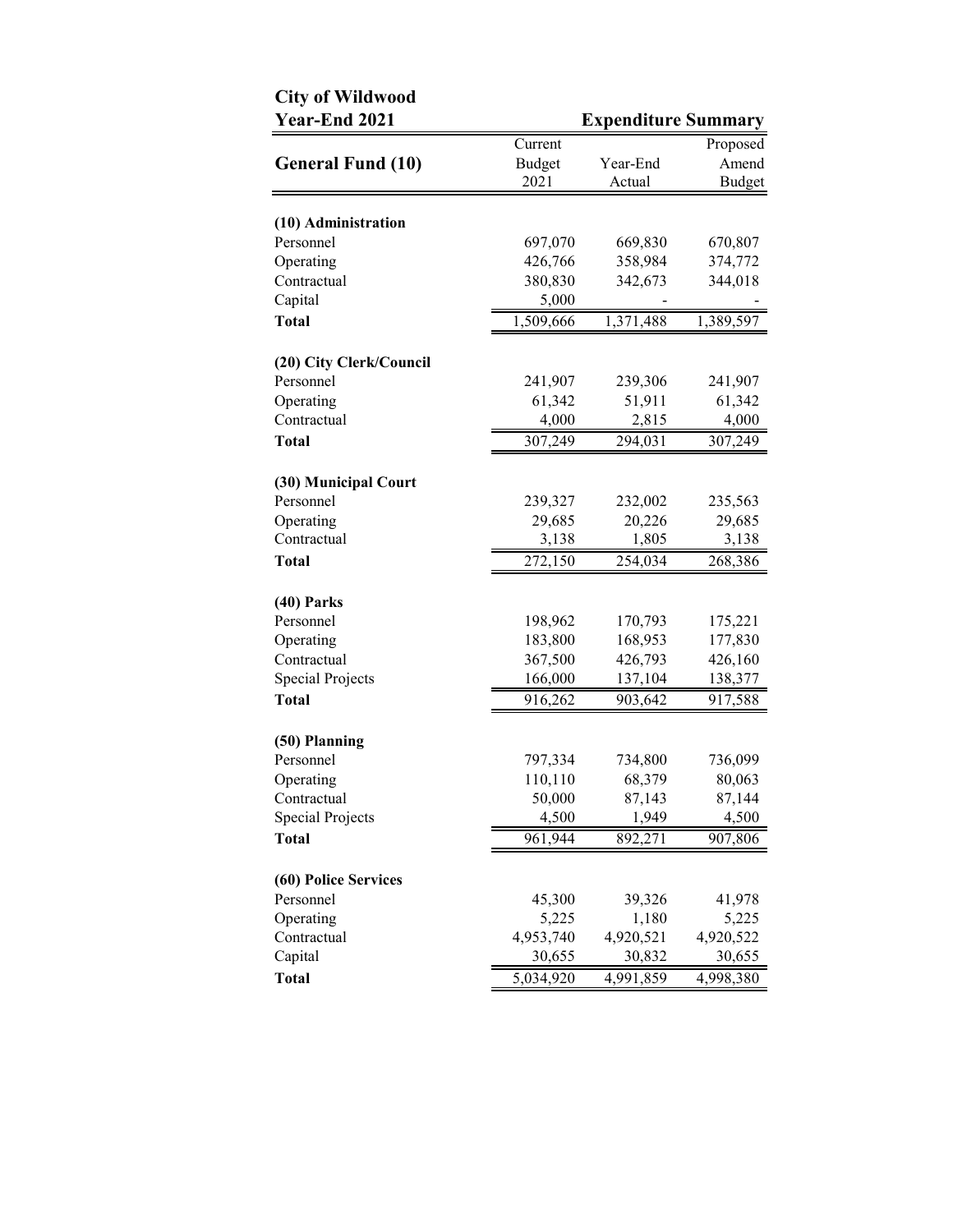| <b>City of Wildwood</b><br>Year-End 2021 |            | <b>Expenditure Summary</b> |            |
|------------------------------------------|------------|----------------------------|------------|
|                                          | Current    |                            | Proposed   |
| <b>General Fund (10)</b>                 | Budget     | Year-End                   | Amend      |
|                                          | 2021       | Actual                     | Budget     |
| (70) Public Works                        |            |                            |            |
| Personnel                                | 824,182    | 790,206                    | 793,971    |
| Operating                                | 126,792    | 107,527                    | 122,792    |
| Contractual                              | 1,003,500  | 1,114,928                  | 1,121,583  |
| Capital                                  |            | (177)                      |            |
| <b>Special Projects</b>                  | 16,000     | 10,252                     | 10,253     |
| <b>Total</b>                             | 1,970,474  | 2,022,737                  | 2,048,599  |
|                                          |            |                            |            |
| <b>Total Expenditures</b>                | 10,972,665 | 10,730,062                 | 10,837,605 |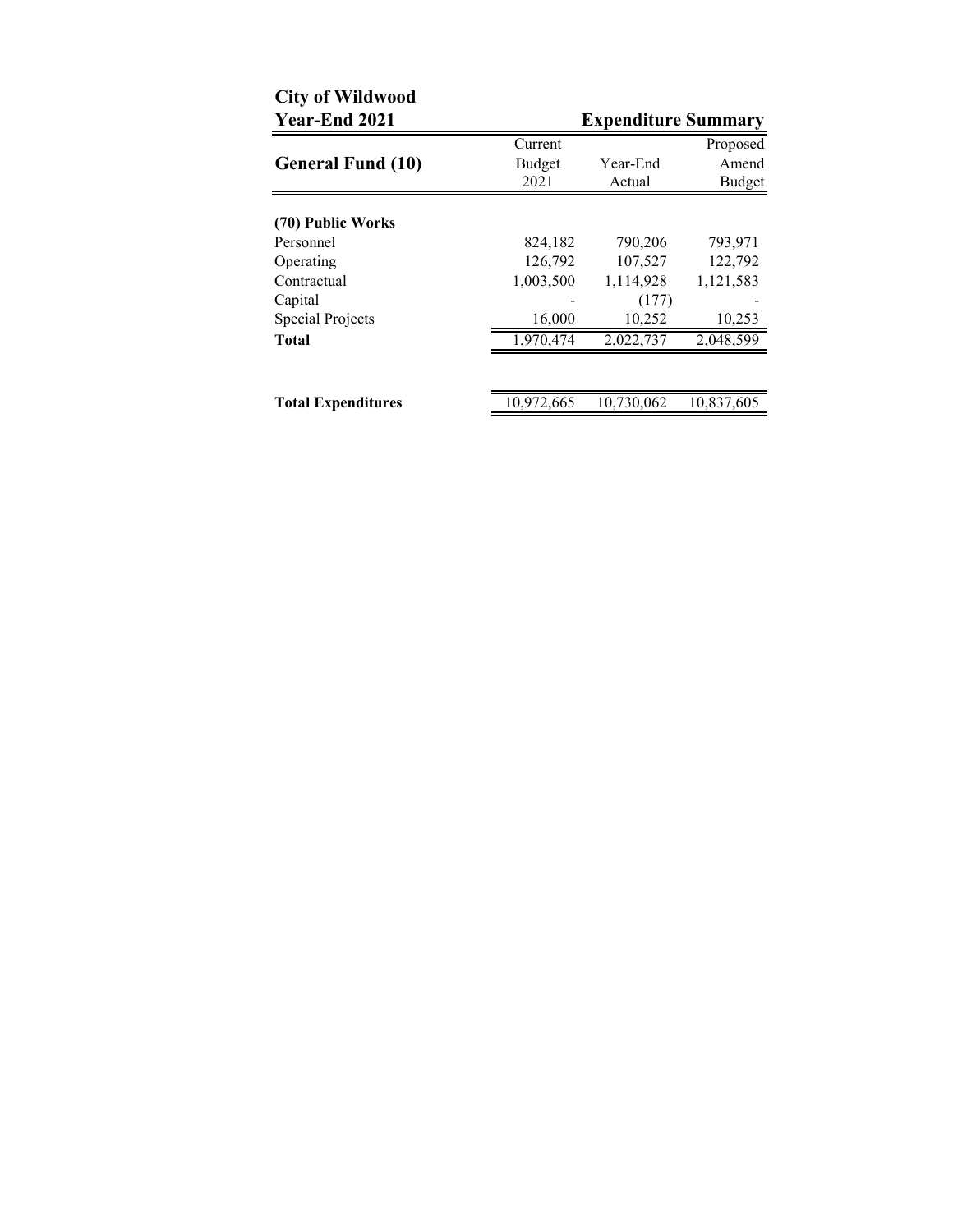# **Administration (10)**

| 2021<br>Amend.<br>447,000<br>10-5-10-101-00 Regular Salaries<br>447,000<br>444,171<br>10-5-10-101-14 Regular Salaries - Econ Dev<br>(15, 114)<br>60,386<br>75,500<br>60,386<br>10-5-10-102-00 Elected & Appointed Officials<br>5,300<br>5,300<br>5,133<br>585<br>10-5-10-110-00 Overtime<br>2,100<br>2,100<br>34,224<br>10-5-10-120-00 FICA & Medicare<br>34,224<br>33,455<br>10-5-10-120-14 FICA - Econ Dev<br>5,800<br>4,625<br>(1, 175)<br>4,625<br>(4, 544)<br>74,818<br>10-5-10-140-00 Employee Benefits (125)<br>74,817<br>79,362<br>10-5-10-140-05 Employee Cash Benefit (125)<br>$\blacksquare$<br>$\overline{\phantom{a}}$<br>$\blacksquare$<br>$\overline{\phantom{a}}$<br>10-5-10-140-14 Employee Health Benefits - Econ Dev<br>(5, 430)<br>4,470<br>9,900<br>4,469<br>10-5-10-142-00 Insurance (Life & Disability)<br>3,328<br>3,275<br>3,328<br>776<br>517<br>776<br>10-5-10-142-14 Insurance (Life & Disability) - Econ Dev<br>10-5-10-144-00 Pension Expense<br>28,330<br>28,693<br>28,693<br>10-5-10-144-14 Pension Expense - Econ Dev<br>4,000<br>4,000<br>4,227<br>10-5-10-180-00 Workers Compensation<br>895<br>895<br>3,391<br>192<br>10-5-10-180-14 Worker's Comp - Econ Dev<br>192<br>1,093<br>10-5-10-184-00 Unemployment Tax<br>$\blacksquare$<br>$\blacksquare$<br>$\overline{\phantom{a}}$<br>10-5-10-190-00 Other Payroll Expenses<br>1,357<br>$\blacksquare$<br>$\blacksquare$<br><b>Personnel Expenditures Total</b><br>697,070<br>669,830<br>(26, 263)<br>670,807<br>10-5-10-201-00 Community Relations<br>248<br>2,500<br>2,500<br>$\qquad \qquad \blacksquare$<br>10-5-10-201-14 Community Relations - Econ Dev<br>11,781<br>4,782<br>7,000<br>11,782<br>2,445<br>10-5-10-204-00 Dues/Memberships<br>7,825<br>2,444<br>(5,380)<br>2,398<br>10-5-10-204-14 Dues/Memberships - Econ Dev<br>2,398<br>1,005<br>$\overline{\phantom{a}}$<br>13,065<br>10-5-10-208-00 Equipment Leasing<br>13,065<br>11,299<br>2,200<br>2,200<br>10-5-10-211-00 Records Storage<br>1,873<br>(7, 567)<br>91,418<br>10-5-10-212-00 Insurance<br>98,985<br>91,418<br>10-5-10-220-00 Maintenance-Building<br>74,859<br>62,220<br>(12, 639)<br>62,220<br>(3,893)<br>10-5-10-221-00 Maintenance - Grounds<br>17,000<br>13,106<br>13,107<br>1,000<br>10-5-10-222-00 Maintenance-Equipment<br>1,000<br>500<br>10-5-10-224-00 Maintenance-Vehicles<br>500<br>59<br>500<br>504<br>500<br>10-5-10-224-14 Maintenance-Vehicles Econ Dev<br>4,000<br>10-5-10-230-00 Miscellaneous<br>4,000<br>2,156<br>9,000<br>10-5-10-231-00 Bank Fees<br>9,000<br>9,314<br>10-5-10-240-00 Postage<br>8,000<br>7,604<br>8,000<br>10-5-10-242-00 Printing Expense<br>3,000<br>3,175<br>3,000<br>10-5-10-244-00 Public Notices<br>4,100<br>1,159<br>(2,940)<br>1,160<br>10-5-10-246-00 Publications<br>90<br>$\qquad \qquad \blacksquare$<br>6,024<br>6,000<br>6,000<br>10-5-10-250-00 Internet Connection<br>(16, 514)<br>42,531<br>10-5-10-262-00 Service Contracts/Rental<br>59,045<br>42,531<br>2,000<br>10-5-10-264-00 Meetings & Special Events<br>2,000<br>1,432<br>12,000<br>10-5-10-266-00 Supplies-General<br>12,000<br>12,909<br>10-5-10-268-00 Supplies-Office<br>12,500<br>10,691<br>12,500<br>10-5-10-268-14 Office Supplies - Econ Dev<br>500<br>983<br>500<br>35<br>35<br>(3,470)<br>10-5-10-270-00 Training<br>3,505<br>1,000<br>10-5-10-270-14 Training - Econ Dev<br>1,000<br>481<br>200<br>200<br>10-5-10-274-00 Travel<br>67<br>1,000<br>805<br>1,000<br>10-5-10-274-14 Travel - Econ Dev<br>10-5-10-280-00 Utilities-Electric<br>37,000<br>36,838<br>37,000<br>(4, 373)<br>10-5-10-281-00 Utilities - Gas<br>15,000<br>10,627<br>10,627<br>10-5-10-282-00 Utilities-Telephone<br>3,540<br>4,298<br>3,540<br>950<br>863<br>950<br>10-5-10-282-14 Utilities - Telephone<br>4,451<br>4,600<br>10-5-10-284-00 Utilities-Water<br>4,600<br>10-5-10-290-00 Vehicle Allowance<br>10-5-10-291-00 Machinery/Equipment Under \$5K<br>2,000<br>2,000<br>1,500<br>10-5-10-292-00 Furniture/Fixtures Under \$5K<br>1,500<br>5,031<br>7,094<br>10-5-10-293-00 Computer System Under \$5K<br>7,094 | <b>Account</b> | <b>Name</b> | <b>Current Budget</b> | <b>Year-End</b><br><b>Activity with</b><br><b>Encumbrance</b><br><b>Adjustment</b> | Recomm. | <b>Ending Budget</b> |
|----------------------------------------------------------------------------------------------------------------------------------------------------------------------------------------------------------------------------------------------------------------------------------------------------------------------------------------------------------------------------------------------------------------------------------------------------------------------------------------------------------------------------------------------------------------------------------------------------------------------------------------------------------------------------------------------------------------------------------------------------------------------------------------------------------------------------------------------------------------------------------------------------------------------------------------------------------------------------------------------------------------------------------------------------------------------------------------------------------------------------------------------------------------------------------------------------------------------------------------------------------------------------------------------------------------------------------------------------------------------------------------------------------------------------------------------------------------------------------------------------------------------------------------------------------------------------------------------------------------------------------------------------------------------------------------------------------------------------------------------------------------------------------------------------------------------------------------------------------------------------------------------------------------------------------------------------------------------------------------------------------------------------------------------------------------------------------------------------------------------------------------------------------------------------------------------------------------------------------------------------------------------------------------------------------------------------------------------------------------------------------------------------------------------------------------------------------------------------------------------------------------------------------------------------------------------------------------------------------------------------------------------------------------------------------------------------------------------------------------------------------------------------------------------------------------------------------------------------------------------------------------------------------------------------------------------------------------------------------------------------------------------------------------------------------------------------------------------------------------------------------------------------------------------------------------------------------------------------------------------------------------------------------------------------------------------------------------------------------------------------------------------------------------------------------------------------------------------------------------------------------------------------------------------------------------------------------------------------------------------------------------------------------------------------------------------------------------------------------------------------------------------------------------------------------------------------------------------------------------------------------------------------------------------------------------------------------------------------------------------------------------------------------------------------------------------------------------|----------------|-------------|-----------------------|------------------------------------------------------------------------------------|---------|----------------------|
|                                                                                                                                                                                                                                                                                                                                                                                                                                                                                                                                                                                                                                                                                                                                                                                                                                                                                                                                                                                                                                                                                                                                                                                                                                                                                                                                                                                                                                                                                                                                                                                                                                                                                                                                                                                                                                                                                                                                                                                                                                                                                                                                                                                                                                                                                                                                                                                                                                                                                                                                                                                                                                                                                                                                                                                                                                                                                                                                                                                                                                                                                                                                                                                                                                                                                                                                                                                                                                                                                                                                                                                                                                                                                                                                                                                                                                                                                                                                                                                                                                                                                        |                |             |                       |                                                                                    |         |                      |
|                                                                                                                                                                                                                                                                                                                                                                                                                                                                                                                                                                                                                                                                                                                                                                                                                                                                                                                                                                                                                                                                                                                                                                                                                                                                                                                                                                                                                                                                                                                                                                                                                                                                                                                                                                                                                                                                                                                                                                                                                                                                                                                                                                                                                                                                                                                                                                                                                                                                                                                                                                                                                                                                                                                                                                                                                                                                                                                                                                                                                                                                                                                                                                                                                                                                                                                                                                                                                                                                                                                                                                                                                                                                                                                                                                                                                                                                                                                                                                                                                                                                                        |                |             |                       |                                                                                    |         |                      |
|                                                                                                                                                                                                                                                                                                                                                                                                                                                                                                                                                                                                                                                                                                                                                                                                                                                                                                                                                                                                                                                                                                                                                                                                                                                                                                                                                                                                                                                                                                                                                                                                                                                                                                                                                                                                                                                                                                                                                                                                                                                                                                                                                                                                                                                                                                                                                                                                                                                                                                                                                                                                                                                                                                                                                                                                                                                                                                                                                                                                                                                                                                                                                                                                                                                                                                                                                                                                                                                                                                                                                                                                                                                                                                                                                                                                                                                                                                                                                                                                                                                                                        |                |             |                       |                                                                                    |         |                      |
|                                                                                                                                                                                                                                                                                                                                                                                                                                                                                                                                                                                                                                                                                                                                                                                                                                                                                                                                                                                                                                                                                                                                                                                                                                                                                                                                                                                                                                                                                                                                                                                                                                                                                                                                                                                                                                                                                                                                                                                                                                                                                                                                                                                                                                                                                                                                                                                                                                                                                                                                                                                                                                                                                                                                                                                                                                                                                                                                                                                                                                                                                                                                                                                                                                                                                                                                                                                                                                                                                                                                                                                                                                                                                                                                                                                                                                                                                                                                                                                                                                                                                        |                |             |                       |                                                                                    |         |                      |
|                                                                                                                                                                                                                                                                                                                                                                                                                                                                                                                                                                                                                                                                                                                                                                                                                                                                                                                                                                                                                                                                                                                                                                                                                                                                                                                                                                                                                                                                                                                                                                                                                                                                                                                                                                                                                                                                                                                                                                                                                                                                                                                                                                                                                                                                                                                                                                                                                                                                                                                                                                                                                                                                                                                                                                                                                                                                                                                                                                                                                                                                                                                                                                                                                                                                                                                                                                                                                                                                                                                                                                                                                                                                                                                                                                                                                                                                                                                                                                                                                                                                                        |                |             |                       |                                                                                    |         |                      |
|                                                                                                                                                                                                                                                                                                                                                                                                                                                                                                                                                                                                                                                                                                                                                                                                                                                                                                                                                                                                                                                                                                                                                                                                                                                                                                                                                                                                                                                                                                                                                                                                                                                                                                                                                                                                                                                                                                                                                                                                                                                                                                                                                                                                                                                                                                                                                                                                                                                                                                                                                                                                                                                                                                                                                                                                                                                                                                                                                                                                                                                                                                                                                                                                                                                                                                                                                                                                                                                                                                                                                                                                                                                                                                                                                                                                                                                                                                                                                                                                                                                                                        |                |             |                       |                                                                                    |         |                      |
|                                                                                                                                                                                                                                                                                                                                                                                                                                                                                                                                                                                                                                                                                                                                                                                                                                                                                                                                                                                                                                                                                                                                                                                                                                                                                                                                                                                                                                                                                                                                                                                                                                                                                                                                                                                                                                                                                                                                                                                                                                                                                                                                                                                                                                                                                                                                                                                                                                                                                                                                                                                                                                                                                                                                                                                                                                                                                                                                                                                                                                                                                                                                                                                                                                                                                                                                                                                                                                                                                                                                                                                                                                                                                                                                                                                                                                                                                                                                                                                                                                                                                        |                |             |                       |                                                                                    |         |                      |
|                                                                                                                                                                                                                                                                                                                                                                                                                                                                                                                                                                                                                                                                                                                                                                                                                                                                                                                                                                                                                                                                                                                                                                                                                                                                                                                                                                                                                                                                                                                                                                                                                                                                                                                                                                                                                                                                                                                                                                                                                                                                                                                                                                                                                                                                                                                                                                                                                                                                                                                                                                                                                                                                                                                                                                                                                                                                                                                                                                                                                                                                                                                                                                                                                                                                                                                                                                                                                                                                                                                                                                                                                                                                                                                                                                                                                                                                                                                                                                                                                                                                                        |                |             |                       |                                                                                    |         |                      |
|                                                                                                                                                                                                                                                                                                                                                                                                                                                                                                                                                                                                                                                                                                                                                                                                                                                                                                                                                                                                                                                                                                                                                                                                                                                                                                                                                                                                                                                                                                                                                                                                                                                                                                                                                                                                                                                                                                                                                                                                                                                                                                                                                                                                                                                                                                                                                                                                                                                                                                                                                                                                                                                                                                                                                                                                                                                                                                                                                                                                                                                                                                                                                                                                                                                                                                                                                                                                                                                                                                                                                                                                                                                                                                                                                                                                                                                                                                                                                                                                                                                                                        |                |             |                       |                                                                                    |         |                      |
|                                                                                                                                                                                                                                                                                                                                                                                                                                                                                                                                                                                                                                                                                                                                                                                                                                                                                                                                                                                                                                                                                                                                                                                                                                                                                                                                                                                                                                                                                                                                                                                                                                                                                                                                                                                                                                                                                                                                                                                                                                                                                                                                                                                                                                                                                                                                                                                                                                                                                                                                                                                                                                                                                                                                                                                                                                                                                                                                                                                                                                                                                                                                                                                                                                                                                                                                                                                                                                                                                                                                                                                                                                                                                                                                                                                                                                                                                                                                                                                                                                                                                        |                |             |                       |                                                                                    |         |                      |
|                                                                                                                                                                                                                                                                                                                                                                                                                                                                                                                                                                                                                                                                                                                                                                                                                                                                                                                                                                                                                                                                                                                                                                                                                                                                                                                                                                                                                                                                                                                                                                                                                                                                                                                                                                                                                                                                                                                                                                                                                                                                                                                                                                                                                                                                                                                                                                                                                                                                                                                                                                                                                                                                                                                                                                                                                                                                                                                                                                                                                                                                                                                                                                                                                                                                                                                                                                                                                                                                                                                                                                                                                                                                                                                                                                                                                                                                                                                                                                                                                                                                                        |                |             |                       |                                                                                    |         |                      |
|                                                                                                                                                                                                                                                                                                                                                                                                                                                                                                                                                                                                                                                                                                                                                                                                                                                                                                                                                                                                                                                                                                                                                                                                                                                                                                                                                                                                                                                                                                                                                                                                                                                                                                                                                                                                                                                                                                                                                                                                                                                                                                                                                                                                                                                                                                                                                                                                                                                                                                                                                                                                                                                                                                                                                                                                                                                                                                                                                                                                                                                                                                                                                                                                                                                                                                                                                                                                                                                                                                                                                                                                                                                                                                                                                                                                                                                                                                                                                                                                                                                                                        |                |             |                       |                                                                                    |         |                      |
|                                                                                                                                                                                                                                                                                                                                                                                                                                                                                                                                                                                                                                                                                                                                                                                                                                                                                                                                                                                                                                                                                                                                                                                                                                                                                                                                                                                                                                                                                                                                                                                                                                                                                                                                                                                                                                                                                                                                                                                                                                                                                                                                                                                                                                                                                                                                                                                                                                                                                                                                                                                                                                                                                                                                                                                                                                                                                                                                                                                                                                                                                                                                                                                                                                                                                                                                                                                                                                                                                                                                                                                                                                                                                                                                                                                                                                                                                                                                                                                                                                                                                        |                |             |                       |                                                                                    |         |                      |
|                                                                                                                                                                                                                                                                                                                                                                                                                                                                                                                                                                                                                                                                                                                                                                                                                                                                                                                                                                                                                                                                                                                                                                                                                                                                                                                                                                                                                                                                                                                                                                                                                                                                                                                                                                                                                                                                                                                                                                                                                                                                                                                                                                                                                                                                                                                                                                                                                                                                                                                                                                                                                                                                                                                                                                                                                                                                                                                                                                                                                                                                                                                                                                                                                                                                                                                                                                                                                                                                                                                                                                                                                                                                                                                                                                                                                                                                                                                                                                                                                                                                                        |                |             |                       |                                                                                    |         |                      |
|                                                                                                                                                                                                                                                                                                                                                                                                                                                                                                                                                                                                                                                                                                                                                                                                                                                                                                                                                                                                                                                                                                                                                                                                                                                                                                                                                                                                                                                                                                                                                                                                                                                                                                                                                                                                                                                                                                                                                                                                                                                                                                                                                                                                                                                                                                                                                                                                                                                                                                                                                                                                                                                                                                                                                                                                                                                                                                                                                                                                                                                                                                                                                                                                                                                                                                                                                                                                                                                                                                                                                                                                                                                                                                                                                                                                                                                                                                                                                                                                                                                                                        |                |             |                       |                                                                                    |         |                      |
|                                                                                                                                                                                                                                                                                                                                                                                                                                                                                                                                                                                                                                                                                                                                                                                                                                                                                                                                                                                                                                                                                                                                                                                                                                                                                                                                                                                                                                                                                                                                                                                                                                                                                                                                                                                                                                                                                                                                                                                                                                                                                                                                                                                                                                                                                                                                                                                                                                                                                                                                                                                                                                                                                                                                                                                                                                                                                                                                                                                                                                                                                                                                                                                                                                                                                                                                                                                                                                                                                                                                                                                                                                                                                                                                                                                                                                                                                                                                                                                                                                                                                        |                |             |                       |                                                                                    |         |                      |
|                                                                                                                                                                                                                                                                                                                                                                                                                                                                                                                                                                                                                                                                                                                                                                                                                                                                                                                                                                                                                                                                                                                                                                                                                                                                                                                                                                                                                                                                                                                                                                                                                                                                                                                                                                                                                                                                                                                                                                                                                                                                                                                                                                                                                                                                                                                                                                                                                                                                                                                                                                                                                                                                                                                                                                                                                                                                                                                                                                                                                                                                                                                                                                                                                                                                                                                                                                                                                                                                                                                                                                                                                                                                                                                                                                                                                                                                                                                                                                                                                                                                                        |                |             |                       |                                                                                    |         |                      |
|                                                                                                                                                                                                                                                                                                                                                                                                                                                                                                                                                                                                                                                                                                                                                                                                                                                                                                                                                                                                                                                                                                                                                                                                                                                                                                                                                                                                                                                                                                                                                                                                                                                                                                                                                                                                                                                                                                                                                                                                                                                                                                                                                                                                                                                                                                                                                                                                                                                                                                                                                                                                                                                                                                                                                                                                                                                                                                                                                                                                                                                                                                                                                                                                                                                                                                                                                                                                                                                                                                                                                                                                                                                                                                                                                                                                                                                                                                                                                                                                                                                                                        |                |             |                       |                                                                                    |         |                      |
|                                                                                                                                                                                                                                                                                                                                                                                                                                                                                                                                                                                                                                                                                                                                                                                                                                                                                                                                                                                                                                                                                                                                                                                                                                                                                                                                                                                                                                                                                                                                                                                                                                                                                                                                                                                                                                                                                                                                                                                                                                                                                                                                                                                                                                                                                                                                                                                                                                                                                                                                                                                                                                                                                                                                                                                                                                                                                                                                                                                                                                                                                                                                                                                                                                                                                                                                                                                                                                                                                                                                                                                                                                                                                                                                                                                                                                                                                                                                                                                                                                                                                        |                |             |                       |                                                                                    |         |                      |
|                                                                                                                                                                                                                                                                                                                                                                                                                                                                                                                                                                                                                                                                                                                                                                                                                                                                                                                                                                                                                                                                                                                                                                                                                                                                                                                                                                                                                                                                                                                                                                                                                                                                                                                                                                                                                                                                                                                                                                                                                                                                                                                                                                                                                                                                                                                                                                                                                                                                                                                                                                                                                                                                                                                                                                                                                                                                                                                                                                                                                                                                                                                                                                                                                                                                                                                                                                                                                                                                                                                                                                                                                                                                                                                                                                                                                                                                                                                                                                                                                                                                                        |                |             |                       |                                                                                    |         |                      |
|                                                                                                                                                                                                                                                                                                                                                                                                                                                                                                                                                                                                                                                                                                                                                                                                                                                                                                                                                                                                                                                                                                                                                                                                                                                                                                                                                                                                                                                                                                                                                                                                                                                                                                                                                                                                                                                                                                                                                                                                                                                                                                                                                                                                                                                                                                                                                                                                                                                                                                                                                                                                                                                                                                                                                                                                                                                                                                                                                                                                                                                                                                                                                                                                                                                                                                                                                                                                                                                                                                                                                                                                                                                                                                                                                                                                                                                                                                                                                                                                                                                                                        |                |             |                       |                                                                                    |         |                      |
|                                                                                                                                                                                                                                                                                                                                                                                                                                                                                                                                                                                                                                                                                                                                                                                                                                                                                                                                                                                                                                                                                                                                                                                                                                                                                                                                                                                                                                                                                                                                                                                                                                                                                                                                                                                                                                                                                                                                                                                                                                                                                                                                                                                                                                                                                                                                                                                                                                                                                                                                                                                                                                                                                                                                                                                                                                                                                                                                                                                                                                                                                                                                                                                                                                                                                                                                                                                                                                                                                                                                                                                                                                                                                                                                                                                                                                                                                                                                                                                                                                                                                        |                |             |                       |                                                                                    |         |                      |
|                                                                                                                                                                                                                                                                                                                                                                                                                                                                                                                                                                                                                                                                                                                                                                                                                                                                                                                                                                                                                                                                                                                                                                                                                                                                                                                                                                                                                                                                                                                                                                                                                                                                                                                                                                                                                                                                                                                                                                                                                                                                                                                                                                                                                                                                                                                                                                                                                                                                                                                                                                                                                                                                                                                                                                                                                                                                                                                                                                                                                                                                                                                                                                                                                                                                                                                                                                                                                                                                                                                                                                                                                                                                                                                                                                                                                                                                                                                                                                                                                                                                                        |                |             |                       |                                                                                    |         |                      |
|                                                                                                                                                                                                                                                                                                                                                                                                                                                                                                                                                                                                                                                                                                                                                                                                                                                                                                                                                                                                                                                                                                                                                                                                                                                                                                                                                                                                                                                                                                                                                                                                                                                                                                                                                                                                                                                                                                                                                                                                                                                                                                                                                                                                                                                                                                                                                                                                                                                                                                                                                                                                                                                                                                                                                                                                                                                                                                                                                                                                                                                                                                                                                                                                                                                                                                                                                                                                                                                                                                                                                                                                                                                                                                                                                                                                                                                                                                                                                                                                                                                                                        |                |             |                       |                                                                                    |         |                      |
|                                                                                                                                                                                                                                                                                                                                                                                                                                                                                                                                                                                                                                                                                                                                                                                                                                                                                                                                                                                                                                                                                                                                                                                                                                                                                                                                                                                                                                                                                                                                                                                                                                                                                                                                                                                                                                                                                                                                                                                                                                                                                                                                                                                                                                                                                                                                                                                                                                                                                                                                                                                                                                                                                                                                                                                                                                                                                                                                                                                                                                                                                                                                                                                                                                                                                                                                                                                                                                                                                                                                                                                                                                                                                                                                                                                                                                                                                                                                                                                                                                                                                        |                |             |                       |                                                                                    |         |                      |
|                                                                                                                                                                                                                                                                                                                                                                                                                                                                                                                                                                                                                                                                                                                                                                                                                                                                                                                                                                                                                                                                                                                                                                                                                                                                                                                                                                                                                                                                                                                                                                                                                                                                                                                                                                                                                                                                                                                                                                                                                                                                                                                                                                                                                                                                                                                                                                                                                                                                                                                                                                                                                                                                                                                                                                                                                                                                                                                                                                                                                                                                                                                                                                                                                                                                                                                                                                                                                                                                                                                                                                                                                                                                                                                                                                                                                                                                                                                                                                                                                                                                                        |                |             |                       |                                                                                    |         |                      |
|                                                                                                                                                                                                                                                                                                                                                                                                                                                                                                                                                                                                                                                                                                                                                                                                                                                                                                                                                                                                                                                                                                                                                                                                                                                                                                                                                                                                                                                                                                                                                                                                                                                                                                                                                                                                                                                                                                                                                                                                                                                                                                                                                                                                                                                                                                                                                                                                                                                                                                                                                                                                                                                                                                                                                                                                                                                                                                                                                                                                                                                                                                                                                                                                                                                                                                                                                                                                                                                                                                                                                                                                                                                                                                                                                                                                                                                                                                                                                                                                                                                                                        |                |             |                       |                                                                                    |         |                      |
|                                                                                                                                                                                                                                                                                                                                                                                                                                                                                                                                                                                                                                                                                                                                                                                                                                                                                                                                                                                                                                                                                                                                                                                                                                                                                                                                                                                                                                                                                                                                                                                                                                                                                                                                                                                                                                                                                                                                                                                                                                                                                                                                                                                                                                                                                                                                                                                                                                                                                                                                                                                                                                                                                                                                                                                                                                                                                                                                                                                                                                                                                                                                                                                                                                                                                                                                                                                                                                                                                                                                                                                                                                                                                                                                                                                                                                                                                                                                                                                                                                                                                        |                |             |                       |                                                                                    |         |                      |
|                                                                                                                                                                                                                                                                                                                                                                                                                                                                                                                                                                                                                                                                                                                                                                                                                                                                                                                                                                                                                                                                                                                                                                                                                                                                                                                                                                                                                                                                                                                                                                                                                                                                                                                                                                                                                                                                                                                                                                                                                                                                                                                                                                                                                                                                                                                                                                                                                                                                                                                                                                                                                                                                                                                                                                                                                                                                                                                                                                                                                                                                                                                                                                                                                                                                                                                                                                                                                                                                                                                                                                                                                                                                                                                                                                                                                                                                                                                                                                                                                                                                                        |                |             |                       |                                                                                    |         |                      |
|                                                                                                                                                                                                                                                                                                                                                                                                                                                                                                                                                                                                                                                                                                                                                                                                                                                                                                                                                                                                                                                                                                                                                                                                                                                                                                                                                                                                                                                                                                                                                                                                                                                                                                                                                                                                                                                                                                                                                                                                                                                                                                                                                                                                                                                                                                                                                                                                                                                                                                                                                                                                                                                                                                                                                                                                                                                                                                                                                                                                                                                                                                                                                                                                                                                                                                                                                                                                                                                                                                                                                                                                                                                                                                                                                                                                                                                                                                                                                                                                                                                                                        |                |             |                       |                                                                                    |         |                      |
|                                                                                                                                                                                                                                                                                                                                                                                                                                                                                                                                                                                                                                                                                                                                                                                                                                                                                                                                                                                                                                                                                                                                                                                                                                                                                                                                                                                                                                                                                                                                                                                                                                                                                                                                                                                                                                                                                                                                                                                                                                                                                                                                                                                                                                                                                                                                                                                                                                                                                                                                                                                                                                                                                                                                                                                                                                                                                                                                                                                                                                                                                                                                                                                                                                                                                                                                                                                                                                                                                                                                                                                                                                                                                                                                                                                                                                                                                                                                                                                                                                                                                        |                |             |                       |                                                                                    |         |                      |
|                                                                                                                                                                                                                                                                                                                                                                                                                                                                                                                                                                                                                                                                                                                                                                                                                                                                                                                                                                                                                                                                                                                                                                                                                                                                                                                                                                                                                                                                                                                                                                                                                                                                                                                                                                                                                                                                                                                                                                                                                                                                                                                                                                                                                                                                                                                                                                                                                                                                                                                                                                                                                                                                                                                                                                                                                                                                                                                                                                                                                                                                                                                                                                                                                                                                                                                                                                                                                                                                                                                                                                                                                                                                                                                                                                                                                                                                                                                                                                                                                                                                                        |                |             |                       |                                                                                    |         |                      |
|                                                                                                                                                                                                                                                                                                                                                                                                                                                                                                                                                                                                                                                                                                                                                                                                                                                                                                                                                                                                                                                                                                                                                                                                                                                                                                                                                                                                                                                                                                                                                                                                                                                                                                                                                                                                                                                                                                                                                                                                                                                                                                                                                                                                                                                                                                                                                                                                                                                                                                                                                                                                                                                                                                                                                                                                                                                                                                                                                                                                                                                                                                                                                                                                                                                                                                                                                                                                                                                                                                                                                                                                                                                                                                                                                                                                                                                                                                                                                                                                                                                                                        |                |             |                       |                                                                                    |         |                      |
|                                                                                                                                                                                                                                                                                                                                                                                                                                                                                                                                                                                                                                                                                                                                                                                                                                                                                                                                                                                                                                                                                                                                                                                                                                                                                                                                                                                                                                                                                                                                                                                                                                                                                                                                                                                                                                                                                                                                                                                                                                                                                                                                                                                                                                                                                                                                                                                                                                                                                                                                                                                                                                                                                                                                                                                                                                                                                                                                                                                                                                                                                                                                                                                                                                                                                                                                                                                                                                                                                                                                                                                                                                                                                                                                                                                                                                                                                                                                                                                                                                                                                        |                |             |                       |                                                                                    |         |                      |
|                                                                                                                                                                                                                                                                                                                                                                                                                                                                                                                                                                                                                                                                                                                                                                                                                                                                                                                                                                                                                                                                                                                                                                                                                                                                                                                                                                                                                                                                                                                                                                                                                                                                                                                                                                                                                                                                                                                                                                                                                                                                                                                                                                                                                                                                                                                                                                                                                                                                                                                                                                                                                                                                                                                                                                                                                                                                                                                                                                                                                                                                                                                                                                                                                                                                                                                                                                                                                                                                                                                                                                                                                                                                                                                                                                                                                                                                                                                                                                                                                                                                                        |                |             |                       |                                                                                    |         |                      |
|                                                                                                                                                                                                                                                                                                                                                                                                                                                                                                                                                                                                                                                                                                                                                                                                                                                                                                                                                                                                                                                                                                                                                                                                                                                                                                                                                                                                                                                                                                                                                                                                                                                                                                                                                                                                                                                                                                                                                                                                                                                                                                                                                                                                                                                                                                                                                                                                                                                                                                                                                                                                                                                                                                                                                                                                                                                                                                                                                                                                                                                                                                                                                                                                                                                                                                                                                                                                                                                                                                                                                                                                                                                                                                                                                                                                                                                                                                                                                                                                                                                                                        |                |             |                       |                                                                                    |         |                      |
|                                                                                                                                                                                                                                                                                                                                                                                                                                                                                                                                                                                                                                                                                                                                                                                                                                                                                                                                                                                                                                                                                                                                                                                                                                                                                                                                                                                                                                                                                                                                                                                                                                                                                                                                                                                                                                                                                                                                                                                                                                                                                                                                                                                                                                                                                                                                                                                                                                                                                                                                                                                                                                                                                                                                                                                                                                                                                                                                                                                                                                                                                                                                                                                                                                                                                                                                                                                                                                                                                                                                                                                                                                                                                                                                                                                                                                                                                                                                                                                                                                                                                        |                |             |                       |                                                                                    |         |                      |
|                                                                                                                                                                                                                                                                                                                                                                                                                                                                                                                                                                                                                                                                                                                                                                                                                                                                                                                                                                                                                                                                                                                                                                                                                                                                                                                                                                                                                                                                                                                                                                                                                                                                                                                                                                                                                                                                                                                                                                                                                                                                                                                                                                                                                                                                                                                                                                                                                                                                                                                                                                                                                                                                                                                                                                                                                                                                                                                                                                                                                                                                                                                                                                                                                                                                                                                                                                                                                                                                                                                                                                                                                                                                                                                                                                                                                                                                                                                                                                                                                                                                                        |                |             |                       |                                                                                    |         |                      |
|                                                                                                                                                                                                                                                                                                                                                                                                                                                                                                                                                                                                                                                                                                                                                                                                                                                                                                                                                                                                                                                                                                                                                                                                                                                                                                                                                                                                                                                                                                                                                                                                                                                                                                                                                                                                                                                                                                                                                                                                                                                                                                                                                                                                                                                                                                                                                                                                                                                                                                                                                                                                                                                                                                                                                                                                                                                                                                                                                                                                                                                                                                                                                                                                                                                                                                                                                                                                                                                                                                                                                                                                                                                                                                                                                                                                                                                                                                                                                                                                                                                                                        |                |             |                       |                                                                                    |         |                      |
|                                                                                                                                                                                                                                                                                                                                                                                                                                                                                                                                                                                                                                                                                                                                                                                                                                                                                                                                                                                                                                                                                                                                                                                                                                                                                                                                                                                                                                                                                                                                                                                                                                                                                                                                                                                                                                                                                                                                                                                                                                                                                                                                                                                                                                                                                                                                                                                                                                                                                                                                                                                                                                                                                                                                                                                                                                                                                                                                                                                                                                                                                                                                                                                                                                                                                                                                                                                                                                                                                                                                                                                                                                                                                                                                                                                                                                                                                                                                                                                                                                                                                        |                |             |                       |                                                                                    |         |                      |
|                                                                                                                                                                                                                                                                                                                                                                                                                                                                                                                                                                                                                                                                                                                                                                                                                                                                                                                                                                                                                                                                                                                                                                                                                                                                                                                                                                                                                                                                                                                                                                                                                                                                                                                                                                                                                                                                                                                                                                                                                                                                                                                                                                                                                                                                                                                                                                                                                                                                                                                                                                                                                                                                                                                                                                                                                                                                                                                                                                                                                                                                                                                                                                                                                                                                                                                                                                                                                                                                                                                                                                                                                                                                                                                                                                                                                                                                                                                                                                                                                                                                                        |                |             |                       |                                                                                    |         |                      |
|                                                                                                                                                                                                                                                                                                                                                                                                                                                                                                                                                                                                                                                                                                                                                                                                                                                                                                                                                                                                                                                                                                                                                                                                                                                                                                                                                                                                                                                                                                                                                                                                                                                                                                                                                                                                                                                                                                                                                                                                                                                                                                                                                                                                                                                                                                                                                                                                                                                                                                                                                                                                                                                                                                                                                                                                                                                                                                                                                                                                                                                                                                                                                                                                                                                                                                                                                                                                                                                                                                                                                                                                                                                                                                                                                                                                                                                                                                                                                                                                                                                                                        |                |             |                       |                                                                                    |         |                      |
|                                                                                                                                                                                                                                                                                                                                                                                                                                                                                                                                                                                                                                                                                                                                                                                                                                                                                                                                                                                                                                                                                                                                                                                                                                                                                                                                                                                                                                                                                                                                                                                                                                                                                                                                                                                                                                                                                                                                                                                                                                                                                                                                                                                                                                                                                                                                                                                                                                                                                                                                                                                                                                                                                                                                                                                                                                                                                                                                                                                                                                                                                                                                                                                                                                                                                                                                                                                                                                                                                                                                                                                                                                                                                                                                                                                                                                                                                                                                                                                                                                                                                        |                |             |                       |                                                                                    |         |                      |
|                                                                                                                                                                                                                                                                                                                                                                                                                                                                                                                                                                                                                                                                                                                                                                                                                                                                                                                                                                                                                                                                                                                                                                                                                                                                                                                                                                                                                                                                                                                                                                                                                                                                                                                                                                                                                                                                                                                                                                                                                                                                                                                                                                                                                                                                                                                                                                                                                                                                                                                                                                                                                                                                                                                                                                                                                                                                                                                                                                                                                                                                                                                                                                                                                                                                                                                                                                                                                                                                                                                                                                                                                                                                                                                                                                                                                                                                                                                                                                                                                                                                                        |                |             |                       |                                                                                    |         |                      |
|                                                                                                                                                                                                                                                                                                                                                                                                                                                                                                                                                                                                                                                                                                                                                                                                                                                                                                                                                                                                                                                                                                                                                                                                                                                                                                                                                                                                                                                                                                                                                                                                                                                                                                                                                                                                                                                                                                                                                                                                                                                                                                                                                                                                                                                                                                                                                                                                                                                                                                                                                                                                                                                                                                                                                                                                                                                                                                                                                                                                                                                                                                                                                                                                                                                                                                                                                                                                                                                                                                                                                                                                                                                                                                                                                                                                                                                                                                                                                                                                                                                                                        |                |             |                       |                                                                                    |         |                      |
|                                                                                                                                                                                                                                                                                                                                                                                                                                                                                                                                                                                                                                                                                                                                                                                                                                                                                                                                                                                                                                                                                                                                                                                                                                                                                                                                                                                                                                                                                                                                                                                                                                                                                                                                                                                                                                                                                                                                                                                                                                                                                                                                                                                                                                                                                                                                                                                                                                                                                                                                                                                                                                                                                                                                                                                                                                                                                                                                                                                                                                                                                                                                                                                                                                                                                                                                                                                                                                                                                                                                                                                                                                                                                                                                                                                                                                                                                                                                                                                                                                                                                        |                |             |                       |                                                                                    |         |                      |
|                                                                                                                                                                                                                                                                                                                                                                                                                                                                                                                                                                                                                                                                                                                                                                                                                                                                                                                                                                                                                                                                                                                                                                                                                                                                                                                                                                                                                                                                                                                                                                                                                                                                                                                                                                                                                                                                                                                                                                                                                                                                                                                                                                                                                                                                                                                                                                                                                                                                                                                                                                                                                                                                                                                                                                                                                                                                                                                                                                                                                                                                                                                                                                                                                                                                                                                                                                                                                                                                                                                                                                                                                                                                                                                                                                                                                                                                                                                                                                                                                                                                                        |                |             |                       |                                                                                    |         |                      |
|                                                                                                                                                                                                                                                                                                                                                                                                                                                                                                                                                                                                                                                                                                                                                                                                                                                                                                                                                                                                                                                                                                                                                                                                                                                                                                                                                                                                                                                                                                                                                                                                                                                                                                                                                                                                                                                                                                                                                                                                                                                                                                                                                                                                                                                                                                                                                                                                                                                                                                                                                                                                                                                                                                                                                                                                                                                                                                                                                                                                                                                                                                                                                                                                                                                                                                                                                                                                                                                                                                                                                                                                                                                                                                                                                                                                                                                                                                                                                                                                                                                                                        |                |             |                       |                                                                                    |         |                      |
|                                                                                                                                                                                                                                                                                                                                                                                                                                                                                                                                                                                                                                                                                                                                                                                                                                                                                                                                                                                                                                                                                                                                                                                                                                                                                                                                                                                                                                                                                                                                                                                                                                                                                                                                                                                                                                                                                                                                                                                                                                                                                                                                                                                                                                                                                                                                                                                                                                                                                                                                                                                                                                                                                                                                                                                                                                                                                                                                                                                                                                                                                                                                                                                                                                                                                                                                                                                                                                                                                                                                                                                                                                                                                                                                                                                                                                                                                                                                                                                                                                                                                        |                |             |                       |                                                                                    |         |                      |
|                                                                                                                                                                                                                                                                                                                                                                                                                                                                                                                                                                                                                                                                                                                                                                                                                                                                                                                                                                                                                                                                                                                                                                                                                                                                                                                                                                                                                                                                                                                                                                                                                                                                                                                                                                                                                                                                                                                                                                                                                                                                                                                                                                                                                                                                                                                                                                                                                                                                                                                                                                                                                                                                                                                                                                                                                                                                                                                                                                                                                                                                                                                                                                                                                                                                                                                                                                                                                                                                                                                                                                                                                                                                                                                                                                                                                                                                                                                                                                                                                                                                                        |                |             |                       |                                                                                    |         |                      |
|                                                                                                                                                                                                                                                                                                                                                                                                                                                                                                                                                                                                                                                                                                                                                                                                                                                                                                                                                                                                                                                                                                                                                                                                                                                                                                                                                                                                                                                                                                                                                                                                                                                                                                                                                                                                                                                                                                                                                                                                                                                                                                                                                                                                                                                                                                                                                                                                                                                                                                                                                                                                                                                                                                                                                                                                                                                                                                                                                                                                                                                                                                                                                                                                                                                                                                                                                                                                                                                                                                                                                                                                                                                                                                                                                                                                                                                                                                                                                                                                                                                                                        |                |             |                       |                                                                                    |         |                      |
|                                                                                                                                                                                                                                                                                                                                                                                                                                                                                                                                                                                                                                                                                                                                                                                                                                                                                                                                                                                                                                                                                                                                                                                                                                                                                                                                                                                                                                                                                                                                                                                                                                                                                                                                                                                                                                                                                                                                                                                                                                                                                                                                                                                                                                                                                                                                                                                                                                                                                                                                                                                                                                                                                                                                                                                                                                                                                                                                                                                                                                                                                                                                                                                                                                                                                                                                                                                                                                                                                                                                                                                                                                                                                                                                                                                                                                                                                                                                                                                                                                                                                        |                |             |                       |                                                                                    |         |                      |
|                                                                                                                                                                                                                                                                                                                                                                                                                                                                                                                                                                                                                                                                                                                                                                                                                                                                                                                                                                                                                                                                                                                                                                                                                                                                                                                                                                                                                                                                                                                                                                                                                                                                                                                                                                                                                                                                                                                                                                                                                                                                                                                                                                                                                                                                                                                                                                                                                                                                                                                                                                                                                                                                                                                                                                                                                                                                                                                                                                                                                                                                                                                                                                                                                                                                                                                                                                                                                                                                                                                                                                                                                                                                                                                                                                                                                                                                                                                                                                                                                                                                                        |                |             |                       |                                                                                    |         |                      |
|                                                                                                                                                                                                                                                                                                                                                                                                                                                                                                                                                                                                                                                                                                                                                                                                                                                                                                                                                                                                                                                                                                                                                                                                                                                                                                                                                                                                                                                                                                                                                                                                                                                                                                                                                                                                                                                                                                                                                                                                                                                                                                                                                                                                                                                                                                                                                                                                                                                                                                                                                                                                                                                                                                                                                                                                                                                                                                                                                                                                                                                                                                                                                                                                                                                                                                                                                                                                                                                                                                                                                                                                                                                                                                                                                                                                                                                                                                                                                                                                                                                                                        |                |             |                       |                                                                                    |         |                      |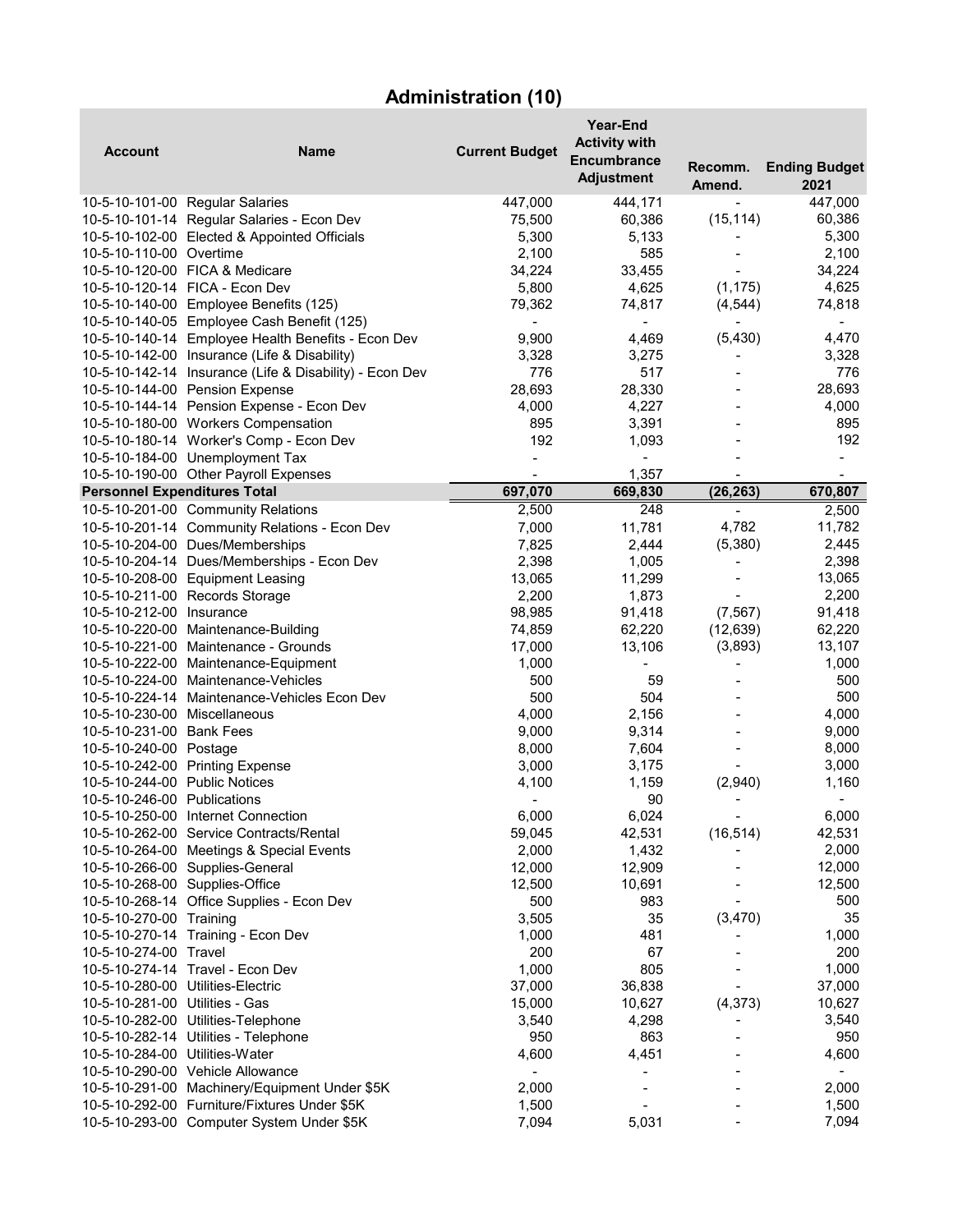|                                     | 10-5-10-293-14 Computer System Under \$5K  | 1.400     | 1.464     |           | 1,400     |
|-------------------------------------|--------------------------------------------|-----------|-----------|-----------|-----------|
| <b>Operating Expenditures Total</b> |                                            | 426,766   | 358,984   | (51, 994) | 374,772   |
| 10-5-10-310-00 Attorney Fees        |                                            | 190,000   | 186,156   | (3,844)   | 186,156   |
|                                     | 10-5-10-315-00 Litigation Contingencies    | 10.000    | 10.337    |           | 10,000    |
| 10-5-10-320-00 Audit Costs          |                                            | 43.900    | 33.850    | (10,050)  | 33,850    |
|                                     | 10-5-10-340-00 Consultant Costs            | 10.000    |           | (10,000)  |           |
|                                     | 10-5-10-340-14 Consultant Costs - Econ Dev | 5.000     | 3.319     |           | 5.000     |
| 10-5-10-345-00 City Newsletter      |                                            | 40.000    | 45.465    | 5.466     | 45,466    |
|                                     | 10-5-10-350-00 Contractual Services        | 81,930    | 63,547    | (18,384)  | 63,546    |
| <b>Contractual Services Total</b>   |                                            | 380,830   | 342,673   | (36, 812) | 344,018   |
|                                     | 10-5-10-440-00 Computer System             | 5.000     |           | (5,000)   |           |
| <b>Capital Expenditures Total</b>   |                                            | 5,000     |           | (5,000)   |           |
|                                     |                                            |           |           |           |           |
| <b>Department Total</b>             |                                            | 1.509.666 | 1.371.488 | (120.069) | 1.389.597 |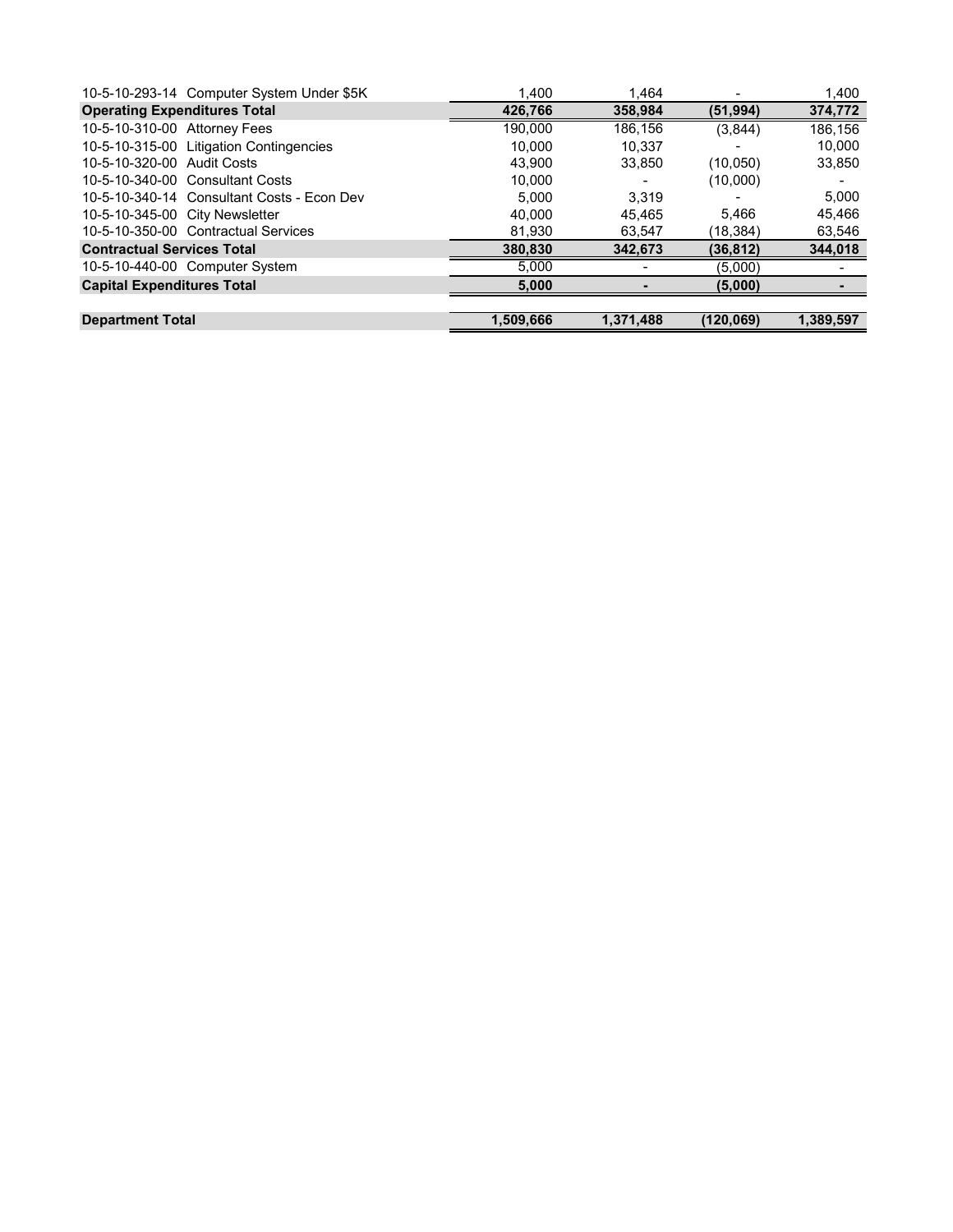| <b>Account</b>                      | <b>Name</b>                                  | <b>Current</b><br><b>Budget</b> | Year-End<br><b>Activity with</b><br><b>Encumbrance</b><br><b>Adjustment</b> | Recomm.<br>Amend. | <b>Ending</b><br><b>Budget</b><br>2021 |
|-------------------------------------|----------------------------------------------|---------------------------------|-----------------------------------------------------------------------------|-------------------|----------------------------------------|
|                                     | 10-5-20-101-00 Regular Salaries              | 118,495                         | 119,813                                                                     |                   | 118,495                                |
|                                     | 10-5-20-102-00 Elected & Appointed Officials | 86,800                          | 84,800                                                                      |                   | 86,800                                 |
| 10-5-20-110-00 Overtime             |                                              | 1,000                           | 694                                                                         |                   | 1,000                                  |
|                                     | 10-5-20-120-00 FICA & Medicare               | 15,782                          | 15,725                                                                      |                   | 15,782                                 |
|                                     | 10-5-20-140-00 Employee Benefits (125)       | 9,948                           | 8,309                                                                       |                   | 9,948                                  |
|                                     | 10-5-20-142-00 Insurance (Life & Disability) | 1,244                           | 1,257                                                                       |                   | 1,244                                  |
|                                     | 10-5-20-144-00 Pension Expense               | 8,225                           | 7,067                                                                       |                   | 8,225                                  |
|                                     | 10-5-20-180-00 Workers Compensation          | 413                             | 1,640                                                                       |                   | 413                                    |
| <b>Personnel Expenditures Total</b> |                                              | 241,907                         | 239,306                                                                     | $\blacksquare$    | 241,907                                |
|                                     | 10-5-20-204-00 Dues/Memberships              | 12,542                          | 11,222                                                                      | ÷.                | 12,542                                 |
|                                     | 10-5-20-206-00 Election Expense              | 20,000                          | 19,989                                                                      |                   | 20,000                                 |
| 10-5-20-230-00                      | Miscellaneous                                | 11,000                          | 10,542                                                                      |                   | 11,000                                 |
| 10-5-20-240-00                      | Postage                                      | 3,000                           | 1,683                                                                       |                   | 3,000                                  |
|                                     | 10-5-20-242-00 Printing Expense              | 2,000                           | 804                                                                         |                   | 2,000                                  |
| 10-5-20-244-00 Public Notices       |                                              | 1,500                           |                                                                             |                   | 1,500                                  |
| 10-5-20-246-00 Publications         |                                              | 500                             |                                                                             |                   | 500                                    |
| 10-5-20-264-00                      | <b>Meetings &amp; Special Events</b>         | 1,000                           | 1,117                                                                       |                   | 1,000                                  |
|                                     | 10-5-20-266-00 Supplies-General              | 1,200                           | 677                                                                         |                   | 1,200                                  |
| 10-5-20-268-00 Supplies-Office      |                                              | 1,000                           | 137                                                                         |                   | 1,000                                  |
| 10-5-20-270-00                      | Training                                     | 2,500                           | 3,440                                                                       |                   | 2,500                                  |
| 10-5-20-274-00                      | Travel                                       | 1,000                           | 620                                                                         |                   | 1,000                                  |
|                                     | 10-5-20-282-00 Utilities-Telephone           | 2,600                           | 1,238                                                                       |                   | 2,600                                  |
|                                     | 10-5-20-293-00 Computer System Under \$5K    | 1,500                           | 442                                                                         |                   | 1,500                                  |
| <b>Operating Expenditures Total</b> |                                              | 61,342                          | 51,911                                                                      | $\blacksquare$    | 61,342                                 |
|                                     | 10-5-20-330-00 Codification Costs            | 4,000                           | 2,815                                                                       | ۰                 | 4,000                                  |
| <b>Contractual Services Total</b>   |                                              | 4,000                           | 2,815                                                                       |                   | 4,000                                  |
| <b>Department Total</b>             |                                              | 307,249                         | 294,031                                                                     |                   | 307,249                                |
|                                     |                                              |                                 |                                                                             |                   |                                        |

# **City Clerk (20)**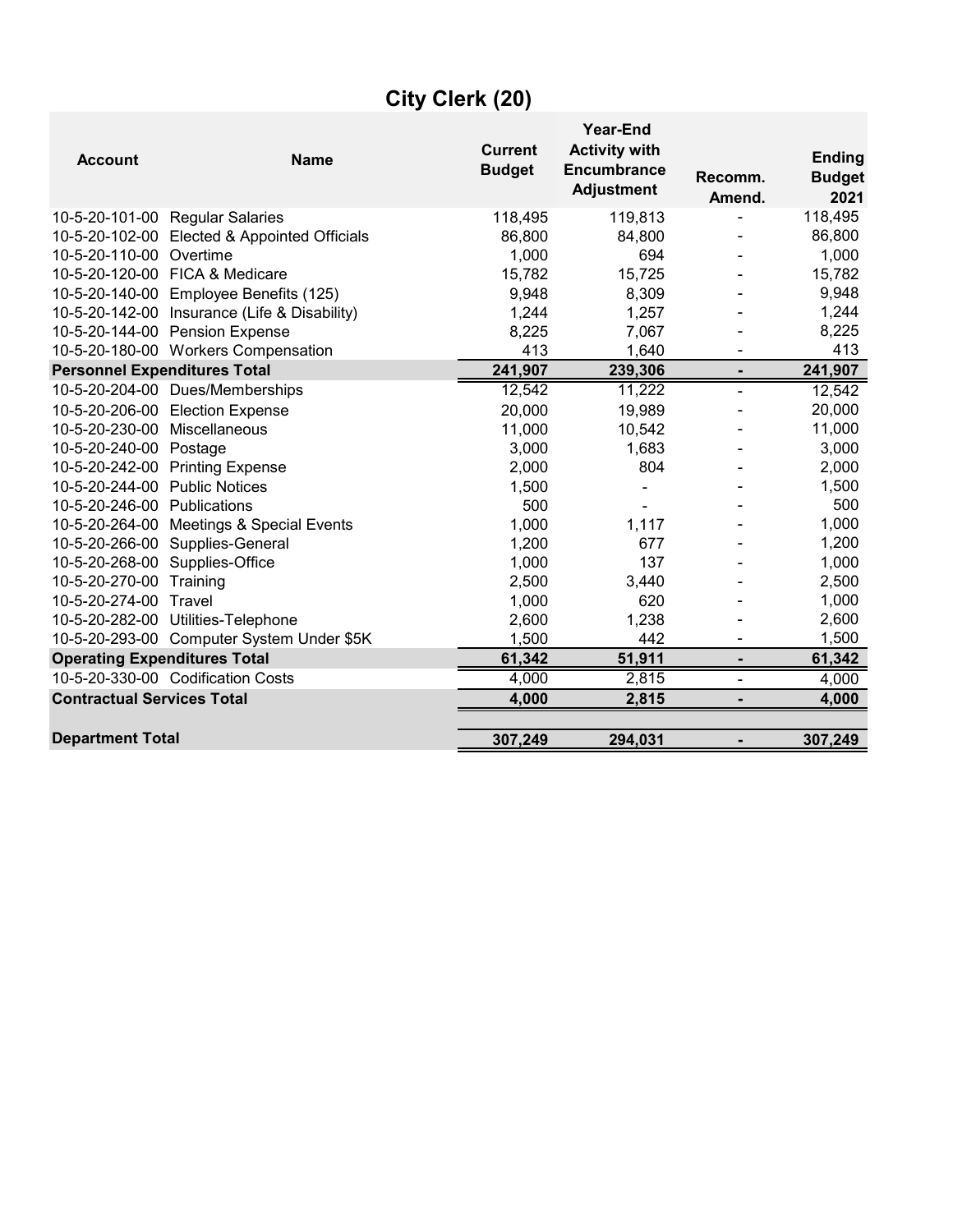# **Court (30)**

| <b>Account</b>                      | <b>Name</b>                                   | <b>Current</b><br><b>Budget</b> | Year-End<br><b>Activity with</b><br><b>Encumbrance</b><br><b>Adjustment</b> | Recomm.<br>Amend.            | <b>Ending</b><br><b>Budget</b><br>2021 |
|-------------------------------------|-----------------------------------------------|---------------------------------|-----------------------------------------------------------------------------|------------------------------|----------------------------------------|
|                                     | 10-5-30-101-00 Regular Salaries               | 149,048                         | 147,058                                                                     | $\qquad \qquad \blacksquare$ | 149,048                                |
|                                     | 10-5-30-102-00 Elected & Appointed Officials  | 22,500                          | 22,000                                                                      |                              | 22,500                                 |
| 10-5-30-106-00 Part-Time            |                                               |                                 | 1,184                                                                       |                              |                                        |
| 10-5-30-110-00 Overtime             |                                               | 2,000                           | 57                                                                          |                              | 2,000                                  |
|                                     | 10-5-30-120-00 FICA & Medicare                | 13,277                          | 12,716                                                                      |                              | 13,277                                 |
|                                     | 10-5-30-140-00 Employee Benefits (125)        | 40,898                          | 37,133                                                                      | (3,764)                      | 37,134                                 |
|                                     | 10-5-30-140-05 Employee Cash Benefit (125)    |                                 |                                                                             |                              |                                        |
|                                     | 10-5-30-142-00 Insurance (Life & Disability)  | 1,364                           | 1,371                                                                       |                              | 1,364                                  |
|                                     | 10-5-30-144-00 Pension Expense                | 9,082                           | 8,982                                                                       |                              | 9,082                                  |
|                                     | 10-5-30-180-00 Workers Compensation           | 1,158                           | 1,502                                                                       | $\overline{\phantom{a}}$     | 1,158                                  |
| <b>Personnel Expenditures Total</b> |                                               | 239,327                         | 232,002                                                                     | (3, 764)                     | 235,563                                |
|                                     | 10-5-30-202-00 Computer Supplies              | $\qquad \qquad \blacksquare$    | -                                                                           | ÷                            | $\overline{\phantom{0}}$               |
|                                     | 10-5-30-204-00 Dues/Memberships               | 585                             | 200                                                                         |                              | 585                                    |
| 10-5-30-230-00 Miscellaneous        |                                               | 50                              | ä,                                                                          |                              | 50                                     |
| 10-5-30-240-00 Postage              |                                               | 2,100                           | 1,964                                                                       |                              | 2,100                                  |
|                                     | 10-5-30-242-00 Printing Expense               | 3,255                           | 2,039                                                                       |                              | 3,255                                  |
|                                     | 10-5-30-243-00 Prisoner Expense               | 2,000                           | 180                                                                         |                              | 2,000                                  |
| 10-5-30-246-00 Publications         |                                               | 125                             |                                                                             |                              | 125                                    |
|                                     | 10-5-30-250-00 Internet Connection            | 2,200                           | 2,010                                                                       |                              | 2,200                                  |
|                                     | 10-5-30-262-00 Service Contracts/Rental       | 11,080                          | 10,831                                                                      |                              | 11,080                                 |
|                                     | 10-5-30-266-00 Supplies-General               | 500                             | $\blacksquare$                                                              |                              | 500                                    |
| 10-5-30-268-00 Supplies-Office      |                                               | 800                             | 898                                                                         |                              | 800                                    |
| 10-5-30-270-00 Training             |                                               | 900                             | 275                                                                         |                              | 900                                    |
| 10-5-30-274-00 Travel               |                                               | 1,990                           | 570                                                                         |                              | 1,990                                  |
|                                     | 10-5-30-282-00 Utilities-Telephone            | 1,900                           | 1,029                                                                       |                              | 1,900                                  |
|                                     | 10-5-30-290-00 Vehicle Allowance              |                                 |                                                                             |                              |                                        |
|                                     | 10-5-30-291-00 Machinery/Equipment Under \$5K |                                 |                                                                             |                              |                                        |
|                                     | 10-5-30-292-00 Furniture/Fixtures Under \$5K  |                                 |                                                                             |                              |                                        |
|                                     | 10-5-30-293-00 Computer System Under \$5K     | 200                             | 187                                                                         |                              | 200                                    |
|                                     | 10-5-30-294-00 Mental Health Court            | 1,500                           | $\blacksquare$                                                              |                              | 1,500                                  |
|                                     | 10-5-30-296-00 Alternate Community Service    | 500                             | 43                                                                          | $\overline{\phantom{a}}$     | 500                                    |
| <b>Operating Expenditures Total</b> |                                               | 29,685                          | 20,226                                                                      | $\blacksquare$               | 29,685                                 |
|                                     | 10-5-30-350-00 Contractual Services           | 3,138                           | 1,805                                                                       | $\blacksquare$               | 3,138                                  |
| <b>Contractual Services Total</b>   |                                               | 3,138                           | 1,805                                                                       |                              | 3,138                                  |
| <b>Department Total</b>             |                                               | 272,150                         | 254,034                                                                     | (3,764)                      | 268,386                                |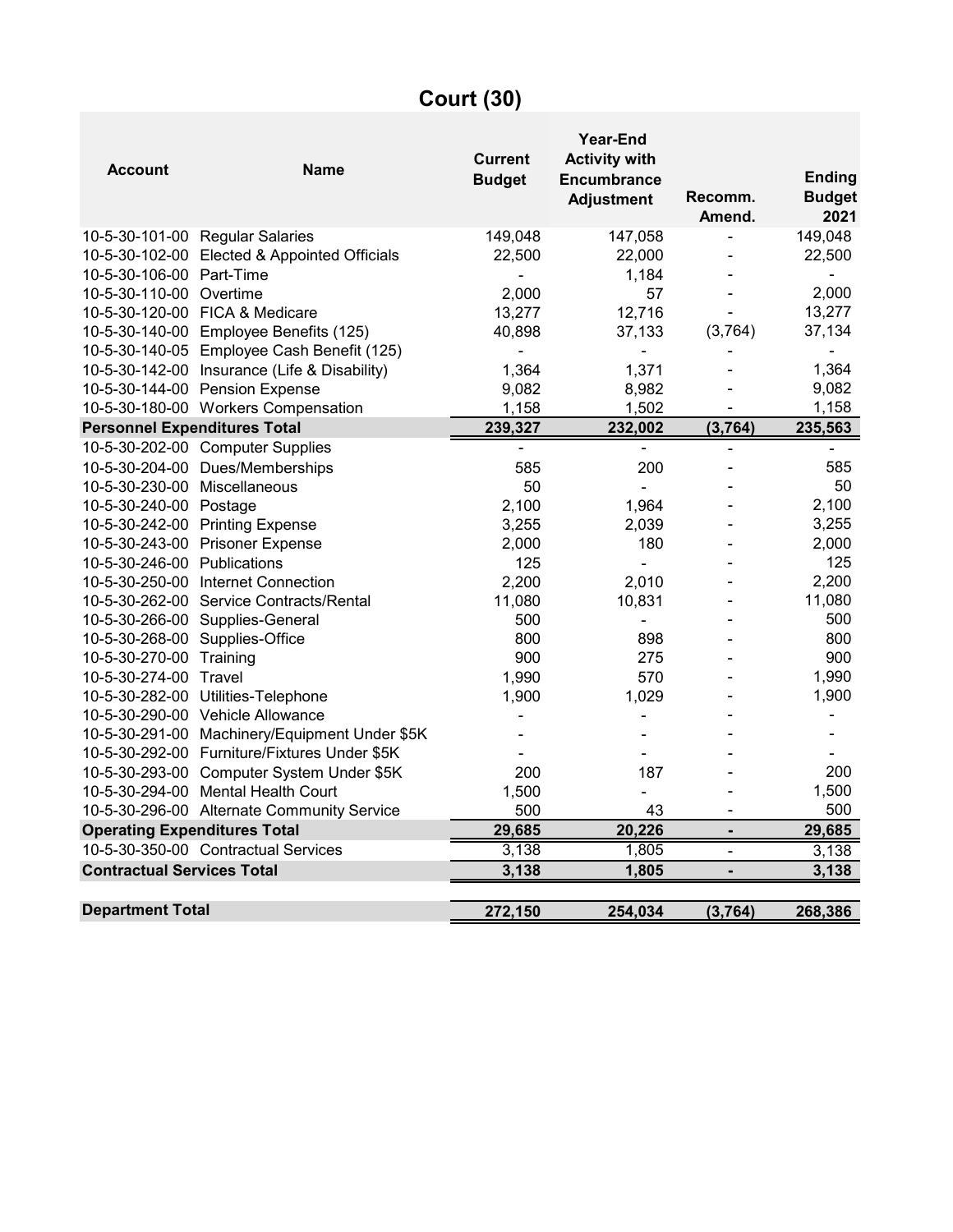# **Parks (40)**

| <b>Account</b>                      | <b>Name</b>                                  | <b>Current</b><br><b>Budget</b> | <b>Year-End</b><br><b>Activity with</b><br><b>Encumbrance</b><br><b>Adjustment</b> | Recomm.<br>Amend. | <b>Ending</b><br><b>Budget</b><br>2021 |
|-------------------------------------|----------------------------------------------|---------------------------------|------------------------------------------------------------------------------------|-------------------|----------------------------------------|
|                                     | 10-5-40-101-00 Regular Salaries              | 129,014                         | 115,080                                                                            | (13, 933)         | 115,081                                |
| 10-5-40-106-00 Part-Time            |                                              | 1,000                           |                                                                                    |                   | 1,000                                  |
| 10-5-40-110-00 Overtime             |                                              | 5,000                           | 4,040                                                                              |                   | 5,000                                  |
|                                     | 10-5-40-120-00 FICA & Medicare               | 10,329                          | 9,128                                                                              |                   | 10,329                                 |
|                                     | 10-5-40-140-00 Employee Benefits (125)       | 36,876                          | 32,152                                                                             | (4, 724)          | 32,152                                 |
|                                     | 10-5-40-142-00 Insurance (Life & Disability) | 1,264                           | 1,027                                                                              |                   | 1,264                                  |
|                                     | 10-5-40-144-00 Pension Expense               | 9,241                           | 8,214                                                                              |                   | 9,241                                  |
|                                     | 10-5-40-180-00 Workers Compensation          | 6,238                           | 1,153                                                                              | (5,084)           | 1,154                                  |
| <b>Personnel Expenditures Total</b> |                                              | 198,962                         | 170,793                                                                            | (23, 741)         | 175,221                                |
|                                     | 10-5-40-204-00 Dues/Memberships              | 600                             | 500                                                                                | $\blacksquare$    | 600                                    |
| 10-5-40-208-00                      | <b>Equipment Leasing</b>                     | 5,000                           | 3,563                                                                              |                   | 5,000                                  |
| 10-5-40-220-00                      | Maintenance - Building                       | 1,000                           | ÷,                                                                                 |                   | 1,000                                  |
| 10-5-40-224-00                      | Maintenance-Vehicles                         | 1,000                           | 1,493                                                                              |                   | 1,000                                  |
| 10-5-40-230-00                      | Miscellaneous                                | 1,000                           | 173                                                                                |                   | 1,000                                  |
| 10-5-40-240-00 Postage              |                                              | 2,500                           | 2,351                                                                              |                   | 2,500                                  |
| 10-5-40-242-00                      | Printing                                     | 4,500                           | 784                                                                                | (3,716)           | 784                                    |
| 10-5-40-262-00                      | <b>Service Contracts</b>                     | 45,000                          | 62,207                                                                             | 17,207            | 62,207                                 |
| 10-5-40-264-00                      | Meetings & Special Events                    | 18,000                          | 29,355                                                                             | 11,356            | 29,356                                 |
| 10-5-40-266-00                      | Supplies-General                             | 12,000                          | 16,259                                                                             | 4,259             | 16,259                                 |
|                                     | 10-5-40-268-00 Supplies - Office             | 1,000                           | 95                                                                                 |                   | 1,000                                  |
| 10-5-40-269-00                      | Supplies - Recreation                        | 65,000                          | 28,272                                                                             | (36, 727)         | 28,273                                 |
| 10-5-40-270-00                      | Training                                     | 700                             |                                                                                    |                   | 700                                    |
| 10-5-40-280-00                      | Utilities-Electric                           | 9,500                           | 7,330                                                                              |                   | 9,500                                  |
| 10-5-40-282-00                      | Utilities-Telephone                          | 3,000                           | 1,921                                                                              |                   | 3,000                                  |
| 10-5-40-284-00                      | Utilities-Water                              | 10,000                          | 14,650                                                                             | 4,651             | 14,651                                 |
| 10-5-40-291-00                      | Machinery/Equipment Under \$5K               | 500                             |                                                                                    |                   | 500                                    |
|                                     | 10-5-40-292-00 Furniture/Fixtures Under \$5K | 500                             |                                                                                    |                   | 500                                    |
|                                     | 10-5-40-293-00 Computer System Under \$5K    | 3,000                           |                                                                                    | (3,000)           |                                        |
| <b>Operating Expenditures Total</b> |                                              | 183,800                         | 168,953                                                                            | (5,970)           | 177,830                                |
|                                     | 10-5-40-340-00 Consultant Costs              | 12,500                          | 16,910                                                                             | 4,410             | 16,910                                 |
|                                     | 10-5-40-350-00 Contractual Services          | 40,000                          | 38,051                                                                             | ÷                 | 40,000                                 |
|                                     | 10-5-40-350-01 Park Maintenance              | 275,000                         | 329,250                                                                            | 54,250            | 329,250                                |
| 10-5-40-351-00 Concert Series       |                                              | 40,000                          | 42,582                                                                             |                   | 40,000                                 |
| <b>Contractual Services Total</b>   |                                              | 367,500                         | 426,793                                                                            | 58,660            | 426,160                                |
|                                     | 10-5-40-714-00 Senior Program                | 30,000                          | 17,820                                                                             | (12, 180)         | 17,820                                 |
|                                     | 10-5-40-715-00 Celebrate Wildwood            | 93,000                          | 81,792                                                                             | (11, 207)         | 81,793                                 |
| 10-5-40-720-00 Art Festival         |                                              |                                 | 250                                                                                |                   |                                        |
|                                     | 10-5-40-736-00 Farmers Market                | 20,000                          | 18,478                                                                             |                   | 20,000                                 |
|                                     | 10-5-40-739-00 Community Garden              | 18,000                          | 13,763                                                                             | (4, 236)          | 13,764                                 |
|                                     | 10-5-40-740-00 Pond Athletic Assoc Donation  | 5,000                           | 5,000                                                                              |                   | 5,000                                  |
| <b>Special Projects</b>             |                                              | 166,000                         | 137,104                                                                            | (27, 623)         | 138,377                                |
|                                     |                                              |                                 |                                                                                    |                   |                                        |
| <b>Department Total</b>             |                                              | 916,262                         | 903,642                                                                            | 1,326             | 917,588                                |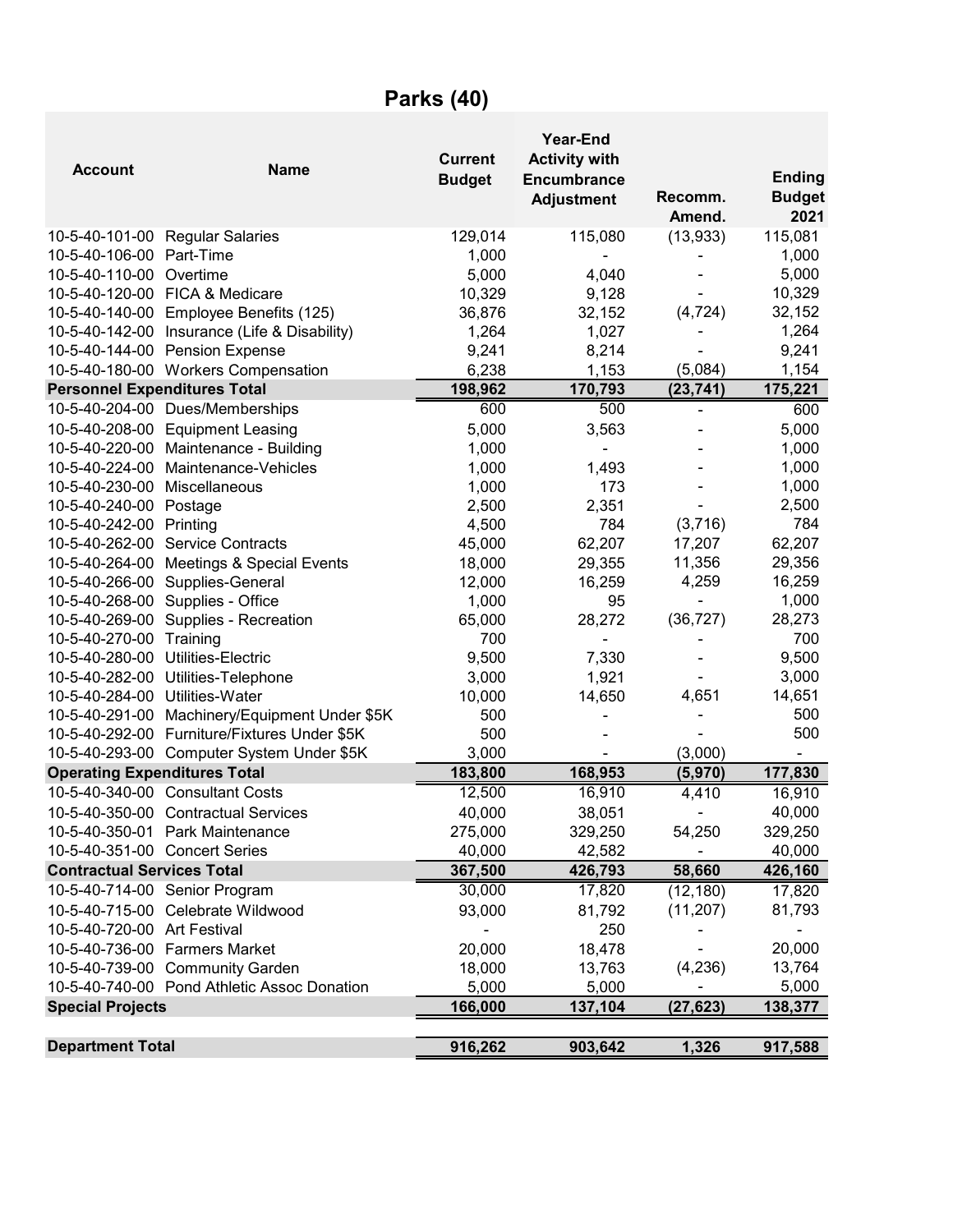# **Planning (50)**

| <b>Account</b>                      | <b>Name</b>                                   | <b>Current</b><br><b>Budget</b> | Year-End<br><b>Activity with</b><br><b>Encumbrance</b><br><b>Adjustment</b> | Recomm.<br>Amend. | <b>Ending</b><br><b>Budget</b><br>2021 |
|-------------------------------------|-----------------------------------------------|---------------------------------|-----------------------------------------------------------------------------|-------------------|----------------------------------------|
|                                     | 10-5-50-101-00 Regular Salaries               | 547,000                         | 522,428                                                                     | (24, 572)         | 522,428                                |
| 10-5-50-110-00 Overtime             |                                               | 2,200                           | 2,185                                                                       |                   | 2,200                                  |
|                                     | 10-5-50-120-00 FICA & Medicare                | 42,000                          | 37,763                                                                      | (4,236)           | 37,764                                 |
|                                     | 10-5-50-140-00 Employee Benefits (125)        | 158,000                         | 129,752                                                                     | (28, 248)         | 129,752                                |
|                                     | 10-5-50-142-00 Insurance (Life & Disability)  | 5,134                           | 4,161                                                                       |                   | 5,134                                  |
|                                     | 10-5-50-144-00 Pension Expense                | 38,500                          | 34,320                                                                      | (4, 179)          | 34,321                                 |
|                                     | 10-5-50-180-00 Workers Compensation           | 4,500                           | 4,191                                                                       |                   | 4,500                                  |
| <b>Personnel Expenditures Total</b> |                                               | 797,334                         | 734,800                                                                     | (61, 235)         | 736,099                                |
|                                     | 10-5-50-202-00 Computer Supplies              | 2,500                           | $\blacksquare$                                                              | -                 | 2,500                                  |
|                                     | 10-5-50-204-00 Dues/Memberships               | 3,000                           | 1,843                                                                       | ä,                | 3,000                                  |
|                                     | 10-5-50-208-00 Equipment Leasing              | 22,660                          | 13,630                                                                      | (9,030)           | 13,630                                 |
|                                     | 10-5-50-224-00 Maintenance-Vehicles           | 5,000                           | 6,259                                                                       |                   | 5,000                                  |
| 10-5-50-230-00 Miscellaneous        |                                               | 3,000                           | 558                                                                         |                   | 3,000                                  |
| 10-5-50-240-00 Postage              |                                               | 15,000                          | 7,574                                                                       | (7, 426)          | 7,574                                  |
|                                     | 10-5-50-242-00 Printing Expense               | 10,000                          | 822                                                                         | (9, 178)          | 822                                    |
| 10-5-50-244-00 Public Notices       |                                               | 7,000                           | 6,532                                                                       | -                 | 7,000                                  |
| 10-5-50-246-00 Publications         |                                               | 250                             | ÷,                                                                          |                   | 250                                    |
|                                     | 10-5-50-250-00 Internet Connection            | 1,200                           |                                                                             |                   | 1,200                                  |
|                                     | 10-5-50-262-00 Service Contracts/Rental       | 1,500                           | 250                                                                         |                   | 1,500                                  |
| 10-5-50-263-00 Abatements           |                                               | 10,000                          | 10,832                                                                      |                   | 10,000                                 |
|                                     | 10-5-50-264-00 Meetings & Special Events      | 2,000                           | 583                                                                         |                   | 2,000                                  |
|                                     | 10-5-50-266-00 Supplies-General               | 5,000                           | 2,929                                                                       |                   | 5,000                                  |
| 10-5-50-268-00 Supplies-Office      |                                               | 2,000                           | 2,184                                                                       |                   | 2,000                                  |
| 10-5-50-270-00 Training             |                                               | 1,000                           | ä,                                                                          |                   | 1,000                                  |
|                                     | 10-5-50-282-00 Utilities-Telephone            | 10,000                          | 5,587                                                                       | (4, 413)          | 5,587                                  |
|                                     | 10-5-50-291-00 Machinery/Equipment Under \$5K | 1,000                           |                                                                             |                   | 1,000                                  |
|                                     | 10-5-50-292-00 Furniture/Fixtures Under \$5K  | 1,000                           |                                                                             |                   | 1,000                                  |
|                                     | 10-5-50-293-00 Computer System Under \$5K     | 7,000                           | 8,798                                                                       |                   | 7,000                                  |
| <b>Operating Expenditures Total</b> |                                               | 110,110                         | 68,379                                                                      | (30, 047)         | 80,063                                 |
|                                     | 10-5-50-340-00 Consultant Costs               | 10,000                          | 15,622                                                                      | 5,622             | 15,622                                 |
|                                     | 10-5-50-350-00 Contractual Services           | 40,000                          | 71,521                                                                      | 31,522            | 71,522                                 |
| <b>Contractual Services Total</b>   |                                               | 50,000                          | 87,143                                                                      | 37,144            | 87,144                                 |
|                                     | 10-5-50-740-00 Planning Commission            | 2,500                           | 1,949                                                                       |                   | 2,500                                  |
|                                     | 10-5-50-762-00 Historical Properties Survey   | 2,000                           |                                                                             | $\overline{a}$    | 2,000                                  |
| <b>Special Projects</b>             |                                               | 4,500                           | 1,949                                                                       | $\overline{a}$    | 4,500                                  |
| <b>Department Total</b>             |                                               | 961,944                         | 892,271                                                                     | (54, 138)         | 907,806                                |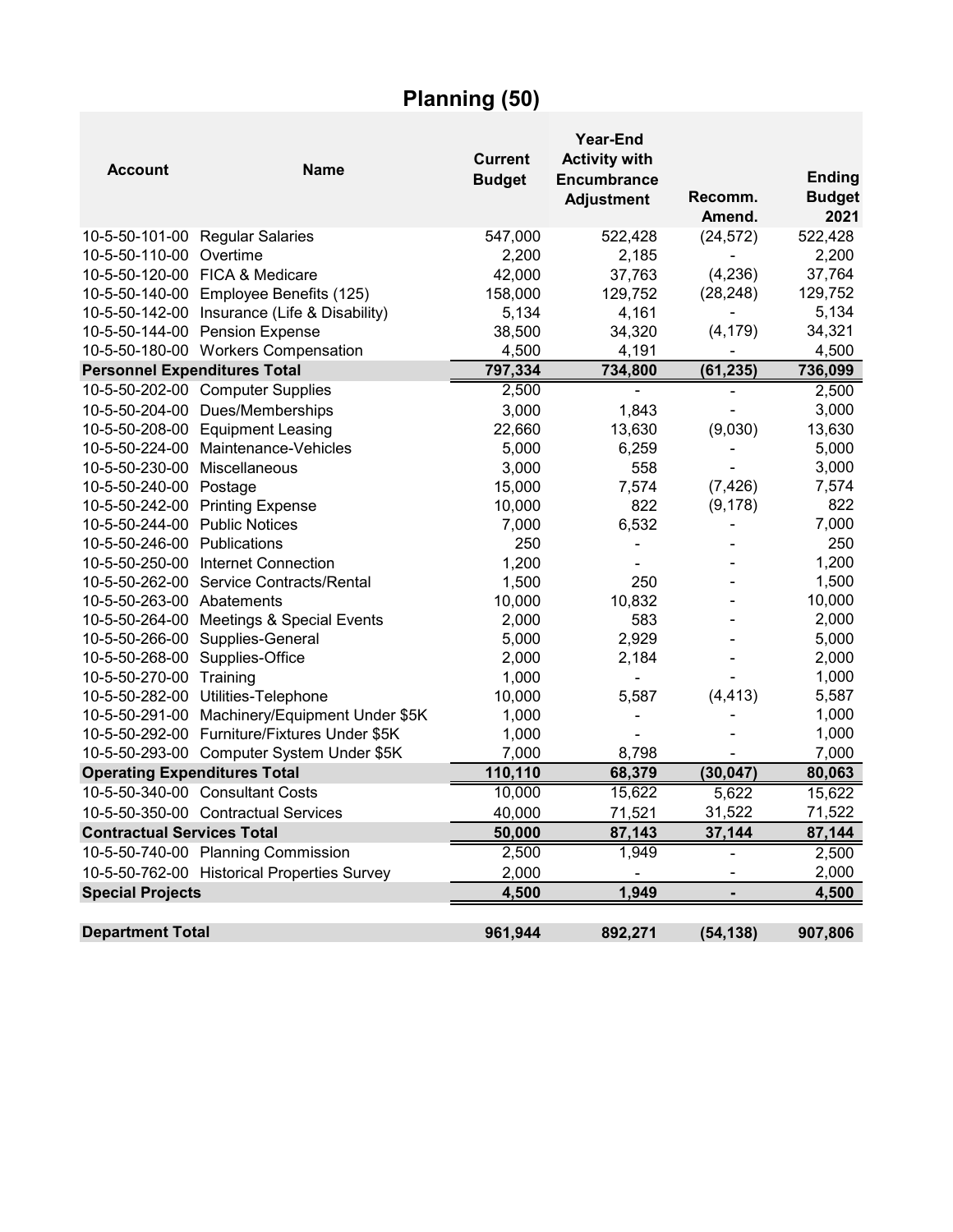# **Police (60)**

| <b>Account</b>                      | <b>Name</b>                                               | <b>Current</b><br><b>Budget</b> | Year-End<br><b>Activity with</b><br><b>Encumbrance</b><br><b>Adjustment</b> | Amend.                   | <b>Recomm. Ending Budget</b><br>2021 |
|-------------------------------------|-----------------------------------------------------------|---------------------------------|-----------------------------------------------------------------------------|--------------------------|--------------------------------------|
|                                     | 10-5-60-102-00 Elected/Appointed Officials                | 30.000                          | 26.677                                                                      | (3, 322)                 | 26,678                               |
|                                     | 10-5-60-106-00 Part-Time (Prop P)                         | 12,000                          | 11,181                                                                      |                          | 12,000                               |
| 10-5-60-120-00 FICA                 |                                                           | 3,200                           | 2,771                                                                       |                          | 3,200                                |
|                                     | 10-5-60-180-00 Workers Compensation                       | 100                             | 364                                                                         |                          | 100                                  |
|                                     | 10-5-60-190-00 Other Payroll Expense                      |                                 | (1,668)                                                                     |                          |                                      |
| <b>Personnel Expenditures Total</b> |                                                           | 45,300                          | 39,326                                                                      | (3, 322)                 | 41,978                               |
|                                     | 10-5-60-222-00 Maintenance-Equipment                      | 1,000                           |                                                                             |                          | 1,000                                |
| 10-5-60-230-00 Miscellaneous        |                                                           | 2,250                           | 292                                                                         |                          | 2,250                                |
| 10-5-60-270-00 Training             |                                                           | 375                             | 379                                                                         |                          | 375                                  |
| 10-5-60-274-00 Travel               |                                                           | 600                             |                                                                             |                          | 600                                  |
|                                     | 10-5-60-285-00 Utilities - Cable TV                       | 1,000                           | 509                                                                         |                          | 1,000                                |
|                                     | 10-5-60-293-00 Computer System Under \$5K                 |                                 |                                                                             |                          |                                      |
| <b>Operating Expenditures Total</b> |                                                           | 5,225                           | 1.180                                                                       |                          | 5,225                                |
|                                     | 10-5-60-350-00 Contractual Services-Police Contract       | 3,179,181                       | 3,179,181                                                                   | Ξ.                       | 3,179,181                            |
|                                     | 10-5-60-350-01 City Event Overtime                        | 30,000                          | 21,788                                                                      | (8, 211)                 | 21,789                               |
|                                     | 10-5-60-350-02 Contractual - Other Services (Prop P)      | 9,444                           |                                                                             | (9, 444)                 |                                      |
|                                     | 10-5-60-351-00 Contractual Svs - Police Contract (Prop P) | 1,727,615                       | 1,719,552                                                                   | (8,063)                  | 1,719,552                            |
|                                     | 10-5-60-351-02 City Event OT (Prop P)                     | 7,500                           |                                                                             | (7,500)                  |                                      |
| <b>Contractual Services Total</b>   |                                                           | 4,953,740                       | 4,920,521                                                                   | (33, 218)                | 4,920,522                            |
|                                     | 10-5-60-425-00 Machinery & Equipment (Prop P)             | 30,655                          | 30,832                                                                      | $\overline{\phantom{a}}$ | 30,655                               |
| <b>Capital Expenditures Total</b>   |                                                           | 30,655                          | 30,832                                                                      |                          | 30,655                               |
| <b>Department Total</b>             |                                                           | 5,034,920                       | 4,991,859                                                                   | (36, 540)                | 4,998,380                            |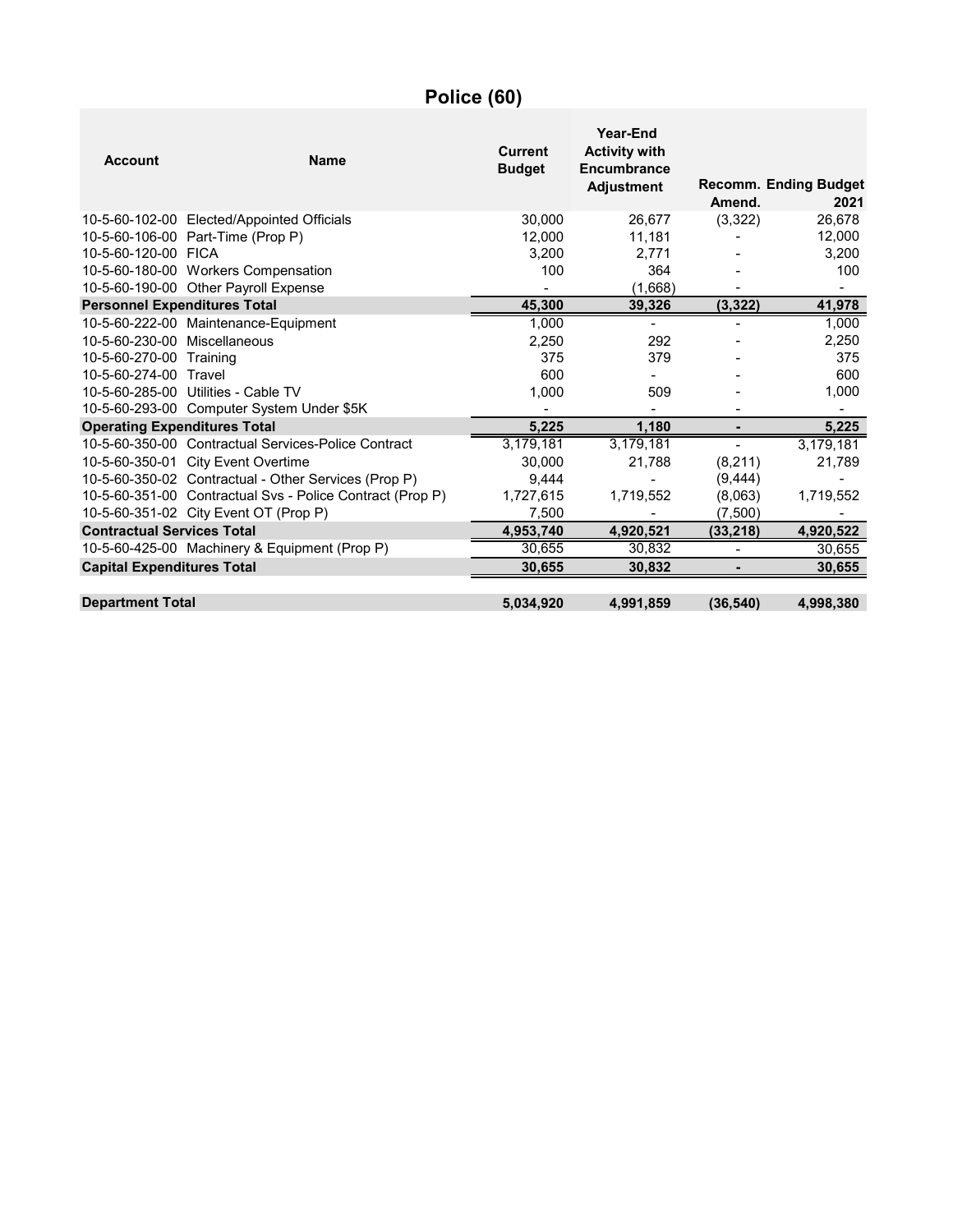# **Public Works (70)**

| <b>Account</b>                      | <b>Name</b>                                   | <b>Current</b><br><b>Budget</b> | <b>Year-End</b><br><b>Activity with</b><br>Encumbrance<br><b>Adjustment</b> | Recomm.<br>Amend.            | <b>Ending</b><br><b>Budget</b><br>2021 |
|-------------------------------------|-----------------------------------------------|---------------------------------|-----------------------------------------------------------------------------|------------------------------|----------------------------------------|
|                                     | 10-5-70-101-00 Regular Salaries               | 514,000                         | 513,853                                                                     |                              | 514,000                                |
| 10-5-70-106-00 Part-Time            |                                               | 28,000                          | 16,209                                                                      | (11, 791)                    | 16,209                                 |
| 10-5-70-110-00 Overtime             |                                               | 4,000                           | 1,092                                                                       | -                            | 4,000                                  |
|                                     | 10-5-70-120-00 FICA & Medicare                | 41,148                          | 40,498                                                                      | $\blacksquare$               | 41,148                                 |
|                                     | 10-5-70-140-00 Employee Benefits (125)        | 185,500                         | 169,562                                                                     | (15,938)                     | 169,562                                |
|                                     | 10-5-70-142-00 Insurance (Life & Disability)  | 4,395                           | 4,428                                                                       |                              | 4,395                                  |
|                                     | 10-5-70-144-00 Pension Expense                | 36,139                          | 36,046                                                                      |                              | 36,139                                 |
|                                     | 10-5-70-180-00 Workers Compensation           | 11,000                          | 5,317                                                                       | (5,682)                      | 5,318                                  |
|                                     | 10-5-70-190-00 Other Payroll Expense          |                                 | 3,200                                                                       | 3,200                        | 3,200                                  |
| <b>Personnel Expenditures Total</b> |                                               | 824,182                         | 790,206                                                                     | (30, 211)                    | 793,971                                |
|                                     | 10-5-70-202-00 Computer Supplies              | 4,000                           | $\overline{\phantom{0}}$                                                    | (4,000)                      | $\blacksquare$                         |
|                                     | 10-5-70-204-00 Dues/Memberships               | 1,500                           | 960                                                                         |                              | 1,500                                  |
|                                     | 10-5-70-208-00 Equipment Leasing              | 15,742                          | 13,629                                                                      |                              | 15,742                                 |
|                                     | 10-5-70-224-00 Maintenance-Vehicles           | 12,000                          | 9,680                                                                       |                              | 12,000                                 |
| 10-5-70-230-00 Miscellaneous        |                                               | 500                             | 147                                                                         |                              | 500                                    |
| 10-5-70-240-00 Postage              |                                               | 7,500                           | 7,574                                                                       |                              | 7,500                                  |
|                                     | 10-5-70-242-00 Printing Expense               | 500                             | $\overline{\phantom{a}}$                                                    |                              | 500                                    |
| 10-5-70-244-00 Public Notices       |                                               | 500                             | 501                                                                         |                              | 500                                    |
| 10-5-70-246-00 Publications         |                                               | 500                             | $\blacksquare$                                                              |                              | 500                                    |
|                                     | 10-5-70-266-00 Supplies-General               | 1,000                           | 345                                                                         |                              | 1,000                                  |
| 10-5-70-268-00 Supplies-Office      |                                               | 1,000                           | 359                                                                         |                              | 1,000                                  |
| 10-5-70-270-00 Training             |                                               | 1,000                           |                                                                             |                              | 1,000                                  |
| 10-5-70-272-00 Tools                |                                               | 500                             | 362                                                                         |                              | 500                                    |
| 10-5-70-274-00 Travel               |                                               | 750                             |                                                                             |                              | 750                                    |
|                                     | 10-5-70-276-00 Traffic Signals/Street Lights  | 65,000                          | 65,128                                                                      |                              | 65,000                                 |
|                                     | 10-5-70-282-00 Utilities-Telephone            | 6,000                           | 5,890                                                                       |                              | 6,000                                  |
|                                     | 10-5-70-291-00 Machinery/Equipment Under \$5K | 2,500                           |                                                                             |                              | 2,500                                  |
|                                     | 10-5-70-292-00 Furniture/Fixtures Under \$5K  | 1,000                           |                                                                             |                              | 1,000                                  |
|                                     | 10-5-70-293-00 Computer System Under \$5K     | 5,300                           | 2,954                                                                       |                              | 5,300                                  |
| <b>Operating Expenditures Total</b> |                                               | 126,792                         | 107,527                                                                     | (4,000)                      | 122,792                                |
|                                     | 10-5-70-350-01 ROW Animal Removal             | 15,000                          | 18,816                                                                      | 3,816                        | 18,816                                 |
|                                     | 10-5-70-350-02 ROW Roadside Mowing            | 60,000                          | 114,173                                                                     | 54,173                       | 114,173                                |
|                                     | 10-5-70-350-05 ROW Landscaping                | 125,000                         | 135,391                                                                     | 10,391                       | 135,391                                |
|                                     | 10-5-70-350-06 ROW Tree Removal               | 160,000                         | 224,527                                                                     | 64,527                       | 224,527                                |
|                                     | 10-5-70-350-08 ROW Tree Trimming              | 45,000                          | 97,360                                                                      | 52,360                       | 97,360                                 |
|                                     | 10-5-70-350-09 Miscellaneous ROW              | 15,000                          | 26,332                                                                      | 11,333                       | 26,333                                 |
|                                     | 10-5-70-350-22 Street Sweeping                | 10,000                          | 8,883                                                                       |                              | 10,000                                 |
|                                     | 10-5-70-350-31 Snow and Salt Removal          | 395,000                         | 331,157                                                                     | (63, 842)                    | 331,158                                |
| 10-5-70-350-33 Snow-Salt            |                                               | 140,000                         | 140,499                                                                     |                              | 140,000                                |
|                                     | 10-5-70-350-42 Storm Water-Culvert Cleaning   | 5,000                           | 2,622                                                                       |                              | 5,000                                  |
|                                     | 10-5-70-350-44 Storm Water-Ditching           | 10,000                          | 5,697                                                                       | (4, 303)                     | 5,697                                  |
|                                     | 10-5-70-350-51 TC Barricade Rental            | 1,000                           |                                                                             |                              | 1,000                                  |
|                                     | 10-5-70-350-55 Traffic Control-Signs          |                                 | 185                                                                         |                              |                                        |
|                                     | 10-5-70-350-65 Emergency Road/ROW Repairs     | 15,000                          | 4,627                                                                       | (10, 372)                    | 4,628                                  |
|                                     | 10-5-70-350-68 Mosquito Control               | 7,500                           | 4,660                                                                       |                              | 7,500                                  |
| <b>Contractual Services Total</b>   |                                               | 1,003,500                       | 1,114,928                                                                   | 118,083                      | 1,121,583                              |
|                                     | 10-5-70-480-21 Other Engineering Services     |                                 | (177)                                                                       | $\qquad \qquad \blacksquare$ | $\blacksquare$                         |
| <b>Capital Expenditures Total</b>   |                                               |                                 | (177)                                                                       |                              |                                        |
|                                     | 10-5-70-762-00 COVID 19 Expenses              | 16,000                          | 10,252                                                                      | (5, 747)                     | 10,253                                 |
| <b>Special Projects</b>             |                                               | 16,000                          | 10,252                                                                      | (5,747)                      | 10,253                                 |
| <b>Department Total</b>             |                                               | 1,970,474                       |                                                                             | 78,125                       |                                        |
|                                     |                                               |                                 | 2,022,737                                                                   |                              | 2,048,599                              |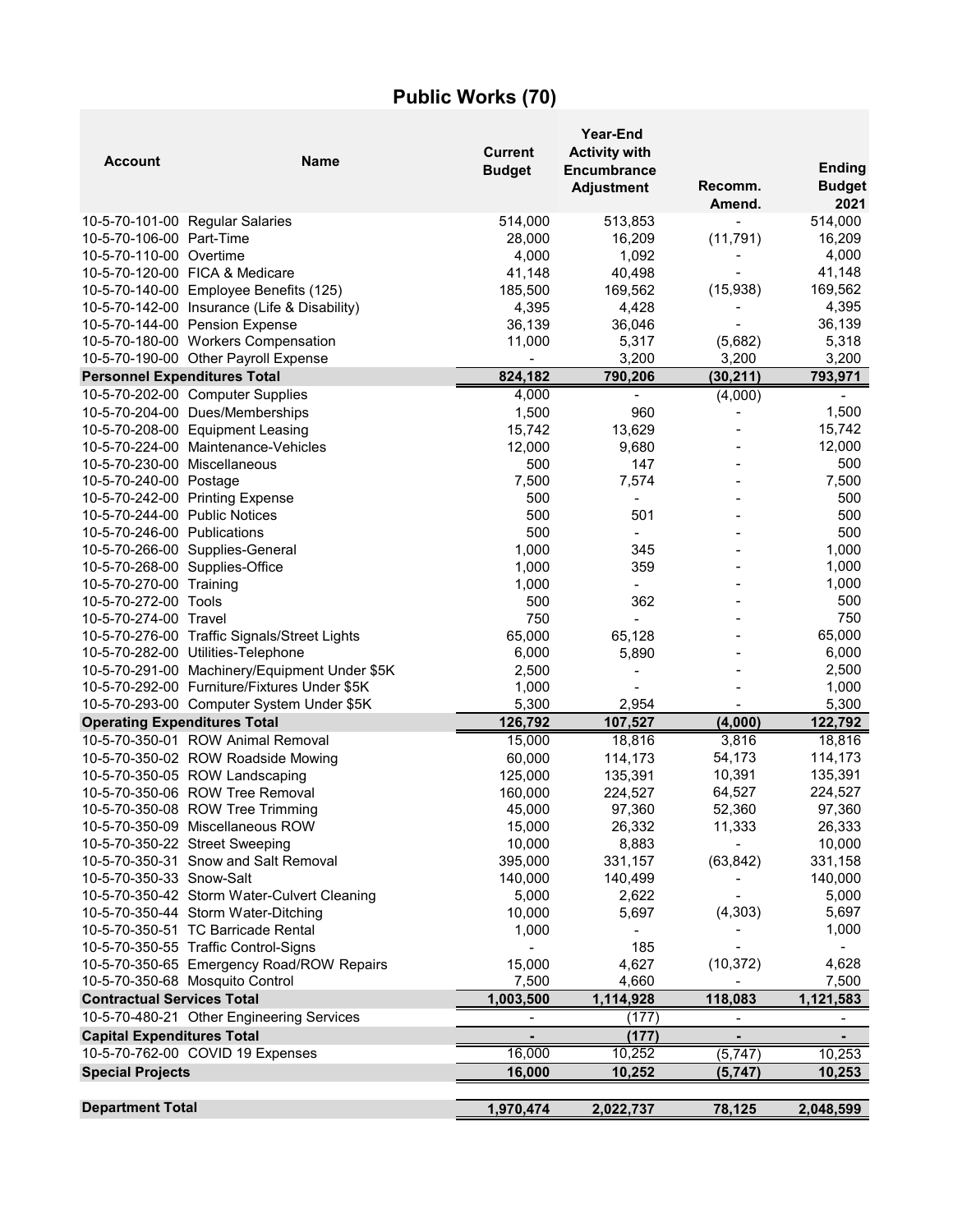#### **City of Wildwood Fiscal 2021 Budget Year-End Capital Improvement Sales Tax Fund Combined Statement of Revenues, Expenditures, and Changes in Fund Balance**

|                                                   | <b>Current Budget</b><br>2021 | Year-End<br><b>Actual</b> | Proposed<br><b>Amended</b><br><b>Budget</b><br>2021 |
|---------------------------------------------------|-------------------------------|---------------------------|-----------------------------------------------------|
|                                                   |                               |                           |                                                     |
| <b>Beginning Fund Balances</b>                    | <b>Estimated</b>              | <b>Audited</b>            | <b>Audited</b>                                      |
|                                                   | 5,615,615                     | 5,615,615                 | 5,615,615                                           |
| <b>Revenues</b>                                   |                               |                           |                                                     |
| 1/2 cent Capital Improvement Sales Tax            | 2,228,000                     | 2,565,112                 | 2,565,112                                           |
| Interest                                          | 4,200                         | 29,061                    | 29,060                                              |
| Subtotal                                          | 2,232,200                     | 2,594,173                 | 2,594,172                                           |
| <b>Federal/State Grants</b>                       | 1,004,220                     | 855,720                   | 855,719                                             |
| Other Income                                      | 2,000                         |                           |                                                     |
| <b>Total Revenue</b>                              | 3,238,420                     | 3,449,893                 | 3,449,891                                           |
|                                                   |                               |                           |                                                     |
| <b>Other Financing Sources</b>                    |                               |                           |                                                     |
| Interfund Transfers In TGA                        | 87,000                        | 87,000                    | 87,000                                              |
| Interfund Transfers In Road & Bridge Fund         |                               |                           |                                                     |
| Interfund Transfers General Fund                  |                               |                           |                                                     |
| Other Sources (Escrow)                            |                               |                           |                                                     |
| <b>Total Other Financing Sources</b>              | 87,000                        | 87,000                    | 87,000                                              |
| <b>Total Revenue and Other Financing</b>          |                               |                           |                                                     |
| <b>Sources</b>                                    |                               |                           |                                                     |
|                                                   | 3,325,420                     | 3,536,893                 | 3,536,891                                           |
| <b>Expenditures</b>                               |                               |                           |                                                     |
| Park Development                                  | 614,801                       | 362,775                   | 361,780                                             |
| Roadway Improvements                              | 687,000                       | 94,245                    | 94,246                                              |
| <b>Bridge Reonstruction</b>                       | 190,679                       | 182,722                   | 182,722                                             |
| <b>Other Capital Investment</b>                   | 640,000                       | 11,770                    | 23,774                                              |
| <b>Total Expenditures</b>                         | 2,132,480                     | 651,512                   | 662,522                                             |
| <b>Total Revenues and Other Financing Sources</b> |                               |                           |                                                     |
| <b>Over (Under) Expenditures</b>                  |                               |                           |                                                     |
|                                                   | 1,192,940                     | 2,885,381                 | 2.874.369                                           |
|                                                   |                               |                           |                                                     |
| <b>Prior Year Encumbrance</b>                     | (647, 424)                    | (647, 424)                | (647, 424)                                          |
| <b>Current Year Encumbrance</b>                   |                               | 475,309                   | 475,309                                             |
| <b>Total Encumbrance Adjustment</b>               | (647, 424)                    | (172,115)                 | (172,115)                                           |
| <b>Ending Fund Balances</b>                       |                               |                           |                                                     |
|                                                   | 6,161,131                     | 8,328,881                 | 8,317,869                                           |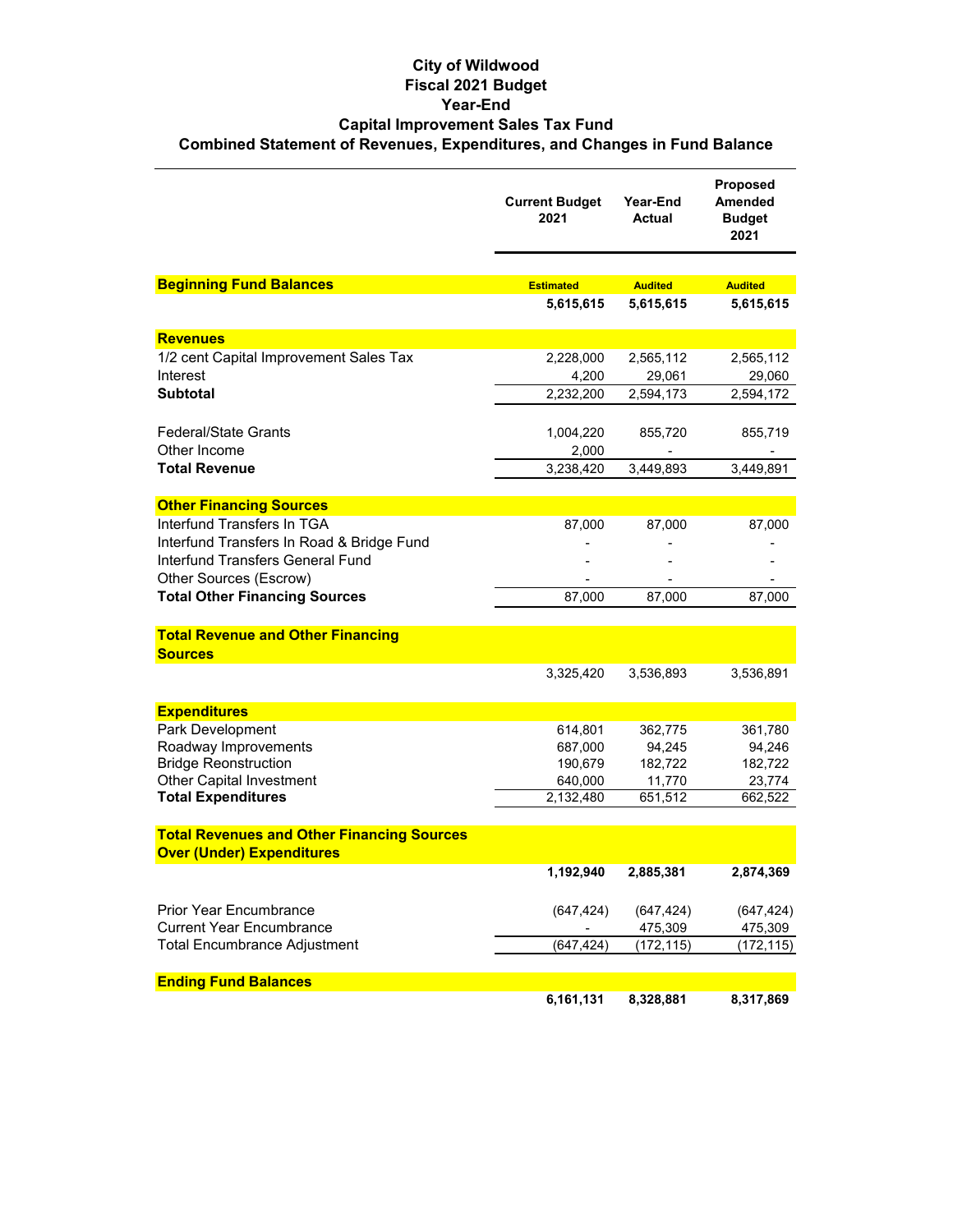#### **Capital Improvement Sales Tax Fund**

| <b>Account</b>                          | Name                                               | <b>Current</b><br><b>Budget</b> | Year-End<br><b>Activity with</b><br><b>Encumbrance</b><br>Adjustment |                | Recomm. Ending Budget |
|-----------------------------------------|----------------------------------------------------|---------------------------------|----------------------------------------------------------------------|----------------|-----------------------|
|                                         |                                                    |                                 |                                                                      | Amend.         | 2021                  |
| 17-5-40-480-07                          | <b>Property Acquisitions</b>                       |                                 | 769                                                                  | $\overline{a}$ |                       |
| 17-5-40-480-35                          | Old Pond School Repairs                            | 32,000                          |                                                                      | (32,000)       | $\overline{a}$        |
| 17-5-40-480-37                          | Ward 5 Neighborhood Park                           | 4,000                           | (36, 145)                                                            | (40, 144)      | (36, 144)             |
| 17-5-40-480-38                          | Cap Equip/Facilities - Purchase/Rep                | 55,000                          | 19,841                                                               | (35, 159)      | 19,841                |
| 17-5-40-480-39                          | John L. LeCave Trailhead (Monarch)                 |                                 | 386                                                                  |                |                       |
| 17-5-40-480-42                          | Community Park PH3 Design/Eng.                     |                                 | (29, 746)                                                            | (29, 746)      | (29, 746)             |
| 17-5-40-480-46                          | <b>Belleview Farms</b>                             | 25,000                          | 28,585                                                               | 3,585          | 28,585                |
| 17-5-40-480-56                          | Manchester Road Trail Between 109 to Pond Design   | 77,201                          | 77,102                                                               | $\blacksquare$ | 77,201                |
| 17-5-40-480-57                          | LeCave Memorial Trailhead @ Centaur Rd             | 7,600                           | 7,540                                                                |                | 7,600                 |
| 17-5-40-480-61                          | Manchester Road Trail Between 109 to Pond ROW      | 100,000                         | 88,934                                                               | (11,066)       | 88,934                |
| 17-5-40-480-62                          | Essen Log Cabin                                    |                                 |                                                                      |                |                       |
| 17-5-40-480-63                          | <b>Bluffview Park Improvements</b>                 | 75,000                          | 48,675                                                               | (26, 325)      | 48,675                |
| 17-5-40-480-64                          | Poertner Park                                      | 25,000                          | 500                                                                  | (24, 500)      | 500                   |
| 17-5-40-480-65                          | Pedestrian Brdg @ Manors of Enclaves               | 130,000                         | 156,334                                                              | 26,334         | 156,334               |
| 17-5-40-480-66                          | Village Green - Engineering Svs                    | 84,000                          |                                                                      | (84,000)       |                       |
| <b>Park and Trail Development Total</b> |                                                    | 614,801                         | 362,775                                                              | (253, 021)     | 361,780               |
| 17-5-70-460-14                          | Traffic Safety Improvements - Design               |                                 | (6, 537)                                                             | (6, 537)       | (6, 537)              |
| 17-5-70-460-21                          | Manchester Rd Streetscape PH3 Construction         | 32,000                          | 32,000                                                               |                | 32,000                |
| 17-5-70-460-22                          | Rt 100 Ramp Widening - Construction                |                                 | (57, 171)                                                            | (57, 170)      | (57, 170)             |
| 17-5-70-460-28                          | Manch Rd Resurf & Traffic Signal Upgrades - Design | 50,000                          | 42,681                                                               | (7, 319)       | 42,681                |
| 17-5-70-460-40                          | Strecker Road Sidewalk-Segment C ROW/Construction  | 235,000                         |                                                                      | (235,000)      |                       |
| 17-5-70-460-41                          | Woods Road Flood Mitagation - Final Design         | 85,000                          |                                                                      | (85,000)       |                       |
| 17-5-70-460-42                          | <b>Birch Forest Turnaround Construction</b>        | 100,000                         | 83,272                                                               | (16, 728)      | 83,272                |
| 17-5-70-460-43                          | Rt 109 and BA Southbound Roundabout - Design       | 185,000                         |                                                                      | (185,000)      |                       |
| <b>Roadway Improvements Total</b>       |                                                    | 687,000                         | 94,245                                                               | (592, 754)     | 94,246                |
|                                         |                                                    |                                 |                                                                      |                |                       |
| 17-5-70-470-06                          | Eatherton Rd Bridge #3-110 Construction            | 14.679                          | 6.722                                                                | (7, 957)       | 6.722                 |
| 17-5-70-470-12                          | Bridge #387 (Wild Horse Creek Rd) - Final Design   | 176,000                         | 176,000                                                              | $\overline{a}$ | 176,000               |
| <b>Bridge Reconstruction Total</b>      |                                                    | 190,679                         | 182,722                                                              | (7, 957)       | 182,722               |
|                                         |                                                    |                                 |                                                                      |                |                       |
| 17-5-10-500-03                          | City Hall Capital Investment                       | 75,000                          | 17,331                                                               | (45,669)       | 29,331                |
| 17-5-40-490-02                          | <b>Rural Internet Access Project</b>               | 280,000                         | (76, 661)                                                            | (356, 660)     | (76,660)              |
| 17-5-40-490-15                          | <b>Watershed Erosion Task Force Projects</b>       | 170,000                         | 30,336                                                               | (139, 664)     | 30,336                |
| 17-5-70-490-07                          | Vehicle Replacement                                | 35,000                          | 29,888                                                               | (5, 111)       | 29,889                |
| 17-5-70-490-10                          | <b>Highway Signage</b>                             | 15,000                          | 564                                                                  | (14, 435)      | 565                   |
| 17-5-70-490-13                          | <b>FEMA Flood Property Buyouts</b>                 |                                 | (63, 366)                                                            | (63, 365)      | (63, 365)             |
| 17-5-70-490-14                          | Emerald Ash Borer/Ash Tree Program                 | 65,000                          | 73,678                                                               | 8,678          | 73,678                |
| <b>Other Capital Investment Total</b>   |                                                    | 640.000                         | 11,770                                                               | (616, 226)     | 23,774                |
|                                         |                                                    |                                 |                                                                      |                |                       |
| <b>Total Expenditures</b>               |                                                    | 2,132,480                       | 651,512                                                              | (1,469,958)    | 662,522               |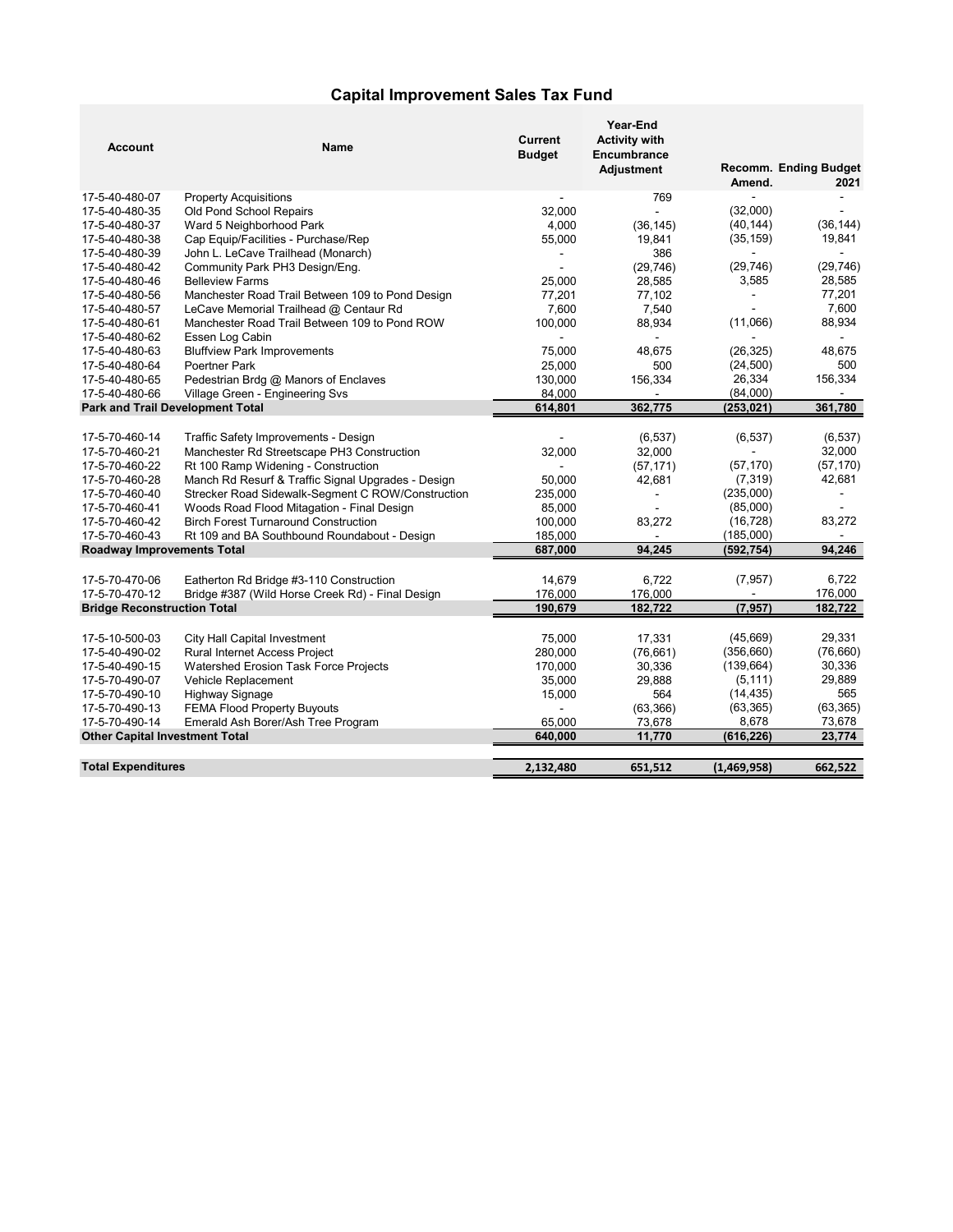#### **City of Wildwood Fiscal 2021 Budget Year-End Road and Bridge Fund Combined Statement of Revenues, Expenditures, and Changes in Fund Balance**

|                                                            | <b>Current Budget</b><br>2021 | Year-End<br><b>Actual</b> | <b>Proposed</b><br><b>Amended</b><br><b>Budget</b><br>2021 |
|------------------------------------------------------------|-------------------------------|---------------------------|------------------------------------------------------------|
|                                                            |                               |                           |                                                            |
| <b>Beginning Fund Balances</b>                             | <b>Estimated</b>              | <b>Audited</b>            | <b>Audited</b>                                             |
|                                                            | 3,441,268                     | 3,441,268                 | 3,441,268                                                  |
| <b>Revenues</b>                                            |                               |                           |                                                            |
| Motor Fuel/Gas Tax                                         | 1,394,000                     | 1,553,793                 | 1,552,793                                                  |
| Road & Bridge Tax                                          | 900,000                       | 1,069,876                 | 1,069,876                                                  |
| Interest                                                   | 2,500                         | 1,740                     | 2,500                                                      |
| <b>Subtotal</b>                                            | 2,296,500                     | 2,625,410                 | 2,625,169                                                  |
| <b>Federal/State Grants</b>                                |                               |                           |                                                            |
| Other Income                                               |                               |                           |                                                            |
| <b>Total Revenue</b>                                       | 2,296,500                     | 2,625,410                 | 2,625,169                                                  |
| <b>Other Financing Sources</b>                             |                               |                           |                                                            |
| Interfund Transfers In (Out) Capital Imp Sales Tax Fund    |                               |                           |                                                            |
| <b>Total Other Financing Sources</b>                       |                               |                           |                                                            |
| <b>Total Revenue and Other Financing</b><br><b>Sources</b> |                               |                           |                                                            |
|                                                            | 2,296,500                     | 2,625,410                 | 2,625,169                                                  |
| <b>Expenditures</b>                                        |                               |                           |                                                            |
| Roadway Improvements                                       | 70,000                        | 16,155                    | 16,929                                                     |
| <b>Bridge Reconstruction</b>                               | 100,000                       | 97,100                    | 100,000                                                    |
| <b>Other Capital Investment</b>                            | 115,000                       | 68,146                    | 68,146                                                     |
| <b>Capital Maintenance</b>                                 | 1,961,150                     | 2,148,950                 | 2,149,733                                                  |
| <b>Total Expenditures</b>                                  | 2,246,150                     | 2,330,351                 | 2,334,808                                                  |
| <b>Total Revenues and Other Financing Sources</b>          |                               |                           |                                                            |
| <b>Over (Under) Expenditures</b>                           |                               |                           |                                                            |
|                                                            | 50,350                        | 295,059                   | 290,361                                                    |
| <b>Prior Year Encumbrance</b>                              | (81, 465)                     | (81, 465)                 | (81, 465)                                                  |
| <b>Current Year Encumbrance</b>                            |                               | 235,113                   | 235,113                                                    |
| <b>Total Encumbrance Adjustment</b>                        | (81, 465)                     | 153,648                   | 153,648                                                    |
| <b>Ending Fund Balances</b>                                |                               |                           |                                                            |
|                                                            | 3,410,153                     | 3,889,975                 | 3,885,277                                                  |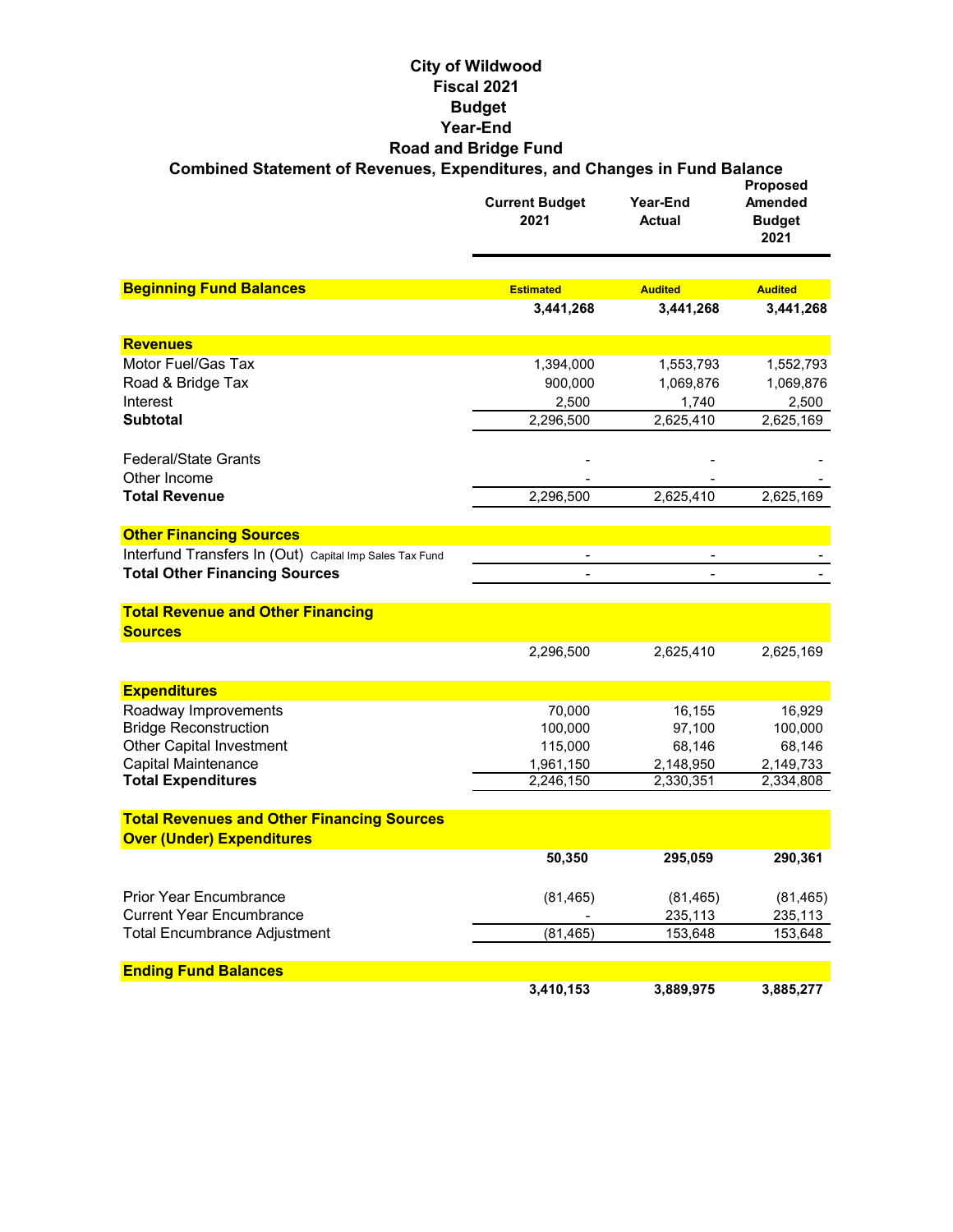# **Road & Bridge Fund (18)**

| <b>Account</b>                     | <b>Name</b>                                               | <b>Current</b><br><b>Budget</b> | Year-End<br><b>Activity with</b><br>Encumbrance<br><b>Adjustment</b> | Amend.    | <b>Recomm. Ending Budget</b><br>2021 |
|------------------------------------|-----------------------------------------------------------|---------------------------------|----------------------------------------------------------------------|-----------|--------------------------------------|
|                                    | 18-5-70-460-14 Traffic Safety Improvements                | 20,000                          | 19,227                                                               |           | 20,000                               |
|                                    | 18-5-70-460-36 Rural Roadway Safety Improvements          |                                 | (6.397)                                                              | (6,396)   | (6, 396)                             |
|                                    | 18-5-70-460-37 Roadway Stormwater Drainage                | 50.000                          | 3,325                                                                | (46, 675) | 3,325                                |
| <b>Roadway Improvements Total</b>  |                                                           | 70,000                          | 16,155                                                               | (53,071)  | 16,929                               |
|                                    |                                                           |                                 |                                                                      |           |                                      |
|                                    | 18-5-70-470-74 Wildhorse Creek Bridge 386 - Final Design  | 100,000                         | 97,100                                                               |           | 100,000                              |
| <b>Bridge Reconstruction Total</b> |                                                           | 100,000                         | 97,100                                                               |           | 100,000                              |
|                                    |                                                           |                                 |                                                                      |           |                                      |
|                                    | 18-5-70-490-01 Asphalt Pavement Resurfacing               | 350,000                         | 319,044                                                              | (30, 956) | 319,044                              |
|                                    | 18-5-70-490-02 Concrete Pavement Replacement              | 800,000                         | 817,954                                                              | 17,954    | 817,954                              |
|                                    | 18-5-70-490-05 Storm Drainage Structure Replacement       | 25,000                          | 25,000                                                               |           | 25,000                               |
|                                    | 18-5-70-490-06 Sidewalk and Trail Maintenance/Replacement | 100,000                         | 204.796                                                              | 104,796   | 204,796                              |
|                                    | 18-5-70-490-07 Asphalt Patching                           | 200,000                         | 269,916                                                              | 69,917    | 269,917                              |
|                                    | 18-5-70-490-08 Joint & Crack Sealing                      | 80,000                          | 80,220                                                               |           | 80.000                               |
|                                    | 18-5-70-490-09 Pavement Markings                          | 125,000                         | 161,571                                                              | 36,571    | 161,571                              |
|                                    | 18-5-70-490-10 Guard Rail Repairs                         | 20,000                          | 20.000                                                               |           | 20,000                               |
|                                    | 18-5-70-490-11 Traffic Control Signs                      | 70,000                          | 66,691                                                               | (3,309)   | 66,691                               |
|                                    | 18-5-70-490-12 Bridge Maintenance and Deck Sealing        | 50,000                          | 73,313                                                               | 23,313    | 73,313                               |
|                                    | 18-5-70-490-13 Stormwater BMP Maintenance & Repair        | 50,000                          | 25,969                                                               | (24, 031) | 25,969                               |
|                                    | 18-5-70-490-14 Evergreen Forest Curb Replacement          | 91,150                          | 84,478                                                               | (5,672)   | 85,478                               |
| <b>Capital Maintenance Total</b>   |                                                           | 1,961,150                       | 2,148,950                                                            | 188,583   | 2,149,733                            |
|                                    |                                                           |                                 |                                                                      |           |                                      |
|                                    | 18-5-70-480-21 Other Engineering Services                 | 85,000                          | 68,146                                                               | (16, 854) | 68,146                               |
|                                    | 18-5-70-480-56 Salt Brine Equipment                       | 30,000                          |                                                                      | (30,000)  |                                      |
|                                    | <b>Other Capital Investment Total</b>                     | 115,000                         | 68,146                                                               | (46, 854) | 68,146                               |
|                                    |                                                           |                                 |                                                                      |           |                                      |
| <b>Total Expenditures</b>          |                                                           | 2,246,150                       | 2,330,351                                                            | 88,658    | 2,334,808                            |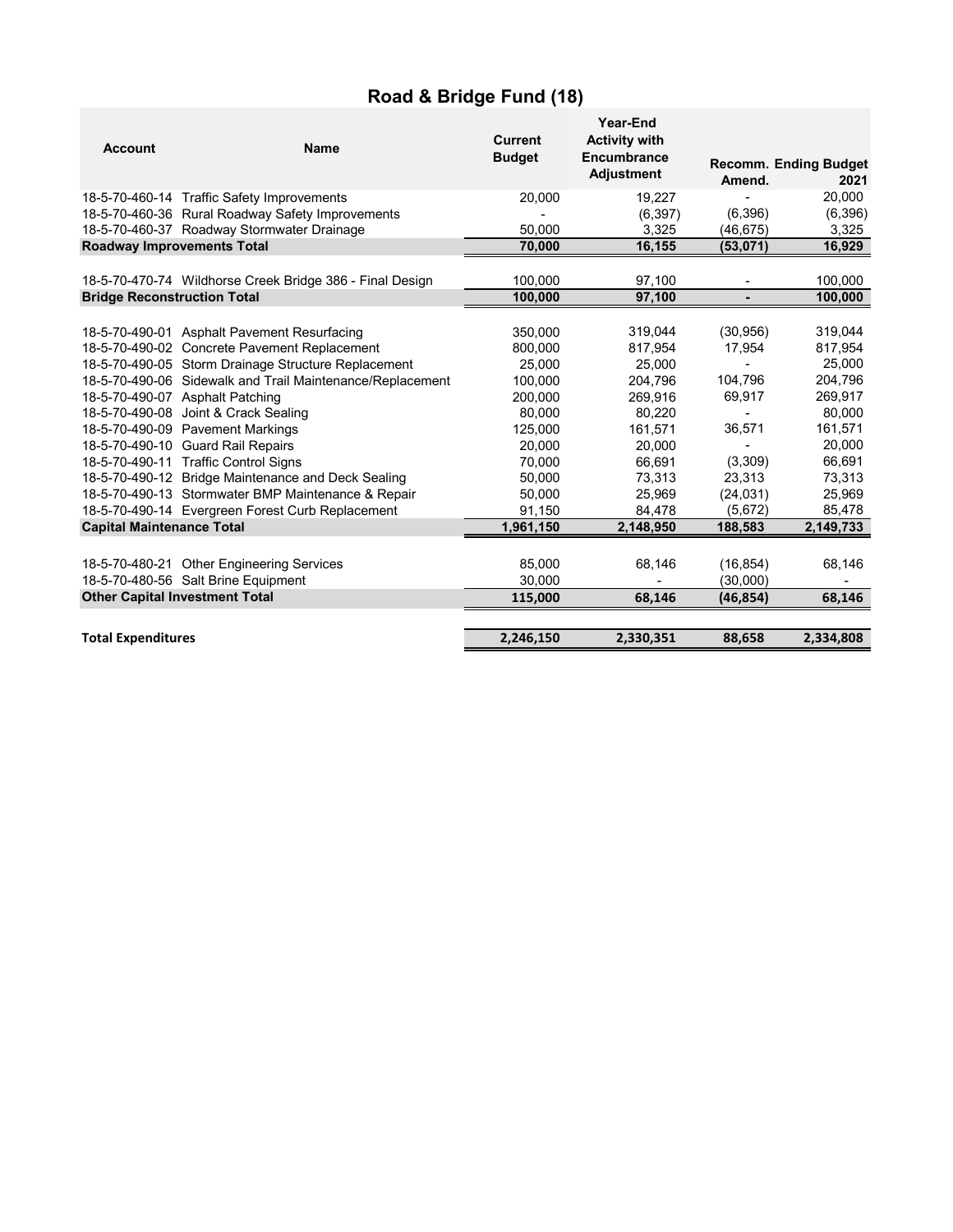# **City of Wildwood Fiscal 2021 Budget Year-End Report Town Center Sewer Fund**

|                                                                                                             | <b>Current</b><br><b>Budget</b><br>2021 | <b>Actual</b><br><b>Year-End</b>           | <b>Proposed</b><br><b>Amended</b><br><b>Budget</b><br>2021 |
|-------------------------------------------------------------------------------------------------------------|-----------------------------------------|--------------------------------------------|------------------------------------------------------------|
|                                                                                                             |                                         |                                            |                                                            |
| <b>Beginning Fund Balance</b>                                                                               | Estimated<br>483,697                    | Audited<br>483,697                         | Audited<br>483,697                                         |
| <b>Revenues</b>                                                                                             |                                         |                                            |                                                            |
| Interest Income<br><b>Special Assessments</b><br><b>Interest Payments</b><br>Other<br><b>Total Revenues</b> | 500<br>124,755<br>73,905<br>199,160     | 186<br>226,206<br>73,905<br>110<br>300,407 | 500<br>226,205<br>73,905<br>300,610                        |
| <b>Expenditures</b>                                                                                         |                                         |                                            |                                                            |
| Administrative & Legal<br>Principal<br><b>Interest Expense</b><br><b>Total Expenditures</b>                 | 12,250<br>150,000<br>11,588<br>173,838  | 6,912<br>150,000<br>11,588<br>168,500      | 6,912<br>150,000<br>11,588<br>168,500                      |
| <b>Revenue Over (Under) Expenditures</b>                                                                    | 25,323                                  | 131,906                                    | 132,110                                                    |
| <b>Prior Year Encumbrance</b><br><b>Current Year Encumbrance</b><br><b>Total Encumbrance Adjustment</b>     |                                         |                                            |                                                            |
| <b>Fund Balance</b>                                                                                         | 509,020                                 | 615,603                                    | 615,807                                                    |
| <b>Bond Payment Reserve</b>                                                                                 | 164,113                                 | 164,113                                    | 164,113                                                    |
| <b>Unreserved Fund Balance</b>                                                                              | 344,906                                 | 451,490                                    | 451,694                                                    |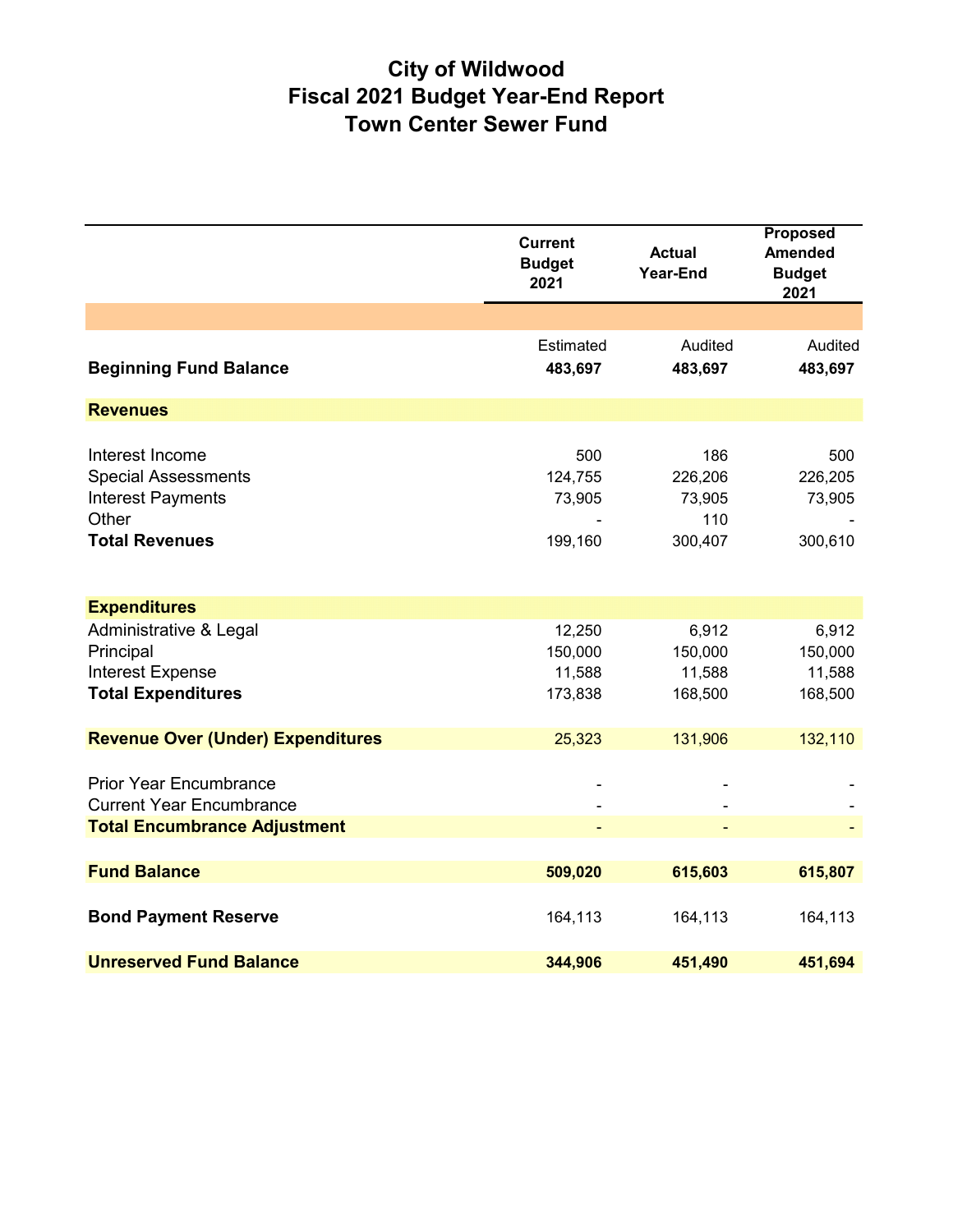## **City of Wildwood Fiscal 2021 Budget Year-End Report East Traffic Generation Assessment Fund**

|                                                                   | <b>Current</b><br><b>Budget</b><br>2021 | <b>Actual Year Amended</b><br><b>End</b> | <b>Proposed</b><br><b>Budget</b><br>2021 |
|-------------------------------------------------------------------|-----------------------------------------|------------------------------------------|------------------------------------------|
|                                                                   |                                         |                                          |                                          |
| <b>Beginning Fund Balance</b>                                     | <b>Estimate</b>                         | <b>Audited</b>                           | <b>Audited</b>                           |
|                                                                   | 718,703                                 | 718,703                                  | 718,703                                  |
| <b>Revenues</b>                                                   |                                         |                                          |                                          |
| <b>TGA Revenues</b>                                               | 78,000                                  | 77,540                                   | 78,000                                   |
| Interest                                                          | 500                                     | 422                                      | 500                                      |
| <b>Total Revenue</b>                                              | 78,500                                  | 77,962                                   | 78,500                                   |
| <b>Expenditures</b>                                               |                                         |                                          |                                          |
| Capital Oultay Expense Reimbursement<br><b>Total Expenditures</b> |                                         |                                          |                                          |
| <b>Revenue Over (Under) Expenditures</b>                          |                                         |                                          |                                          |
|                                                                   | 78,500                                  | 77,962                                   | 78,500                                   |
| <b>Other Financing Sources</b>                                    |                                         |                                          |                                          |
| <b>Interfund Transfers Out</b>                                    | (87,000)                                | (87,000)                                 | (87,000)                                 |
| <b>Sub Total</b>                                                  | (87,000)                                | (87,000)                                 | (87,000)                                 |
| <b>Total Revenues and Other Financing</b>                         |                                         |                                          |                                          |
| <b>Sources Over (Under) Expenditures</b>                          |                                         |                                          |                                          |
|                                                                   | (8,500)                                 | (9,038)                                  | (8,500)                                  |
| <b>Ending Fund Balance</b>                                        |                                         |                                          |                                          |
|                                                                   | 710,203                                 | 709,665                                  | 710,203                                  |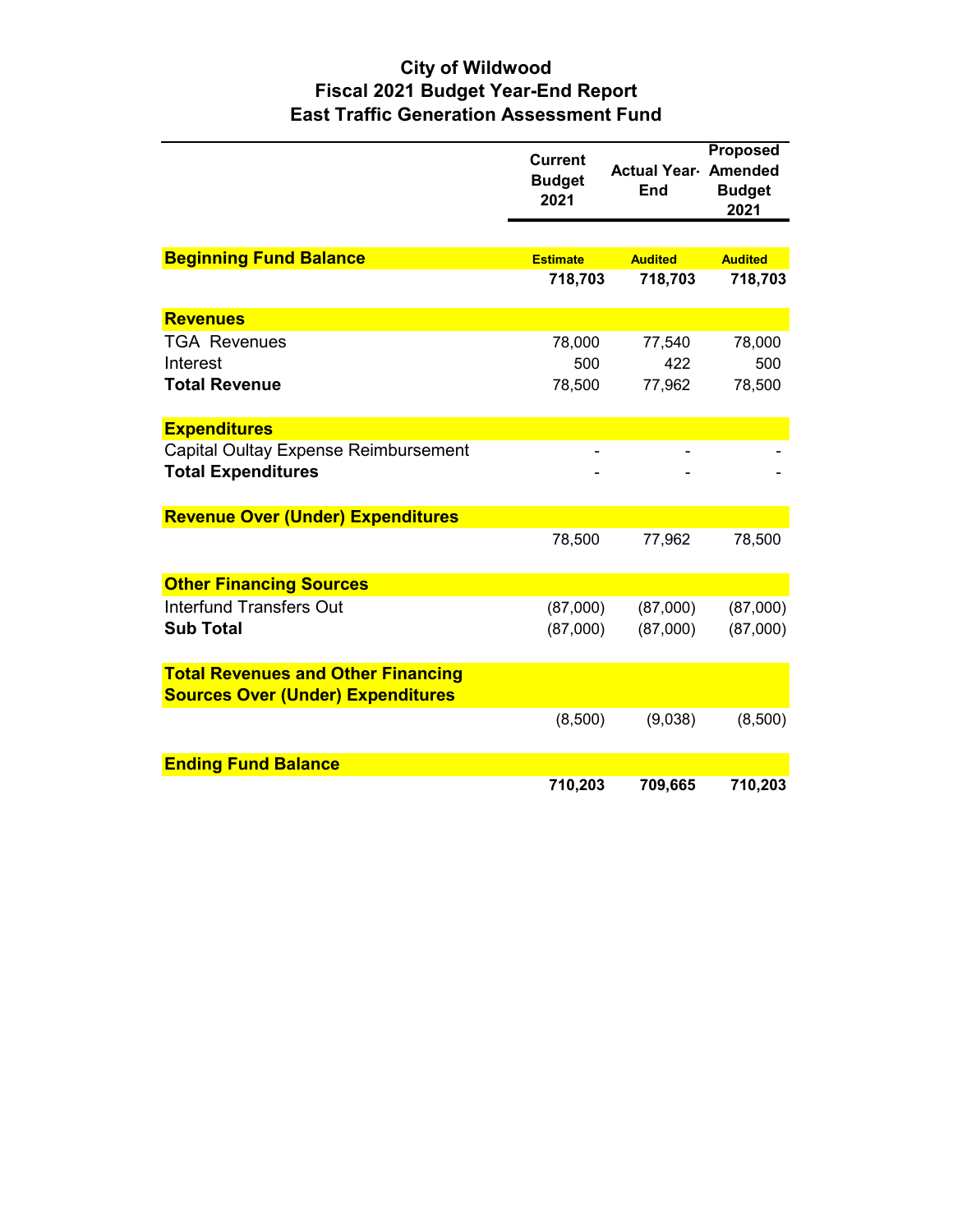## **City of Wildwood Fiscal 2021 Budget Year-End Report West Traffic Generation Assessment Fund**

|                                                  | <b>Current</b><br><b>Budget</b><br>2021 | <b>Actual Year Amended</b><br><b>End</b> | <b>Proposed</b><br><b>Budget</b><br>2021 |
|--------------------------------------------------|-----------------------------------------|------------------------------------------|------------------------------------------|
|                                                  |                                         |                                          |                                          |
| <b>Beginning Fund Balance</b>                    | <b>Estimate</b>                         | <b>Audited</b>                           | <b>Audited</b>                           |
|                                                  | 88,289                                  | 88,289                                   | 88,289                                   |
| <b>Revenues</b>                                  |                                         |                                          |                                          |
| <b>TGA Revenues</b>                              | 5,000                                   |                                          |                                          |
| Interest                                         | 100                                     | 49                                       | 100                                      |
| <b>Total Revenue</b>                             | 5,100                                   | 49                                       | 100                                      |
| <b>Expenditures</b>                              |                                         |                                          |                                          |
| <b>Total Expenditures</b>                        |                                         |                                          |                                          |
| <b>Revenue Over (Under) Expenditures</b>         |                                         |                                          |                                          |
|                                                  | 5,100                                   | 49                                       | 100                                      |
| <b>Other Financing Sources</b>                   |                                         |                                          |                                          |
| Interfund Transfers In (Out)<br><b>Sub Total</b> |                                         |                                          |                                          |
| <b>Total Revenues and Other Financing</b>        |                                         |                                          |                                          |
| <b>Sources Over (Under) Expenditures</b>         |                                         |                                          |                                          |
|                                                  | 5,100                                   | 49                                       | 100                                      |
| <b>Ending Fund Balance</b>                       |                                         |                                          |                                          |
|                                                  | 93,389                                  | 88,338                                   | 88,389                                   |